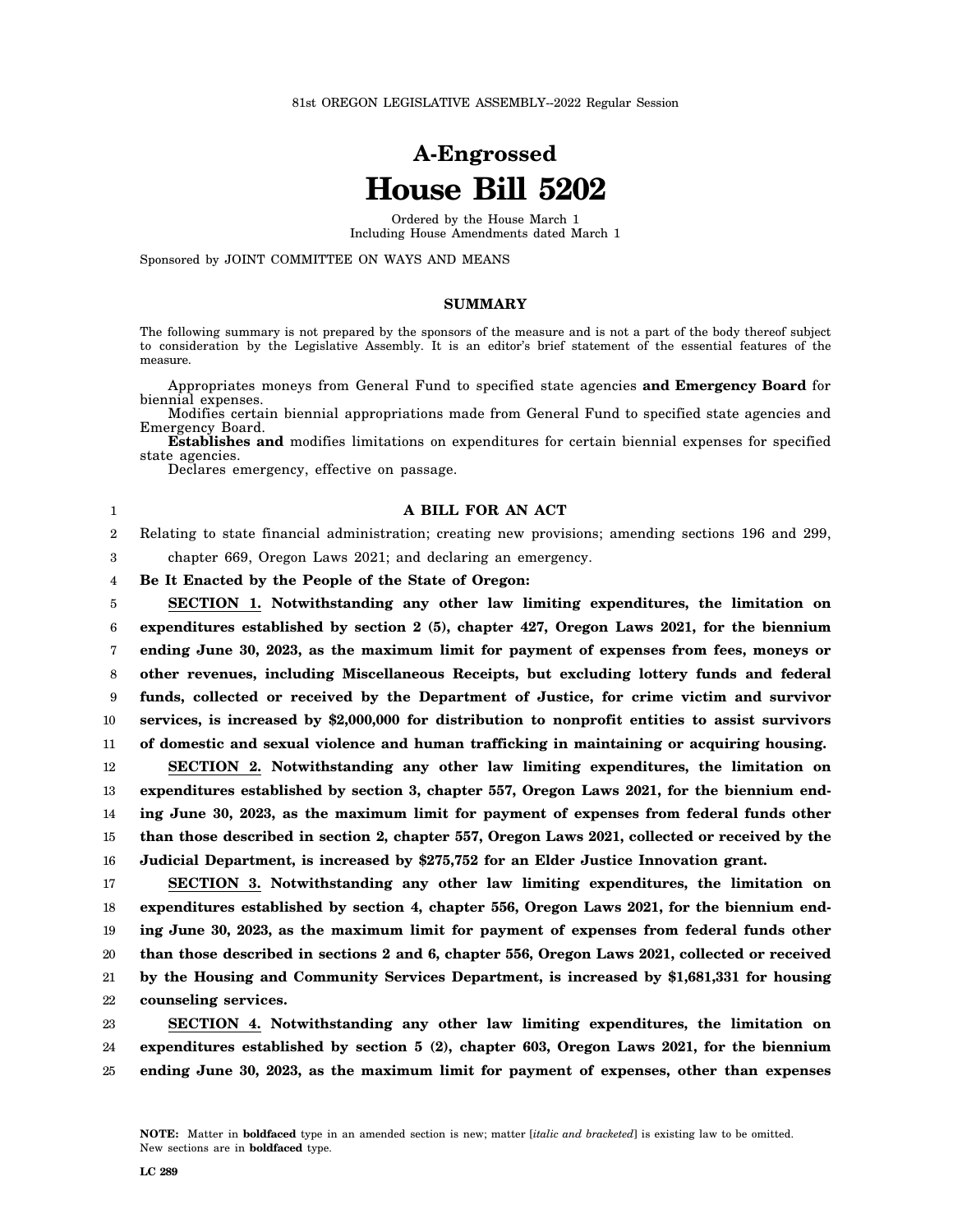1 2 3 4 5 **described in sections 6 and 14, chapter 603, Oregon Laws 2021, from fees, moneys or other revenues, including Miscellaneous Receipts, but excluding lottery funds, corporate activity tax funds and federal funds, collected or received by the Department of Education, for operations, is increased by \$1,668,814 to support the implementation of a comprehensive educator professional learning system.**

6 7 8 9 10 11 12 13 **SECTION 5. Notwithstanding any other law limiting expenditures, the limitation on expenditures established by section 6 (3), chapter 603, Oregon Laws 2021, for the biennium ending June 30, 2023, as the maximum limit for payment of grants-in-aid, program costs and purchased services from fees, moneys or other revenues, including Miscellaneous Receipts, but excluding lottery funds, corporate activity tax funds and federal funds, collected or received by the Department of Education for programs other than those specified in sections 5 and 14, chapter 603, Oregon Laws 2021, for the Educator Advancement Council, is increased by \$3,488,205 for increases to Regional Educator Network Capacity grants.**

14 15 16 17 **SECTION 6. Notwithstanding any other provision of law, the General Fund appropriation made to the Department of Education by section 1 (1), chapter 603, Oregon Laws 2021, for the biennium ending June 30, 2023, for operations, is increased by \$1,416,158, for procurement staff.**

18 19 20 21 22 **SECTION 7. Notwithstanding any other provision of law, the General Fund appropriation made to the Oregon Health Authority by section 1 (1), chapter 668, Oregon Laws 2021, for the biennium ending June 30, 2023, for health systems, health policy and analytics, and public health, is increased by \$3,000,000 to temporarily increase behavioral health residential treatment provider rates.**

23 24 25 26 27 28 29 **SECTION 8. Notwithstanding any other law limiting expenditures, the limitation on expenditures established by section 5 (1), chapter 668, Oregon Laws 2021, for the biennium ending June 30, 2023, as the maximum limit for payment of expenses from federal funds, excluding federal funds described in section 2, chapter 668, Oregon Laws 2021, collected or received by the Oregon Health Authority, for health systems, health policy and analytics, and public health, is increased by \$9,000,000 to temporarily increase behavioral health residential treatment provider rates.**

30 31 32 33 34 **SECTION 9. Notwithstanding any other provision of law, the General Fund appropriation made to the Oregon Health Authority by section 1 (1), chapter 668, Oregon Laws 2021, for the biennium ending June 30, 2023, for health systems, health policy and analytics, and public health, is increased by \$2,400,746 to expand the duration of Medicaid postpartum coverage to 12 months.**

35 36 37 38 39 40 41 **SECTION 10. Notwithstanding any other law limiting expenditures, the limitation on expenditures established by section 5 (1), chapter 668, Oregon Laws 2021, for the biennium ending June 30, 2023, as the maximum limit for payment of expenses from federal funds, excluding federal funds described in section 2, chapter 668, Oregon Laws 2021, collected or received by the Oregon Health Authority, for health systems, health policy and analytics, and public health, is increased by \$6,390,858 to expand the duration of Medicaid postpartum coverage to 12 months.**

42 43 44 45 **SECTION 11. Notwithstanding any other law limiting expenditures, the limitation on expenditures established by section 2 (4), chapter 606, Oregon Laws 2021, for the biennium ending June 30, 2023, as the maximum limit for payment of expenses from fees, moneys or other revenues, including Miscellaneous Receipts and Medicare receipts and including federal**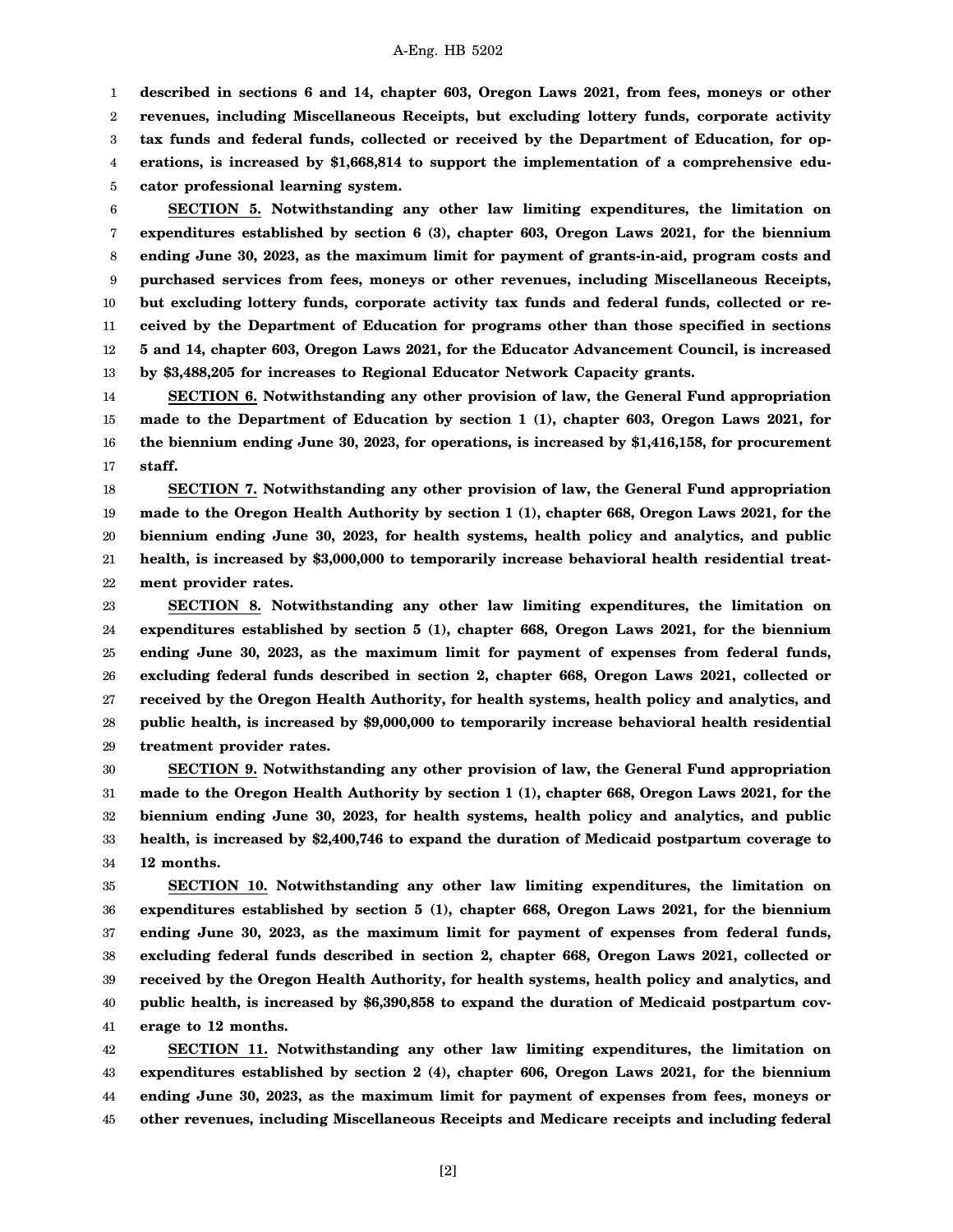1

**funds for indirect cost recovery, Social Security Supplemental Security Income recoveries**

2 **and the Child Care and Development Fund, but excluding lottery funds and federal funds not**

3 4 5 **described in section 2, chapter 606, Oregon Laws 2021, collected or received by the Department of Human Services, for vocational rehabilitation services, is increased by \$3,600,000 to increase provider rates for employment services.**

6 7 8 9 10 **SECTION 12. Notwithstanding any other provision of law, the General Fund appropriation made to the Department of Human Services by section 1 (6), chapter 606, Oregon Laws 2021, for the biennium ending June 30, 2023, for aging and people with disabilities programs, is increased by \$9,093,426 for compensation changes driven by collective bargaining for workers who are not state employees.**

11 12 13 14 15 16 17 **SECTION 13. Notwithstanding any other law limiting expenditures, the limitation on expenditures established by section 3 (6), chapter 606, Oregon Laws 2021, for the biennium ending June 30, 2023, as the maximum limit for payment of expenses from federal funds, excluding federal funds described in section 2, chapter 606, Oregon Laws 2021, collected or received by the Department of Human Services, for aging and people with disabilities programs, is increased by \$16,809,247 for compensation changes driven by collective bargaining for workers who are not state employees.**

18 19 20 21 22 **SECTION 14. Notwithstanding any other provision of law, the General Fund appropriation made to the Department of Human Services by section 1 (7), chapter 606, Oregon Laws 2021, for the biennium ending June 30, 2023, for intellectual/developmental disabilities programs, is increased by \$10,906,574 for compensation changes driven by collective bargaining for workers who are not state employees.**

23 24 25 26 27 28 29 **SECTION 15. Notwithstanding any other law limiting expenditures, the limitation on expenditures established by section 3 (7), chapter 606, Oregon Laws 2021, for the biennium ending June 30, 2023, as the maximum limit for payment of expenses from federal funds, excluding federal funds described in section 2, chapter 606, Oregon Laws 2021, collected or received by the Department of Human Services, for intellectual/developmental disabilities programs, is increased by \$21,342,327 for compensation changes driven by collective bargaining for workers who are not state employees.**

30 31 32 33 34 **SECTION 16. Notwithstanding any other provision of law, the General Fund appropriation made to the Emergency Board by section 1b (1), chapter 669, Oregon Laws 2021, for the biennium ending June 30, 2023, for allocation to state agencies for compensation changes driven by collective bargaining for workers who are not state employees, is decreased by \$20,000,000.**

35 36 37 38 39 40 **SECTION 17. Notwithstanding any other law limiting expenditures, the limitation on expenditures established by section 2 (6), chapter 427, Oregon Laws 2021, for the biennium ending June 30, 2023, as the maximum limit for payment of expenses from fees, moneys or other revenues, including Miscellaneous Receipts, but excluding lottery funds and federal funds, collected or received by the Department of Justice, for the General Counsel Division, is increased by \$2,310,592 for legal services to state agencies.**

41 42 43 44 45 **SECTION 18. Notwithstanding any other law limiting expenditures, the limitation on expenditures established by section 2 (4), chapter 427, Oregon Laws 2021, for the biennium ending June 30, 2023, as the maximum limit for payment of expenses from fees, moneys or other revenues, including Miscellaneous Receipts, but excluding lottery funds and federal funds, collected or received by the Department of Justice, for the Criminal Justice Division,**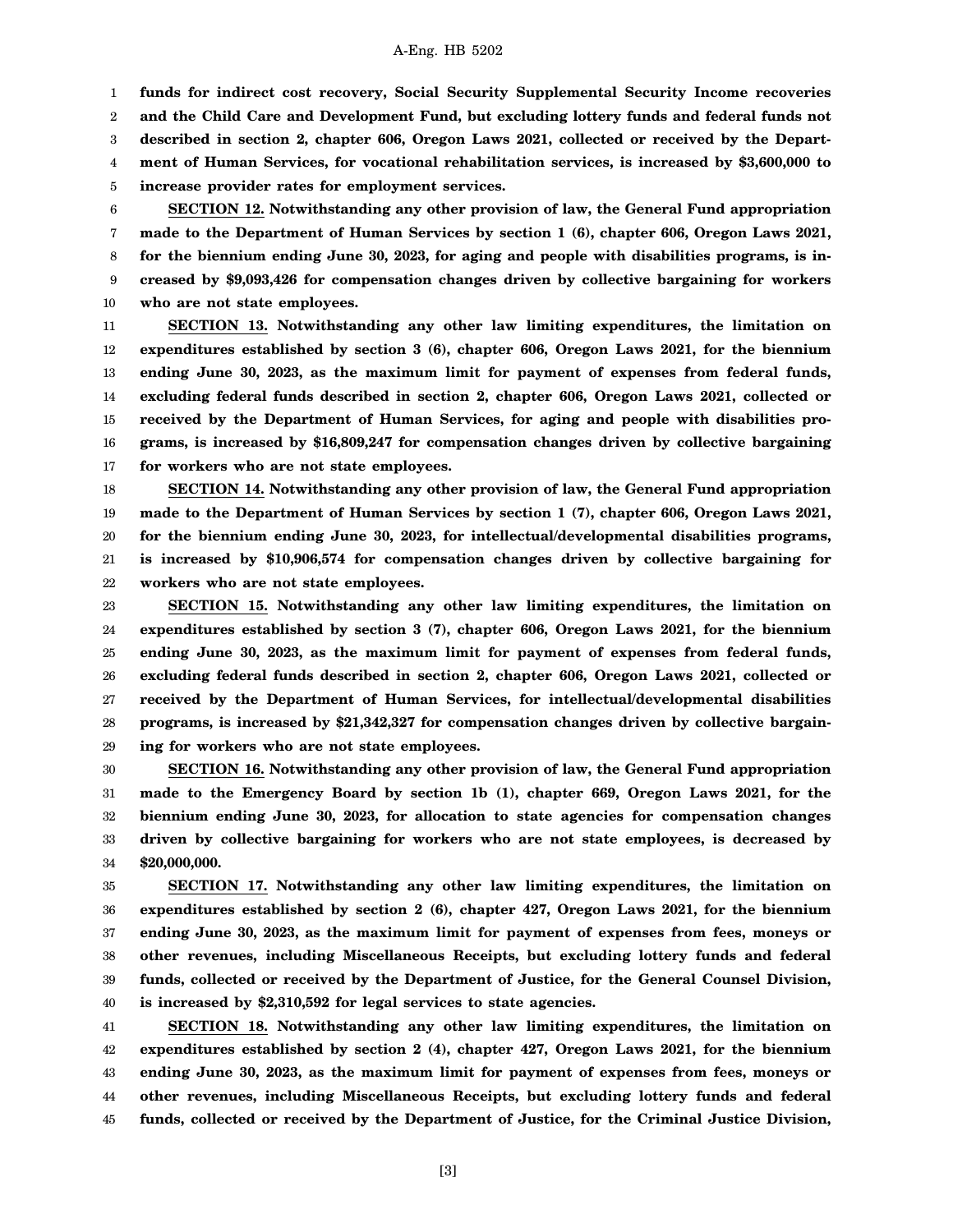1 **is decreased by \$940,753 due to the withdrawal from the federal High Intensity Drug Traf-**

2 **ficking Area program.**

3 4 5 6 **SECTION 19. Notwithstanding any other provision of law, the General Fund appropriation made to the Department of Justice by section 1 (3), chapter 427, Oregon Laws 2021, for the biennium ending June 30, 2023, for the Criminal Justice Division, is increased by \$1,157,838 to increase statewide criminal analytical support.**

7 8 9 10 11 12 **SECTION 20. Notwithstanding any other law limiting expenditures, the limitation on expenditures established by section 3 (1), chapter 470, Oregon Laws 2021, for the biennium ending June 30, 2023, as the maximum limit for payment of expenses from federal funds collected or received by the Department of State Police, for patrol services, criminal investigations, gaming enforcement and the office of the State Fire Marshal, is increased by \$3,039,868 for expenditure of funds received through the equitable sharing program.**

13 14 15 16 17 **SECTION 21. Notwithstanding any other provision of law, the General Fund appropriation made to the Department of State Police by section 1 (1), chapter 470, Oregon Laws 2021, for the biennium ending June 30, 2023, for patrol services, criminal investigations, gaming enforcement and the office of the State Fire Marshal, is increased by \$11,323,221 for costs incurred during the 2021 fire season.**

18 19 20 21 22 23 24 25 26 **SECTION 22. Notwithstanding any other provision of law, the General Fund appropriation made to the Oregon Youth Authority by section 1 (1), chapter 430, Oregon Laws 2021, for the biennium ending June 30, 2023, for facility programs, is decreased by \$188,357, for the transfer of positions between programs to establish new Diversity, Equity and Inclusion positions. SECTION 23. Notwithstanding any other provision of law, the General Fund appropriation made to the Oregon Youth Authority by section 1 (2), chapter 430, Oregon Laws 2021, for the biennium ending June 30, 2023, for community programs, is decreased by \$191,677, for the transfer of positions between programs to establish new Diversity, Equity and Inclusion positions.**

27 28 29 30 **SECTION 24. Notwithstanding any other provision of law, the General Fund appropriation made to the Oregon Youth Authority by section 1 (3), chapter 430, Oregon Laws 2021, for the biennium ending June 30, 2023, for program support, is increased by \$380,034, for the transfer of positions between programs to establish new Diversity, Equity and Inclusion positions.**

31 32 33 34 35 36 **SECTION 25. Notwithstanding any other law limiting expenditures, the limitation on expenditures established by section 3 (1), chapter 430, Oregon Laws 2021, for the biennium ending June 30, 2023, as the maximum limit for payment of expenses from federal funds collected or received by the Oregon Youth Authority, for community programs, is decreased by \$13,293, for the transfer of positions between programs to establish new Diversity, Equity and Inclusion positions.**

37 38 39 40 41 42 **SECTION 26. Notwithstanding any other law limiting expenditures, the limitation on expenditures established by section 3 (2), chapter 430, Oregon Laws 2021, for the biennium ending June 30, 2023, as the maximum limit for payment of expenses from federal funds collected or received by the Oregon Youth Authority, for program support, is increased by \$13,293, for the transfer of positions between programs to establish new Diversity, Equity and Inclusion positions.**

43 44 45 **SECTION 27. Notwithstanding any other provision of law, the General Fund appropriation made to the Judicial Department by section 1 (2), chapter 557, Oregon Laws 2021, for the biennium ending June 30, 2023, for operations, is increased by \$2,432,008 for the reorganiza-**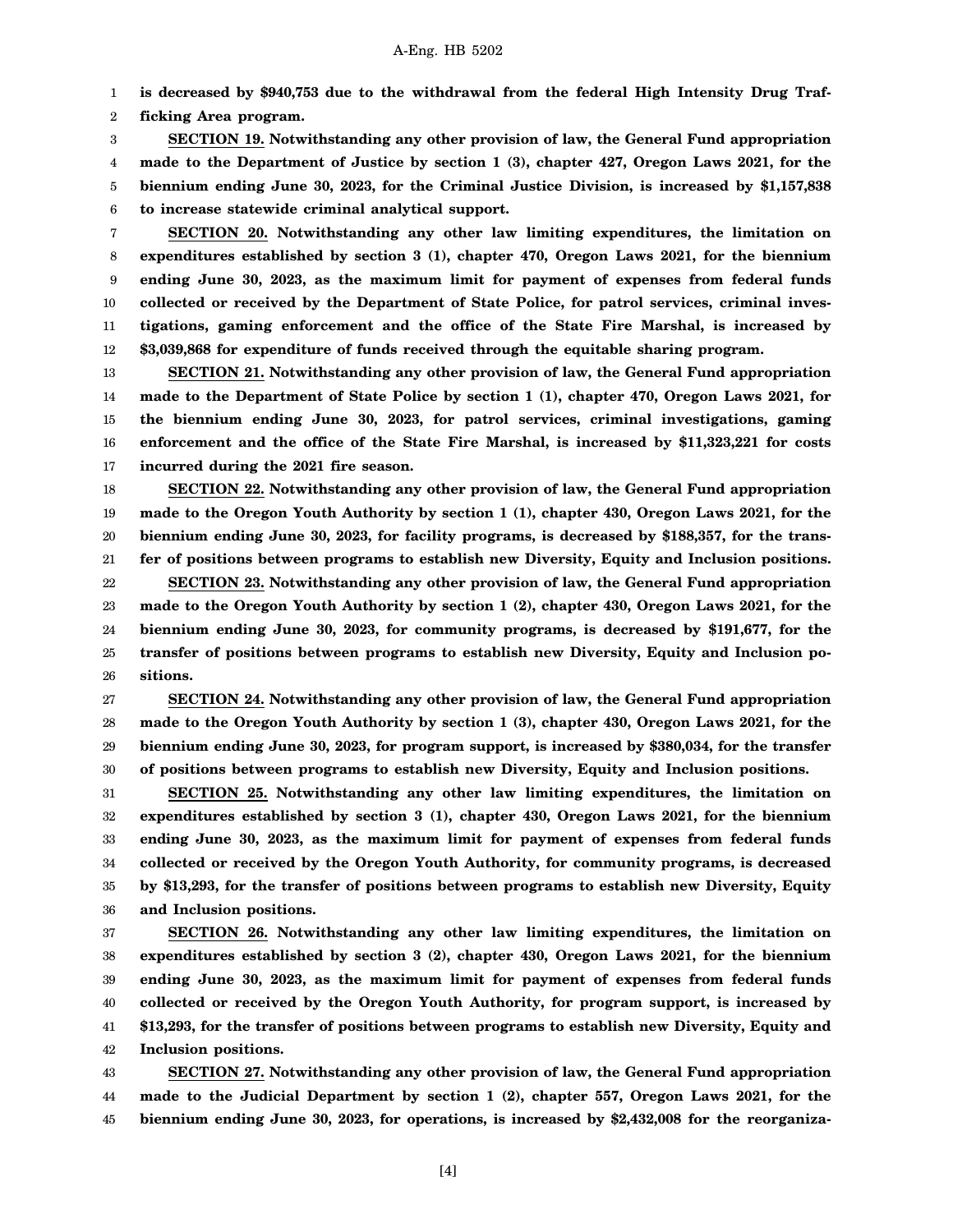1 **tion of the office of the State Court Administrator.**

2 3 4 5 **SECTION 28. In addition to and not in lieu of any other appropriation, there is appropriated to the Public Defense Services Commission, for the biennium ending June 30, 2023, out of the General Fund, the amount of \$380,436 to implement the provisions of chapter 400, Oregon Laws 2021.**

6 7 8 9 **SECTION 29. Notwithstanding any other provision of law, the General Fund appropriation made to the Public Defense Services Commission by section 1 (3), chapter 444, Oregon Laws 2021, for the biennium ending June 30, 2023, for the Appellate Division, is increased by \$259,969 for the Juvenile Appellate Section.**

10 11 12 13 14 15 16 17 18 **SECTION 30. Notwithstanding any other law limiting expenditures, the limitation on expenditures established by section 2 (2), chapter 560, Oregon Laws 2021, for the biennium ending June 30, 2023, as the maximum limit for payment of expenses from fees, moneys or other revenues, including Miscellaneous Receipts, but excluding lottery funds and federal funds, collected or received by the Oregon Business Development Department, for infrastructure, is increased by \$1,500,000, for the expenditure of moneys transferred by the Public Utilities Commission to the Broadband Fund established by section 4, chapter 17, Oregon Laws 2020 (first special session), for the planning and development of broadband infrastructure.**

19 20 21 22 23 24 **SECTION 31. Notwithstanding any other law limiting expenditures, the limitation on expenditures established by section 5, chapter 426, Oregon Laws 2021, for the biennium ending June 30, 2023, as the maximum limit for payment of expenses from federal funds, other than those described in section 3, chapter 426, Oregon Laws 2021, collected or received by the Employment Department, is increased by \$5,172,629 for services to adult and dislocated workers.**

25 26 27 28 29 30 **SECTION 32. Notwithstanding any other law limiting expenditures, the limitation on expenditures established by section 4, chapter 556, Oregon Laws 2021, for the biennium ending June 30, 2023, as the maximum limit for payment of expenses from federal funds other than those described in sections 2 and 6, chapter 556, Oregon Laws 2021, collected or received by the Housing and Community Services Department, is increased by \$39,769,368 for the Homeowner Assistance program.**

31 32 33 34 35 36 **SECTION 33. Notwithstanding any other law limiting expenditures, the limitation on expenditures established by section 1 (1), chapter 640, Oregon Laws 2021, for the biennium ending June 30, 2023, as the maximum limit for payment of expenses from fees, moneys or other revenues, including Miscellaneous Receipts, but excluding lottery funds and federal funds, collected or received by the Oregon Liquor and Cannabis Commission, for administrative expenses, is increased by \$504,000.**

37 38 39 40 41 42 **SECTION 34. Notwithstanding any other law limiting expenditures, the limitation on expenditures established by section 4, chapter 504, Oregon Laws 2021, for the biennium ending June 30, 2023, as the maximum limit for payment of expenses from fees, moneys or other revenues, including Miscellaneous Receipts, but excluding lottery funds and federal funds, collected or received by the Board of Medical Imaging, is increased by \$202,000, to address increasing investigatory workload, increased board stipends and other miscellaneous costs.**

43 44 45 **SECTION 35. Notwithstanding any other law limiting expenditures, the limitation on expenditures established by section 1, chapter 311, Oregon Laws 2021, for the biennium ending June 30, 2023, as the maximum limit for payment of expenses from fees, moneys or other**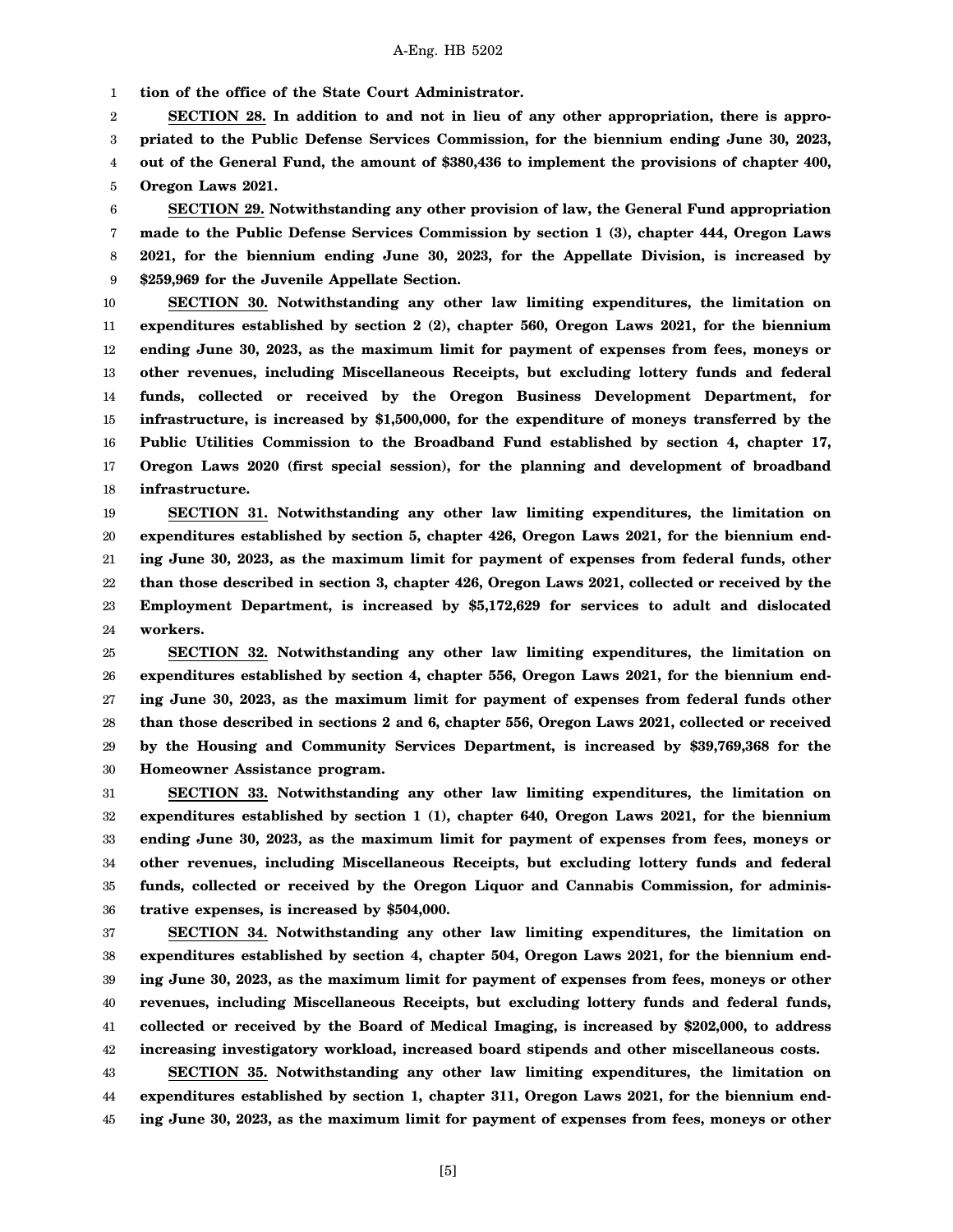1 **revenues, including Miscellaneous Receipts, but excluding lottery funds and federal funds,**

2 3 **collected or received by the Real Estate Agency, is increased by \$151,083, for the eLicense information technology replacement project.**

4 5 6 7 8 9 **SECTION 36. Notwithstanding any other law limiting expenditures, the limitation on expenditures established by section 1, chapter 348, Oregon Laws 2021, for the biennium ending June 30, 2023, as the maximum limit for payment of expenses from fees, moneys or other revenues, including Miscellaneous Receipts, but excluding lottery funds and federal funds, collected or received by the State Board of Tax Practitioners, is increased by \$72,100, for operating expenses.**

10 11 12 13 **SECTION 37. Notwithstanding any other provision of law, the General Fund appropriation made to the State Forestry Department by section 1 (2), chapter 605, Oregon Laws 2021, for the biennium ending June 30, 2023, for fire protection, is increased by \$46,298,469 for costs associated with the 2021 fire season.**

14 15 16 17 18 19 20 21 **SECTION 38. Notwithstanding any other law limiting expenditures, the limitation on expenditures established by section 2 (2), chapter 605, Oregon Laws 2021, for the biennium ending June 30, 2023, as the maximum limit for payment of expenses from fees, moneys or other revenues, including Miscellaneous Receipts and including federal funds from the United States Forest Service for fire protection and for research projects, but excluding lottery funds and federal funds not described in section 2, chapter 605, Oregon Laws 2021, collected or received by the State Forestry Department, for fire protection, is increased by \$78,218,491 for the processing of payments of costs from the 2021 fire season.**

22 23 24 25 **SECTION 39. Notwithstanding any other provision of law, the General Fund appropriation made to the Emergency Board by section 5 (1), chapter 605, Oregon Laws 2021, for the biennium ending June 30, 2023, for allocation to the State Forestry Department for fire protection expenses, is decreased by \$6,146,267.**

26 27 28 29 30 31 **SECTION 40. Notwithstanding any other law limiting expenditures, the limitation on expenditures established by section 1 (1), chapter 602, Oregon Laws 2021, for the biennium ending June 30, 2023, as the maximum limit for payment of expenses from fees, moneys or other revenues, including Miscellaneous Receipts, but excluding lottery funds and federal funds, collected or received by the Oregon Department of Aviation, for operations, is increased by \$766,259.**

32 33 34 35 36 37 **SECTION 41. Notwithstanding any other law limiting expenditures, the limitation on expenditures established by section 1 (3), chapter 602, Oregon Laws 2021, for the biennium ending June 30, 2023, as the maximum limit for payment of expenses from fees, moneys or other revenues, including Miscellaneous Receipts, but excluding lottery funds and federal funds, collected or received by the Oregon Department of Aviation, for pavement maintenance, is increased by \$379,730.**

38 39 40 41 **SECTION 42. Notwithstanding any other provision of law, the General Fund appropriation made to the Department of Transportation by section 1 (2), chapter 442, Oregon Laws 2021, for the biennium ending June 30, 2023, for expenses related to debris removal associated with the 2020 wildfire season, is increased by \$25,000,000.**

42 43 44 45 **SECTION 43. Notwithstanding any other law limiting expenditures, the limitation on expenditures established by section 2 (4), chapter 442, Oregon Laws 2021, for the biennium ending June 30, 2023, as the maximum limit for payment of expenses from fees, moneys or other revenues, including Miscellaneous Receipts and federal funds received as reimburse-**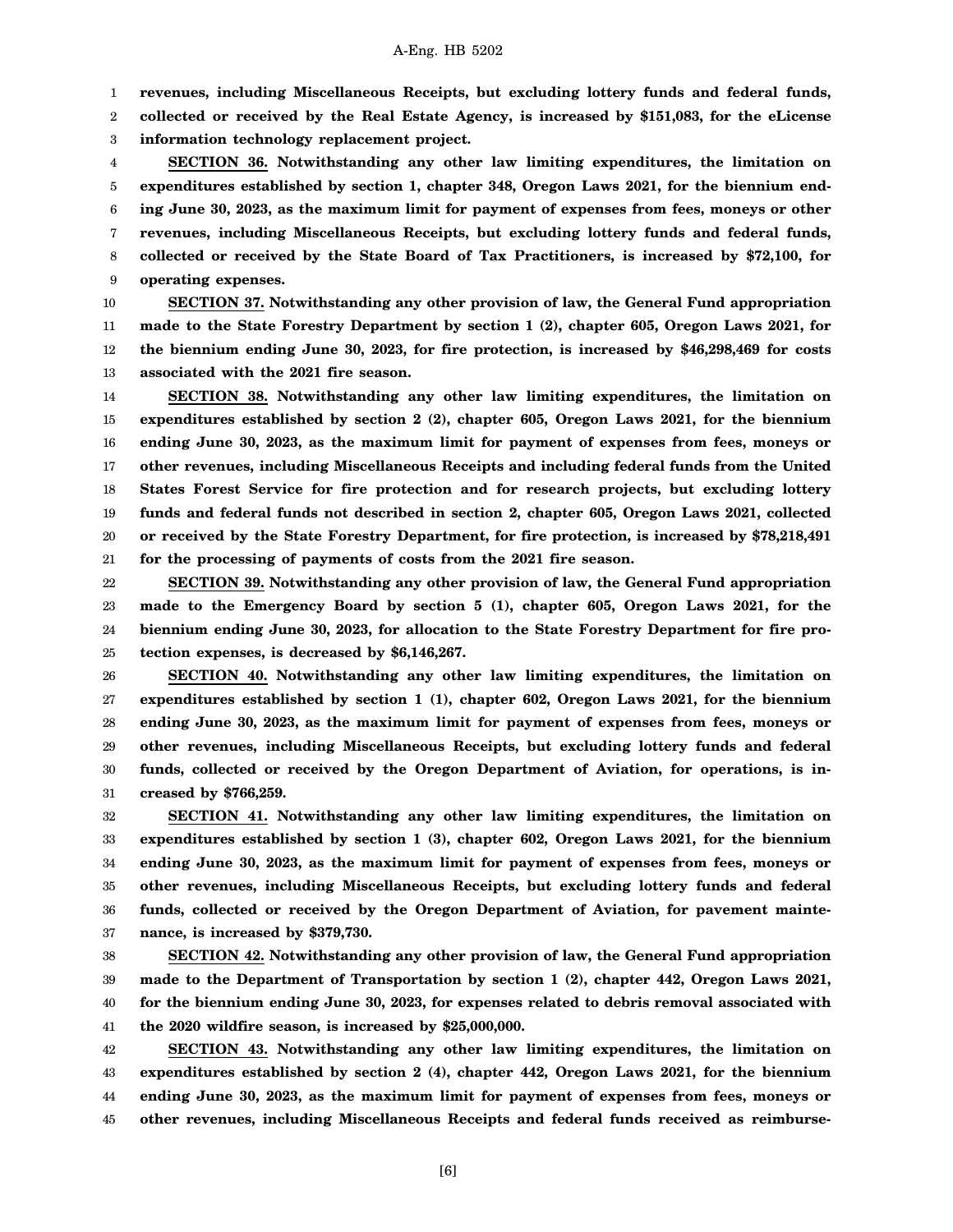1 **ment from the United States Department of Transportation, but excluding lottery funds and**

2 **federal funds not described in section 2, chapter 442, Oregon Laws 2021, collected or received**

3 **by the Department of Transportation, for the bridge program, is increased by \$3,636,767 for**

4 **the Interstate Bridge Replacement program.**

5 6 7 8 9 10 11 12 **SECTION 44. Notwithstanding any other law limiting expenditures, the limitation on expenditures established by section 2 (9), chapter 442, Oregon Laws 2021, for the biennium ending June 30, 2023, as the maximum limit for payment of expenses from fees, moneys or other revenues, including Miscellaneous Receipts and federal funds received as reimbursement from the United States Department of Transportation, but excluding lottery funds and federal funds not described in section 2, chapter 442, Oregon Laws 2021, collected or received by the Department of Transportation, for driver and motor vehicle services, is increased by \$5,248,462.**

13 14 15 16 17 18 19 20 **SECTION 45. Notwithstanding any other law limiting expenditures, the limitation on expenditures established by section 2 (4), chapter 425, Oregon Laws 2021, for the biennium ending June 30, 2023, as the maximum limit for payment of expenses from fees, moneys or other revenues, including Miscellaneous Receipts and federal funds received from charges, but excluding lottery funds and federal funds not described in section 2, chapter 425, Oregon Laws 2021, collected or received by the Oregon Department of Administrative Services, for the Chief Human Resources Office, is increased by \$1,669,855 to address the increased costs of statewide training expenses and to support newly independent state agencies.**

21 22 23 24 25 26 27 28 29 **SECTION 46. Notwithstanding any other law limiting expenditures, the limitation on expenditures established by section 2 (7), chapter 425, Oregon Laws 2021, for the biennium ending June 30, 2023, as the maximum limit for payment of expenses from fees, moneys or other revenues, including Miscellaneous Receipts and federal funds received from charges, but excluding lottery funds and federal funds not described in section 2, chapter 425, Oregon Laws 2021, collected or received by the Oregon Department of Administrative Services, for the Enterprise Goods and Services Division, is increased by \$2,127,233 to address staffing needs associated with the out-of-state workforce, the modernization of the electronic procurement system and the establishment of newly independent state agencies.**

30 31 32 33 34 **SECTION 47. Notwithstanding any other law limiting expenditures, the limitation on expenditures established by section 3, chapter 505, Oregon Laws 2021, for the biennium ending June 30, 2023, as the maximum limit for payment of expenses from federal funds collected or received by the Secretary of State, is increased by \$4,558,640 for the Oregon Centralized Voter Registration system replacement project.**

35 36 37 38 39 40 **SECTION 48. Notwithstanding any other law limiting expenditures, the limitation on expenditures established by section 2 (1), chapter 505, Oregon Laws 2021, for the biennium ending June 30, 2023, as the maximum limit for payment of expenses from fees, moneys or other revenues, including Miscellaneous Receipts, but excluding lottery funds and federal funds, collected or received by the Secretary of State, for the Administrative Services Division, is increased by \$964,248, for server room upgrades and position actions.**

41 42 43 44 45 **SECTION 49. Notwithstanding any other law limiting expenditures, the limitation on expenditures established by section 2 (5), chapter 505, Oregon Laws 2021, for the biennium ending June 30, 2023, as the maximum limit for payment of expenses from fees, moneys or other revenues, including Miscellaneous Receipts, but excluding lottery funds and federal funds, collected or received by the Secretary of State, for the Corporation Division, is in-**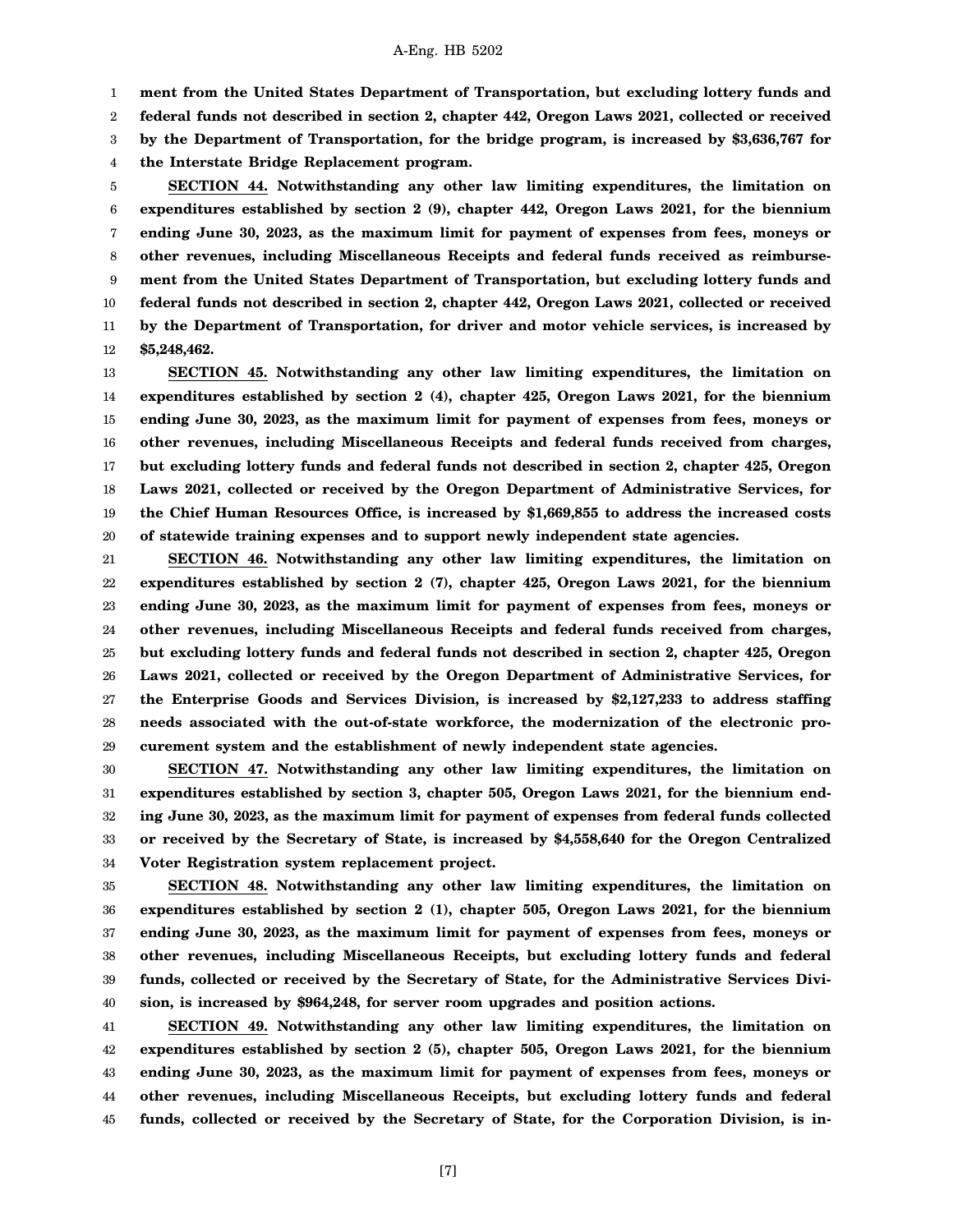**creased by \$694,248, to accommodate increased bank card transaction and service fees.**

1

2 3 4 5 6 7 8 **SECTION 50. Notwithstanding any other law limiting expenditures, the limitation on expenditures established by section 5 (2), chapter 603, Oregon Laws 2021, for the biennium ending June 30, 2023, as the maximum limit for payment of expenses, other than expenses described in sections 6 and 14, chapter 603, Oregon Laws 2021, from fees, moneys or other revenues, including Miscellaneous Receipts, but excluding lottery funds, corporate activity tax funds and federal funds, collected or received by the Department of Education, for operations, is increased by \$376,967 for expenditures from the Vision Health Account.**

9 10 11 12 13 14 15 16 **SECTION 51. Notwithstanding any other law limiting expenditures, the limitation on expenditures established by section 6 (4), chapter 603, Oregon Laws 2021, for the biennium ending June 30, 2023, as the maximum limit for payment of grants-in-aid, program costs and purchased services from fees, moneys or other revenues, including Miscellaneous Receipts, but excluding lottery funds, corporate activity tax funds and federal funds, collected or received by the Department of Education for programs other than those specified in sections 5 and 14, chapter 603, Oregon Laws 2021, for all other grants, is increased by \$1,123,033 for expenditures from the Vision Health Account.**

17 18 19 20 21 22 **SECTION 52. Notwithstanding any other law limiting expenditures, the limitation on expenditures established by section 12 (4), chapter 603, Oregon Laws 2021, for the biennium ending June 30, 2023, as the maximum limit for payment of grants-in-aid, program costs and purchased services by the Department of Education from the Statewide Education Initiatives Account established under ORS 327.250, for all other grants, is decreased by \$1,503,000 to fulfill the obligations for the American Indian/Alaska Native Student Success Plan.**

23 24 25 26 27 28 **SECTION 53. Notwithstanding any other law limiting expenditures, the limitation on expenditures established by section 13, chapter 603, Oregon Laws 2021, for the biennium ending June 30, 2023, as the maximum limit for payment of expenses by the Department of Education from the Statewide Education Initiatives Account established under ORS 327.250, for operations, is increased by \$1,503,000 to fulfill the obligations for the American Indian/Alaska Native Student Success Plan.**

29 30 31 32 33 34 35 **SECTION 54. Notwithstanding any other law limiting expenditures, the limitation on expenditures established by section 12 (3), chapter 603, Oregon Laws 2021, for the biennium ending June 30, 2023, as the maximum limit for payment of grants-in-aid, program costs and purchased services by the Department of Education from the Statewide Education Initiatives Account established under ORS 327.250, for statewide equity initiatives, is decreased by \$643,464 to fulfill the obligations for the African American/Black Student Success Plan and Safe and Inclusive Schools Program.**

36 37 38 39 40 41 **SECTION 55. Notwithstanding any other law limiting expenditures, the limitation on expenditures established by section 13, chapter 603, Oregon Laws 2021, for the biennium ending June 30, 2023, as the maximum limit for payment of expenses by the Department of Education from the Statewide Education Initiatives Account established under ORS 327.250, for operations, is increased by \$643,464 to fulfill the obligations for the African American/Black Student Success Plan and Safe and Inclusive Schools Program.**

42 43 44 45 **SECTION 56. Notwithstanding any other law limiting expenditures, the limitation on expenditures established by section 6 (1), chapter 660, Oregon Laws 2021, for the biennium ending June 30, 2023, as the maximum limit for payment of expenses from fees, moneys or other revenues, including Miscellaneous Receipts, but excluding lottery funds and federal**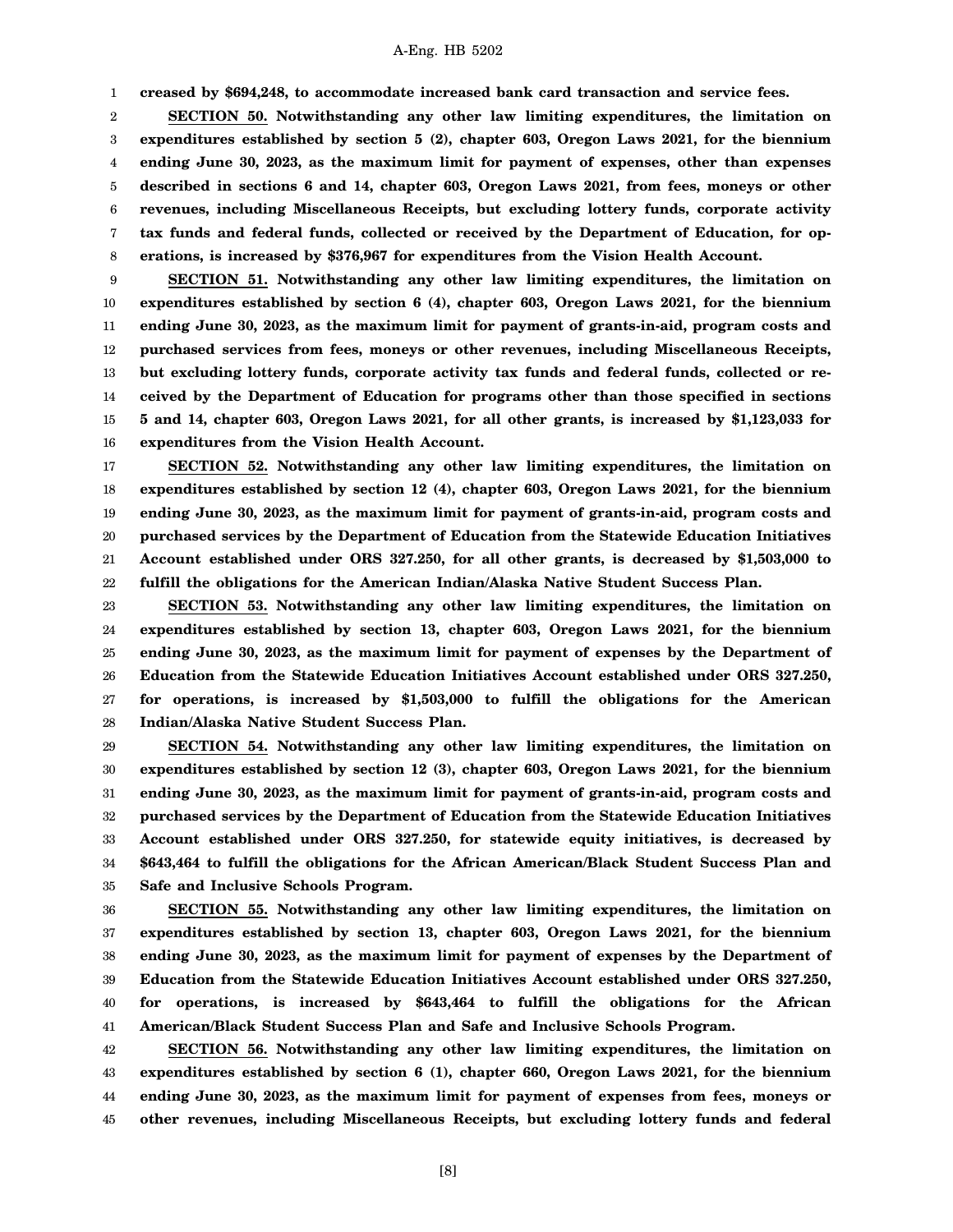1 **funds and funds described in sections 8 to 12, chapter 660, Oregon Laws 2021, collected or**

2 **received by the Higher Education Coordinating Commission, for programs and related grants,**

3 **is increased by \$3,812,707 for the Oregon Teacher Scholars Program.**

4 5 6 7 8 9 10 **SECTION 57. Notwithstanding any other law limiting expenditures, the limitation on expenditures established by section 6 (1), chapter 660, Oregon Laws 2021, for the biennium ending June 30, 2023, as the maximum limit for payment of expenses from fees, moneys or other revenues, including Miscellaneous Receipts, but excluding lottery funds and federal funds and funds described in sections 8 to 12, chapter 660, Oregon Laws 2021, collected or received by the Higher Education Coordinating Commission, for programs and related grants, is increased by \$1,000,000 for Educator Equity Plan Grants.**

11 12 13 14 15 16 **SECTION 58. Notwithstanding any other law limiting expenditures, the amount of \$750,000 is established for the biennium ending June 30, 2023, as the maximum limit for payment of expenses by the Department of Human Services from American Rescue Plan Act Coronavirus State Fiscal Recovery Fund moneys received by the Oregon Department of Administrative Services and transferred to the Department of Human Services, for grants authorized under section 74, chapter 669, Oregon Laws 2021.**

17 18 19 20 21 22 23 24 25 **SECTION 59. Notwithstanding any other law limiting expenditures, the limitation on expenditures established by section 2, chapter 469, Oregon Laws 2021, for the biennium ending June 30, 2023, as the maximum limit for payment of expenses from fees, moneys or other revenues, including Miscellaneous Receipts, and including federal Older Americans Act funds received from the Department of Human Services, but excluding lottery funds and federal funds not described in section 2, chapter 469, Oregon Laws 2021, collected or received by the Long Term Care Ombudsman, is increased by \$258,160 for expenditure of a one-time federal funds transfer from the Department of Human Services to respond to the COVID-19 pandemic.**

26 27 28 29 30 31 32 33 **SECTION 60. Notwithstanding any other law limiting expenditures, the limitation on expenditures established by section 2, chapter 469, Oregon Laws 2021, for the biennium ending June 30, 2023, as the maximum limit for payment of expenses from fees, moneys or other revenues, including Miscellaneous Receipts, and including federal Older Americans Act funds received from the Department of Human Services, but excluding lottery funds and federal funds not described in section 2, chapter 469, Oregon Laws 2021, collected or received by the Long Term Care Ombudsman, is increased by \$6,000 to allow the agency to use donations received in support of the Oregon Public Guardian and Conservator program.**

34 35 36 37 **SECTION 61. Notwithstanding any other provision of law, the General Fund appropriation made to the Department of Corrections by section 1 (1), chapter 468, Oregon Laws 2021, for the biennium ending June 30, 2023, for operations and health services, is increased by \$6,000,000 to shift costs for repair and maintenance projects.**

38 39 40 41 **SECTION 62. Notwithstanding any other provision of law, the General Fund appropriation made to the Department of Corrections by section 1 (1), chapter 468, Oregon Laws 2021, for the biennium ending June 30, 2023, for operations and health services, is decreased by \$131,200 to shift costs for the library services unit.**

42 43 44 45 **SECTION 63. Notwithstanding any other provision of law, the General Fund appropriation made to the Department of Corrections by section 1 (2), chapter 468, Oregon Laws 2021, for the biennium ending June 30, 2023, for central administration and administrative services, is decreased by \$6,000,000 to shift costs for repair and maintenance projects.**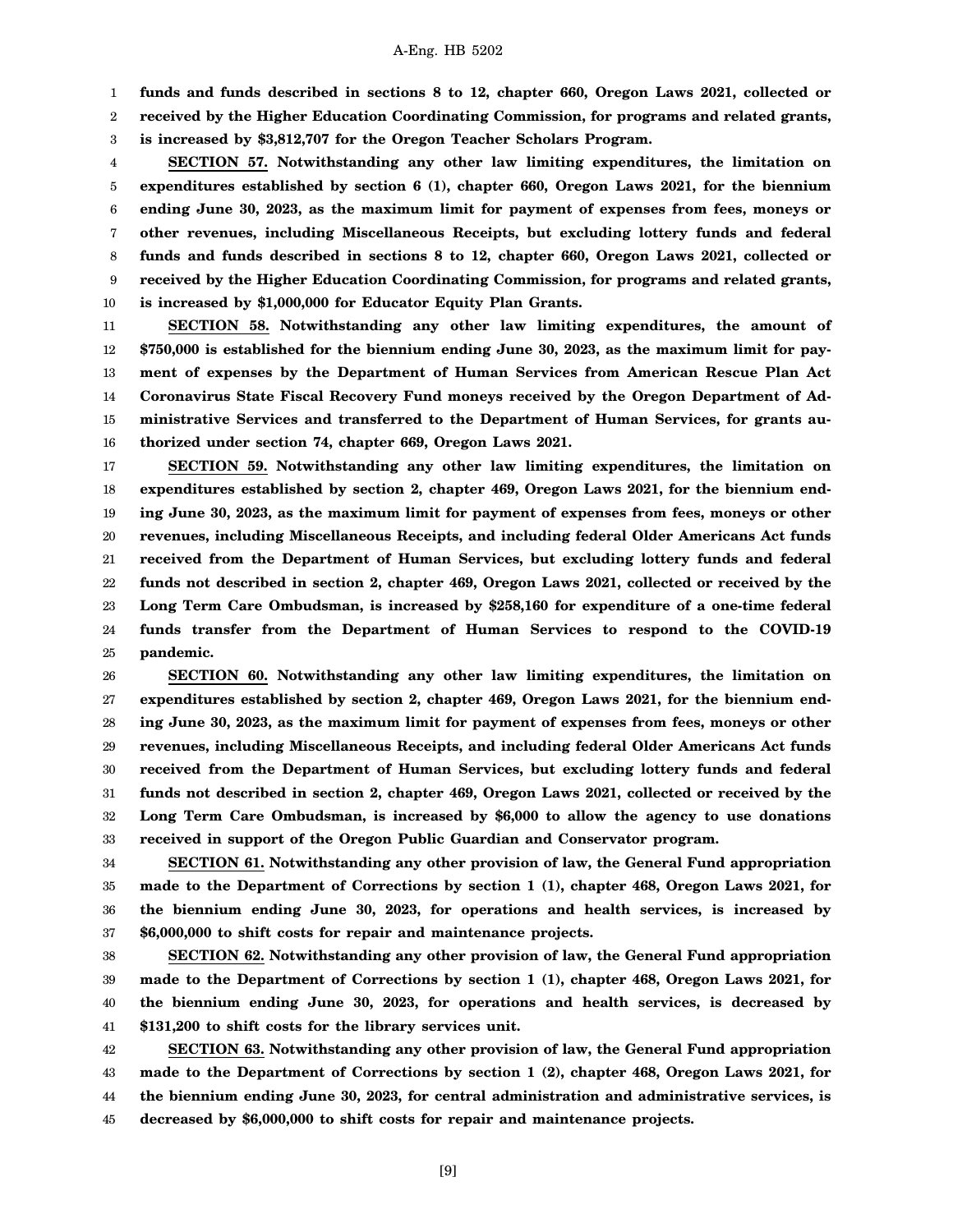1 2 3 4 **SECTION 64. Notwithstanding any other provision of law, the General Fund appropriation made to the Department of Corrections by section 1 (3), chapter 468, Oregon Laws 2021, for the biennium ending June 30, 2023, for correctional services, is increased by \$131,200 to shift costs for the library services unit.**

5 6 7 8 9 10 11 **SECTION 65. Notwithstanding any other law limiting expenditures, the limitation on expenditures established by section 2 (2), chapter 468, Oregon Laws 2021, for the biennium ending June 30, 2023, as the maximum limit for payment of expenses from fees, moneys or other revenues, including Miscellaneous Receipts, but excluding lottery funds and federal funds, collected or received by the Department of Corrections, for central administration and administrative services, is decreased by \$100,000, to shift costs for the community partner outreach program.**

12 13 14 15 16 17 **SECTION 66. Notwithstanding any other law limiting expenditures, the limitation on expenditures established by section 2 (3), chapter 468, Oregon Laws 2021, for the biennium ending June 30, 2023, as the maximum limit for payment of expenses from fees, moneys or other revenues, including Miscellaneous Receipts, but excluding lottery funds and federal funds, collected or received by the Department of Corrections, for correctional services, is increased by \$100,000, to shift costs for the community partner outreach program.**

18 19 20 21 22 23 **SECTION 67. Notwithstanding any other law limiting expenditures, the amount of \$1,250,000 is established for the biennium ending June 30, 2023, as the maximum limit for payment of expenses by the Department of Justice from American Rescue Plan Act Coronavirus State Fiscal Recovery Fund moneys received by the Oregon Department of Administrative Services and transferred to the Department of Justice, for crime victims and survivor services, for grants authorized under section 74, chapter 669, Oregon Laws 2021.**

24 25 26 27 28 29 **SECTION 68. Notwithstanding any other law limiting expenditures, the limitation on expenditures established by section 2 (6), chapter 427, Oregon Laws 2021, for the biennium ending June 30, 2023, as the maximum limit for payment of expenses from fees, moneys or other revenues, including Miscellaneous Receipts, but excluding lottery funds and federal funds, collected or received by the Department of Justice, for the General Counsel Division, is decreased by \$447,784 for the Fair Housing Enforcement initiative.**

30 31 32 33 34 35 **SECTION 69. Notwithstanding any other law limiting expenditures, the limitation on expenditures established by section 2 (3), chapter 427, Oregon Laws 2021, for the biennium ending June 30, 2023, as the maximum limit for payment of expenses from fees, moneys or other revenues, including Miscellaneous Receipts, but excluding lottery funds and federal funds, collected or received by the Department of Justice, for the Civil Enforcement Division, is increased by \$447,784 for the Fair Housing Enforcement initiative.**

36 37 38 39 **SECTION 70. Notwithstanding any other provision of law, the General Fund appropriation made to the Department of Justice by section 10, chapter 669, Oregon Laws 2021, for the biennium ending June 30, 2023, for the defense of criminal convictions, is decreased by \$212,656.**

40 41 42 43 44 **SECTION 71. Notwithstanding any other law limiting expenditures, the amount of \$52,430 is established for the biennium ending June 30, 2023, as the maximum limit for payment of expenses from fees, moneys or other revenues, including Miscellaneous Receipts, but excluding lottery funds and federal funds, collected or received by the Department of Justice, for debt service and related costs.**

45

**SECTION 72. Notwithstanding any other provision of law, the General Fund appropriation**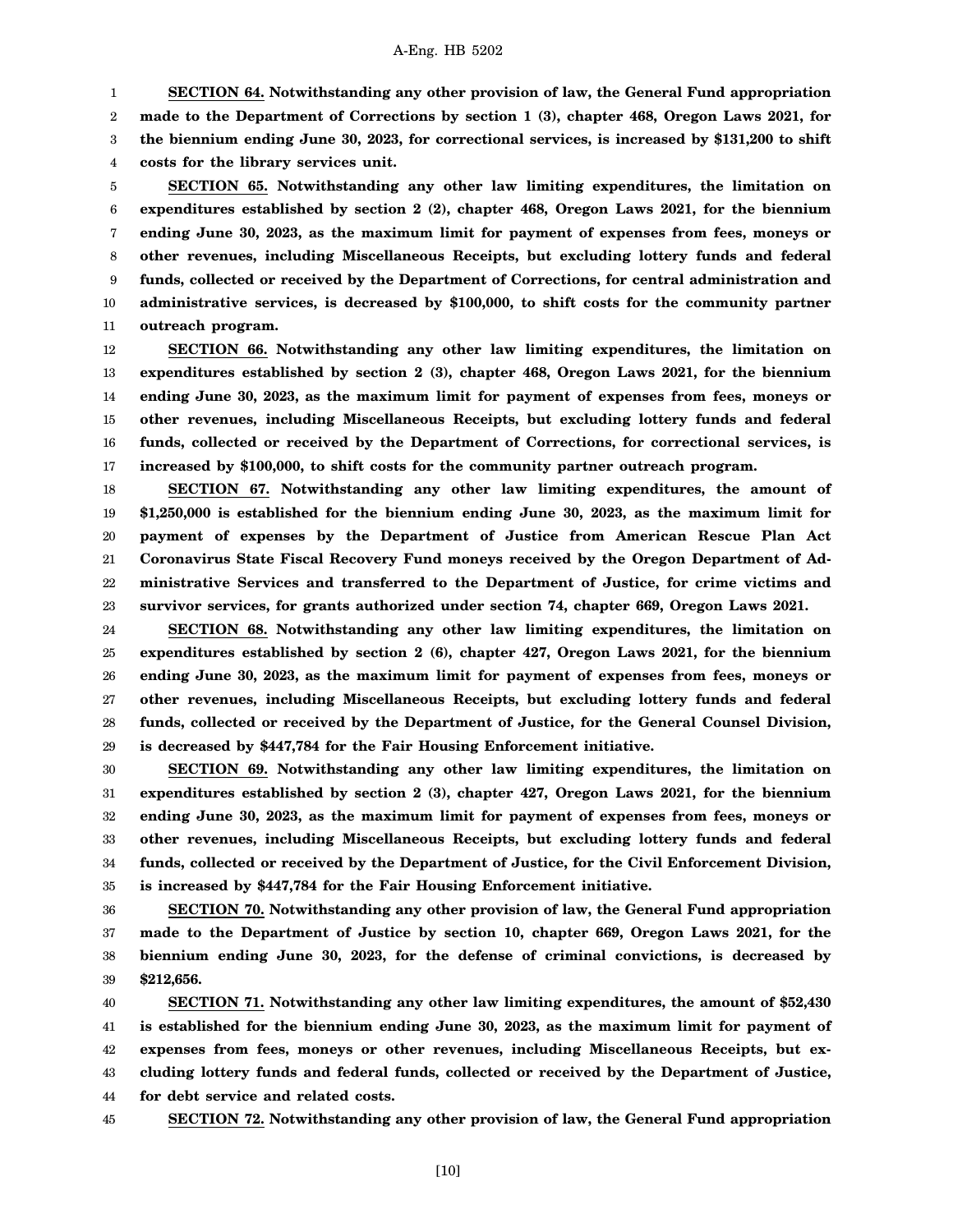1 **made to the Oregon Military Department by section 1 (3), chapter 662, Oregon Laws 2021, for**

2 3 **the biennium ending June 30, 2023, for emergency management, is decreased by \$269,505 to shift information technology costs between programs.**

4 5 6 7 **SECTION 73. Notwithstanding any other provision of law, the General Fund appropriation made to the Oregon Military Department by section 1 (1), chapter 662, Oregon Laws 2021, for the biennium ending June 30, 2023, for administration, is increased by \$269,505 to shift information technology costs between programs.**

8 9 10 11 12 **SECTION 74. Notwithstanding any other law limiting expenditures, the amount of \$1,137,980 is established for the biennium ending June 30, 2023, as the maximum limit for payment of expenses from fees, moneys or other revenues, including Miscellaneous Receipts, but excluding lottery funds and federal funds, collected or received by the Oregon Youth Authority, for debt service.**

13 14 15 16 17 18 **SECTION 75. Notwithstanding any other law limiting expenditures, the amount of \$1,000,000 is established for the biennium ending June 30, 2023, as the maximum limit for payment of expenses by the Judicial Department from American Rescue Plan Act Coronavirus State Fiscal Recovery Fund moneys received by the Oregon Department of Administrative Services and transferred to the Judicial Department, for grants authorized under section 74, chapter 669, Oregon Laws 2021.**

19 20 21 22 23 24 **SECTION 76. Notwithstanding any other law limiting expenditures, the limitation on expenditures established by section 57, chapter 669, Oregon Laws 2021, for the biennium ending June 30, 2023, as the maximum limit for payment of expenses by the Judicial Department from the Oregon Courthouse Capital Construction and Improvement Fund for the cost of issuing general obligation bonds for the Supreme Court building renovation, is decreased by \$250,000.**

25 26 27 28 29 30 31 32 **SECTION 77. Notwithstanding any other law limiting expenditures, the limitation on expenditures established by section 2 (1), chapter 557, Oregon Laws 2021, for the biennium ending June 30, 2023, as the maximum limit for payment of expenses from fees, moneys or other revenues, including Miscellaneous Receipts and including reimbursements from federal service agreements, but excluding lottery funds and federal funds not described in section 2, chapter 557, Oregon Laws 2021, collected or received by the Judicial Department, for operations, is increased by \$250,000 for the cost of issuing general obligation bonds for the Supreme Court building renovation.**

33 34 35 36 37 **SECTION 78. Notwithstanding any other law limiting expenditures, the amount of \$274,570 is established for the biennium ending June 30, 2023, as the maximum limit for payment of expenses from fees, moneys or other revenues, including Miscellaneous Receipts, but excluding lottery funds and federal funds, collected or received by the Judicial Department, for debt service.**

38 39 40 41 **SECTION 79. In addition to and not in lieu of any other appropriation, there is appropriated to the Judicial Department, for the biennium ending June 30, 2023, out of the General Fund, the amount of \$2,000,000 for planning associated with the replacement of the Benton County Courthouse.**

42 43 44 45 **SECTION 80. Notwithstanding any other provision of law, the General Fund appropriation made to the Commission on Judicial Fitness and Disability by section 1 (1), chapter 167, Oregon Laws 2021, for the biennium ending June 30, 2023, for administration, is increased by \$15,000.**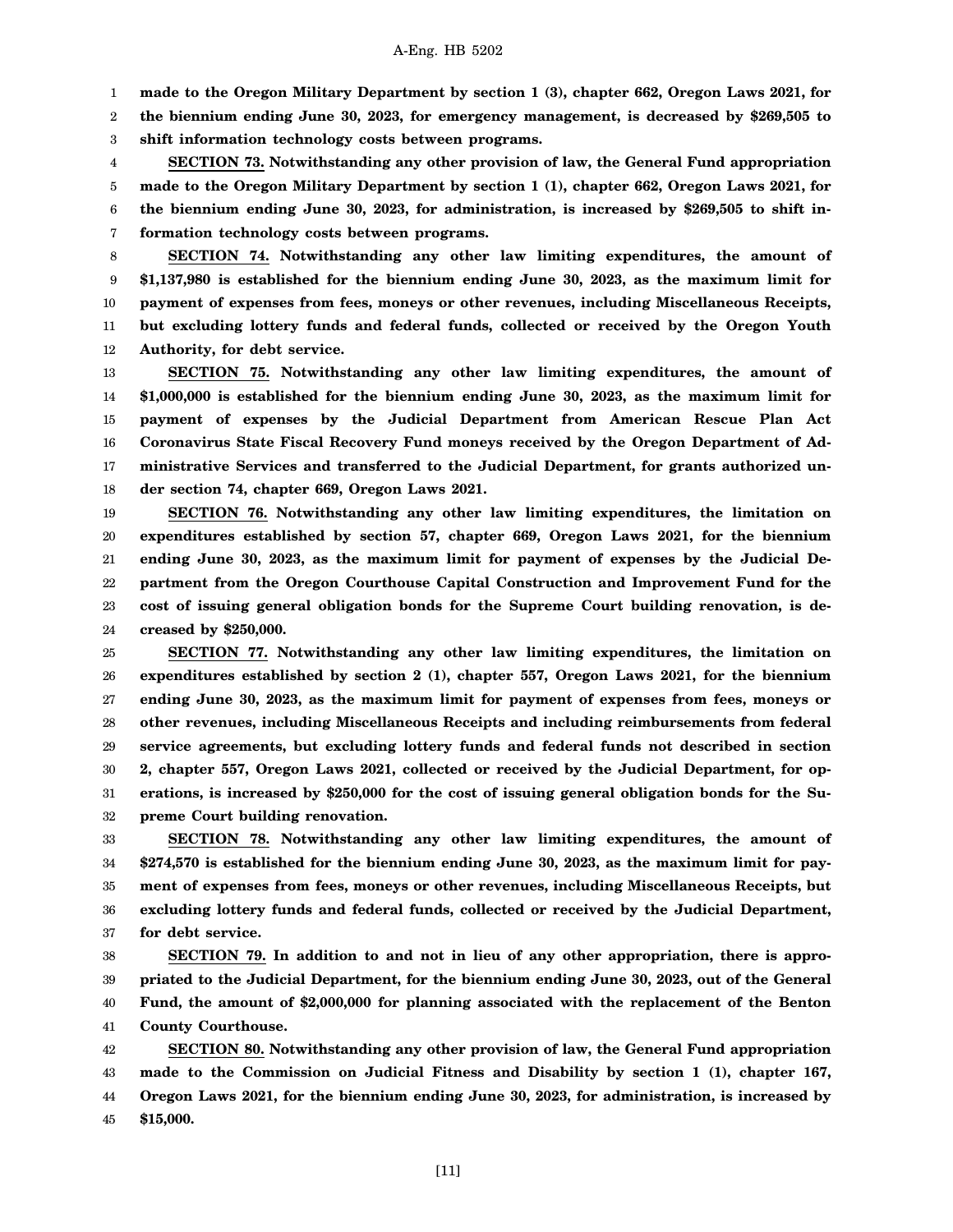1 2 3 4 5 6 **SECTION 81. Notwithstanding any other law limiting expenditures, the expenditure limitation established by section 3 (5), chapter 560, Oregon Laws 2021, for the biennium ending June 30, 2023, as the maximum limit for payment of expenses from lottery moneys allocated from the Administrative Services Economic Development Fund to the Oregon Business Development Department, for infrastructure, is increased by \$283,034, for the payment of contractually obligated commitments related to the Columbia Corridor Drainage project.**

7 8 9 10 **SECTION 82. In addition to and not in lieu of any other appropriation, there is appropriated to the Oregon Business Development Department, for the biennium ending June 30, 2023, out of the General Fund, the amount of \$89,479 for a Confederated Tribes of the Warm Springs Reservation wastewater system improvement project.**

11 12 13 14 15 16 **SECTION 83. Notwithstanding any other law limiting expenditures, the amount of \$287,800 is established for the biennium ending June 30, 2023, as the maximum limit for payment of expenses by the Oregon Business Development Department from American Rescue Plan Act Coronavirus State Fiscal Recovery Fund moneys received by the Oregon Department of Administrative Services and transferred to the Oregon Business Development Department, for business, innovation, and trade, for the Rural Broadband Capacity Program.**

17 18 19 20 21 22 **SECTION 84. Notwithstanding any other law limiting expenditures, the amount of \$2,940,041 is established for the biennium ending June 30, 2023, as the maximum limit for payment of expenses by the Oregon Business Development Department from the Tide Gate Grant and Loan Fund established by section 21, chapter 10, Oregon Laws 2020 (second special session), for the provision of grants and loans and other related supporting or administrative functions as allowed by statute.**

23 24 25 **SECTION 85. Notwithstanding any other provision of law, the General Fund appropriation made to the Housing and Community Services Department by section 1, chapter 556, Oregon Laws 2021, for the biennium ending June 30, 2023, is increased by \$46,644.**

26 27 28 29 **SECTION 86. Notwithstanding any other provision of law, the General Fund appropriation made to the Housing and Community Services Department by section 5, chapter 556, Oregon Laws 2021, for the biennium ending June 30, 2023, for debt service for bond-related activities, is decreased by \$46,644.**

30 31 32 33 34 35 **SECTION 87. Notwithstanding any other law limiting expenditures, the limitation on expenditures established by section 1 (7), chapter 503, Oregon Laws 2021, for the biennium ending June 30, 2023, as the maximum limit for payment of expenses from fees, moneys or other revenues, including Miscellaneous Receipts, but excluding lottery funds and federal funds, collected or received by the Department of Consumer and Business Services, for the Building Codes Division, is decreased by \$244,807.**

36 37 38 39 40 **SECTION 88. Notwithstanding any other law limiting expenditures, the limitation on expenditures established by section 2 (4), chapter 503, Oregon Laws 2021, for the biennium ending June 30, 2023, as the maximum limit for payment of expenses from federal funds collected or received by the Department of Consumer and Business Services, for the Building Codes Division, is increased by \$244,807.**

41 42 43 44 **SECTION 89. Notwithstanding any other law limiting expenditures, the limitation on expenditures established by section 3 (1), chapter 558, Oregon Laws 2021, for the biennium ending June 30, 2023, as the maximum limit for payment of administrative expenses by the Bureau of Labor and Industries from the Wage Security Fund, is decreased by \$1,836,757.**

45 **SECTION 90. Notwithstanding any other law limiting expenditures, the limitation on**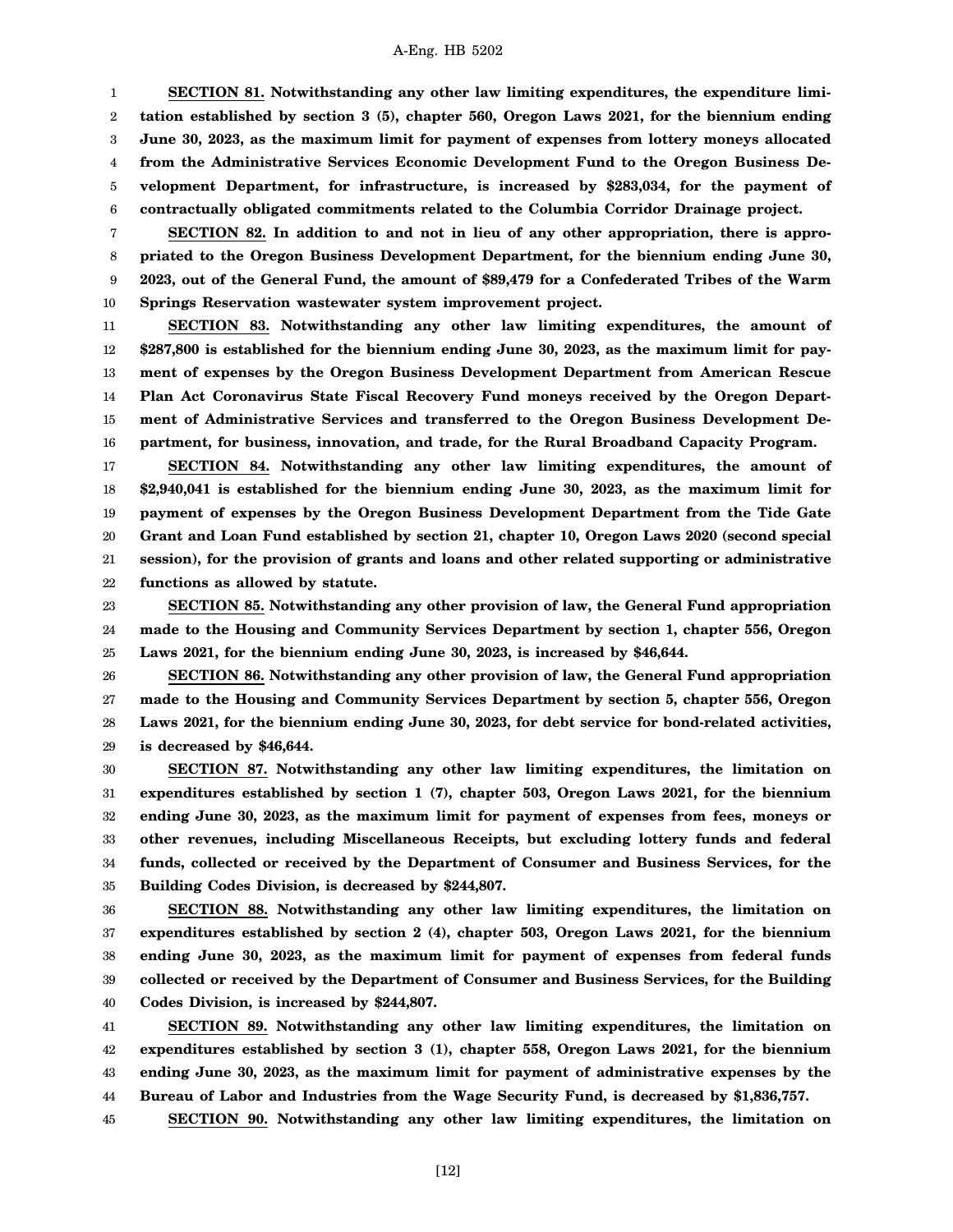1 **expenditures established by section 2, chapter 558, Oregon Laws 2021, for the biennium end-**

2 **ing June 30, 2023, as the maximum limit for payment of expenses from fees, moneys or other**

3 **revenues, including Miscellaneous Receipts, but excluding lottery funds and federal funds,**

4 **collected or received by the Bureau of Labor and Industries, is increased by \$1,836,757.**

5 6 7 8 **SECTION 91. Notwithstanding any other provision of law, the General Fund appropriation made to the Mental Health Regulatory Agency by section 266, chapter 669, Oregon Laws 2021, for the biennium ending June 30, 2023, for a demographic study of licensees and a diversity plan, is decreased by \$300,000.**

9 10 11 12 **SECTION 92. In addition to and not in lieu of any other appropriation, there is appropriated to the Oregon Board of Licensed Professional Counselors and Therapists, for the biennium ending June 30, 2023, out of the General Fund, the amount of \$150,000, for a demographic study of licensees and a diversity plan.**

13 14 15 16 **SECTION 93. In addition to and not in lieu of any other appropriation, there is appropriated to the Oregon Board of Psychology, for the biennium ending June 30, 2023, out of the General Fund, the amount of \$150,000, for a demographic study of licensees and a diversity plan.**

17 18 19 20 **SECTION 94. Notwithstanding any other provision of law, the General Fund appropriation made to the Columbia River Gorge Commission by section 1, chapter 432, Oregon Laws 2021, for the biennium ending June 30, 2023, is increased by \$25,000 for increases in costs for audit services, central services, wages and employee insurance benefits.**

21 22 23 24 25 26 27 **SECTION 95. Notwithstanding any other law limiting expenditures, the amount of \$1,000,000 is established for the biennium ending June 30, 2023, as the maximum limit for payment of expenses by the State Department of Fish and Wildlife from American Rescue Plan Act Coronavirus State Fiscal Recovery Fund moneys received by the Oregon Department of Administrative Services and transferred to the State Department of Fish and Wildlife, for deposit into the Oregon Conservation and Recreation Fund established by ORS 496.252, for outdoor recreation stimulus.**

28 29 30 31 32 33 **SECTION 96. Notwithstanding any other law limiting expenditures, the amount of \$1,000,000 is established for the biennium ending June 30, 2023, as the maximum limit for payment of expenses by the State Marine Board from American Rescue Plan Act Coronavirus State Fiscal Recovery Fund moneys received by the Oregon Department of Administrative Services and transferred to the State Marine Board for grants authorized under section 74, chapter 669, Oregon Laws 2021.**

34 35 36 37 38 **SECTION 97. Notwithstanding any other law limiting expenditures, the limitation on expenditures established by section 2 (1), chapter 602, Oregon Laws 2021, for the biennium ending June 30, 2023, as the maximum limit for payment of expenses from federal funds collected or received by the Oregon Department of Aviation, for operations, is increased by \$633,162, for COVID-19 related costs.**

39 40 41 42 43 44 45 **SECTION 98. Notwithstanding any other law limiting expenditures, the limitation on expenditures established by section 2 (5)(b), chapter 425, Oregon Laws 2021, for the biennium ending June 30, 2023, as the maximum limit for payment of expenses from fees, moneys or other revenues, including Miscellaneous Receipts and federal funds received from charges, but excluding lottery funds and federal funds not described in section 2, chapter 425, Oregon Laws 2021, collected or received by the Oregon Department of Administrative Services, for the Office of the State Chief Information Officer - State Data Center, for pass-through**

[13]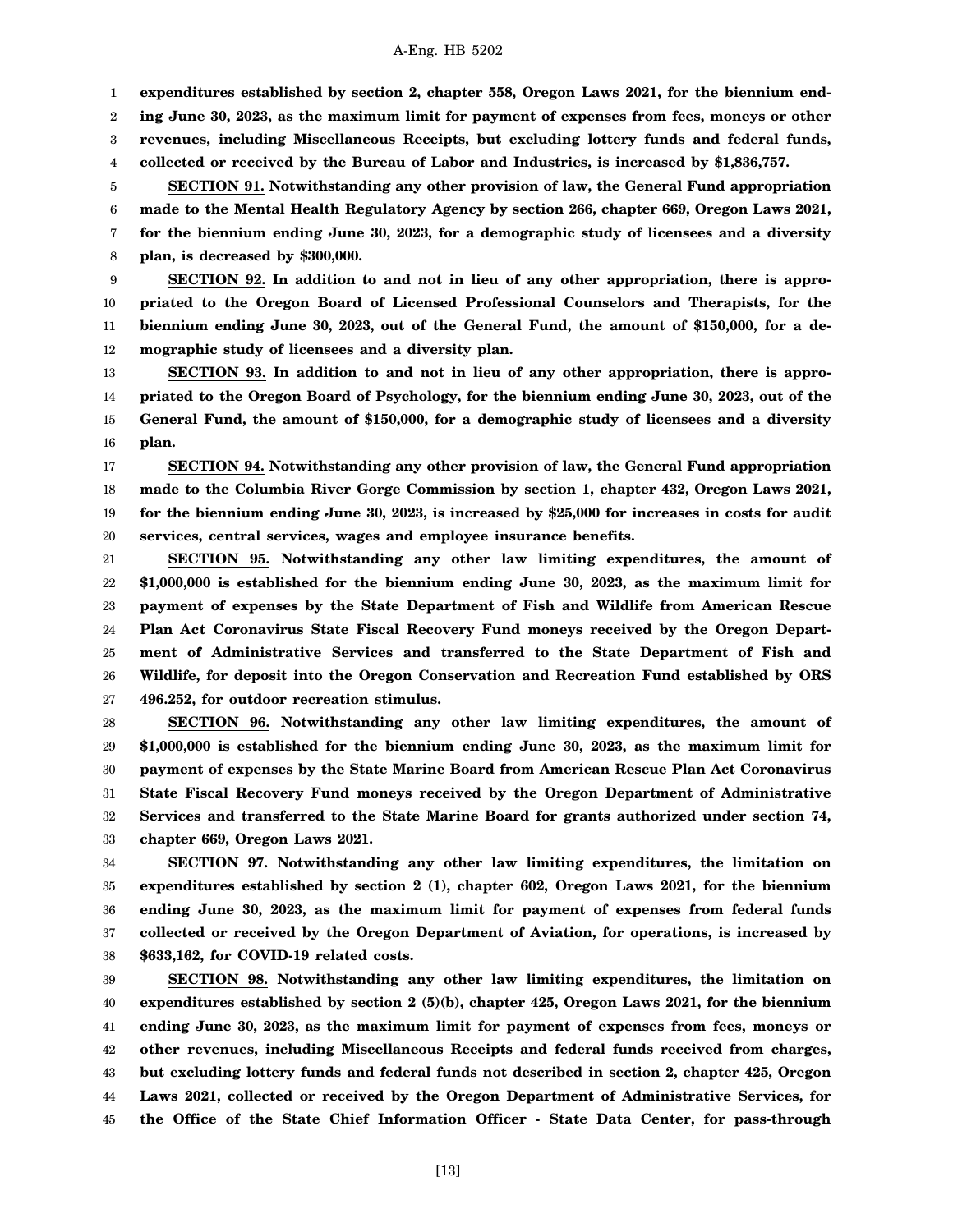1 **expenditures, is decreased by \$15,198,354.**

2 3 4 5 6 7 8 9 **SECTION 99. Notwithstanding any other law limiting expenditures, the limitation on expenditures established by section 2 (5)(c), chapter 425, Oregon Laws 2021, for the biennium ending June 30, 2023, as the maximum limit for payment of expenses from fees, moneys or other revenues, including Miscellaneous Receipts and federal funds received from charges, but excluding lottery funds and federal funds not described in section 2, chapter 425, Oregon Laws 2021, collected or received by the Oregon Department of Administrative Services Office, for the Office of the State Chief Information Officer - State Data Center, for equipment lifecycle replacement, is increased by \$15,198,354.**

10 11 12 13 14 15 16 **SECTION 100. Notwithstanding any other law limiting expenditures, the limitation on expenditures established by section 2 (15), chapter 425, Oregon Laws 2021, for the biennium ending June 30, 2023, as the maximum limit for payment of expenses from fees, moneys or other revenues, including Miscellaneous Receipts and federal funds received from charges, but excluding lottery funds and federal funds not described in section 2, chapter 425, Oregon Laws 2021, collected or received by the Oregon Department of Administrative Services, for special governmental payments, is decreased by \$6,394,311.**

17 18 19 20 21 **SECTION 101. Notwithstanding any other law limiting expenditures, the amount of \$6,394,311 is established for the biennium ending June 30, 2023, as the maximum limit for payment of expenses from proceeds of lottery bonds, collected or received by the Oregon Department of Administrative Services, for special payments from proceeds of previously issued bonds.**

22 23 24 25 26 27 **SECTION 102. Notwithstanding any other law limiting expenditures, the limitation on expenditures established by section 2, chapter 308, Oregon Laws 2021, for the biennium ending June 30, 2023, as the maximum limit for payment of expenses from fees, moneys or other revenues, including Miscellaneous Receipts other than those described in section 3, chapter 308, Oregon Laws 2021, but excluding lottery funds and federal funds, collected or received by the State Library, is increased by \$183,025.**

28 29 30 31 32 **SECTION 103. Notwithstanding any other law limiting expenditures, the limitation on expenditures established by section 3, chapter 308, Oregon Laws 2021, for the biennium ending June 30, 2023, as the maximum limit for payment of expenses from moneys received from the assessment against state agencies described in ORS 357.203 and transferred to the Miscellaneous Receipts Account for the State Library, is decreased by \$183,025.**

33 34 35 36 37 38 39 **SECTION 104. Notwithstanding any other law limiting expenditures, the limitation on expenditures established by section 140, chapter 669, Oregon Laws 2021, for the biennium ending June 30, 2023, as the maximum limit for payment of expenses from fees, moneys or other revenues, including Miscellaneous Receipts, but excluding lottery funds and federal funds, collected or received by the Legislative Administration Committee, for the cost of issuing general obligation bonds and project costs for the Document Publishing and Management System, is increased by \$4,205,000.**

40 41 42 43 **SECTION 105. In addition to and not in lieu of any other appropriation, there is appropriated to the Department of Justice, for the biennium ending June 30, 2023, out of the General Fund, the amount of \$4,604,932, for the Office of the Attorney General and Administration, for the Legal Tools Replacement information technology project.**

44 45 **SECTION 106. Notwithstanding any other law limiting expenditures, the amount of \$5,000,000 is established for the biennium ending June 30, 2023, as the maximum limit for**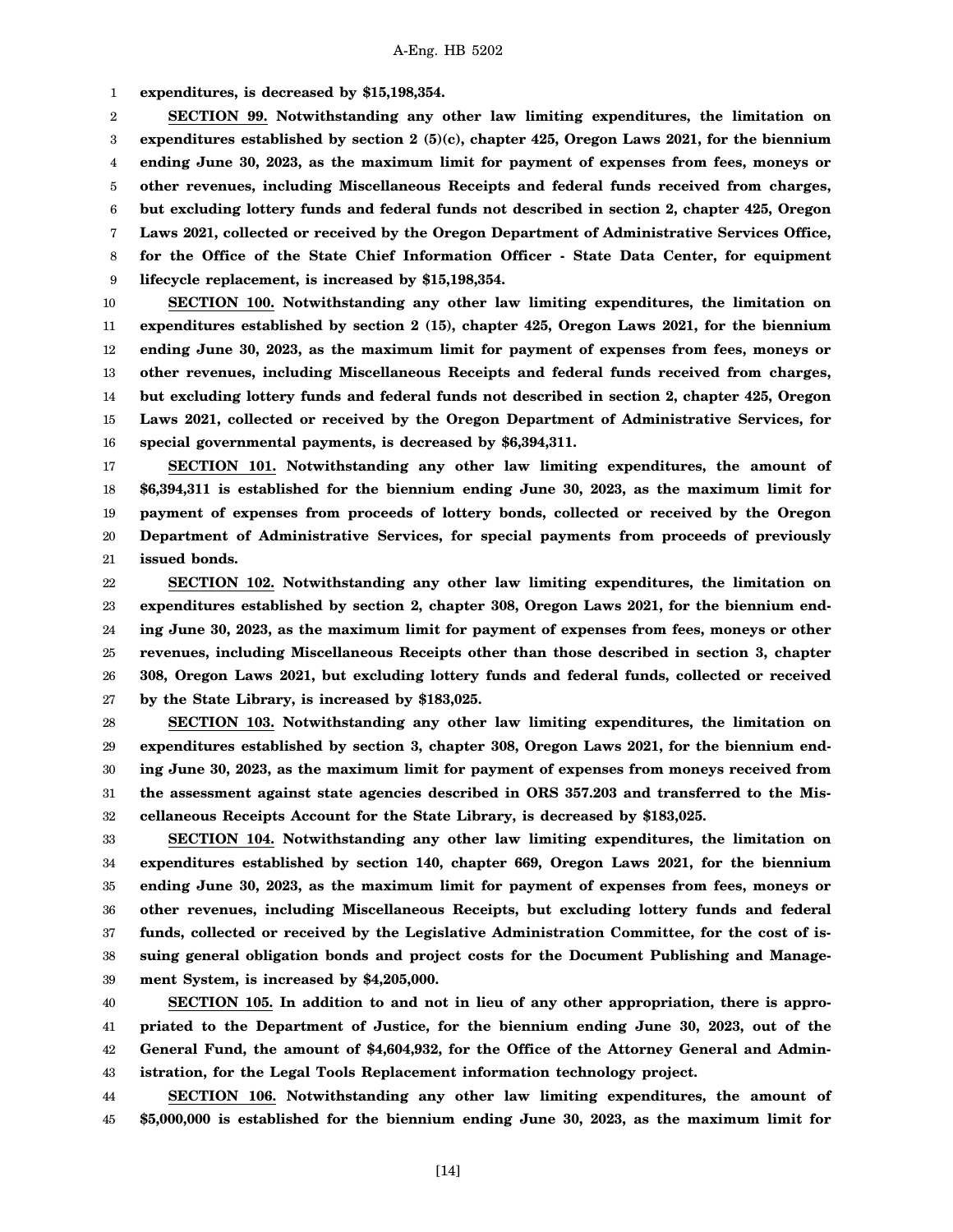1 **payment of expenses from fees, moneys or other revenues, including Miscellaneous Receipts,**

2 **but excluding lottery funds and federal funds, collected or received by the Department of**

3 **Justice, for the Office of the Attorney General and Administration, for the Legal Tools Re-**

4 **placement information technology project.**

5 6 7 8 9 10 **SECTION 107. Notwithstanding any other law limiting expenditures, the amount of \$105,000 is established for the biennium ending June 30, 2023, as the maximum limit for payment of expenses from fees, moneys or other revenues, including Miscellaneous Receipts, but excluding lottery funds and federal funds, collected or received by the Department of Justice, for debt service and related costs, for the cost of issuing bonds for the Legal Tools Replacement information technology project.**

11 12 13 14 **SECTION 108. Notwithstanding any other provision of law, the General Fund appropriation made to the Oregon Military Department by section 1 (1), chapter 662, Oregon Laws 2021, for the biennium ending June 30, 2023, for administration, is increased by \$274,367 for fund split adjustments on positions.**

15 16 17 18 19 20 21 **SECTION 109. Notwithstanding any other law limiting expenditures, the limitation on expenditures established by section 2 (1), chapter 662, Oregon Laws 2021, for the biennium ending June 30, 2023, as the maximum limit for payment of expenses from fees, moneys or other revenues, including Miscellaneous Receipts and reimbursements from federal service agreements, but excluding lottery funds and federal funds not described in this section, collected or received by the Oregon Military Department, for administration, is increased by \$243,306 for fund split adjustments on positions.**

22 23 24 25 26 27 **SECTION 110. Notwithstanding any other law limiting expenditures, the limitation on expenditures established by section 3 (1), chapter 662, Oregon Laws 2021, for the biennium ending June 30, 2023, as the maximum limit for payment of expenses from federal funds, other than those described in section 2, chapter 662, Oregon Laws 2021, collected or received by the Oregon Military Department, for administration, is decreased by \$517,673, for fund split adjustments on positions.**

28 29 30 31 **SECTION 111. Notwithstanding any other provision of law, the General Fund appropriation made to the State Board of Parole and Post-Prison Supervision by section 1, chapter 429, Oregon Laws 2021, for the biennium ending June 30, 2023, is increased by \$74,000 for electronic records management.**

32 33 34 35 **SECTION 112. Notwithstanding any other provision of law, the General Fund appropriation made to the State Board of Parole and Post-Prison Supervision by section 1, chapter 429, Oregon Laws 2021, for the biennium ending June 30, 2023, is increased by \$115,971 for information technology support.**

36 37 38 39 **SECTION 113. Notwithstanding any other provision of law, the General Fund appropriation made to the State Board of Parole and Post-Prison Supervision by section 1, chapter 429, Oregon Laws 2021, for the biennium ending June 30, 2023, is increased by \$537,464 for an increase in release hearing workload.**

40 41 42 43 44 **SECTION 114. Notwithstanding any other provision of law, the General Fund appropriation made to the Department of State Police by section 1 (1), chapter 470, Oregon Laws 2021, for the biennium ending June 30, 2023, for patrol services, criminal investigations, gaming enforcement and office of the State Fire Marshal, is increased by \$1,149,500 for wildland firefighting equipment purchases.**

45

**SECTION 115. Notwithstanding any other provision of law, the General Fund appropri-**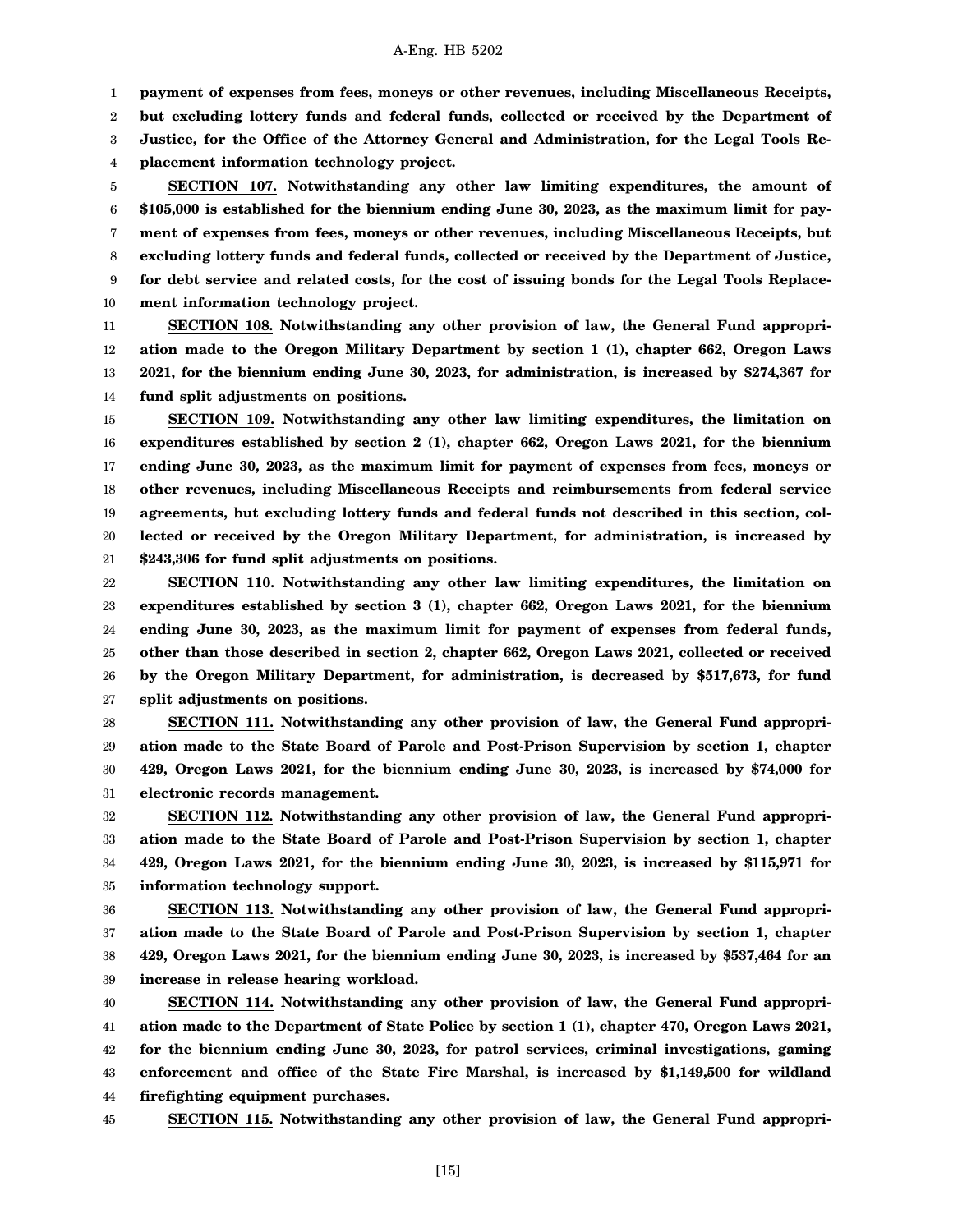1 **ation made to the Department of State Police by section 1 (1), chapter 470, Oregon Laws 2021,**

2 **for the biennium ending June 30, 2023, for patrol services, criminal investigations, gaming**

3 **enforcement and office of the State Fire Marshal, is decreased by \$50,000, for implementation**

4 **of the provisions of chapter 540, Oregon Laws 2021.**

5 6 7 8 9 **SECTION 116. Notwithstanding any other provision of law, the General Fund appropriation made to the Department of State Police by section 1 (1), chapter 470, Oregon Laws 2021, for the biennium ending June 30, 2023, for patrol services, criminal investigations, gaming enforcement and office of the State Fire Marshal, is increased by \$50,000 for the purchase of protective respirator masks.**

10 11 12 13 14 **SECTION 117. Notwithstanding any other law limiting expenditures, the limitation on expenditures established by section 3, chapter 381, Oregon Laws 2021, as the maximum limit for payment of expenses from federal funds collected or received by the Department of Public Safety Standards and Training, is increased by \$232,043 for the Assistance to Firefighters Grants Program.**

15 16 17 18 **SECTION 118. Notwithstanding any other provision of law, the General Fund appropriation made to the Judicial Department by section 1 (2), chapter 557, Oregon Laws 2021, for the biennium ending June 30, 2023, for operations, is increased by \$337,000 for grand jury recordation.**

19 20 21 22 **SECTION 119. Notwithstanding any other provision of law, the General Fund appropriation made to the Judicial Department by section 1 (2), chapter 557, Oregon Laws 2021, for the biennium ending June 30, 2023, for operations, is increased by \$113,700 for Oregon Tax Court caseload growth.**

23 24 25 26 **SECTION 120. Notwithstanding any other provision of law, the General Fund appropriation made to the Judicial Department by section 1 (2), chapter 557, Oregon Laws 2021, for the biennium ending June 30, 2023, for operations, is increased by \$3,912,320 for the pretrial release program under chapter 643, Oregon Laws 2021.**

27 28 29 30 31 32 **SECTION 121. Notwithstanding any other law limiting expenditures, the limitation on expenditures established by section 60, chapter 669, Oregon Laws 2021, for the biennium ending June 30, 2023, as the maximum limit for payment of expenses by the Judicial Department from the Oregon Courthouse Capital Construction and Improvement Fund for the project costs of, and cost of issuing general obligation bonds for, the Clackamas County Courthouse is increased by \$95,399,999.**

33 34 35 36 **SECTION 122. In addition to and not in lieu of any other appropriation, there is appropriated to the Public Defense Services Commission, for the biennium ending June 30, 2023, out of the General Fund, the amount of \$12,806,640, for the Trial Criminal Division, for the procurement of trial-level legal services for unrepresented clients.**

37 38 39 40 41 42 43 **SECTION 123. Notwithstanding any other law limiting expenditures, the limitation on expenditures established by section 2 (4), chapter 560, Oregon Laws 2021, for the biennium ending June 30, 2023, as the maximum limit for payment of expenses from fees, moneys or other revenues, including Miscellaneous Receipts, but excluding lottery funds and federal funds, collected or received by the Oregon Business Development Department, for the Arts and Cultural Trust, is increased by \$1,680,000, for the provision of grants for artist resilience and county cultural coalitions.**

44 45 **SECTION 124. Notwithstanding any other law limiting expenditures, the limitation on expenditures established by section 4 (4), chapter 560, Oregon Laws 2021, for the biennium**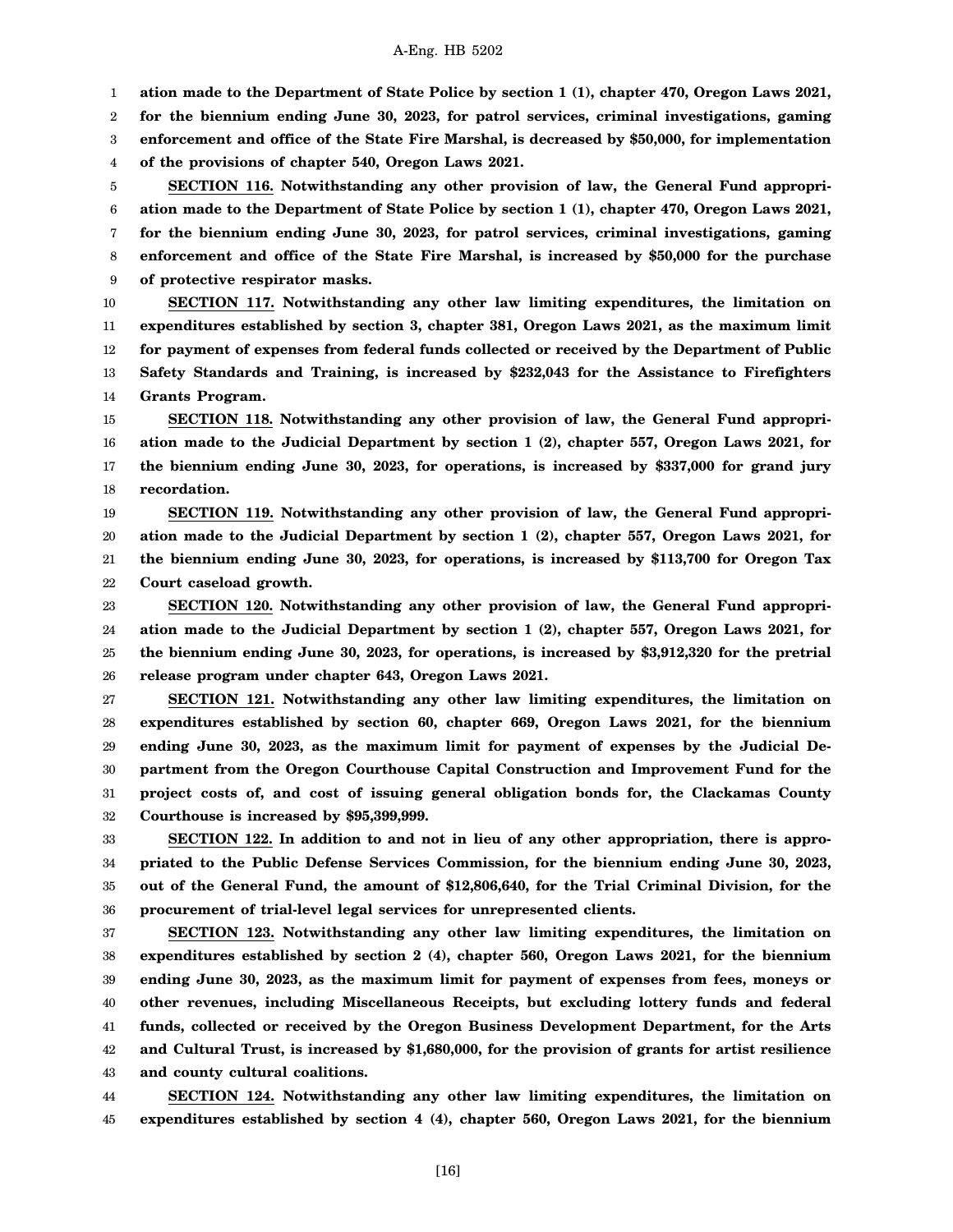**ending June 30, 2023, as the maximum limit for payment of expenses from federal funds**

2 **collected or received by the Oregon Business Development Department, for arts, is increased**

3 **by \$803,500, for the administration and distribution of funding provided by the National**

4 **Endowment for the Arts for the support of art programs.**

1

5 6 7 8 9 10 **SECTION 125. Notwithstanding any other law limiting expenditures, the limitation on expenditures established by section 3 (1), chapter 560, Oregon Laws 2021, for the biennium ending June 30, 2023, as the maximum limit for payment of expenses from lottery moneys allocated from the Administrative Services Economic Development Fund to the Oregon Business Development Department, for business, innovation, and trade, is increased by \$641,475, for increased program staffing.**

11 12 13 14 15 16 17 18 19 20 21 **SECTION 126. Notwithstanding any other law limiting expenditures, the limitation on expenditures established by section 2, chapter 556, Oregon Laws 2021, for the biennium ending June 30, 2023, as the maximum limit for payment of expenses for operations, from fees, moneys or other revenues, including Miscellaneous Receipts and federal funds from the United States Department of Housing and Urban Development for contract services, but excluding lottery funds and federal funds not described in section 2, chapter 556, Oregon Laws 2021, collected or received by the Housing and Community Services Department, is increased by \$52,500,000 to provide financial assistance to aid in the acquisition, renovation or maintenance of properties with project-based federal rental assistance contracts, public housing undergoing significant recapitalization or publicly supported housing as defined in ORS 456.250, or to preserve the affordability of manufactured dwelling parks.**

22 23 24 25 26 27 28 29 30 **SECTION 127. Notwithstanding any other law limiting expenditures, the limitation on expenditures established by section 2, chapter 556, Oregon Laws 2021, for the biennium ending June 30, 2023, as the maximum limit for payment of expenses for operations, from fees, moneys or other revenues, including Miscellaneous Receipts and federal funds from the United States Department of Housing and Urban Development for contract services, but excluding lottery funds and federal funds not described in section 2, chapter 556, Oregon Laws 2021, collected or received by the Housing and Community Services Department, is increased by \$30,000,000 for funding for loans to purchasers of land upon which affordable housing will be developed.**

31 32 33 34 35 36 37 38 39 **SECTION 128. Notwithstanding any other law limiting expenditures, the limitation on expenditures established by section 2, chapter 556, Oregon Laws 2021, for the biennium ending June 30, 2023, as the maximum limit for payment of expenses for operations, from fees, moneys or other revenues, including Miscellaneous Receipts and federal funds from the United States Department of Housing and Urban Development for contract services, but excluding lottery funds and federal funds not described in section 2, chapter 556, Oregon Laws 2021, collected or received by the Housing and Community Services Department, is increased by \$5,000,000 for funding for loans to purchasers of naturally occurring affordable housing stock.**

40 41 42 43 44 45 **SECTION 129. Notwithstanding any other law limiting expenditures, the limitation on expenditures established by section 2, chapter 556, Oregon Laws 2021, for the biennium ending June 30, 2023, as the maximum limit for payment of expenses for operations, from fees, moneys or other revenues, including Miscellaneous Receipts and federal funds from the United States Department of Housing and Urban Development for contract services, but excluding lottery funds and federal funds not described in section 2, chapter 556, Oregon Laws**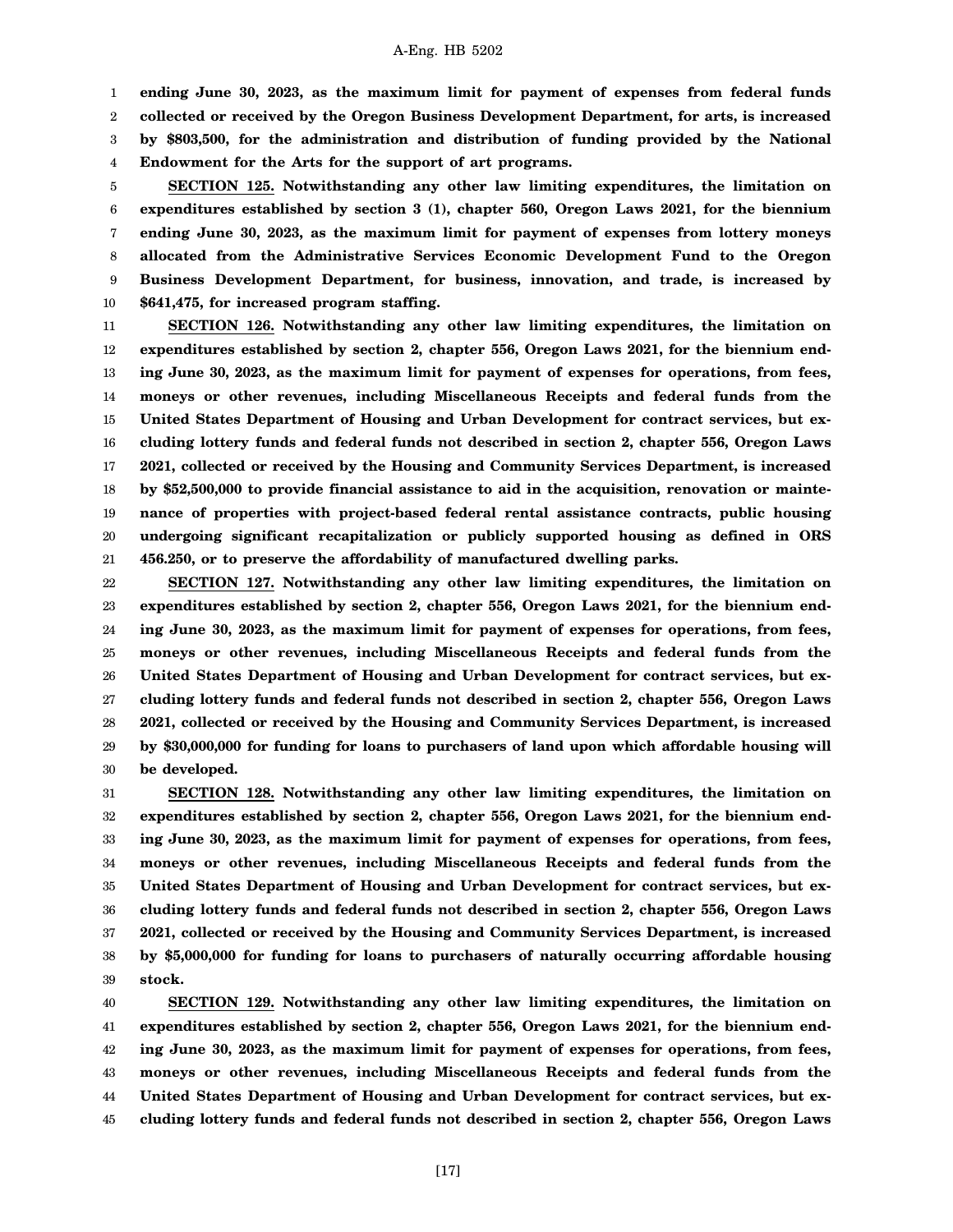1 **2021, collected or received by the Housing and Community Services Department, is increased**

2 3 **by \$5,000,000 for down payment assistance to borrowers who utilize mortgage lending programs offered by the Housing and Community Services Department.**

4 5 6 7 8 9 10 11 **SECTION 130. Notwithstanding any other law limiting expenditures, the limitation on expenditures established by section 2, chapter 556, Oregon Laws 2021, for the biennium ending June 30, 2023, as the maximum limit for payment of expenses for operations, from fees, moneys or other revenues, including Miscellaneous Receipts and federal funds from the United States Department of Housing and Urban Development for contract services, but excluding lottery funds and federal funds not described in section 2, chapter 556, Oregon Laws 2021, collected or received by the Housing and Community Services Department, is increased by \$4,200,000 for loans related to the acquisition of manufactured home parks.**

12 13 14 15 16 17 18 19 20 **SECTION 131. Notwithstanding any other law limiting expenditures, the limitation on expenditures established by section 2, chapter 556, Oregon Laws 2021, for the biennium ending June 30, 2023, as the maximum limit for payment of expenses for operations, from fees, moneys or other revenues, including Miscellaneous Receipts and federal funds from the United States Department of Housing and Urban Development for contract services, but excluding lottery funds and federal funds not described in section 2, chapter 556, Oregon Laws 2021, collected or received by the Housing and Community Services Department, is increased by \$2,800,000 for loans related to the decommissioning, disposal and replacement of manufactured housing units.**

21 22 23 24 25 26 **SECTION 132. Notwithstanding any other law limiting expenditures, the limitation on expenditures established by section 4, chapter 556, Oregon Laws 2021, for the biennium ending June 30, 2023, as the maximum limit for payment of expenses from federal funds other than those described in sections 2 and 6, chapter 556, Oregon Laws 2021, collected or received by the Housing and Community Services Department, is increased by \$221,389,595 for Emergency Rental Assistance program expenditures.**

27 28 29 30 31 32 **SECTION 133. Notwithstanding any other law limiting expenditures, the limitation on expenditures established by section 1 (6), chapter 640, Oregon Laws 2021, for the biennium ending June 30, 2023, as the maximum limit for payment of expenses from fees, moneys or other revenues, including Miscellaneous Receipts, but excluding lottery funds and federal funds, collected or received by the Oregon Liquor and Cannabis Commission, for capital improvements, is increased by \$210,000 for sewer line replacement.**

33 34 35 36 **SECTION 134. Notwithstanding any other provision of law, the General Fund appropriation made to the State Department of Energy by section 110, chapter 669, Oregon Laws 2021, for the biennium ending June 30, 2023, for debt service for the Small Scale Local Energy Project Loan Program, is decreased by \$3,500,000.**

37 38 39 40 41 **SECTION 135. In addition to and not in lieu of any other appropriation, there is appropriated to the State Department of Energy, for the biennium ending June 30, 2023, out of the General Fund, the amount of \$3,500,000, for deposit into the Small Scale Local Energy Project Administration and Bond Sinking Fund established by ORS 470.300, for the payment of debt service for the Small Scale Local Energy Project Loan Program.**

42 43 44 45 **SECTION 136. Notwithstanding any other law limiting expenditures, the amount of \$3,500,000 is established for the biennium ending June 30, 2023, as the maximum limit for payment of expenses by the State Department of Energy, for the payment of debt service for the Small Scale Local Energy Project Loan Program, from the Small Scale Local Energy**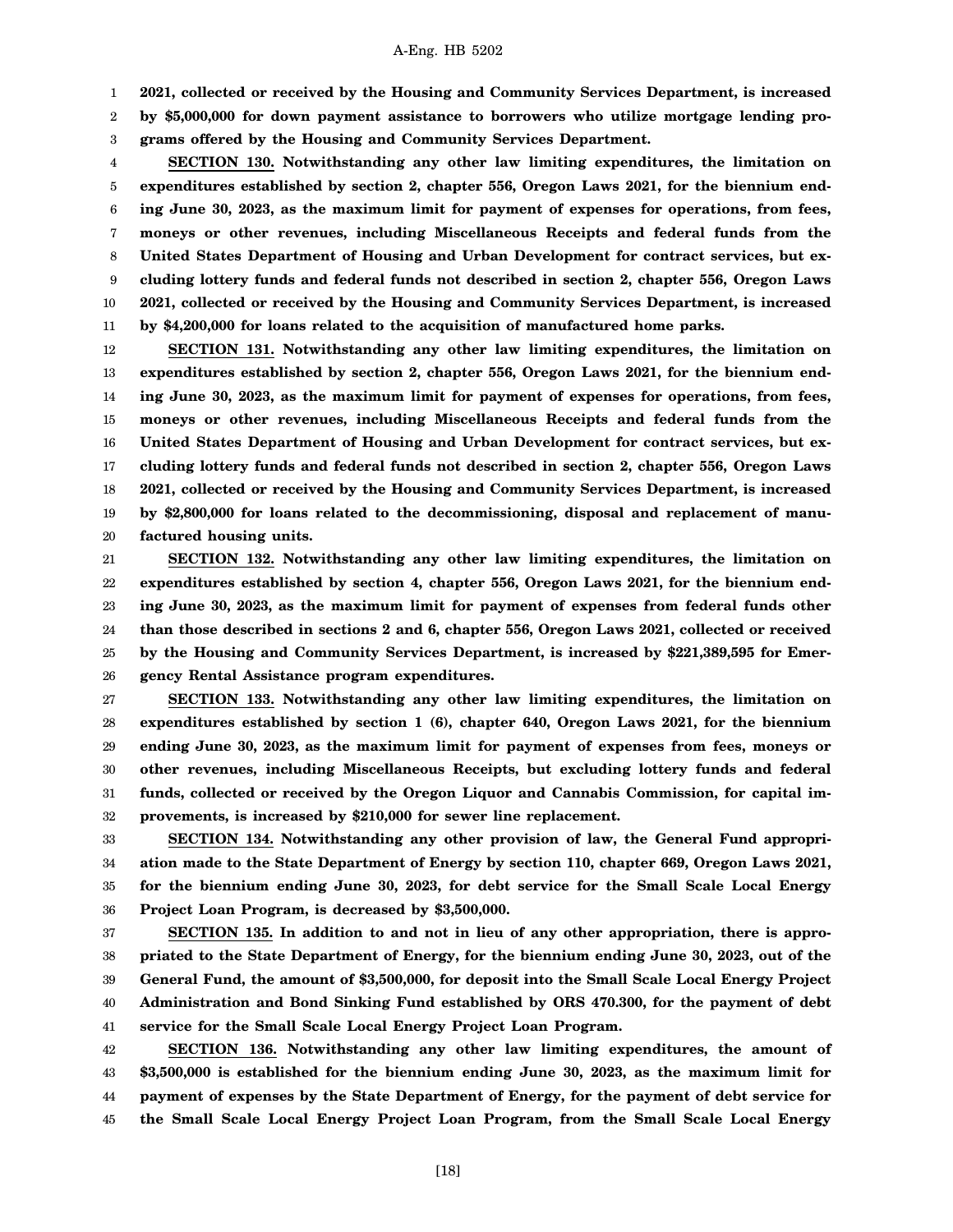1 **Project Administration and Bond Sinking Fund established by ORS 470.300.**

2 3 4 5 **SECTION 137. Notwithstanding any other provision of law, the General Fund appropriation made to the Department of Environmental Quality by section 1 (4), chapter 673, Oregon Laws 2021, for the biennium ending June 30, 2023, for agency management, is increased by \$484,553 for information technology costs related to the State Data Center.**

6 7 8 9 10 **SECTION 138. Notwithstanding any other law limiting expenditures, the limitation on expenditures established by section 2 (1), chapter 428, Oregon Laws 2021, for the biennium ending June 30, 2023, as the maximum limit for payment of expenses from federal funds collected or received by the State Marine Board, for administration and education, is increased by \$50,000 for the Abandoned and Derelict Vessels program.**

11 12 13 14 15 **SECTION 139. Notwithstanding any other provision of law, the General Fund appropriation made to the Water Resources Department by section 23a, chapter 4, Oregon Laws 2021 (second special session), for the biennium ending June 30, 2023, for deposit into the Water Well Abandonment, Repair and Replacement Fund established by ORS 537.766, is decreased by \$435,994.**

16 17 18 19 20 **SECTION 140. In addition to and not in lieu of any other appropriation, there is appropriated to the Water Resources Department, for the biennium ending June 30, 2023, out of the General Fund, the amount of \$435,994, for positions and other associated costs of administration of the Water Well Abandonment, Repair and Replacement Fund established by ORS 537.766.**

21 22 23 24 25 26 27 28 29 30 31 32 **SECTION 141. Notwithstanding any other law limiting expenditures, the limitation on expenditures established by section 3 (4), chapter 665, Oregon Laws 2021, for the biennium ending June 30, 2023, as the maximum limit for payment of expenses from fees, moneys or other revenues, including Miscellaneous Receipts and including federal funds received under cooperative agreements with or contracts from the Bureau of Reclamation of the United States Department of the Interior, the United States Army Corps of Engineers, the United States Geological Survey, the Bonneville Power Administration and the National Fish and Wildlife Foundation, but excluding lottery funds and federal funds not described in section 3, chapter 665, Oregon Laws 2021, collected or received by the Water Resources Department, for technical services, is decreased by \$435,994 for authorized expenditures of moneys deposited in the Water Well Abandonment, Repair and Replacement Fund established by ORS 537.766.**

33 34 35 36 37 38 39 **SECTION 142. Notwithstanding any other law limiting expenditures, the limitation on expenditures established by section 5, chapter 680, Oregon Laws 2021, for the biennium ending June 30, 2023, as the maximum limit for payment of expenses by the Oregon Watershed Enhancement Board from lottery moneys deposited into the Watershed Conservation Operating Fund established under ORS 541.945, for operating expenses, activities and projects to implement Article XV, section 4b, of the Oregon Constitution, is increased by \$169,937, for monitoring and reporting conservation outcomes.**

40 41 42 43 44 45 **SECTION 143. Notwithstanding any other law limiting expenditures, the limitation on expenditures established by section 151 (2), chapter 669, Oregon Laws 2021, for the biennium ending June 30, 2023, as the maximum limit for payment of expenses by the Department of Transportation from American Rescue Plan Act Coronavirus State Fiscal Recovery Fund moneys received by the Oregon Department of Administrative Services and transferred to the Department of Transportation, for Lake County for rehabilitation of the Lake County**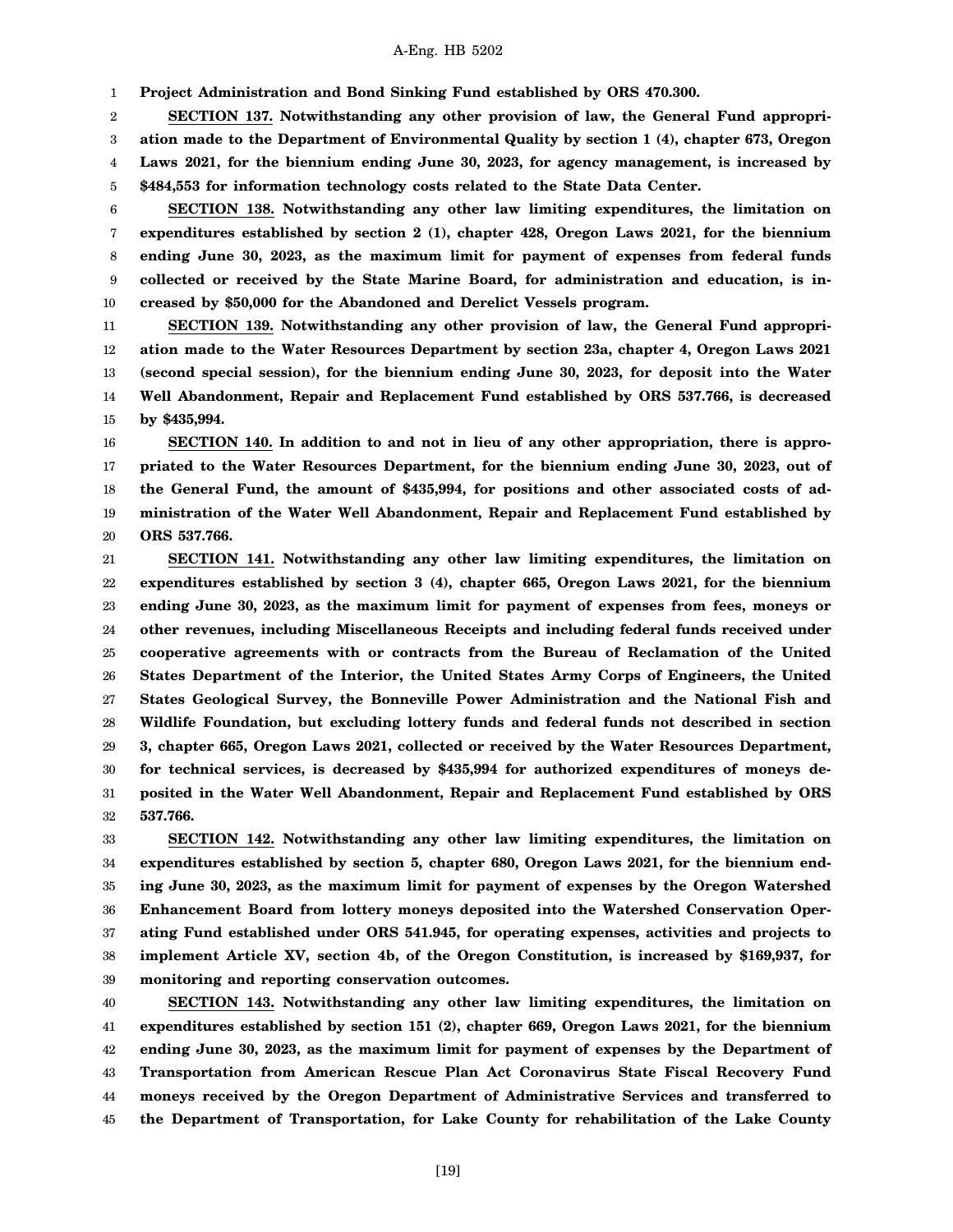1 **Railroad, is decreased by \$3,349,960.**

2 3 4 5 **SECTION 144. In addition to and not in lieu of any other appropriation, there is appropriated to the Department of Transportation, for the biennium ending June 30, 2023, out of the General Fund, the amount of \$3,349,960 for Lake County for rehabilitation of the Lake County Railroad.**

6 7 8 9 10 11 **SECTION 145. Notwithstanding any other law limiting expenditures, the limitation on expenditures established by section 2 (4), chapter 505, Oregon Laws 2021, for the biennium ending June 30, 2023, as the maximum limit for payment of expenses from fees, moneys or other revenues, including Miscellaneous Receipts, but excluding lottery funds and federal funds, collected or received by the Secretary of State, for the Archives Division, is increased by \$120,876 for preservation of legislative records.**

12 13 14 15 **SECTION 146. Notwithstanding any other provision of law, the General Fund appropriation made to the Secretary of State by section 1 (2), chapter 505, Oregon Laws 2021, for the biennium ending June 30, 2023, for the Elections Division, is increased by \$327,122 for position costs.**

16 17 18 19 **SECTION 147. Notwithstanding any other provision of law, the General Fund appropriation made to the Emergency Board by section 35 (1), chapter 669, Oregon Laws 2021, for the biennium ending June 30, 2023, for allocation for the implementation of pretrial release under chapter 643, Oregon Laws 2021, is decreased by \$2,500,000.**

20 21 22 23 **SECTION 148. (1) In addition to and not in lieu of any other appropriation, there is appropriated to the Emergency Board, for the biennium ending June 30, 2023, out of the General Fund, the amount of \$5,125,000, to be allocated to the Department of Justice, for the Division of Child Support, for the Child Enforcement Automated System.**

24 25 26 27 28 29 **(2) If any of the moneys appropriated by subsection (1) of this section are not allocated by the Emergency Board prior to December 1, 2022, the moneys remaining on that date become available for any purpose for which the Emergency Board lawfully may allocate funds. SECTION 149. Notwithstanding any other provision of law, the General Fund appropriation made to the Department of Human Services by section 1 (1), chapter 606, Oregon Laws 2021, for the biennium ending June 30, 2023, for central services, is decreased by \$368,453.**

30 31 32 33 34 35 36 37 **SECTION 150. Notwithstanding any other law limiting expenditures, the limitation on expenditures established by section 2 (1), chapter 606, Oregon Laws 2021, for the biennium ending June 30, 2023, as the maximum limit for payment of expenses from fees, moneys or other revenues, including Miscellaneous Receipts and Medicare receipts and including federal funds for indirect cost recovery, Social Security Supplemental Security Income recoveries and the Child Care and Development Fund, but excluding lottery funds and federal funds not described in section 2, chapter 606, Oregon Laws 2021, collected or received by the Department of Human Services, for central services, is increased by \$43,210,129.**

38 39 40 41 42 43 **SECTION 151. Notwithstanding any other law limiting expenditures, the limitation on expenditures established by section 3 (1), chapter 606, Oregon Laws 2021, for the biennium ending June 30, 2023, as the maximum limit for payment of expenses from federal funds, excluding federal funds described in section 2, chapter 606, Oregon Laws 2021, collected or received by the Department of Human Services, for central services, is increased by \$9,428,888.**

44 45 **SECTION 152. Notwithstanding any other provision of law, the General Fund appropriation made to the Department of Human Services by section 1 (2), chapter 606, Oregon Laws**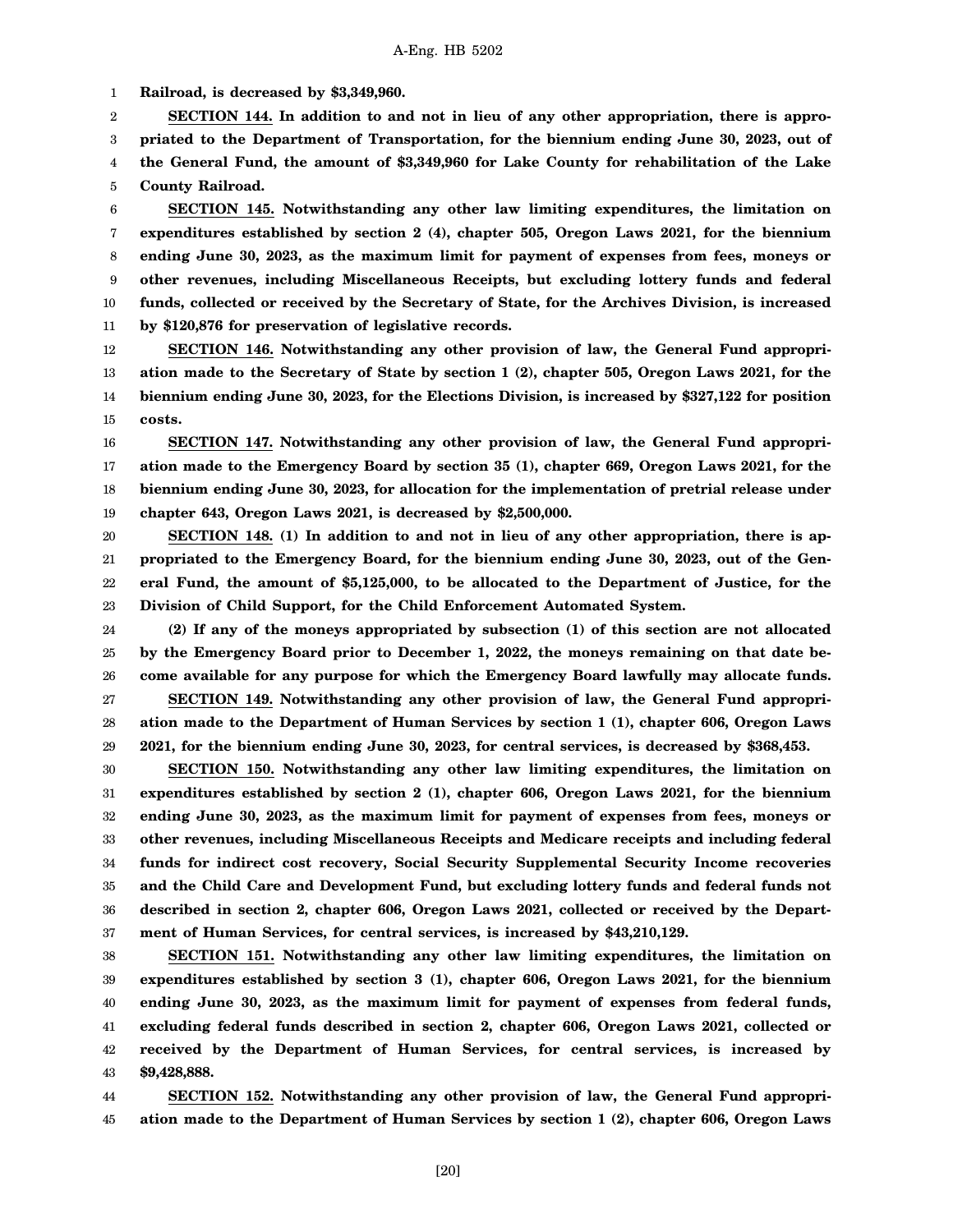1 **2021, for the biennium ending June 30, 2023, for state assessments and enterprise-wide costs,**

2 **is increased by \$13,799,021.**

3 4 5 6 7 8 9 10 11 **SECTION 153. Notwithstanding any other law limiting expenditures, the limitation on expenditures established by section 2 (2), chapter 606, Oregon Laws 2021, for the biennium ending June 30, 2023, as the maximum limit for payment of expenses from fees, moneys or other revenues, including Miscellaneous Receipts and Medicare receipts and including federal funds for indirect cost recovery, Social Security Supplemental Security Income recoveries and the Child Care and Development Fund, but excluding lottery funds and federal funds not described in section 2, chapter 606, Oregon Laws 2021, collected or received by the Department of Human Services, for state assessments and enterprise-wide costs, is increased by \$37,585.**

12 13 14 15 16 17 **SECTION 154. Notwithstanding any other law limiting expenditures, the limitation on expenditures established by section 3 (2), chapter 606, Oregon Laws 2021, for the biennium ending June 30, 2023, as the maximum limit for payment of expenses from federal funds, excluding federal funds described in section 2, chapter 606, Oregon Laws 2021, collected or received by the Department of Human Services, for state assessments and enterprise-wide costs, is increased by \$6,995,612.**

18 19 20 21 22 23 24 25 **SECTION 155. Notwithstanding any other law limiting expenditures, the limitation on expenditures established by section 2 (8), chapter 606, Oregon Laws 2021, for the biennium ending June 30, 2023, as the maximum limit for payment of expenses from fees, moneys or other revenues, including Miscellaneous Receipts and Medicare receipts and including federal funds for indirect cost recovery, Social Security Supplemental Security Income recoveries and the Child Care and Development Fund, but excluding lottery funds and federal funds not described in section 2, chapter 606, Oregon Laws 2021, collected or received by the Department of Human Services, for shared services, is increased by \$2,577,977.**

26 27 28 29 30 31 **SECTION 156. Notwithstanding any other law limiting expenditures, the limitation on expenditures established by section 3 (4), chapter 606, Oregon Laws 2021, for the biennium ending June 30, 2023, as the maximum limit for payment of expenses from federal funds, excluding federal funds described in section 2, chapter 606, Oregon Laws 2021, collected or received by the Department of Human Services, for vocational rehabilitation services, is increased by \$17,246,186.**

32 33 34 35 **SECTION 157. Notwithstanding any other provision of law, the General Fund appropriation made to the Department of Human Services by section 1 (3), chapter 606, Oregon Laws 2021, for the biennium ending June 30, 2023, for self-sufficiency programs, is decreased by \$5,125,710.**

36 37 38 39 40 41 42 43 **SECTION 158. Notwithstanding any other law limiting expenditures, the limitation on expenditures established by section 2 (3), chapter 606, Oregon Laws 2021, for the biennium ending June 30, 2023, as the maximum limit for payment of expenses from fees, moneys or other revenues, including Miscellaneous Receipts and Medicare receipts and including federal funds for indirect cost recovery, Social Security Supplemental Security Income recoveries and the Child Care and Development Fund, but excluding lottery funds and federal funds not described in section 2, chapter 606, Oregon Laws 2021, collected or received by the Department of Human Services, for self-sufficiency programs, is increased by \$1,489,529.**

44 45 **SECTION 159. Notwithstanding any other law limiting expenditures, the limitation on expenditures established by section 3 (3), chapter 606, Oregon Laws 2021, for the biennium**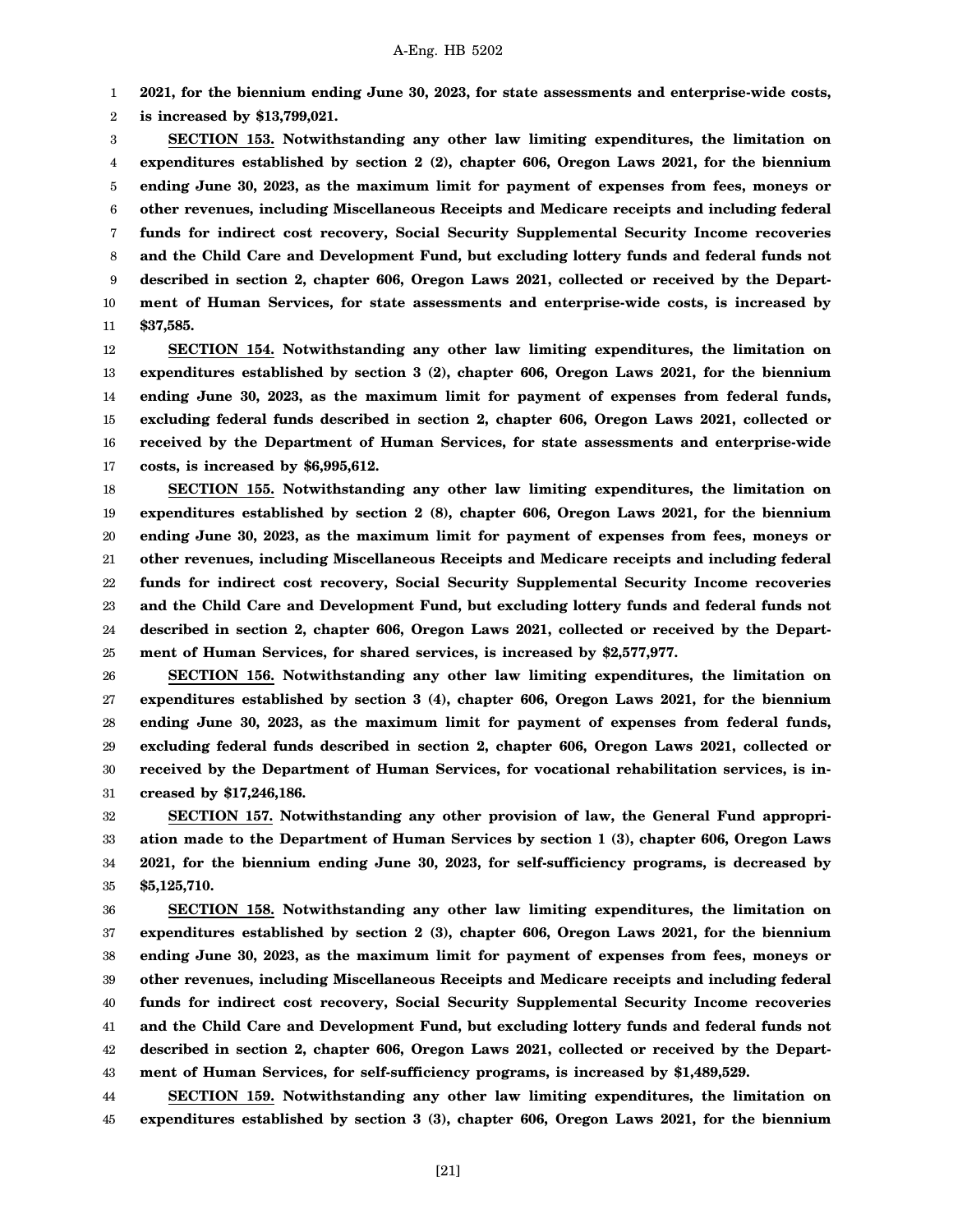1

**ending June 30, 2023, as the maximum limit for payment of expenses from federal funds,**

2 **excluding federal funds described in section 2, chapter 606, Oregon Laws 2021, collected or**

3 4 **received by the Department of Human Services, for self-sufficiency programs, is increased by \$13,492,484.**

5 6 7 8 **SECTION 160. Notwithstanding any other provision of law, the General Fund appropriation made to the Department of Human Services by section 1 (5), chapter 606, Oregon Laws 2021, for the biennium ending June 30, 2023, for child welfare programs, is decreased by \$5,445,274.**

9 10 11 12 13 14 15 16 **SECTION 161. Notwithstanding any other law limiting expenditures, the limitation on expenditures established by section 2 (5), chapter 606, Oregon Laws 2021, for the biennium ending June 30, 2023, as the maximum limit for payment of expenses from fees, moneys or other revenues, including Miscellaneous Receipts and Medicare receipts and including federal funds for indirect cost recovery, Social Security Supplemental Security Income recoveries and the Child Care and Development Fund, but excluding lottery funds and federal funds not described in section 2, chapter 606, Oregon Laws 2021, collected or received by the Department of Human Services, for child welfare programs, is decreased by \$3,503,255.**

17 18 19 20 21 22 **SECTION 162. Notwithstanding any other law limiting expenditures, the limitation on expenditures established by section 3 (5), chapter 606, Oregon Laws 2021, for the biennium ending June 30, 2023, as the maximum limit for payment of expenses from federal funds, excluding federal funds described in section 2, chapter 606, Oregon Laws 2021, collected or received by the Department of Human Services, for child welfare programs, is increased by \$1,967,891.**

23 24 25 26 **SECTION 163. Notwithstanding any other provision of law, the General Fund appropriation made to the Department of Human Services by section 1 (6), chapter 606, Oregon Laws 2021, for the biennium ending June 30, 2023, for aging and people with disabilities programs, is decreased by \$54,943,191.**

27 28 29 30 31 32 33 34 35 **SECTION 164. Notwithstanding any other law limiting expenditures, the limitation on expenditures established by section 2 (6), chapter 606, Oregon Laws 2021, for the biennium ending June 30, 2023, as the maximum limit for payment of expenses from fees, moneys or other revenues, including Miscellaneous Receipts and Medicare receipts and including federal funds for indirect cost recovery, Social Security Supplemental Security Income recoveries and the Child Care and Development Fund, but excluding lottery funds and federal funds not described in section 2, chapter 606, Oregon Laws 2021, collected or received by the Department of Human Services, for aging and people with disabilities programs, is increased by \$62,104,539.**

36 37 38 39 40 41 **SECTION 165. Notwithstanding any other law limiting expenditures, the limitation on expenditures established by section 3 (6), chapter 606, Oregon Laws 2021, for the biennium ending June 30, 2023, as the maximum limit for payment of expenses from federal funds, excluding federal funds described in section 2, chapter 606, Oregon Laws 2021, collected or received by the Department of Human Services, for aging and people with disabilities programs, is decreased by \$117,223,088.**

42 43 44 45 **SECTION 166. Notwithstanding any other provision of law, the General Fund appropriation made to the Department of Human Services by section 1 (7), chapter 606, Oregon Laws 2021, for the biennium ending June 30, 2023, for intellectual/developmental disabilities programs, is increased by \$13,902,861.**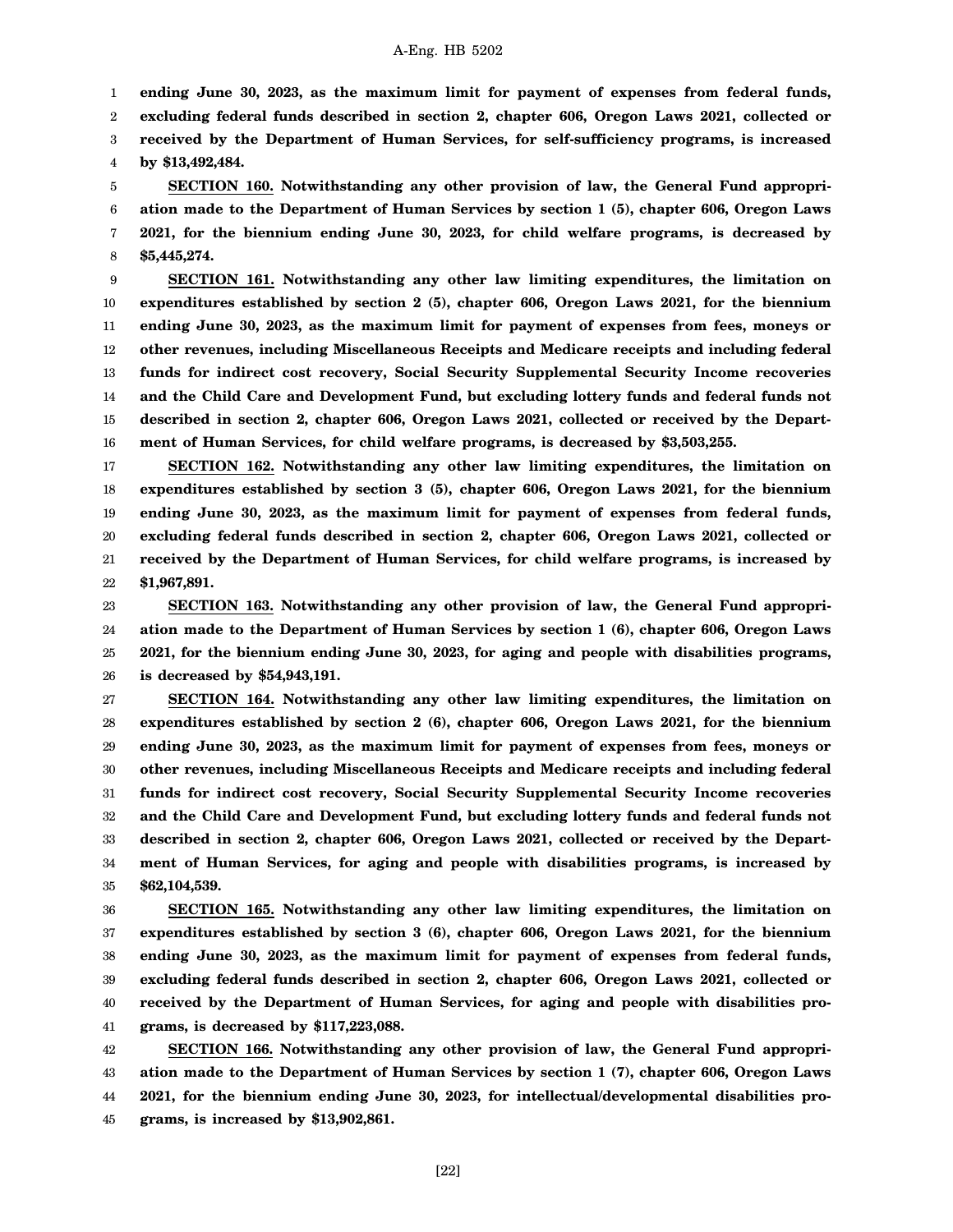1 2 3 4 5 6 7 8 9 **SECTION 167. Notwithstanding any other law limiting expenditures, the limitation on expenditures established by section 2 (7), chapter 606, Oregon Laws 2021, for the biennium ending June 30, 2023, as the maximum limit for payment of expenses from fees, moneys or other revenues, including Miscellaneous Receipts and Medicare receipts and including federal funds for indirect cost recovery, Social Security Supplemental Security Income recoveries and the Child Care and Development Fund, but excluding lottery funds and federal funds not described in section 2, chapter 606, Oregon Laws 2021, collected or received by the Department of Human Services, for intellectual/developmental disabilities programs, is increased by \$3,246,354.**

10 11 12 13 14 15 **SECTION 168. Notwithstanding any other law limiting expenditures, the limitation on expenditures established by section 3 (7), chapter 606, Oregon Laws 2021, for the biennium ending June 30, 2023, as the maximum limit for payment of expenses from federal funds, excluding federal funds described in section 2, chapter 606, Oregon Laws 2021, collected or received by the Department of Human Services, for intellectual/developmental disabilities programs, is increased by \$61,112,446.**

16 17 18 19 **SECTION 169. Notwithstanding any other provision of law, the General Fund appropriation made to the Department of Human Services by section 1 (5), chapter 606, Oregon Laws 2021, for the biennium ending June 30, 2023, for child welfare programs, is increased by \$10,961,922 for position costs.**

20 21 22 23 24 25 26 27 28 **SECTION 170. Notwithstanding any other law limiting expenditures, the limitation on expenditures established by section 2 (5), chapter 606, Oregon Laws 2021, for the biennium ending June 30, 2023, as the maximum limit for payment of expenses from fees, moneys or other revenues, including Miscellaneous Receipts and Medicare receipts and including federal funds for indirect cost recovery, Social Security Supplemental Security Income recoveries and the Child Care and Development Fund, but excluding lottery funds and federal funds not described in section 2, chapter 606, Oregon Laws 2021, collected or received by the Department of Human Services, for child welfare programs, is increased by \$45,474 for position costs.**

29 30 31 32 33 34 **SECTION 171. Notwithstanding any other law limiting expenditures, the limitation on expenditures established by section 3 (5), chapter 606, Oregon Laws 2021, for the biennium ending June 30, 2023, as the maximum limit for payment of expenses from federal funds, excluding federal funds described in section 2, chapter 606, Oregon Laws 2021, collected or received by the Department of Human Services, for child welfare programs, is increased by \$4,654,665 for position costs.**

35 36 37 38 **SECTION 172. Notwithstanding any other provision of law, the General Fund appropriation made to the Department of Human Services by section 1 (1), chapter 606, Oregon Laws 2021, for the biennium ending June 30, 2023, for central services, is increased by \$4,438,678 for child welfare-related position costs.**

39 40 41 42 43 44 45 **SECTION 173. Notwithstanding any other law limiting expenditures, the limitation on expenditures established by section 2 (1), chapter 606, Oregon Laws 2021, for the biennium ending June 30, 2023, as the maximum limit for payment of expenses from fees, moneys or other revenues, including Miscellaneous Receipts and Medicare receipts and including federal funds for indirect cost recovery, Social Security Supplemental Security Income recoveries and the Child Care and Development Fund, but excluding lottery funds and federal funds not described in section 2, chapter 606, Oregon Laws 2021, collected or received by the Depart-**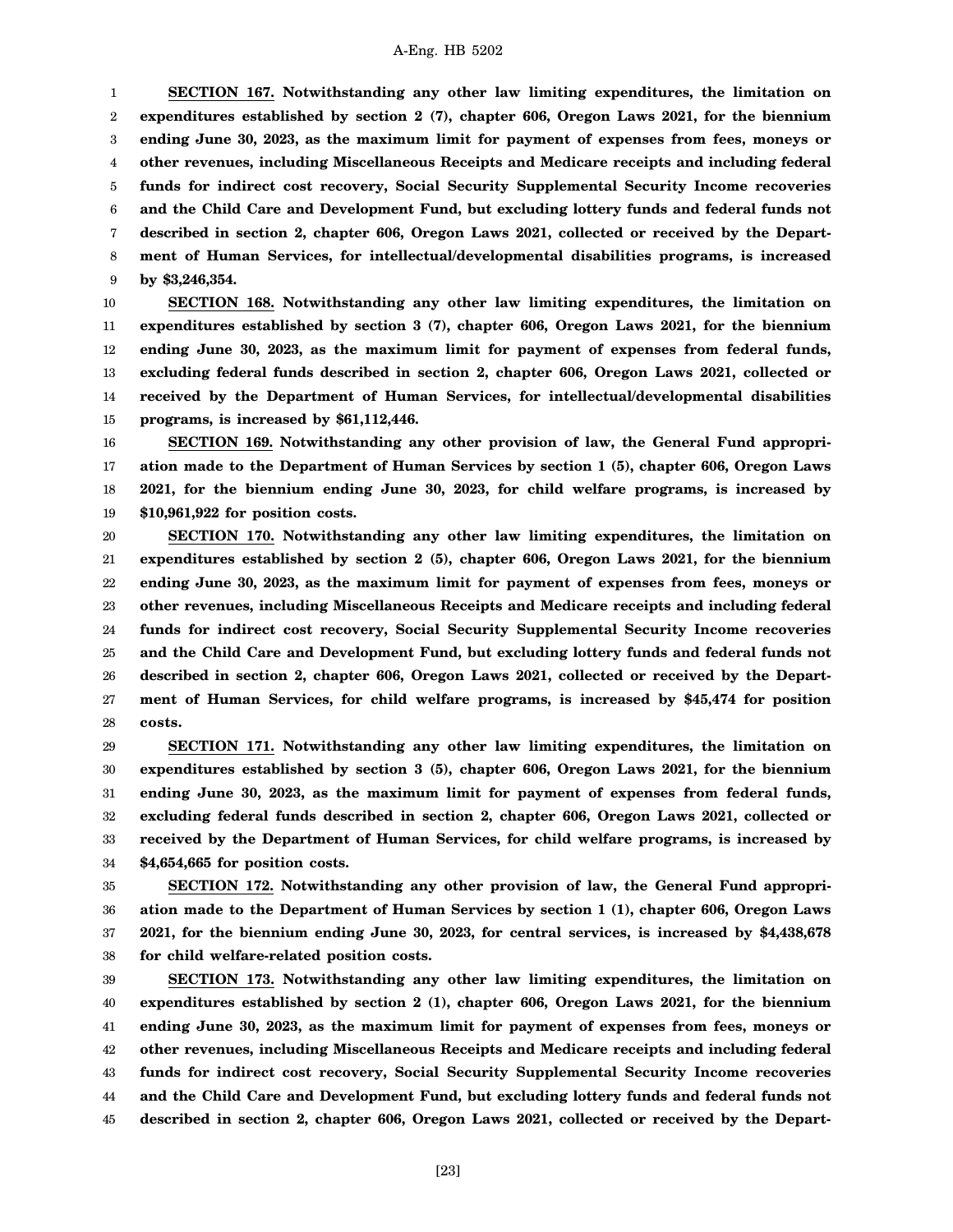1 2 **ment of Human Services, for central services, is increased by \$132,774 for child welfarerelated position costs.**

3 4 5 6 7 8 **SECTION 174. Notwithstanding any other law limiting expenditures, the limitation on expenditures established by section 3 (1), chapter 606, Oregon Laws 2021, for the biennium ending June 30, 2023, as the maximum limit for payment of expenses from federal funds, excluding federal funds described in section 2, chapter 606, Oregon Laws 2021, collected or received by the Department of Human Services, for central services, is increased by \$4,379,008 for child welfare-related position costs.**

9 10 11 12 13 14 15 16 17 **SECTION 175. Notwithstanding any other law limiting expenditures, the limitation on expenditures established by section 2 (8), chapter 606, Oregon Laws 2021, for the biennium ending June 30, 2023, as the maximum limit for payment of expenses from fees, moneys or other revenues, including Miscellaneous Receipts and Medicare receipts and including federal funds for indirect cost recovery, Social Security Supplemental Security Income recoveries and the Child Care and Development Fund, but excluding lottery funds and federal funds not described in section 2, chapter 606, Oregon Laws 2021, collected or received by the Department of Human Services, for shared services, is increased by \$785,512 for child welfarerelated position costs.**

18 19 20 21 **SECTION 176. Notwithstanding any other provision of law, the General Fund appropriation made to the Department of Human Services by section 1 (2), chapter 606, Oregon Laws 2021, for the biennium ending June 30, 2023, for state assessments and enterprise-wide costs, is increased by \$459,080 for child welfare-related position costs.**

22 23 24 25 26 27 28 29 30 **SECTION 177. Notwithstanding any other law limiting expenditures, the limitation on expenditures established by section 2 (2), chapter 606, Oregon Laws 2021, for the biennium ending June 30, 2023, as the maximum limit for payment of expenses from fees, moneys or other revenues, including Miscellaneous Receipts and Medicare receipts and including federal funds for indirect cost recovery, Social Security Supplemental Security Income recoveries and the Child Care and Development Fund, but excluding lottery funds and federal funds not described in section 2, chapter 606, Oregon Laws 2021, collected or received by the Department of Human Services, for state assessments and enterprise-wide costs, is increased by \$44,040 for child welfare-related position costs.**

31 32 33 34 35 36 **SECTION 178. Notwithstanding any other law limiting expenditures, the limitation on expenditures established by section 3 (2), chapter 606, Oregon Laws 2021, for the biennium ending June 30, 2023, as the maximum limit for payment of expenses from federal funds, excluding federal funds described in section 2, chapter 606, Oregon Laws 2021, collected or received by the Department of Human Services, for state assessments and enterprise-wide costs, is increased by \$439,949 for child welfare-related position costs.**

37 38 39 40 41 42 43 **SECTION 179. Notwithstanding any other law limiting expenditures, the amount of \$4,432,000 is established for the biennium ending June 30, 2023, as the maximum limit for payment of expenses by the Department of Human Services from American Rescue Plan Act Coronavirus State Fiscal Recovery Fund moneys received by the Oregon Department of Administrative Services and transferred to the Department of Human Services, for aging and people with disabilities programs, for a one-time retention incentive payment for eligible nursing facility staff.**

44 45 **SECTION 180. Notwithstanding any other law limiting expenditures, the amount of \$3,347,000 is established for the biennium ending June 30, 2023, as the maximum limit for**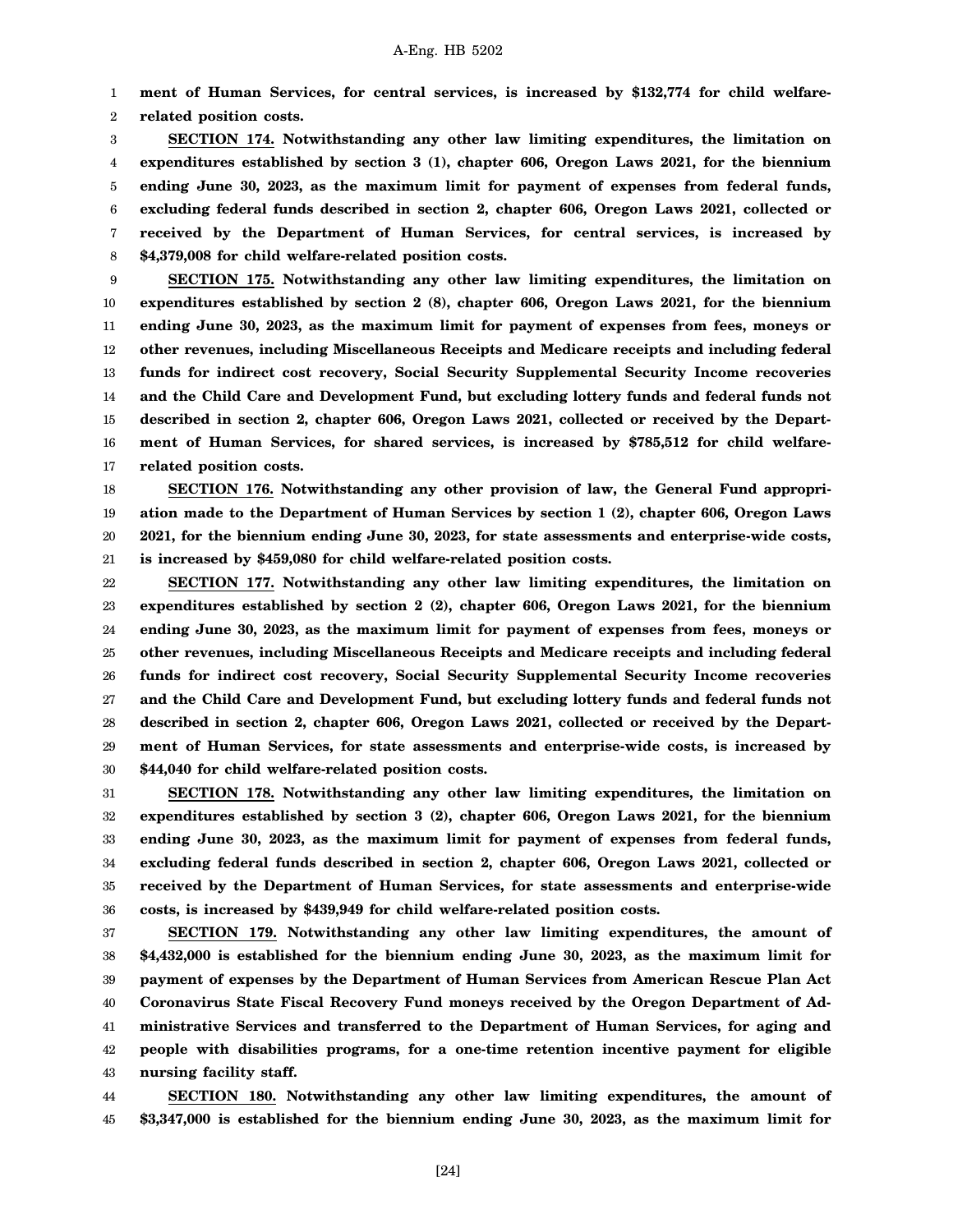1 2 3 4 **payment of expenses by the Department of Human Services from American Rescue Plan Act Coronavirus State Fiscal Recovery Fund moneys received by the Oregon Department of Administrative Services and transferred to the Department of Human Services, for intellectual/developmental disabilities programs, for a one-time retention incentive payment**

5 **for eligible group home staff.**

6 7 8 9 10 **SECTION 181. Notwithstanding any other provision of law, the General Fund appropriation made to the Department of Human Services by section 1 (7), chapter 606, Oregon Laws 2021, for the biennium ending June 30, 2023, for intellectual/developmental disabilities programs, is increased by \$1,525,311 for a negotiated temporary COVID-19 incentive payment to eligible Stabilization and Crisis Unit staff.**

11 12 13 14 15 16 17 **SECTION 182. Notwithstanding any other law limiting expenditures, the limitation on expenditures established by section 3 (7), chapter 606, Oregon Laws 2021, for the biennium ending June 30, 2023, as the maximum limit for payment of expenses from federal funds, excluding federal funds described in section 2, chapter 606, Oregon Laws 2021, collected or received by the Department of Human Services, for intellectual/developmental disabilities programs, is increased by \$2,320,172 for a negotiated temporary COVID-19 incentive payment to eligible Stabilization and Crisis Unit staff.**

18 19 20 21 22 23 24 **SECTION 183. Notwithstanding any other law limiting expenditures, the limitation on expenditures established by section 3 (6), chapter 606, Oregon Laws 2021, for the biennium ending June 30, 2023, as the maximum limit for payment of expenses from federal funds, excluding federal funds described in section 2, chapter 606, Oregon Laws 2021, collected or received by the Department of Human Services, for aging and people with disabilities programs, is increased by \$183,765,468 for the expenditure of enhanced federal funds for home and community-based services.**

25 26 27 28 29 30 31 **SECTION 184. Notwithstanding any other law limiting expenditures, the limitation on expenditures established by section 3 (7), chapter 606, Oregon Laws 2021, for the biennium ending June 30, 2023, as the maximum limit for payment of expenses from federal funds, excluding federal funds described in section 2, chapter 606, Oregon Laws 2021, collected or received by the Department of Human Services, for intellectual/developmental disabilities programs, is increased by \$251,804,609 for the expenditure of enhanced federal funds for home and community-based services.**

32 33 34 35 **SECTION 185. Notwithstanding any other provision of law, the General Fund appropriation made to the Department of Human Services by section 1 (1), chapter 606, Oregon Laws 2021, for the biennium ending June 30, 2023, for central services, is increased by \$9,200,000 for contracts or programs to help meet staffing shortages.**

36 37 38 39 40 41 **SECTION 186. Notwithstanding any other law limiting expenditures, the limitation on expenditures established by section 62, chapter 669, Oregon Laws 2021, for the biennium ending June 30, 2023, as the maximum limit for payment of expenses by the Judicial Department from the Oregon Courthouse Capital Construction and Improvement Fund for the project costs of, and cost of issuing general obligation bonds for, the Crook County Courthouse, is increased by \$4,445,000.**

42 43 44 45 **SECTION 187. Notwithstanding any other law limiting expenditures, the limitation on expenditures established by section 63, chapter 669, Oregon Laws 2021, for the biennium ending June 30, 2023, as the maximum limit for payment of expenses by the Judicial Department from the Oregon Courthouse Capital Construction and Improvement Fund for local**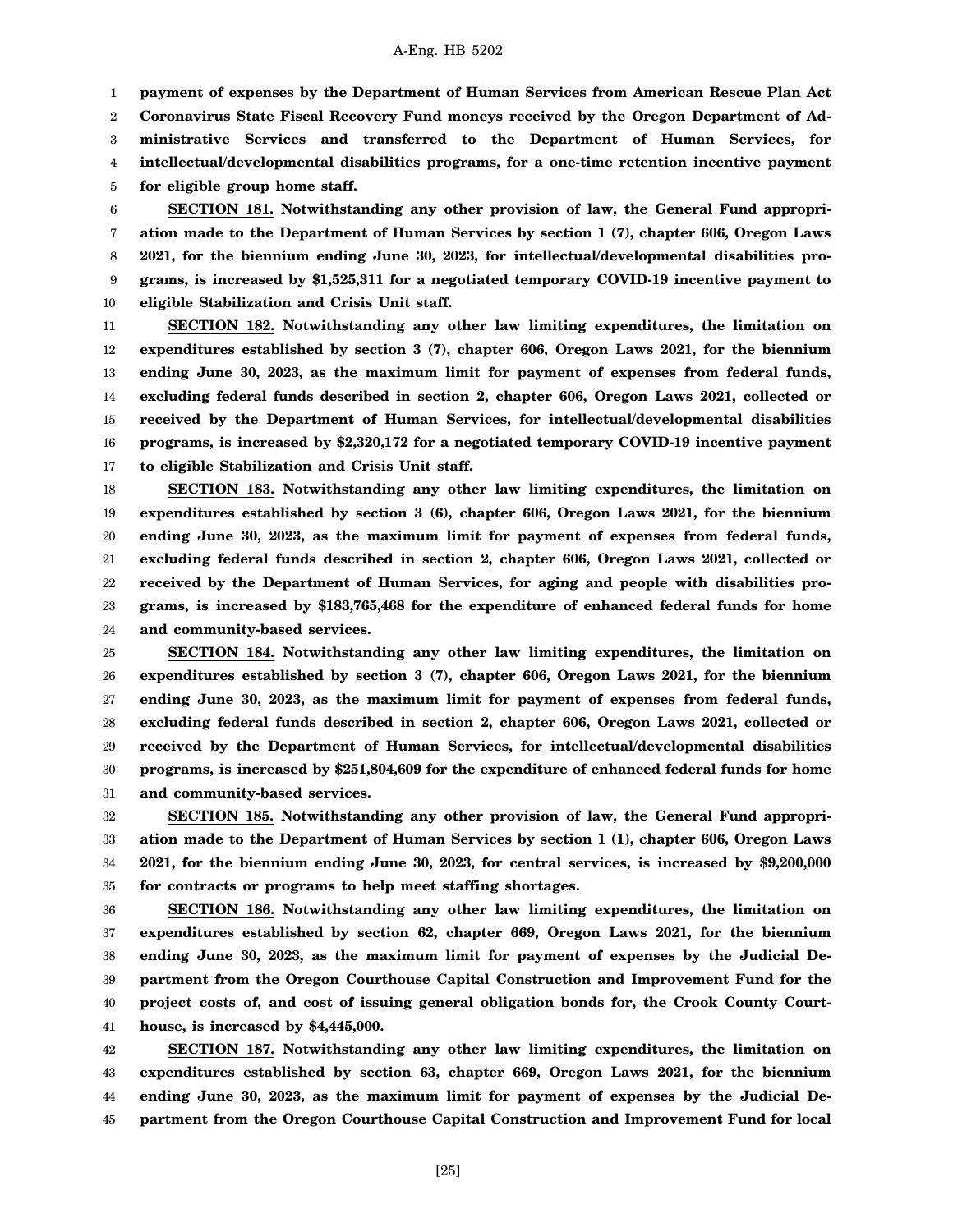1 **matching funds for the Crook County Courthouse is increased by \$4,416,705.**

2 3 4 5 **SECTION 188. In addition to and not in lieu of any other appropriation, there is appropriated to the Public Defense Services Commission, for the biennium ending June 30, 2023, out of the General Fund, the amount of \$743,588, for the Administrative Services Division, for the planning phase of a financial and case management information technology system.**

6 7 8 9 10 11 **SECTION 189. Notwithstanding any other law limiting expenditures, the limitation on expenditures established by section 4 (1), chapter 560, Oregon Laws 2021, for the biennium ending June 30, 2023, as the maximum limit for payment of expenses from federal funds collected or received by the Oregon Business Development Department, for business, innovation and trade, is increased by \$1,000,000, for economic development and recovery activities.**

12 13 14 15 **SECTION 190. Notwithstanding any other law limiting expenditures, the amount of \$90,660 is established for the biennium ending June 30, 2023, as the maximum limit for payment of expenses by the Land Conservation and Development Commission from the City Economic Development Pilot Program Fund established by ORS 197A.413.**

16 17 18 19 20 21 **SECTION 191. Notwithstanding any other law limiting expenditures, the amount of \$250,000 is established for the biennium ending June 30, 2023, as the maximum limit for payment of expenses by the State Parks and Recreation Department from American Rescue Plan Act Coronavirus State Fiscal Recovery Fund moneys received by the Oregon Department of Administrative Services and transferred to the State Parks and Recreation Department, for grants authorized under section 74, chapter 669, Oregon Laws 2021.**

22 23 24 25 **SECTION 192. Notwithstanding any other provision of law, the General Fund appropriation made to the Department of Revenue by section 1 (4), chapter 441, Oregon Laws 2021, for the biennium ending June 30, 2023, for the Business Division, is increased by \$326,344 for the administration and enforcement of ORS 475A.658 to 475A.714.**

26 27 28 29 **SECTION 193. In addition to and not in lieu of any other appropriation, there is appropriated to the Public Employees Retirement System, for the biennium ending June 30, 2023, out of the General Fund, the amount of \$17,250,000, to be deposited in the Employer Incentive Fund established under section 1, chapter 105, Oregon Laws 2018.**

30 31 32 33 34 35 **SECTION 194. Notwithstanding any other law limiting expenditures, the limitation on expenditures established by section 3, chapter 145, Oregon Laws 2021, for the biennium ending June 30, 2023, as the maximum limit for payment of expenses from fees, moneys or other revenues, including Miscellaneous Receipts, but excluding lottery funds and federal funds, by the Public Employees Retirement System from the Employer Incentive Fund, is increased by \$17,249,999, for state matching funds.**

36 37 38 39 40 41 **SECTION 195. Notwithstanding any other law limiting expenditures, the limitation on expenditures established by section 2, chapter 145, Oregon Laws 2021, for the biennium ending June 30, 2023, as the maximum limit for payment of expenses from lottery moneys allocated from the Administrative Services Economic Development Fund to the Public Employees Retirement System for the Employer Incentive Fund, is increased by \$2,669,467, for state matching funds.**

42 43 44 45 **SECTION 196. Notwithstanding any other provision of law, the General Fund appropriation made to the Emergency Board by section 5 (1), chapter 606, Oregon Laws 2021, for the biennium ending June 30, 2023, for allocation to the Department of Human Services for positions to reduce the number of double-fill positions associated with the child welfare pro-**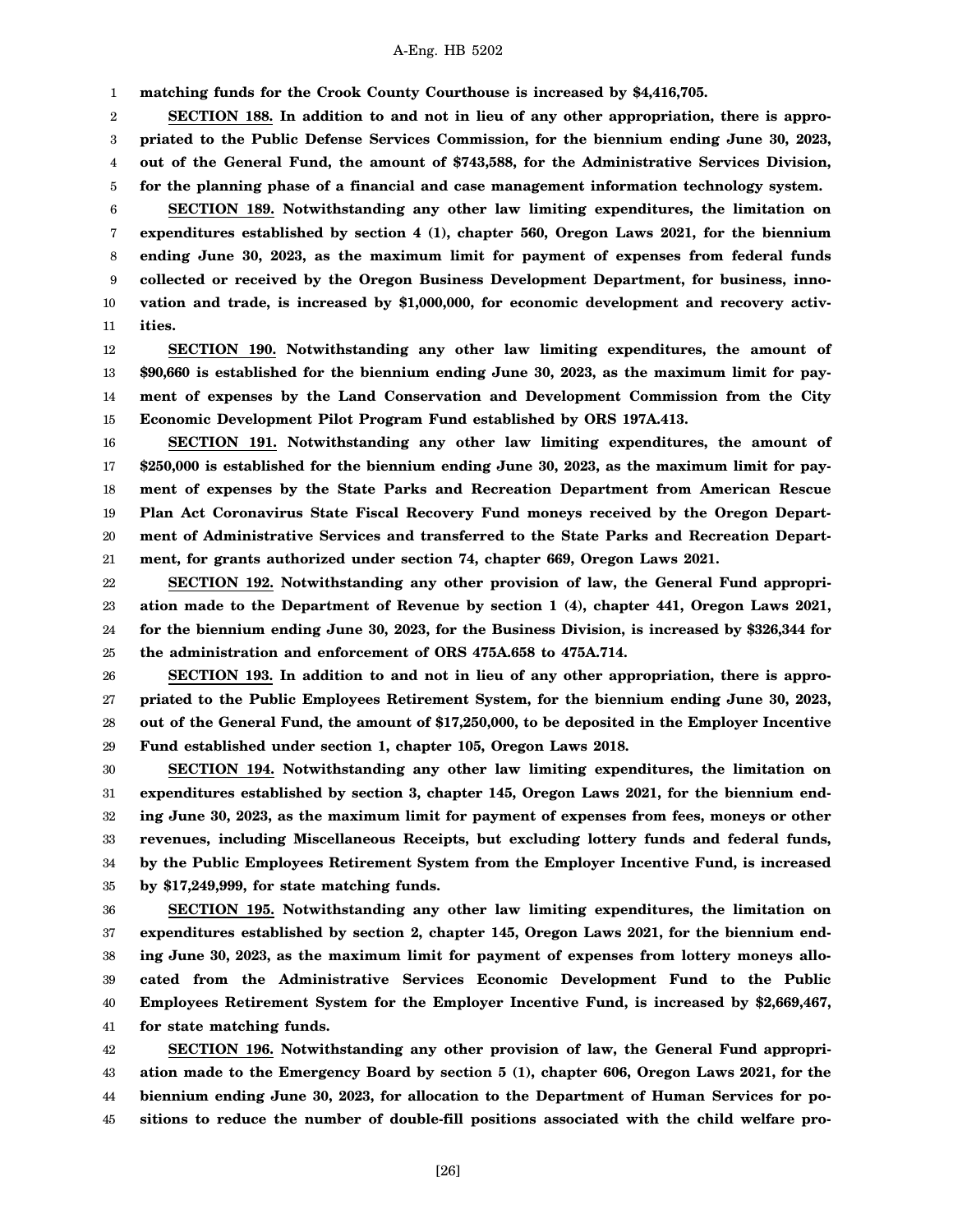1 **gram, is decreased by \$15,859,656.**

2 3 4 5 6 **SECTION 197. Notwithstanding any other provision of law, the General Fund appropriation made to the Oregon Health Authority by section 1 (1), chapter 668, Oregon Laws 2021, for the biennium ending June 30, 2023, for health systems, health policy and analytics, and public health, is increased by \$1,416,269 for administration of a statewide coordinated crisis system.**

7 8 9 10 11 **SECTION 198. Notwithstanding any other provision of law, the General Fund appropriation made to the Oregon Health Authority by section 1 (3), chapter 668, Oregon Laws 2021, for the biennium ending June 30, 2023, for central services, state assessments and enterprise-wide costs, is increased by \$354,921 for administration of a statewide coordinated crisis system.**

12 13 14 15 16 17 18 19 20 **SECTION 199. Notwithstanding any other law limiting expenditures, the limitation on expenditures established by section 2 (1), chapter 668, Oregon Laws 2021, for the biennium ending June 30, 2023, as the maximum limit for payment of expenses from fees, moneys or other revenues, including Miscellaneous Receipts, tobacco tax receipts, marijuana tax receipts, beer and wine tax receipts, provider taxes and Medicare receipts, but excluding lottery funds and federal funds not described in section 2, chapter 668, Oregon Laws 2021, collected or received by the Oregon Health Authority, for health systems, health policy and analytics, and public health, is increased by \$20,285 for administration of a statewide coordinated crisis system.**

21 22 23 24 25 26 27 28 29 **SECTION 200. Notwithstanding any other law limiting expenditures, the limitation on expenditures established by section 2 (3), chapter 668, Oregon Laws 2021, for the biennium ending June 30, 2023, as the maximum limit for payment of expenses from fees, moneys or other revenues, including Miscellaneous Receipts, tobacco tax receipts, marijuana tax receipts, beer and wine tax receipts, provider taxes and Medicare receipts, but excluding lottery funds and federal funds not described in section 2, chapter 668, Oregon Laws 2021, collected or received by the Oregon Health Authority, for central services, state assessments and enterprise-wide costs, is increased by \$42,574 for administration of a statewide coordinated crisis system.**

30 31 32 33 34 35 36 **SECTION 201. Notwithstanding any other law limiting expenditures, the limitation on expenditures established by section 5 (1), chapter 668, Oregon Laws 2021, for the biennium ending June 30, 2023, as the maximum limit for payment of expenses from federal funds, excluding federal funds described in section 2, chapter 668, Oregon Laws 2021, collected or received by the Oregon Health Authority, for health systems, health policy and analytics, and public health, is increased by \$160,641 for administration of a statewide coordinated crisis system.**

37 38 39 40 41 42 43 **SECTION 202. Notwithstanding any other law limiting expenditures, the limitation on expenditures established by section 5 (3), chapter 668, Oregon Laws 2021, for the biennium ending June 30, 2023, as the maximum limit for payment of expenses from federal funds, excluding federal funds described in section 2, chapter 668, Oregon Laws 2021, collected or received by the Oregon Health Authority, for central services, state assessments and enterprise-wide costs, is increased by \$173,704 for administration of a statewide coordinated crisis system.**

44 45 **SECTION 203. Notwithstanding any other law limiting expenditures, the limitation on expenditures established by section 5 (1), chapter 668, Oregon Laws 2021, for the biennium**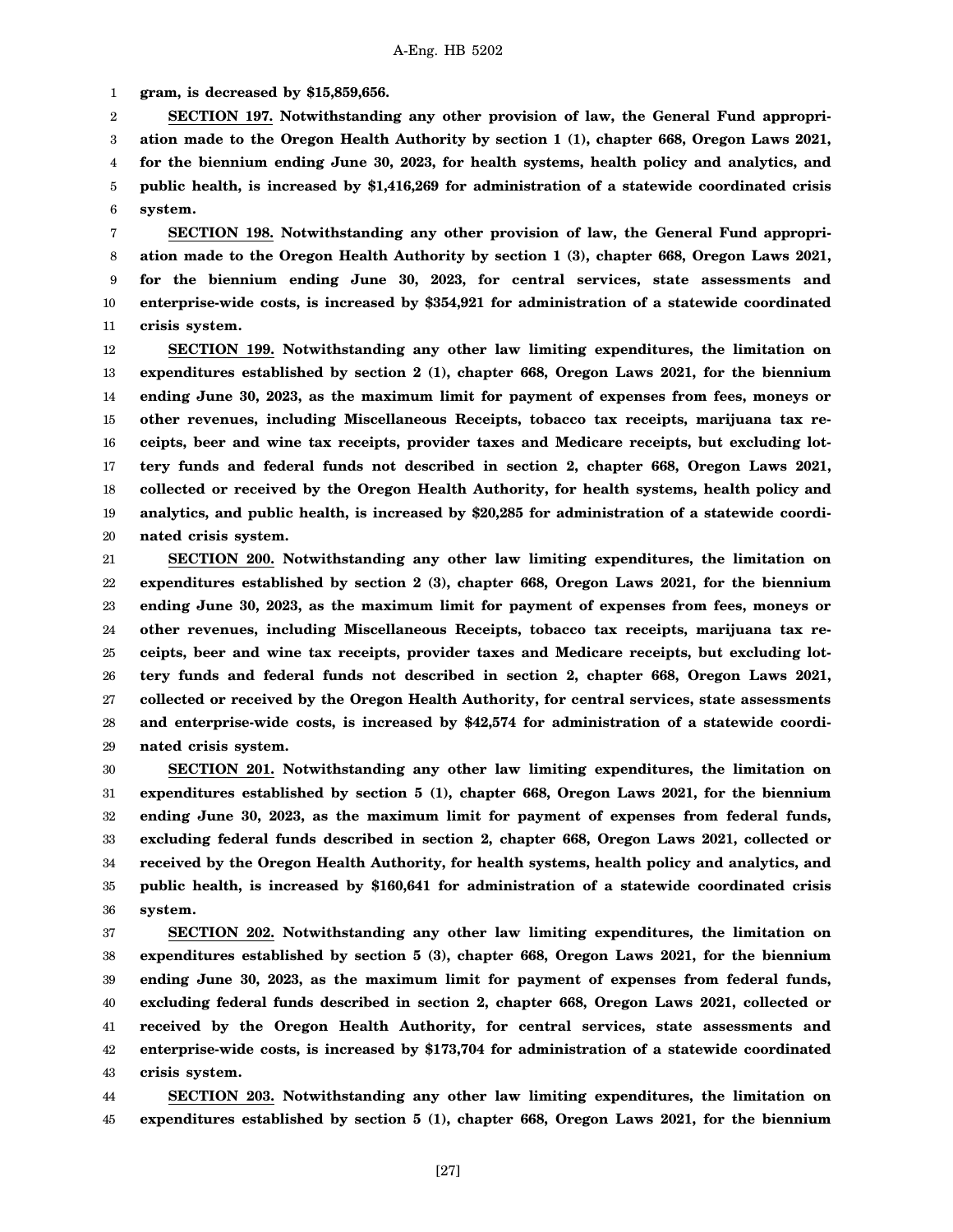1 2 3 4 **ending June 30, 2023, as the maximum limit for payment of expenses from federal funds, excluding federal funds described in section 2, chapter 668, Oregon Laws 2021, collected or received by the Oregon Health Authority, for health systems, health policy and analytics, and public health, is increased by \$30,263,630 for the expenditure of enhanced federal funds for**

5 **home and community-based services.**

6 7 8 9 **SECTION 204. Notwithstanding any other provision of law, the General Fund appropriation made to the Oregon Health Authority by section 1 (1), chapter 668, Oregon Laws 2021, for the biennium ending June 30, 2023, for health systems, health policy and analytics, and public health, is increased by \$5,400,000 for expanding citizenship waived medical services.**

10 11 12 13 14 15 **SECTION 205. Notwithstanding any other law limiting expenditures, the limitation on expenditures established by section 5 (1), chapter 668, Oregon Laws 2021, for the biennium ending June 30, 2023, as the maximum limit for payment of expenses from federal funds, excluding federal funds described in section 2, chapter 668, Oregon Laws 2021, collected or received by the Oregon Health Authority, for health systems, health policy and analytics, and public health, is increased by \$8,800,000 for expanding citizenship waived medical services.**

16 17 18 19 20 21 **SECTION 206. Notwithstanding any other law limiting expenditures, the amount of \$12,400,000 is established for the biennium ending June 30, 2023, as the maximum limit for payment of expenses by the Oregon Health Authority from Coronavirus Aid, Relief, and Economic Security Act Coronavirus Relief Fund moneys received by the Oregon Department of Administrative Services and transferred to the Oregon Health Authority, for COVID-19 pandemic response activities and behavioral health workforce incentives.**

22 23 24 25 **SECTION 207. Notwithstanding any other provision of law, the General Fund appropriation made to the Oregon Health Authority by section 1 (1), chapter 668, Oregon Laws 2021, for the biennium ending June 30, 2023, for health systems, health policy and analytics, and public health, is increased by \$397,478 for health equity program and data support.**

26 27 28 29 30 **SECTION 208. Notwithstanding any other provision of law, the General Fund appropriation made to the Oregon Health Authority by section 1 (3), chapter 668, Oregon Laws 2021, for the biennium ending June 30, 2023, for central services, state assessments and enterprise-wide costs, is increased by \$3,417,283 for human resources program capacity and the transfer of funds between programs for health equity data support.**

31 32 33 34 35 36 37 38 **SECTION 209. Notwithstanding any other law limiting expenditures, the limitation on expenditures established by section 2 (3), chapter 668, Oregon Laws 2021, for the biennium ending June 30, 2023, as the maximum limit for payment of expenses from fees, moneys or other revenues, including Miscellaneous Receipts, tobacco tax receipts, marijuana tax receipts, beer and wine tax receipts, provider taxes and Medicare receipts, but excluding lottery funds and federal funds not described in section 2, chapter 668, Oregon Laws 2021, collected or received by the Oregon Health Authority, for central services, state assessments and enterprise-wide costs, is increased by \$348,439 for human resources program capacity.**

39 40 41 42 43 44 45 **SECTION 210. Notwithstanding any other law limiting expenditures, the limitation on expenditures established by section 5 (1), chapter 668, Oregon Laws 2021, for the biennium ending June 30, 2023, as the maximum limit for payment of expenses from federal funds, excluding federal funds described in section 2, chapter 668, Oregon Laws 2021, collected or received by the Oregon Health Authority, for health systems, health policy and analytics, and public health, is increased by \$615,537 for health equity program and data support and injury and violence prevention program capacity.**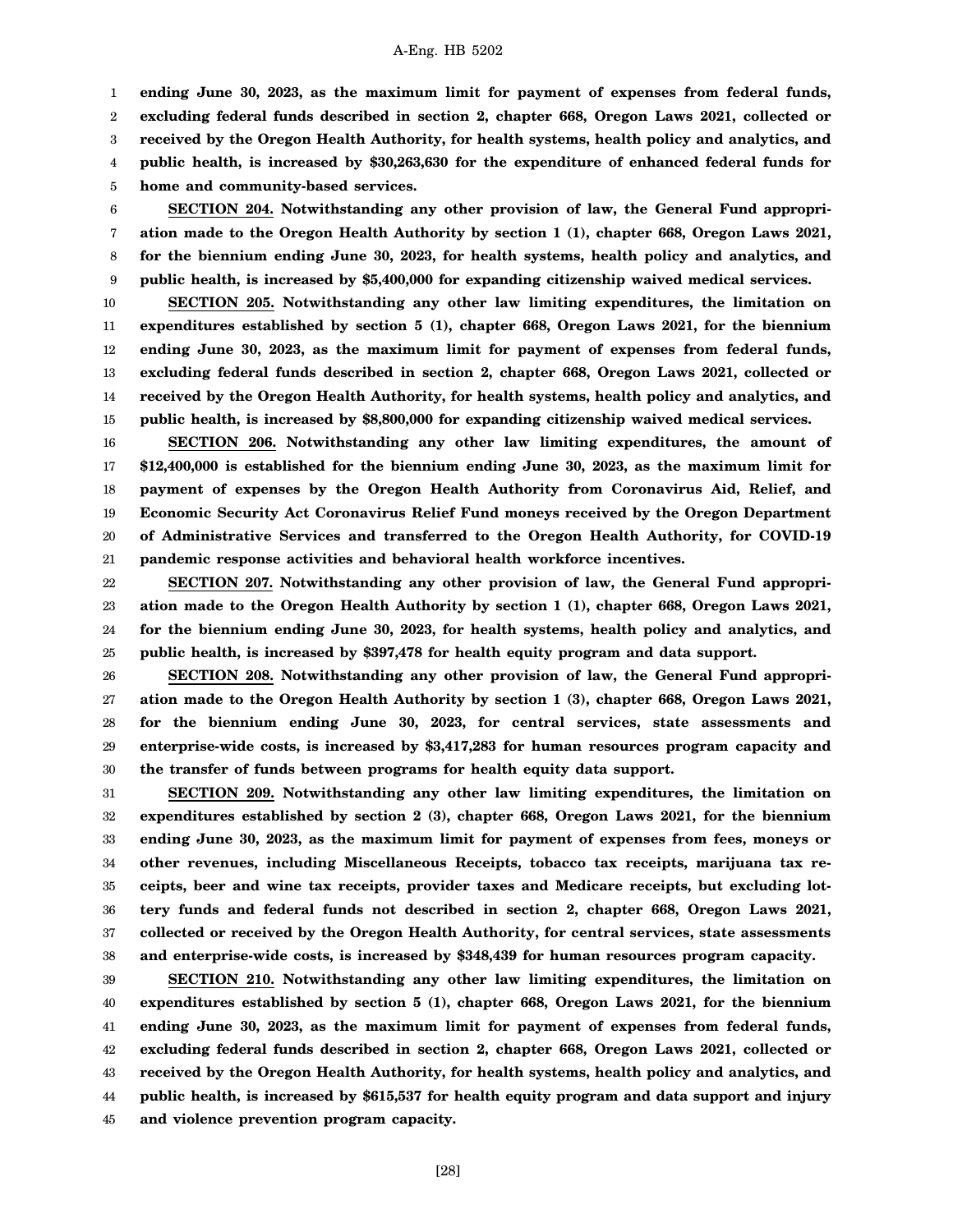1 2 3 4 5 6 7 **SECTION 211. Notwithstanding any other law limiting expenditures, the limitation on expenditures established by section 5 (3), chapter 668, Oregon Laws 2021, for the biennium ending June 30, 2023, as the maximum limit for payment of expenses from federal funds, excluding federal funds described in section 2, chapter 668, Oregon Laws 2021, collected or received by the Oregon Health Authority, for central services, state assessments and enterprise-wide costs, is increased by \$283,586 for human resources program capacity and the transfer of funds between programs for health equity data support.**

8 9 10 11 12 13 14 15 **SECTION 212. Notwithstanding any other law limiting expenditures, the limitation on expenditures established by section 6 (4), chapter 603, Oregon Laws 2021, for the biennium ending June 30, 2023, as the maximum limit for payment of grants-in-aid, program costs and purchased services from fees, moneys or other revenues, including Miscellaneous Receipts, but excluding lottery funds, corporate activity tax funds and federal funds, collected or received by the Department of Education for programs other than those specified in sections 5 and 14, chapter 603, Oregon Laws 2021, for all other grants, is increased by \$26,058,151 for the High School Success and College and Career Readiness Program.**

16 17 18 19 **SECTION 213. Notwithstanding any other provision of law, the General Fund appropriation made to the Department of Education by section 19, chapter 518, Oregon Laws 2021, for the biennium ending June 30, 2023, for the Early Childhood Suspension and Expulsion Prevention Program, is decreased by \$5,800,000.**

20 21 22 23 **SECTION 214. Notwithstanding any other provision of law, the General Fund appropriation made to the Department of Education by section 1 (1), chapter 603, Oregon Laws 2021, for the biennium ending June 30, 2023, for operations, is increased by \$2,023,083 for the Early Childhood Suspension and Expulsion Prevention Program.**

24 25 26 27 28 **SECTION 215. Notwithstanding any other provision of law, the General Fund appropriation made to the Department of Education by section 2 (5), chapter 603, Oregon Laws 2021, for the biennium ending June 30, 2023, for distribution as grants-in-aid, for program costs and to purchase services, for other early learning programs, is increased by \$3,776,917 for the Early Childhood Suspension and Expulsion Prevention Program.**

29 30 31 32 **SECTION 216. In addition to and not in lieu of any other appropriation, there is appropriated to the Department of Justice, for the biennium ending June 30, 2023, out of the General Fund, the amount of \$314,528, for the Criminal Justice Division, to implement chapter 541, Oregon Laws 2021.**

33 34 35 **SECTION 217. Notwithstanding any other provision of law, the General Fund appropriation made to the Judicial Department by section 5, chapter 557, Oregon Laws 2021, for the biennium ending June 30, 2023, is decreased by \$51,710 for the Council on Court Procedures.**

36 37 38 **SECTION 218. Notwithstanding any other provision of law, the General Fund appropriation made to the Judicial Department by section 1 (5), chapter 557, Oregon Laws 2021, for the biennium ending June 30, 2023, for debt service, is decreased by \$10,249.**

39 40 41 42 **SECTION 219. Notwithstanding any other provision of law, the General Fund appropriation made to the Judicial Department by section 1 (2), chapter 557, Oregon Laws 2021, for the biennium ending June 30, 2023, for operations, is increased by \$61,959 for general operational expenses.**

43 44 45 **SECTION 220. Notwithstanding any other law limiting expenditures, the amount of \$398,139 is established for the biennium ending June 30, 2023, as the maximum limit for payment of expenses by the Oregon Department of Administrative Services from American**

[29]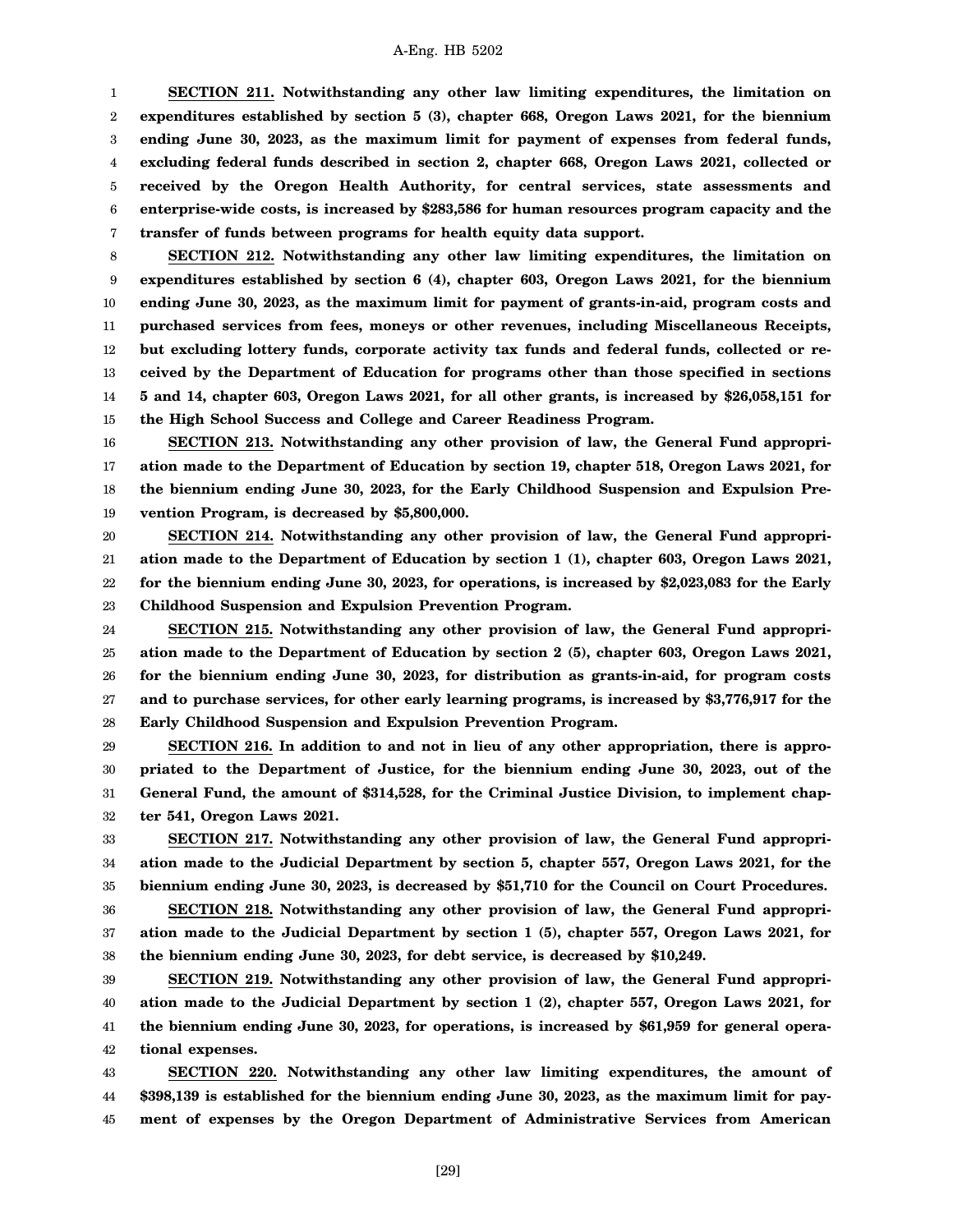1 **Rescue Plan Act Coronavirus State Fiscal Recovery Fund moneys received by the Oregon**

2 **Department of Administrative Services, for the Chief Human Resources Office to expand**

3 **Workday functionality.**

4 5 6 7 **SECTION 221. In addition to and not in lieu of any other appropriation, there is appropriated to the Oregon Department of Administrative Services, for the biennium ending June 30, 2023, out of the General Fund, the amount of \$4,000,000 for Enterprise Asset Management to purchase vehicles for agency use and to cover increased fuel and maintenance costs.**

8 9 10 11 12 13 14 15 **SECTION 222. Notwithstanding any other law limiting expenditures, the limitation on expenditures established by section 2 (6), chapter 425, Oregon Laws 2021, for the biennium ending June 30, 2023, as the maximum limit for payment of expenses from fees, moneys or other revenues, including Miscellaneous Receipts and federal funds received from charges, but excluding lottery funds and federal funds not described in section 2, chapter 425, Oregon Laws 2021, collected or received by the Oregon Department of Administrative Services, for Enterprise Asset Management, is increased by \$3,400,000 to purchase vehicles for agency use and to cover increased fuel and maintenance costs.**

16 17 18 19 **SECTION 223. In addition to and not in lieu of any other appropriation, there is appropriated to the Oregon Department of Administrative Services, for the biennium ending June 30, 2023, out of the General Fund, the amount of \$3,345,000 for Enterprise Information Services to support Microsoft 365 maintenance and operations.**

20 21 22 23 24 25 **SECTION 224. Notwithstanding any other law limiting expenditures, the amount of \$26,323,860 is established for the biennium ending June 30, 2023, as the maximum limit for payment of expenses by the Oregon Department of Administrative Services from American Rescue Plan Act Coronavirus State Fiscal Recovery Fund moneys received by the Oregon Department of Administrative Services for Enterprise Information Services to support broadband investments and cybersecurity modernization.**

26 27 28 29 **SECTION 225. In addition to and not in lieu of any other appropriation, there is appropriated to the Department of Justice, for the biennium ending June 30, 2023, out of the General Fund, the amount of \$11,250,000, for crime victim and survivor services, for supplemental funding of the federal Victims of Crime Act grants.**

30 31 32 33 34 35 **SECTION 226. In addition to and not in lieu of any other appropriation, there is appropriated to the Department of Justice, for the biennium ending June 30, 2023, out of the General Fund, the amount of \$10,000,000, for crime victim and survivor services, for deposit into the Oregon Domestic and Sexual Violence Services Fund established under ORS 147.453. SECTION 227. Notwithstanding any other law limiting expenditures, the limitation on expenditures established by section 2 (5), chapter 427, Oregon Laws 2021, for the biennium**

36 37 38 39 40 **ending June 30, 2023, as the maximum limit for payment of expenses from fees, moneys or other revenues, including Miscellaneous Receipts, but excluding lottery funds and federal funds, collected or received by the Department of Justice, for crime victim and survivor services, is increased by \$10,000,000, for the Oregon Domestic and Sexual Violence Services Fund established under ORS 147.453.**

41 42 43 44 45 **SECTION 228. Notwithstanding any other law limiting expenditures, the amount of \$15,000,000 is established for the biennium ending June 30, 2023, as the maximum limit for payment of expenses by the Department of Justice, from American Rescue Plan Act Coronavirus State Fiscal Recovery Fund moneys received by the Oregon Department of Administrative Services and transferred to the Department of Justice, for crime victim and**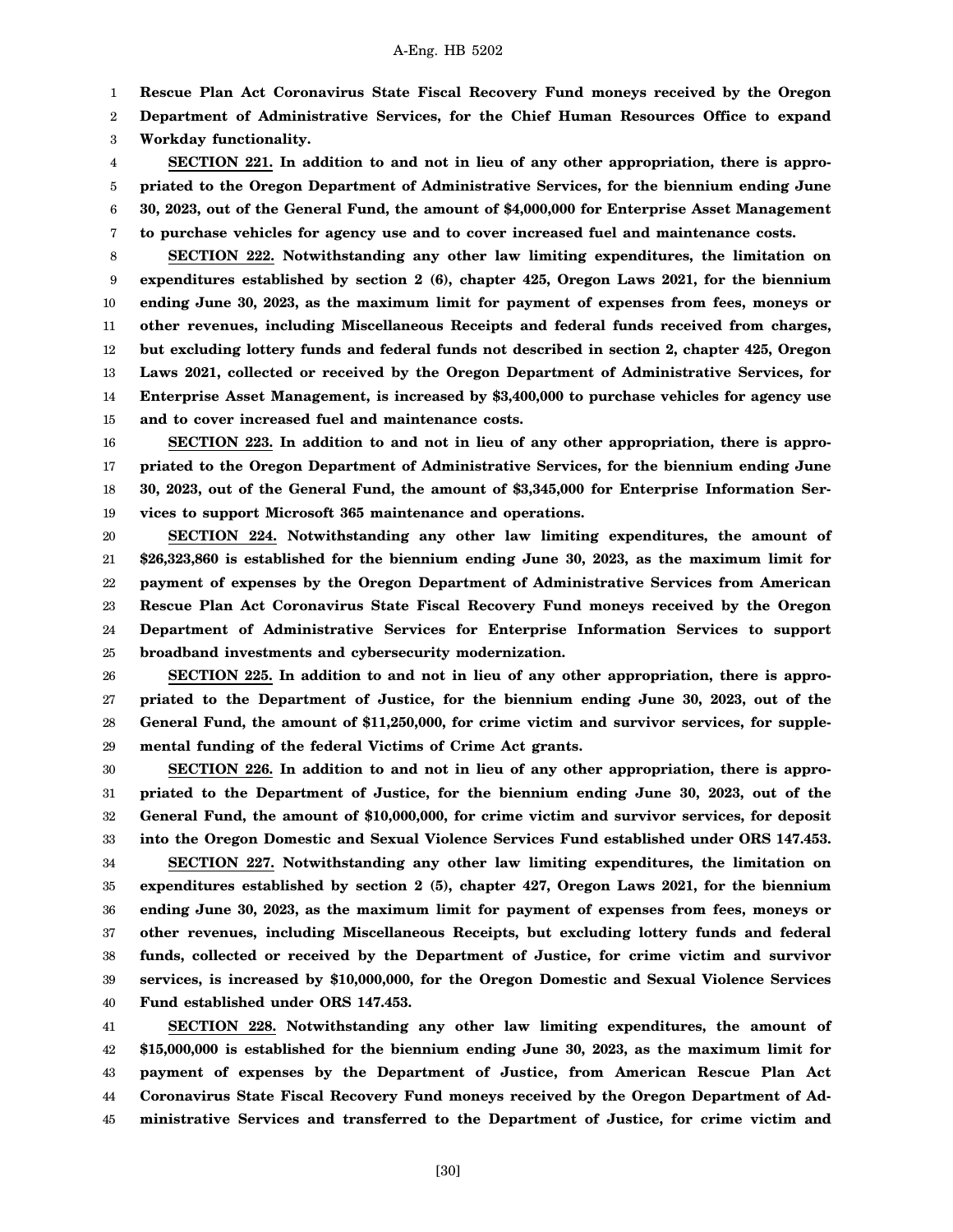1 **survivor services, for community violence prevention grants.**

2 3 4 5 **SECTION 229. Notwithstanding any other provision of law, the General Fund appropriation made to the Oregon Military Department by section 1 (3), chapter 662, Oregon Laws 2021, for the biennium ending June 30, 2023, for emergency management, is decreased by \$8,654,366, for the establishment of the Oregon Department of Emergency Management.**

6 7 8 9 **SECTION 230. Notwithstanding any other provision of law, the General Fund appropriation made to the Oregon Military Department by section 1 (5), chapter 662, Oregon Laws 2021, for the biennium ending June 30, 2023, for debt service, is decreased by \$1,576,705, for the establishment of the Oregon Department of Emergency Management.**

10 11 12 13 14 15 16 17 **SECTION 231. Notwithstanding any other law limiting expenditures, the limitation on expenditures established by section 2 (3), chapter 662, Oregon Laws 2021, for the biennium ending June 30, 2023, as the maximum limit for payment of expenses from fees, moneys or other revenues, including Miscellaneous Receipts and reimbursements from federal service agreements, but excluding lottery funds and federal funds not described in section 2, chapter 662, Oregon Laws 2021, collected or received by the Oregon Military Department, for emergency management, is decreased by \$74,495,733, for the establishment of the Oregon Department of Emergency Management.**

18 19 20 21 22 23 **SECTION 232. Notwithstanding any other law limiting expenditures, the limitation on expenditures established by section 3 (3), chapter 662, Oregon Laws 2021, for the biennium ending June 30, 2023, as the maximum limit for payment of expenses from federal funds, other than those described in section 2, chapter 662, Oregon Laws 2021, collected or received by the Oregon Military Department, for emergency management, is decreased by \$702,235,504, for the establishment of the Oregon Department of Emergency Management.**

24 25 26 **SECTION 233. In addition to and not in lieu of any other appropriation, there is appropriated to the Oregon Department of Emergency Management, for the biennium ending June 30, 2023, out of the General Fund, the amount of \$7,896,756, for administration.**

27 28 29 30 31 32 **SECTION 234. Notwithstanding any other law limiting expenditures, the amount of \$484,877 is established for the biennium ending June 30, 2023, as the maximum limit for payment of expenses from fees, moneys or other revenues, including Miscellaneous Receipts and reimbursements from federal service agreements, but excluding lottery funds and federal funds not described in this section, collected or received by the Oregon Department of Emergency Management, for administration.**

33 34 35 36 37 38 **SECTION 235. Notwithstanding any other law limiting expenditures, the amount of \$68,337,111 is established for the biennium ending June 30, 2023, as the maximum limit for payment of expenses from fees, moneys or other revenues, including Miscellaneous Receipts, and reimbursements from federal service agreements, but excluding lottery funds and federal funds not described in this section, collected or received by the Oregon Department of Emergency Management, for the 9-1-1 emergency program.**

39 40 41 **SECTION 236. In addition to and not in lieu of any other appropriation, there is appropriated to the Oregon Department of Emergency Management, for the biennium ending June 30, 2023, out of the General Fund, the amount of \$757,611, for preparedness and response.**

42 43 44 45 **SECTION 237. Notwithstanding any other law limiting expenditures, the amount of \$5,673,745 is established for the biennium ending June 30, 2023, as the maximum limit for payment of expenses from fees, moneys or other revenues, including Miscellaneous Receipts, and reimbursements from federal service agreements, but excluding lottery funds and federal**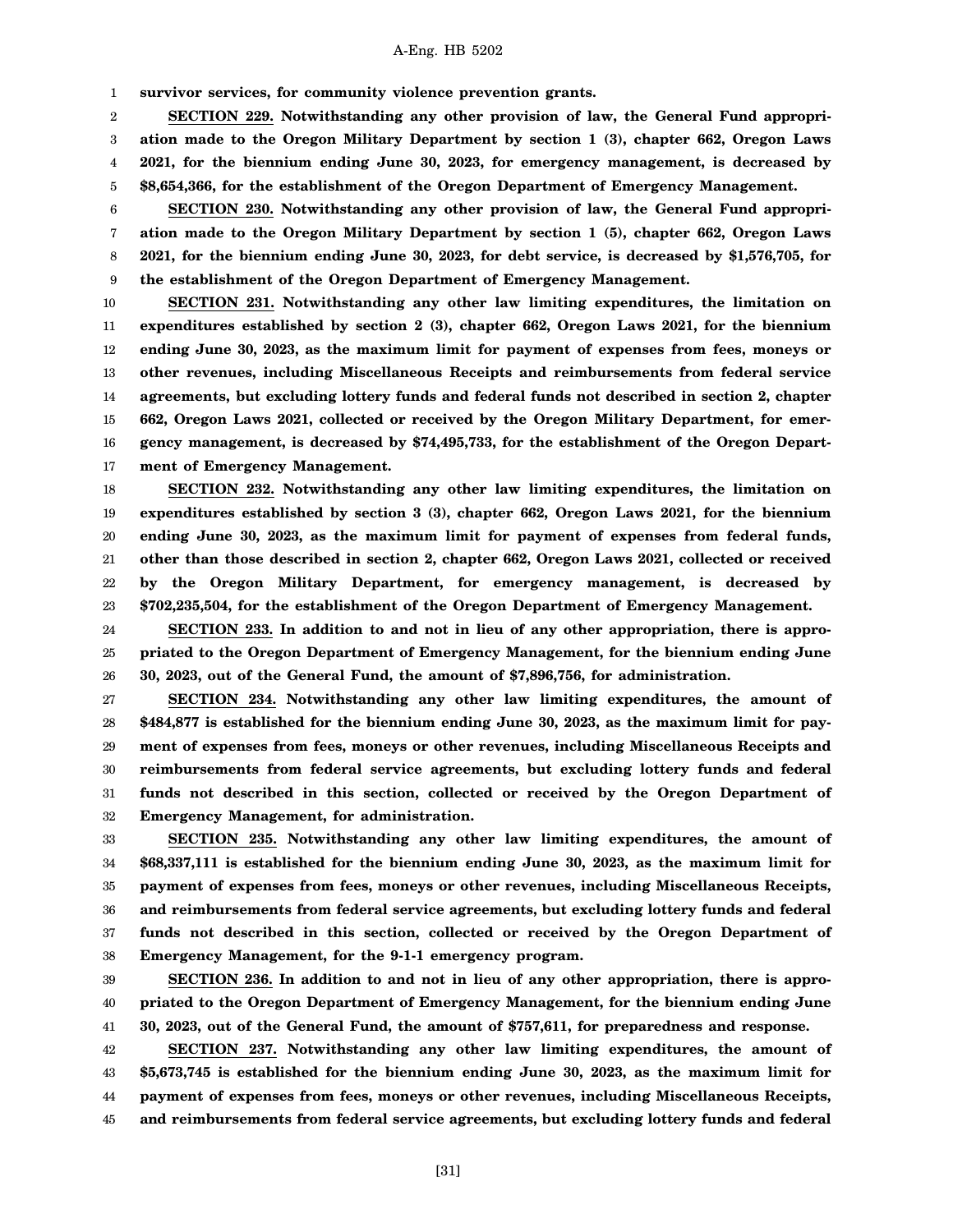1 2 **funds not described in this section, collected or received by the Oregon Department of Emergency Management, for preparedness and response.**

3 4 5 6 7 **SECTION 238. Notwithstanding any other law limiting expenditures, the amount of \$37,092,457 is established for the biennium ending June 30, 2023, as the maximum limit for payment of expenses from federal funds, other than those described in section 237 of this 2022 Act, collected or received by the Oregon Department of Emergency Management, for preparedness and response.**

8

**NOTE:** Section 239 was deleted. Subsequent sections were not renumbered.

9 10 11 12 13 **SECTION 240. Notwithstanding any other law limiting expenditures, the amount of \$665,143,048 is established for the biennium ending June 30, 2023, as the maximum limit for payment of expenses from federal funds, other than those described in section 237 of this 2022 Act, collected or received by the Oregon Department of Emergency Management, for mitigation and recovery.**

14 15 16 **SECTION 241. In addition to and not in lieu of any other appropriation, there is appropriated to the Oregon Department of Emergency Management, for the biennium ending June 30, 2023, out of the General Fund, the amount of \$1,576,705, for debt service.**

17 18 19 20 **SECTION 242. Notwithstanding any other provision of law, the General Fund appropriation made to the Emergency Board by section 159, chapter 539, Oregon Laws 2021, for the biennium ending June 30, 2023, for allocation to the Department of State Police for preparing the office of the State Fire Marshal as a separate state agency, is decreased by \$1,807,561.**

21 22 23 24 25 **SECTION 243. Notwithstanding any other provision of law, the General Fund appropriation made to the Department of State Police by section 1 (1), chapter 470, Oregon Laws 2021, for the biennium ending June 30, 2023, for patrol services, criminal investigations, gaming enforcement and the office of the State Fire Marshal, is increased by \$1,807,561 for preparing the office of the State Fire Marshal as a separate state agency.**

26 27 28 29 30 **SECTION 244. Notwithstanding any other law limiting expenditures, the amount of \$7,368,864 is established for the biennium ending June 30, 2023, as the maximum limit for payment of expenses from federal funds collected or received by the Housing and Community Services Department for activities and capacity associated with disaster recovery and resiliency.**

31 32 33 34 35 36 37 38 **SECTION 245. Notwithstanding any other law limiting expenditures, the limitation on expenditures established by section 4 (3), chapter 4, Oregon Laws 2021 (second special session), for the biennium ending June 30, 2023, as the maximum limit for payment of expenses by the Housing and Community Services Department from American Rescue Plan Act Coronavirus State Fiscal Recovery Fund moneys received by the Oregon Department of Administrative Services and transferred to the Housing and Community Services Department for a grant to Home Forward for distributions to compensate landlords pursuant to section 9, chapter 420, Oregon Laws 2021, is decreased by \$10,000,000.**

39 40 41 42 43 44 45 **SECTION 246. In addition to and not in lieu of any other appropriation, there is appropriated to the Housing and Community Services Department, for the biennium ending June 30, 2023, out of the General Fund, the amount of \$10,000,000 for a grant to Home Forward for distributions to compensate landlords pursuant to section 9, chapter 420, Oregon Laws 2021. SECTION 247. Notwithstanding any other provision of law, the General Fund appropriation made to the Housing and Community Services Department by section 1, chapter 556, Oregon Laws 2021, for the biennium ending June 30, 2023, is decreased by \$100,000,000.**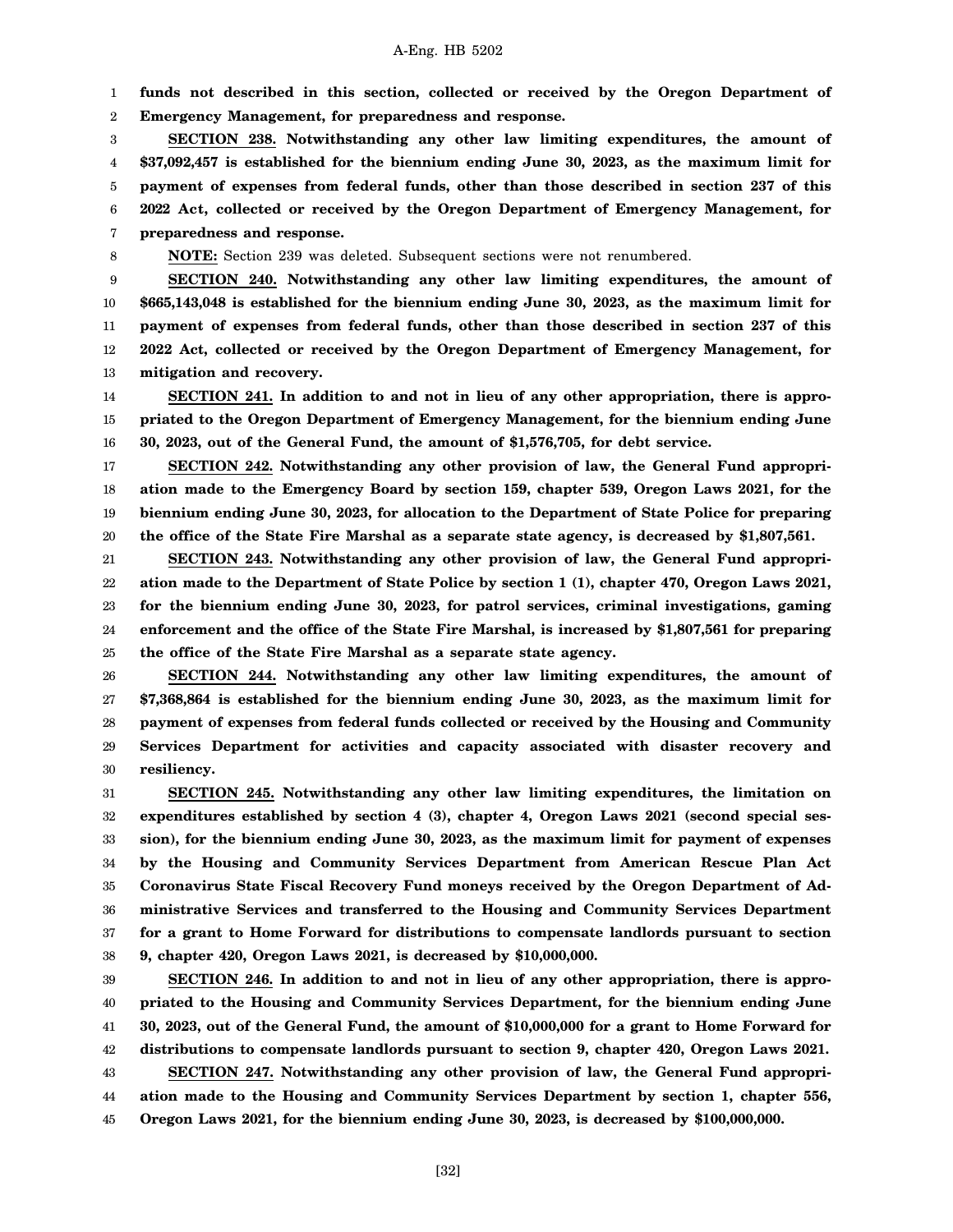1 2 3 4 5 6 7 8 **SECTION 248. In addition to and not in lieu of any other appropriation, there is appropriated to the Housing and Community Services Department, for the biennium ending June 30, 2023, out of the General Fund, the amount of \$165,000,000, for deposit into the General Housing Account created by ORS 458.620, to provide financial assistance to aid in the acquisition, renovation or maintenance of properties with project-based federal rental assistance contracts, of public housing undergoing significant recapitalization or of publicly supported housing as defined in ORS 456.250, or to preserve the affordability of manufactured dwelling parks.**

9 10 11 12 13 **SECTION 249. Notwithstanding any other provision of law, the General Fund appropriation made to the Housing and Community Services Department by section 273, chapter 669, Oregon Laws 2021, for the biennium ending June 30, 2023, for funding for loans to purchasers of naturally occurring affordable housing stock or land upon which affordable housing will be developed, is decreased by \$30,000,000.**

14 15 16 17 18 19 **SECTION 250. In addition to and not in lieu of any other appropriation, there is appropriated to the Housing and Community Services Department, for the biennium ending June 30, 2023, out of the General Fund, the amount of \$40,000,000 for deposit into the Housing Acquisition Fund established under section 9, chapter 671, Oregon Laws 2019, for funding for loans to purchasers of naturally occurring affordable housing stock or land upon which affordable housing will be developed.**

20 21 22 23 **SECTION 251. Notwithstanding any other provision of law, the General Fund appropriation made to the Bureau of Labor and Industries by section 1, chapter 558, Oregon Laws 2021, for the biennium ending June 30, 2023, is increased by \$2,006,730 for Portland office relocation expenses.**

24 25 26 27 **SECTION 252. Notwithstanding any other provision of law, the General Fund appropriation made to the Bureau of Labor and Industries by section 1, chapter 558, Oregon Laws 2021, for the biennium ending June 30, 2023, is increased by \$173,164 for wage claims and complaints processing.**

28 29 30 31 **SECTION 253. In addition to and not in lieu of any other appropriation, there is appropriated to the State Department of Agriculture, for the biennium ending June 30, 2023, out of the General Fund, the amount of \$180,000, for the purposes of regulation and enforcement relating to animal rescue entities, as defined in ORS 609.415.**

32 33 34 35 **SECTION 254. Notwithstanding any other provision of law, the General Fund appropriation made to the Department of Environmental Quality by section 1 (1), chapter 673, Oregon Laws 2021, for the biennium ending June 30, 2023, for air quality, is increased by \$95,046 for laboratory operations.**

36 37 38 39 **SECTION 255. Notwithstanding any other provision of law, the General Fund appropriation made to the Department of Environmental Quality by section 1 (2), chapter 673, Oregon Laws 2021, for the biennium ending June 30, 2023, for water quality, is increased by \$411,538 for laboratory operations.**

40 41 42 43 **SECTION 256. Notwithstanding any other provision of law, the General Fund appropriation made to the Department of Environmental Quality by section 1 (3), chapter 673, Oregon Laws 2021, for the biennium ending June 30, 2023, for land quality, is increased by \$10,416 for laboratory operations.**

44 45 **SECTION 257. Notwithstanding any other provision of law, the General Fund appropriation made to the Emergency Board by section 1a, chapter 669, Oregon Laws 2021, for the**

[33]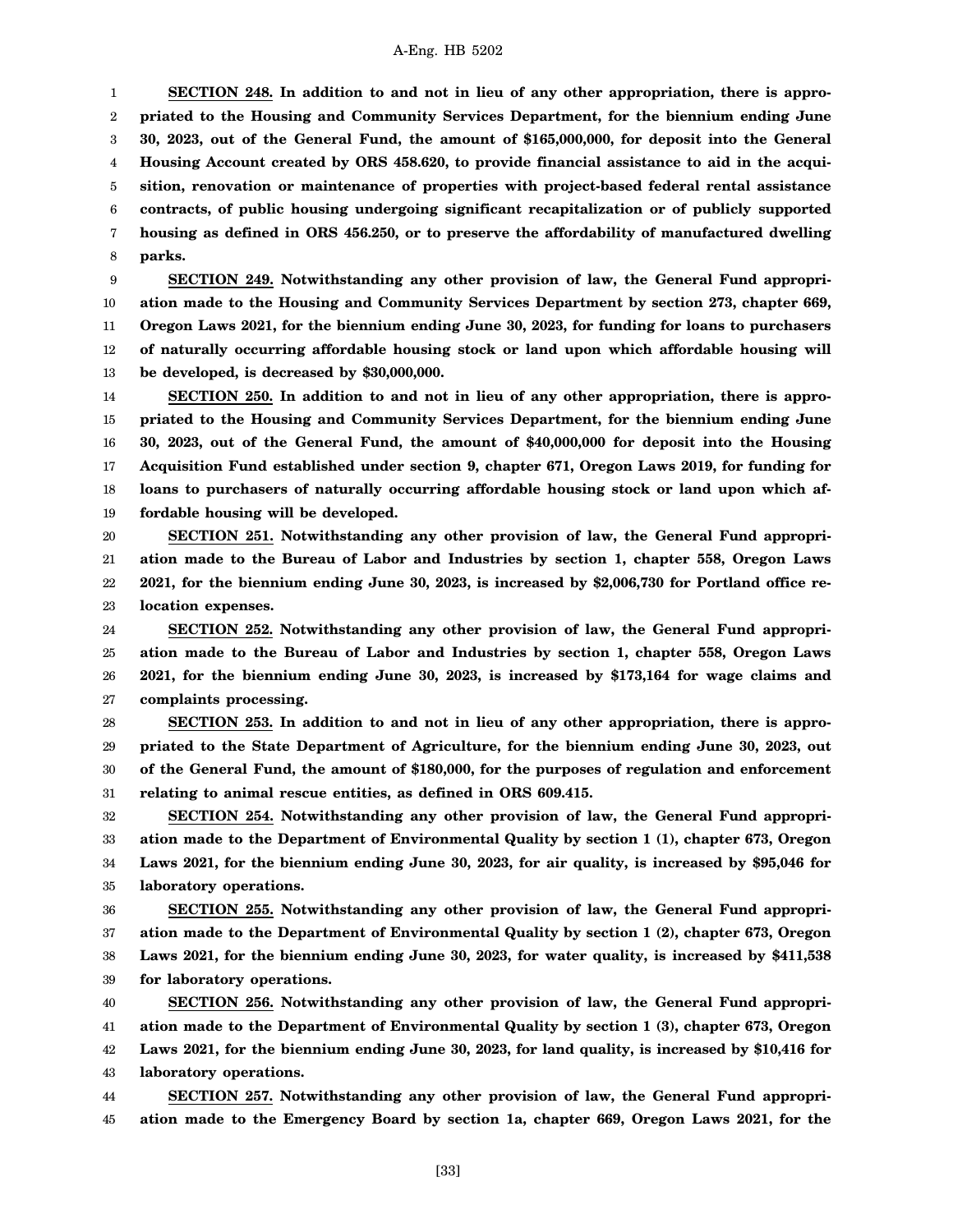1 **biennium ending June 30, 2023, for allocation to state agencies for state employee compen-**

2 **sation changes, is decreased by \$198,000,000.**

3 4 5 6 **SECTION 258. Notwithstanding any other provision of law, the General Fund appropriation made to the Oregon Health Authority by section 1 (1), chapter 668, Oregon Laws 2021, for the biennium ending June 30, 2023, for health systems, health policy and analytics, and public health, is decreased by \$159,461,249 for rebalancing the agency's budget.**

7 8 9 10 **SECTION 259. Notwithstanding any other provision of law, the General Fund appropriation made to the Oregon Health Authority by section 1 (2), chapter 668, Oregon Laws 2021, for the biennium ending June 30, 2023, for the Oregon State Hospital, is decreased by \$2,525,518 for rebalancing the agency's budget.**

11 12 13 14 **SECTION 260. Notwithstanding any other provision of law, the General Fund appropriation made to the Oregon Health Authority by section 1 (3), chapter 668, Oregon Laws 2021, for the biennium ending June 30, 2023, for central services, state assessments and enterprise-wide costs, is increased by \$18,230,180 for rebalancing the agency's budget.**

15 16 17 18 19 20 21 22 23 **SECTION 261. Notwithstanding any other law limiting expenditures, the limitation on expenditures established by section 2 (1), chapter 668, Oregon Laws 2021, for the biennium ending June 30, 2023, as the maximum limit for payment of expenses from fees, moneys or other revenues, including Miscellaneous Receipts, tobacco tax receipts, marijuana tax receipts, beer and wine tax receipts, provider taxes and Medicare receipts, but excluding lottery funds and federal funds not described in section 2, chapter 668, Oregon Laws 2021, collected or received by the Oregon Health Authority, for health systems, health policy and analytics, and public health, is increased by \$1,041,724,695 for rebalancing the agency's budget.**

24 25 26 27 28 29 30 31 **SECTION 262. Notwithstanding any other law limiting expenditures, the limitation on expenditures established by section 2 (3), chapter 668, Oregon Laws 2021, for the biennium ending June 30, 2023, as the maximum limit for payment of expenses from fees, moneys or other revenues, including Miscellaneous Receipts, tobacco tax receipts, marijuana tax receipts, beer and wine tax receipts, provider taxes and Medicare receipts, but excluding lottery funds and federal funds not described in section 2, chapter 668, Oregon Laws 2021, collected or received by the Oregon Health Authority, for central services, state assessments and enterprise-wide costs, is decreased by \$2,649,904 for rebalancing the agency's budget.**

32 33 34 35 36 37 38 39 **SECTION 263. Notwithstanding any other law limiting expenditures, the limitation on expenditures established by section 2 (4), chapter 668, Oregon Laws 2021, for the biennium ending June 30, 2023, as the maximum limit for payment of expenses from fees, moneys or other revenues, including Miscellaneous Receipts, tobacco tax receipts, marijuana tax receipts, beer and wine tax receipts, provider taxes and Medicare receipts, but excluding lottery funds and federal funds not described in section 2, chapter 668, Oregon Laws 2021, collected or received by the Oregon Health Authority, for shared administrative services, is increased by \$8,891,780 for rebalancing the agency's budget.**

40 41 42 43 44 45 **SECTION 264. Notwithstanding any other law limiting expenditures, the limitation on expenditures established by section 3 (1), chapter 668, Oregon Laws 2021, for the biennium ending June 30, 2023, as the maximum limit for payment of expenses from lottery moneys allocated from the Administrative Services Economic Development Fund to the Oregon Health Authority, for health systems and health policy and analytics, is decreased by \$200,000 for rebalancing the agency's budget.**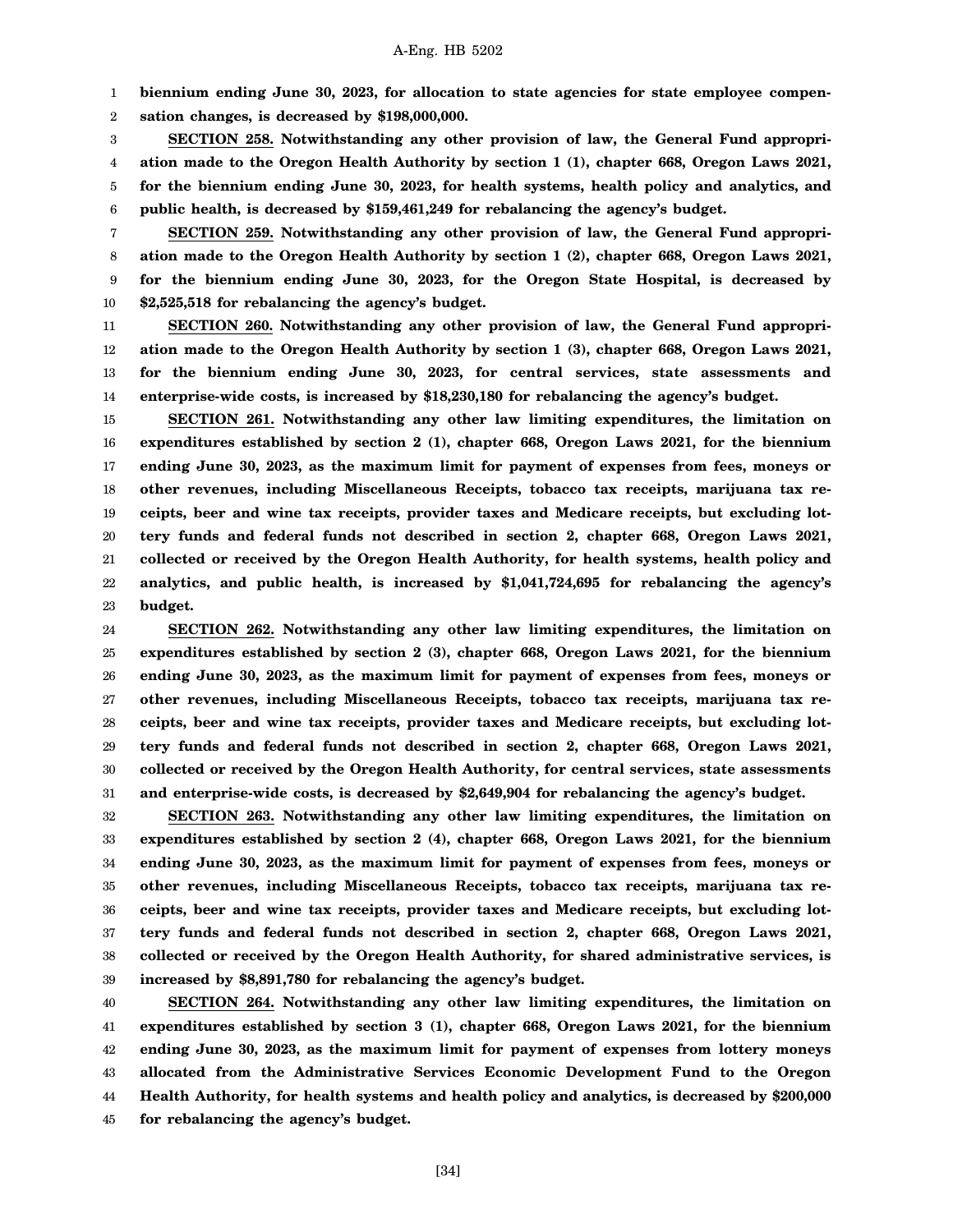1 2 3 4 5 6 **SECTION 265. Notwithstanding any other law limiting expenditures, the limitation on expenditures established by section 3 (2), chapter 668, Oregon Laws 2021, for the biennium ending June 30, 2023, as the maximum limit for payment of expenses from lottery moneys allocated from the Administrative Services Economic Development Fund to the Oregon Health Authority, for central services, state assessments and enterprise-wide costs, is increased by \$200,000 for rebalancing the agency's budget.**

7 8 9 10 11 12 **SECTION 266. Notwithstanding any other law limiting expenditures, the limitation on expenditures established by section 5 (1), chapter 668, Oregon Laws 2021, for the biennium ending June 30, 2023, as the maximum limit for payment of expenses from federal funds, excluding federal funds described in section 2, chapter 668, Oregon Laws 2021, collected or received by the Oregon Health Authority, for health systems, health policy and analytics, and public health, is increased by \$732,693,078 for rebalancing the agency's budget.**

13 14 15 16 17 18 **SECTION 267. Notwithstanding any other law limiting expenditures, the limitation on expenditures established by section 5 (2), chapter 668, Oregon Laws 2021, for the biennium ending June 30, 2023, as the maximum limit for payment of expenses from federal funds, excluding federal funds described in section 2, chapter 668, Oregon Laws 2021, collected or received by the Oregon Health Authority, for the Oregon State Hospital, is increased by \$1,560,378 for rebalancing the agency's budget.**

19 20 21 22 23 24 **SECTION 268. Notwithstanding any other law limiting expenditures, the limitation on expenditures established by section 5 (3), chapter 668, Oregon Laws 2021, for the biennium ending June 30, 2023, as the maximum limit for payment of expenses from federal funds, excluding federal funds described in section 2, chapter 668, Oregon Laws 2021, collected or received by the Oregon Health Authority, for central services, state assessments and enterprise-wide costs, is increased by \$7,208,052 for rebalancing the agency's budget.**

25 26 27 28 29 **SECTION 269. Notwithstanding any other law limiting expenditures, the limitation on expenditures established by section 7, chapter 668, Oregon Laws 2021, for the biennium ending June 30, 2023, as the maximum limit for payment of expenses by the Public Employees' Benefit Board from the Public Employees' Revolving Fund for benefit plan premiums and self-insurance, is increased by \$7,200,000 for rebalancing the agency's budget.**

30 31 32 33 34 **SECTION 270. Notwithstanding any other law limiting expenditures, the limitation on expenditures established by section 8, chapter 668, Oregon Laws 2021, for the biennium ending June 30, 2023, as the maximum limit for payment of expenses by the Oregon Educators Benefit Board from the Oregon Educators Revolving Fund for benefit plan premiums and self-insurance, is increased by \$7,200,000 for rebalancing the agency's budget.**

35 36 37 38 39 **SECTION 271. Notwithstanding any other provision of law, the General Fund appropriation made to the Oregon Health Authority by section 1 (3), chapter 668, Oregon Laws 2021, for the biennium ending June 30, 2023, for central services, state assessments and enterprise-wide costs, is increased by \$983,411 for financial, internal auditing and information services.**

40 41 42 43 44 45 **SECTION 272. Notwithstanding any other law limiting expenditures, the limitation on expenditures established by section 2 (3), chapter 668, Oregon Laws 2021, for the biennium ending June 30, 2023, as the maximum limit for payment of expenses from fees, moneys or other revenues, including Miscellaneous Receipts, tobacco tax receipts, marijuana tax receipts, beer and wine tax receipts, provider taxes and Medicare receipts, but excluding lottery funds and federal funds not described in section 2, chapter 668, Oregon Laws 2021,**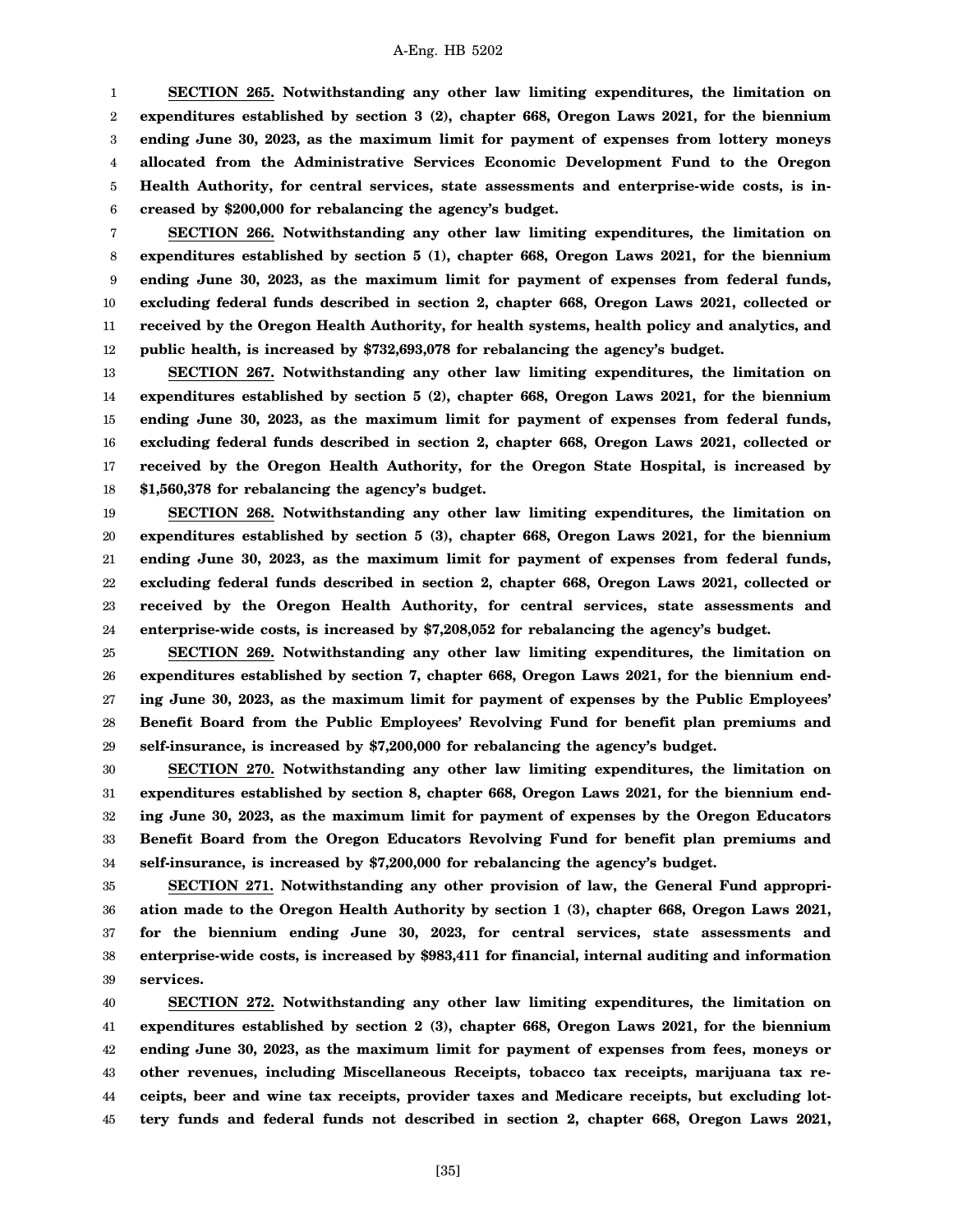1 **collected or received by the Oregon Health Authority, for central services, state assessments**

2 **and enterprise-wide costs, is increased by \$159,031 for financial, internal auditing and infor-**

3 **mation services.**

4 5 6 7 8 9 10 11 **SECTION 273. Notwithstanding any other law limiting expenditures, the limitation on expenditures established by section 2 (4), chapter 668, Oregon Laws 2021, for the biennium ending June 30, 2023, as the maximum limit for payment of expenses from fees, moneys or other revenues, including Miscellaneous Receipts, tobacco tax receipts, marijuana tax receipts, beer and wine tax receipts, provider taxes and Medicare receipts, but excluding lottery funds and federal funds not described in section 2, chapter 668, Oregon Laws 2021, collected or received by the Oregon Health Authority, for shared administrative services, is increased by \$1,705,716 for financial, internal auditing and information services.**

12 13 14 15 16 17 18 **SECTION 274. Notwithstanding any other law limiting expenditures, the limitation on expenditures established by section 5 (1), chapter 668, Oregon Laws 2021, for the biennium ending June 30, 2023, as the maximum limit for payment of expenses from federal funds, excluding federal funds described in section 2, chapter 668, Oregon Laws 2021, collected or received by the Oregon Health Authority, for health systems, health policy and analytics, and public health, is increased by \$273,890 for financial, internal auditing and information services.**

19 20 21 22 **SECTION 275. Notwithstanding any other provision of law, the General Fund appropriation made to the Oregon Health Authority by section 1 (2), chapter 668, Oregon Laws 2021, for the biennium ending June 30, 2023, for the Oregon State Hospital, is increased by \$10,810,943 for maintaining appropriate staffing levels.**

23 24 25 26 **SECTION 276. Notwithstanding any other provision of law, the General Fund appropriation made to the Emergency Board by section 11 (1), chapter 668, Oregon Laws 2021, for the biennium ending June 30, 2023, for allocation to the Oregon Health Authority for maintaining appropriate staffing levels at the Oregon State Hospital, is decreased by \$10,810,943.**

27 28 29 30 **SECTION 277. Notwithstanding any other provision of law, the General Fund appropriation made to the Department of Justice by section 1 (6), chapter 427, Oregon Laws 2021, for the biennium ending June 30, 2023, for the Division of Child Support, is decreased by \$213,517, for a child support receipting and payment services vendor contract.**

31 32 33 34 35 36 **SECTION 278. Notwithstanding any other law limiting expenditures, the limitation on expenditures established by section 2 (8), chapter 427, Oregon Laws 2021, for the biennium ending June 30, 2023, as the maximum limit for payment of expenses from fees, moneys or other revenues, including Miscellaneous Receipts, but excluding lottery funds and federal funds, collected or received by the Department of Justice, for the Division of Child Support, is decreased by \$37,146, for a child support receipting and payment services vendor contract.**

37 38 39 40 41 **SECTION 279. Notwithstanding any other law limiting expenditures, the limitation on expenditures established by section 3 (4), chapter 427, Oregon Laws 2021, for the biennium ending June 30, 2023, as the maximum limit for payment of expenses from federal funds collected or received by the Department of Justice, for the Division of Child Support, is decreased by \$486,565, for a child support receipting and payment services vendor contract.**

42 43 44 45 **SECTION 280. Notwithstanding any other provision of law, the General Fund appropriation made to the Department of Human Services by section 1 (3), chapter 606, Oregon Laws 2021, for the biennium ending June 30, 2023, for self-sufficiency programs, is increased by \$1,005,329 for families experiencing low or no income.**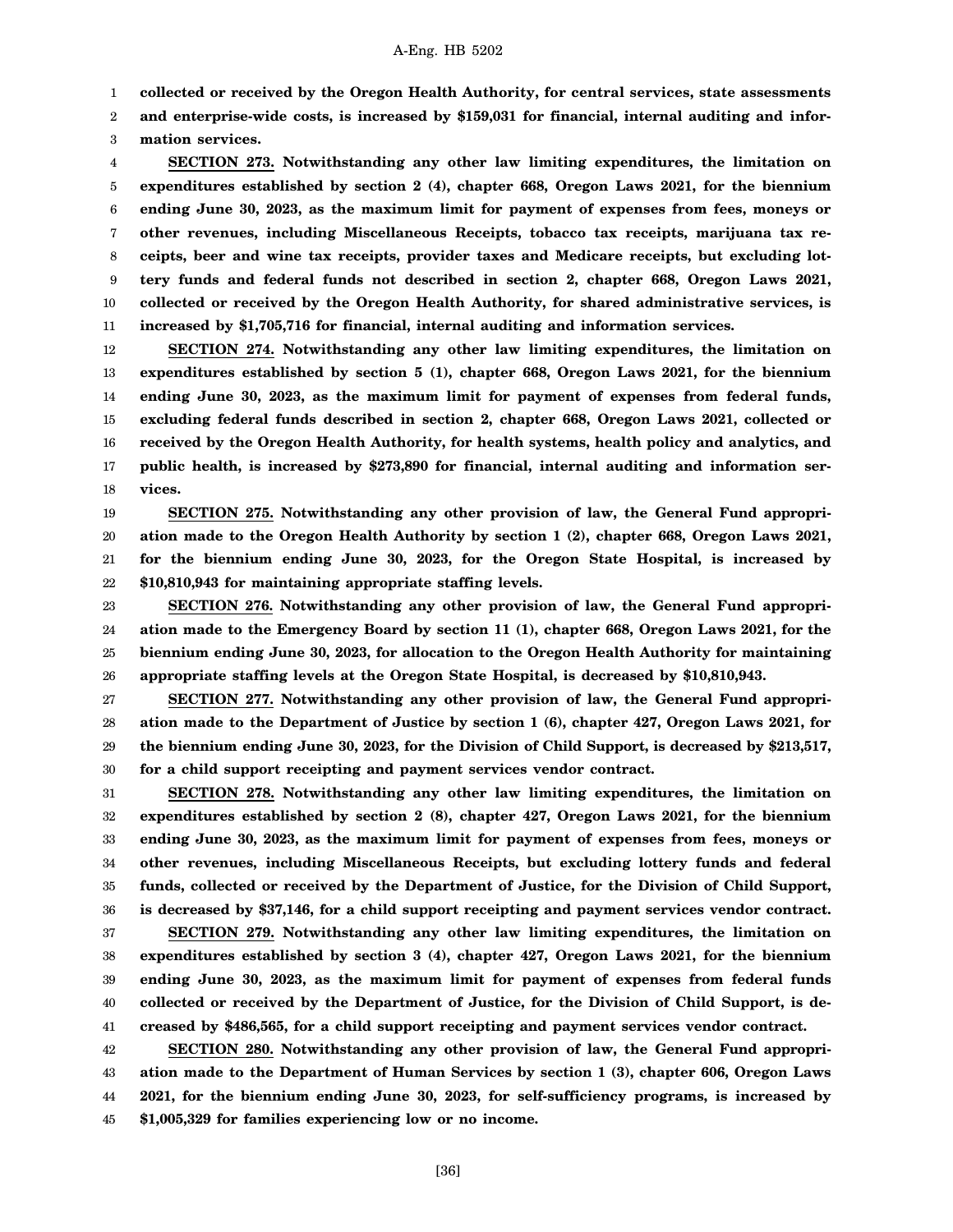1 2 3 4 5 6 **SECTION 281. Notwithstanding any other law limiting expenditures, the limitation on expenditures established by section 3 (3), chapter 606, Oregon Laws 2021, for the biennium ending June 30, 2023, as the maximum limit for payment of expenses from federal funds, excluding federal funds described in section 2, chapter 606, Oregon Laws 2021, collected or received by the Department of Human Services, for self-sufficiency programs, is increased by \$25,101,484 for families experiencing low or no income.**

7 8 9 10 **SECTION 282. Notwithstanding any other provision of law, the General Fund appropriation made to the Department of Human Services by section 1 (2), chapter 606, Oregon Laws 2021, for the biennium ending June 30, 2023, for state assessments and enterprise-wide costs, is increased by \$1,239,601 for financial, internal audit, and information services.**

11 12 13 14 15 16 17 18 19 **SECTION 283. Notwithstanding any other law limiting expenditures, the limitation on expenditures established by section 2 (2), chapter 606, Oregon Laws 2021, for the biennium ending June 30, 2023, as the maximum limit for payment of expenses from fees, moneys or other revenues, including Miscellaneous Receipts and Medicare receipts and including federal funds for indirect cost recovery, Social Security Supplemental Security Income recoveries and the Child Care Development Fund, but excluding lottery funds and federal funds not described in section 2, chapter 606, Oregon Laws 2021, collected or received by the Department of Human Services, for state assessments and enterprise-wide costs, is increased by \$59,343 for financial, internal audit, and information services.**

20 21 22 23 24 25 **SECTION 284. Notwithstanding any other law limiting expenditures, the limitation on expenditures established by section 3 (2), chapter 606, Oregon Laws 2021, for the biennium ending June 30, 2023, as the maximum limit for payment of expenses from federal funds, excluding federal funds described in section 2, chapter 606, Oregon Laws 2021, collected or received by the Department of Human Services, for state assessments and enterprise-wide costs, is increased by \$719,075 for financial, internal audit, and information services.**

26 27 28 29 30 31 32 33 34 **SECTION 285. Notwithstanding any other law limiting expenditures, the limitation on expenditures established by section 2 (8), chapter 606, Oregon Laws 2021, for the biennium ending June 30, 2023, as the maximum limit for payment of expenses from fees, moneys or other revenues, including Miscellaneous Receipts and Medicare receipts and including federal funds for indirect cost recovery, Social Security Supplemental Security Income recoveries and the Child Care Development Fund, but excluding lottery funds and federal funds not described in section 2, chapter 606, Oregon Laws 2021, collected or received by the Department of Human Services, for shared services, is increased by \$1,150,607 for financial, internal audit, and information services.**

35 36 37 38 **SECTION 286. In addition to and not in lieu of any other appropriation, there is appropriated to the Department of State Lands, for the biennium ending June 30, 2023, out of the General Fund, the amount of \$121,000,000 to ensure that financial obligations to the Common School Fund related to the Elliott State Forest are satisfied.**

39 40 41 42 43 **SECTION 287. Notwithstanding any other provision of law, the General Fund appropriation made to the Office of the Governor for the Office of Immigrant and Refugee Advancement by section 2, chapter 594, Oregon Laws 2021, for the biennium ending June 30, 2023, is decreased by \$1,376,037 for transfer of the Office of Immigrant and Refugee Advancement to the Department of Human Services.**

44 45 **SECTION 288. Notwithstanding any other provision of law, the General Fund appropriation made to the Department of Human Services by section 1 (1), chapter 606, Oregon Laws**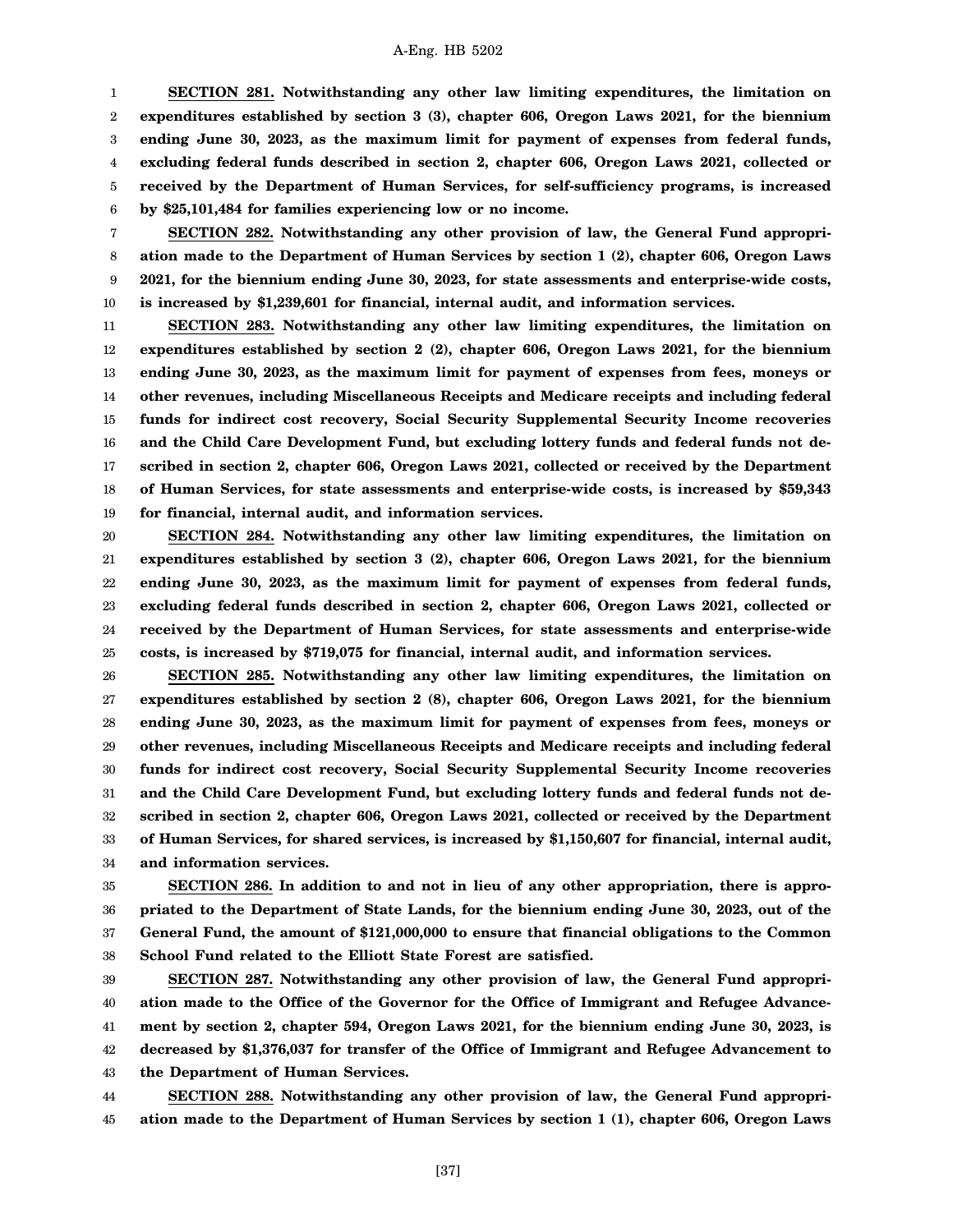1 **2021, for the biennium ending June 30, 2023, for central services, is increased by \$1,376,037,**

2 3 **for transfer of the Office of Immigrant and Refugee Advancement to the Department of Human Services.**

4 5 6 7 **SECTION 289. Notwithstanding any other provision of law, the General Fund appropriation made to the Office of the Governor by section 1, chapter 434, Oregon Laws 2021, for the biennium ending June 30, 2023, is increased by \$199,106 for a corrections genderresponsive coordinator.**

8 9 10 11 **SECTION 290. Notwithstanding any other provision of law, the General Fund appropriation made to the Department of Corrections by section 1 (1), chapter 468, Oregon Laws 2021, for the biennium ending June 30, 2023, for operations and health services, is increased by \$51,421 for assessing gender-responsive practices in correctional settings.**

12 13 14 15 **SECTION 291. In addition to and not in lieu of any other appropriation, there is appropriated to the Department of State Police, for the biennium ending June 30, 2023, out of the General Fund, the amount of \$2,600,000, for the purpose of funding the Firearms Instant Check System unit.**

16 17 18 19 **SECTION 292. Notwithstanding any other provision of law, the General Fund appropriation made to the Department of State Police by section 1 (4), chapter 470, Oregon Laws 2021, for the biennium ending June 30, 2023, for administrative services, agency support and criminal justice information services, is increased by \$112,291 for a tribal relations liaison.**

20 21 22 23 **SECTION 293. In addition to and not in lieu of any other appropriation, there is appropriated to the Judicial Department, for the biennium ending June 30, 2023, out of the General Fund, the amount of \$1,500,000, for the Deschutes County Circuit Court renovation and expansion.**

24 25 26 27 **SECTION 294. In addition to and not in lieu of any other appropriation, there is appropriated to the Judicial Department, for the biennium ending June 30, 2023, out of the General Fund, the amount of \$2,000,000, for the Columbia County Courthouse life safety and accessibility improvements.**

28 29 30 31 32 33 34 **SECTION 295. Notwithstanding any other law limiting expenditures, the limitation on expenditures established by section 206, chapter 669, Oregon Laws 2021, for the biennium ending June 30, 2023, as the maximum limit for payment of expenses by the Oregon Business Development Department from American Rescue Plan Act Capital Projects Fund moneys received by the Oregon Department of Administrative Services and deposited in the Broadband Fund established by section 4, chapter 17, Oregon Laws 2020 (first special session), is increased by \$36,795,418.**

35 36 37 38 39 **SECTION 296. In addition to and not in lieu of any other appropriation, there is appropriated to the Oregon Business Development Department, for the biennium ending June 30, 2023, out of the General Fund, the amount of \$600,000, for the purpose of completing comprehensive emerging sector market analyses on organic agriculture and organic products, cannabis, commercial music, ocean resources and the blue economy, and live performance.**

40 41 42 43 **SECTION 297. In addition to and not in lieu of any other appropriation, there is appropriated to the Oregon Business Development Department, for the biennium ending June 30, 2023, out of the General Fund, the amount of \$984,000, for distribution to the City of St. Helens for a Central Waterfront Redevelopment project.**

44 45 **SECTION 298. In addition to and not in lieu of any other appropriation, there is appropriated to the Oregon Business Development Department, for the biennium ending June 30,**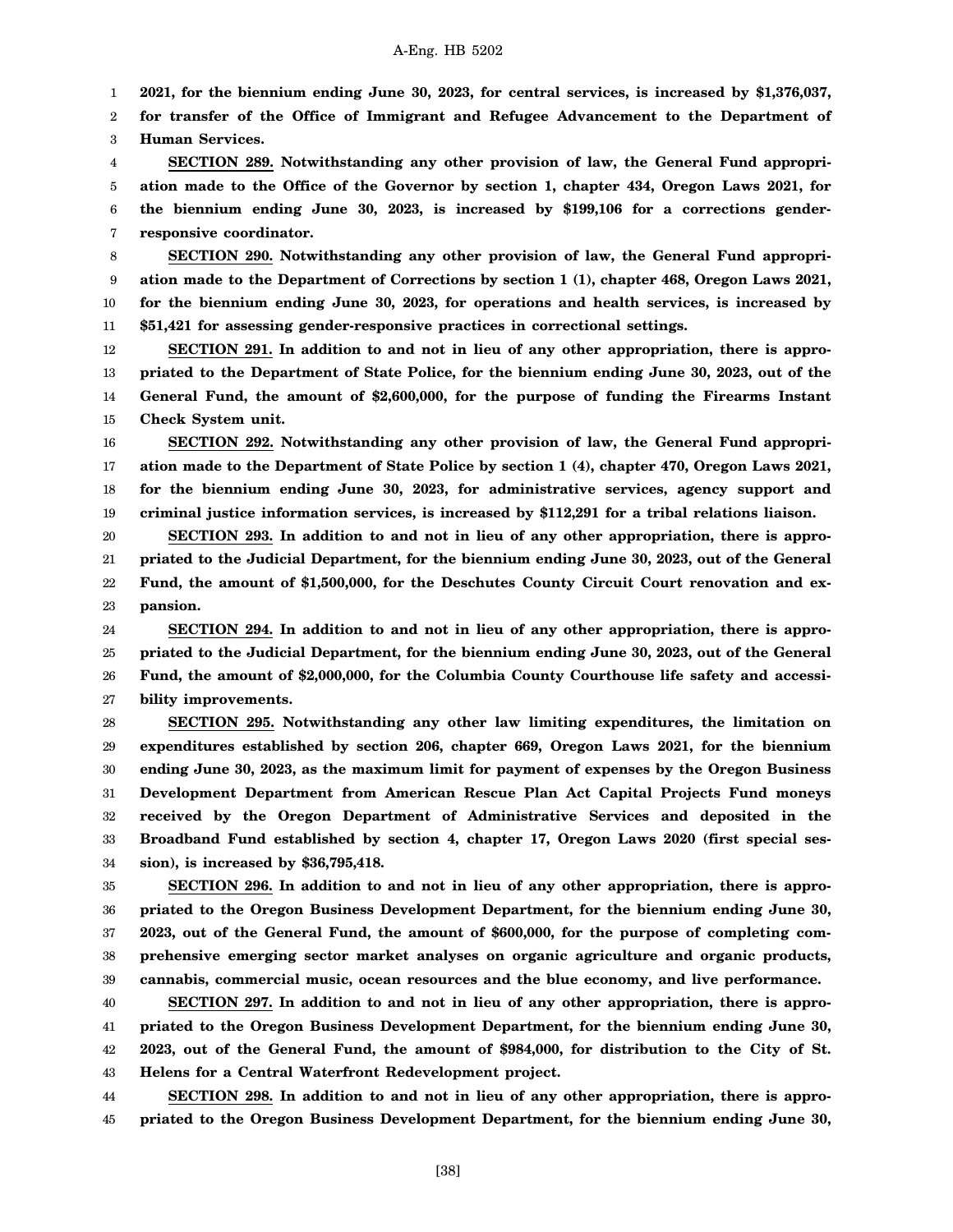1 2 **2023, out of the General Fund, the amount of \$2,000,000 for distribution to the Portland Japanese Garden for the Japan Institute.**

3 4 5 6 **SECTION 299. In addition to and not in lieu of any other appropriation, there is appropriated to the Oregon Business Development Department, for the biennium ending June 30, 2023, out of the General Fund, the amount of \$15,000,000, for distribution to the Oregon International Port of Coos Bay for the Coos Bay Channel Modification Project.**

7 8 9 10 11 **SECTION 300. Notwithstanding any other law limiting expenditures, the limitation on expenditures established by section 2 (1), chapter 503, Oregon Laws 2021, for the biennium ending June 30, 2023, as the maximum limit for payment of expenses from federal funds collected or received by the Department of Consumer and Business Services, for Oregon OSHA, is increased by \$2,900,000, for COVID-19 related costs.**

12 13 14 15 16 17 18 19 20 21 **SECTION 301. Notwithstanding any other law limiting expenditures, the limitation on expenditures established by section 2 (3), chapter 673, Oregon Laws 2021, for the biennium ending June 30, 2023, as the maximum limit for payment of expenses from fees, moneys or other revenues, including Miscellaneous Receipts, the proceeds of bonds for the Orphan Site Account and federal funds from congestion mitigation and air quality grants, drinking water protection, laboratory accreditation and woodstove grants and for smoke monitoring laboratory services, but excluding lottery funds and federal funds not described in section 2, chapter 673, Oregon Laws 2021, collected or received by the Department of Environmental Quality, for land quality, is increased by \$56,604, for administration of a mattress stewardship program.**

22 23 24 25 **SECTION 302. In addition to and not in lieu of any other appropriation, there is appropriated to the Oregon Watershed Enhancement Board, for the biennium ending June 30, 2023, out of the General Fund, the amount of \$239,000, for administrative costs associated with the distribution of funding and management of programs addressing drought conditions.**

26 27 28 29 **SECTION 303. In addition to and not in lieu of any other appropriation, there is appropriated to the Oregon Watershed Enhancement Board, for the biennium ending June 30, 2023, out of the General Fund, the amount of \$5,203,786, for a program to distribute grants for certain natural resource recovery actions in areas affected by 2021 fires.**

30 31 32 33 34 **SECTION 304. In addition to and not in lieu of any other appropriation, there is appropriated to the Oregon Watershed Enhancement Board, for the biennium ending June 30, 2023, out of the General Fund, the amount of \$10,000,000, for deposit in the Flexible Incentives Account established under ORS 541.937, for the purpose of funding a program providing grants in support of voluntary water acquisitions.**

35 36 37 38 39 **SECTION 305. Notwithstanding any other law limiting expenditures, the amount of \$10,000,000 is established for the biennium ending June 30, 2023, as the maximum limit for payment of expenses by the Oregon Watershed Enhancement Board from the Flexible Incentives Account established under ORS 541.937, for a program providing grants in support of voluntary water acquisitions.**

40 41 42 43 **SECTION 306. In addition to and not in lieu of any other appropriation, there is appropriated to Oregon Watershed Enhancement Board, for the biennium ending June 30, 2023, out of the General Fund, the amount of \$5,000,000, for deposit in the Oregon Agricultural Heritage Fund established under ORS 541.978, for the uses described in ORS 541.979.**

44 45 **SECTION 307. Notwithstanding any other law limiting expenditures, the amount of \$5,000,000 is established for the biennium ending June 30, 2023, as the maximum limit for**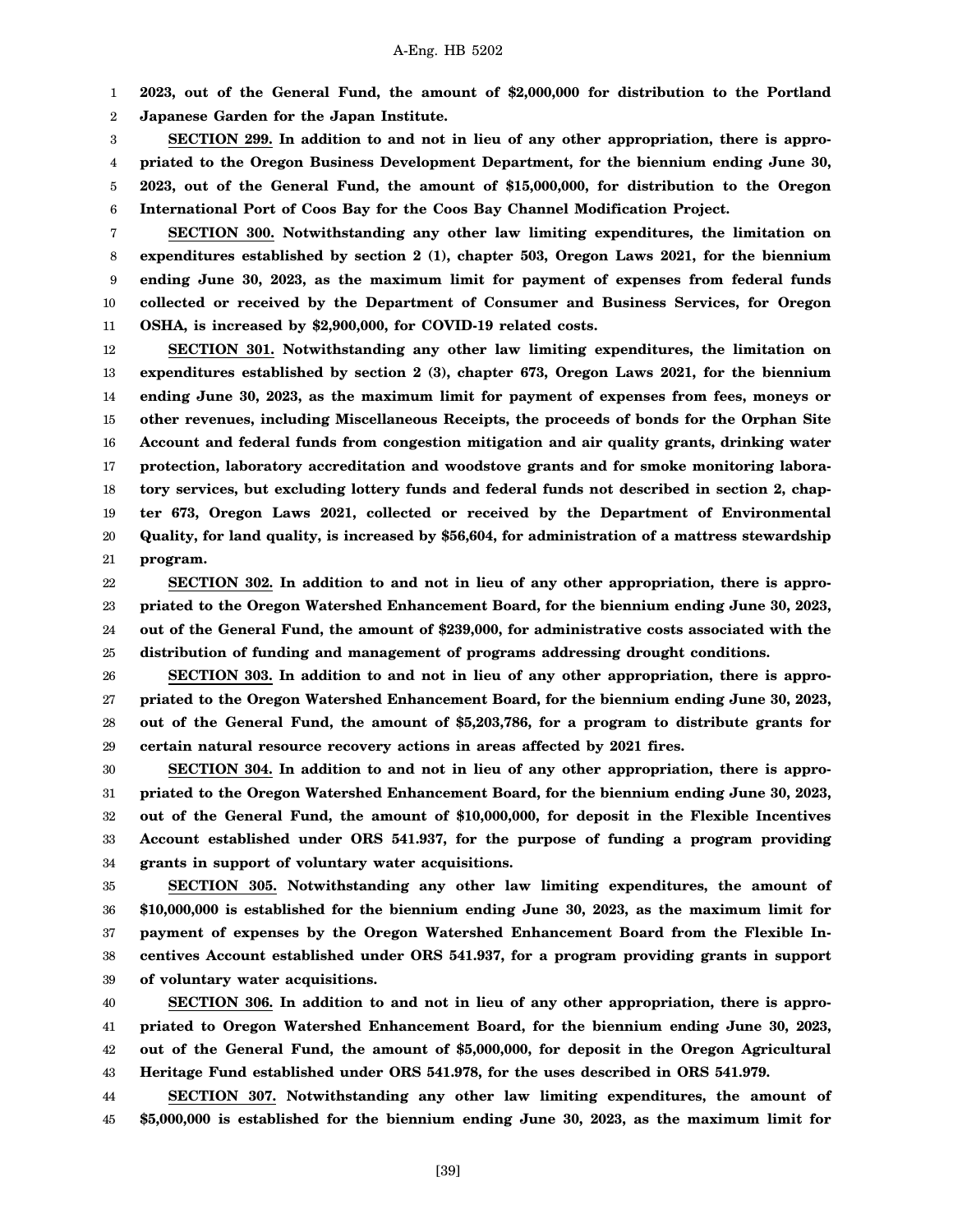1 **payment of expenses by the Oregon Watershed Enhancement Board from the Oregon Agri-**

2 3 **cultural Heritage Fund established under ORS 541.978, for the purposes described in ORS 541.979.**

4 5 6 7 8 **SECTION 308. The allocation made by the Oregon Watershed Enhancement Board to the State Department of Agriculture under section 3, chapter 680, Oregon Laws 2021, from moneys deposited into the Watershed Conservation Operating Fund established under ORS 541.945, for activities and projects to implement Article XV, section 4b, of the Oregon Constitution, is increased by \$1,213,188.**

9 10 11 12 13 **SECTION 309. The allocation made by the Oregon Watershed Enhancement Board to the Department of State Police under section 1, chapter 680, Oregon Laws 2021, from moneys deposited into the Watershed Conservation Operating Fund established under ORS 541.945, for fish and wildlife activities and projects to implement Article XV, section 4b, of the Oregon Constitution, is increased by \$249,144.**

14 15 16 17 18 **SECTION 310. The allocation made by the Oregon Watershed Enhancement Board to the State Department of Fish and Wildlife under section 2, chapter 680, Oregon Laws 2021, from moneys deposited into the Watershed Conservation Operating Fund established under ORS 541.945, for activities and projects to implement Article XV, section 4b, of the Oregon Constitution, is increased by \$118,337.**

19 20 21 22 23 **SECTION 311. The allocation made by the Oregon Watershed Enhancement Board to the Department of Environmental Quality under section 4, chapter 680, Oregon Laws 2021, from moneys deposited into the Watershed Conservation Operating Fund established under ORS 541.945, for activities and projects to implement Article XV, section 4b, of the Oregon Constitution, is increased by \$224,550.**

24 25 26 27 **SECTION 312. (1) In addition to and not in lieu of any other appropriation, there is appropriated to the Emergency Board, for the biennium ending June 30, 2023, out of the General Fund, the amount of \$50,000,000, to be allocated to the State Forestry Department for cash flow needs.**

28 29 30 31 **(2) If any of the moneys appropriated by subsection (1) of this section are not allocated by the Emergency Board prior to December 1, 2022, the moneys remaining on that date become available for any purpose for which the Emergency Board lawfully may allocate funds. NOTE:** Section 313 was deleted. Subsequent sections were not renumbered.

32 33 34 35 **SECTION 314. Notwithstanding any other provision of law, the General Fund appropriation made to the Higher Education Coordinating Commission by section 1 (8), chapter 660, Oregon Laws 2021, for the biennium ending June 30, 2023, for public university statewide programs, is increased by \$7,500,000 for the Strong Start Program.**

36 37 38 39 40 **SECTION 315. Notwithstanding any other provision of law, the General Fund appropriation made to the Higher Education Coordinating Commission by section 1 (9), chapter 660, Oregon Laws 2021, for the biennium ending June 30, 2023, for statewide public services, is increased by \$1,000,000 to support the Oregon State University Extension Service Oregon Bee Project.**

41 42 43 44 45 **SECTION 316. Notwithstanding any other provision of law, the General Fund appropriation made to the Higher Education Coordinating Commission by section 1 (8), chapter 660, Oregon Laws 2021, for the biennium ending June 30, 2023, for public university statewide programs, is increased by \$700,000 to support the expansion of the University of Oregon College of Education's Oregon Child Abuse Prevalence Study.**

[40]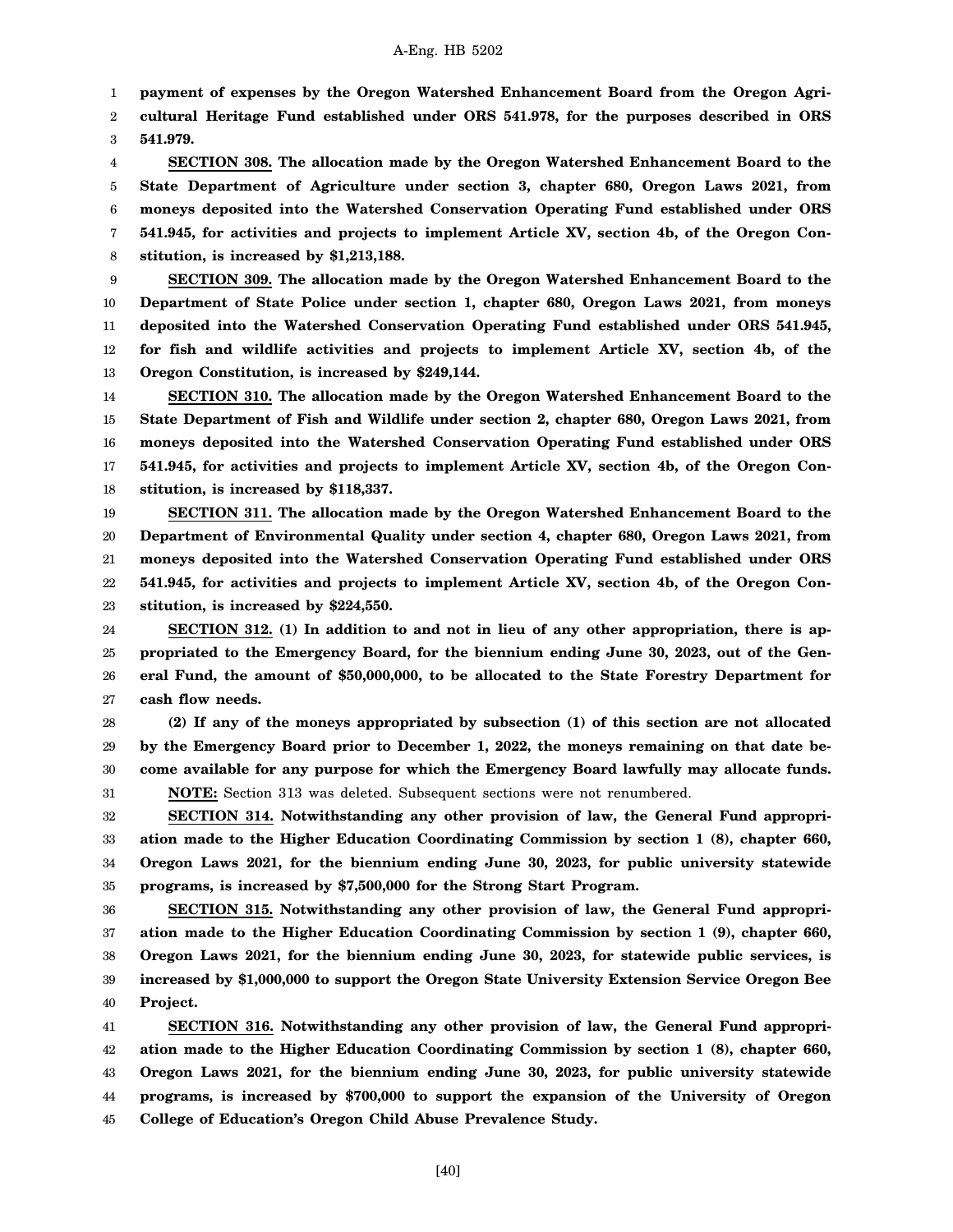1 2 3 4 5 6 **SECTION 317. Notwithstanding any other provision of law, the General Fund appropriation made to the Higher Education Coordinating Commission by section 1 (7), chapter 660, Oregon Laws 2021, for the biennium ending June 30, 2023, for Oregon Health and Science University education and other programs, is increased by \$45,000,000 to support expanded capacity for health care education and pathway programs and to provide tuition assistance and loan repayment to learners from underrepresented communities.**

7 8 9 10 **SECTION 318. Notwithstanding any other provision of law, the General Fund appropriation made to the Department of Corrections by section 1 (1), chapter 468, Oregon Laws 2021, for the biennium ending June 30, 2023, for operations and health services is decreased by \$74,716,564.**

11 12 13 14 15 16 17 **SECTION 319. Notwithstanding any other law limiting expenditures, the limitation on expenditures established by section 95, chapter 669, Oregon Laws 2021, for the biennium ending June 30, 2023, as the maximum limit for payment of expenses by the Department of Corrections from Coronavirus Aid, Relief, and Economic Security Act Coronavirus Relief Fund moneys received by the Oregon Department of Administrative Services and transferred to the Department of Corrections, for the purpose of expenditures and activities to respond to the COVID-19 public health emergency, is increased by \$74,716,564.**

18 19 20 21 **SECTION 320. In addition to and not in lieu of any other appropriation, there is appropriated to the Department of Justice, for the biennium ending June 30, 2023, out of the General Fund, the amount of \$2,750,000, for crime victim and survivor services for grants to court appointed special advocate programs.**

22 23 24 25 26 **SECTION 321. In addition to and not in lieu of any other appropriation, there is appropriated to the Oregon Business Development Department, for the biennium ending June 30, 2023, out of the General Fund, the amount of \$835,000, for distribution to the Crescent Sanitary District for the retirement of debt related to its sewer collection and treatment system project.**

27

**SECTION 322.** Section 196, chapter 669, Oregon Laws 2021, is amended to read:

28 29 30 31 32 33 **Sec. 196.** Notwithstanding any other law limiting expenditures, the following amounts are established for the biennium beginning July 1, 2021, as the maximum limits for payment of expenses by the Oregon Business Development Department, from American Rescue Plan Act Coronavirus State Fiscal Recovery Fund moneys received by the Oregon Department of Administrative Services and transferred to the Oregon Business Development Department, for infrastructure, for grants to the following entities, for the following purposes:

| 34 | (1) | City of Mill City - Storm               |           |
|----|-----|-----------------------------------------|-----------|
| 35 |     |                                         |           |
| 36 | (2) | Hood River Waterfront                   |           |
| 37 |     |                                         | 2,694,953 |
| 38 | (3) | City of Elgin Wastewater                |           |
| 39 |     |                                         | 2,640,125 |
| 40 | (4) | City of Sandy Wastewater                |           |
| 41 |     | [ <i>Treatment Plant</i> $$14,700,000]$ |           |
| 42 |     | System Improvements\$ 14,700,000        |           |
| 43 | (5) | Marion County - North                   |           |
| 44 |     | Santiam Septic to Sewer\$ 50,000,000    |           |
| 45 | (6) | City of Turner - Water                  |           |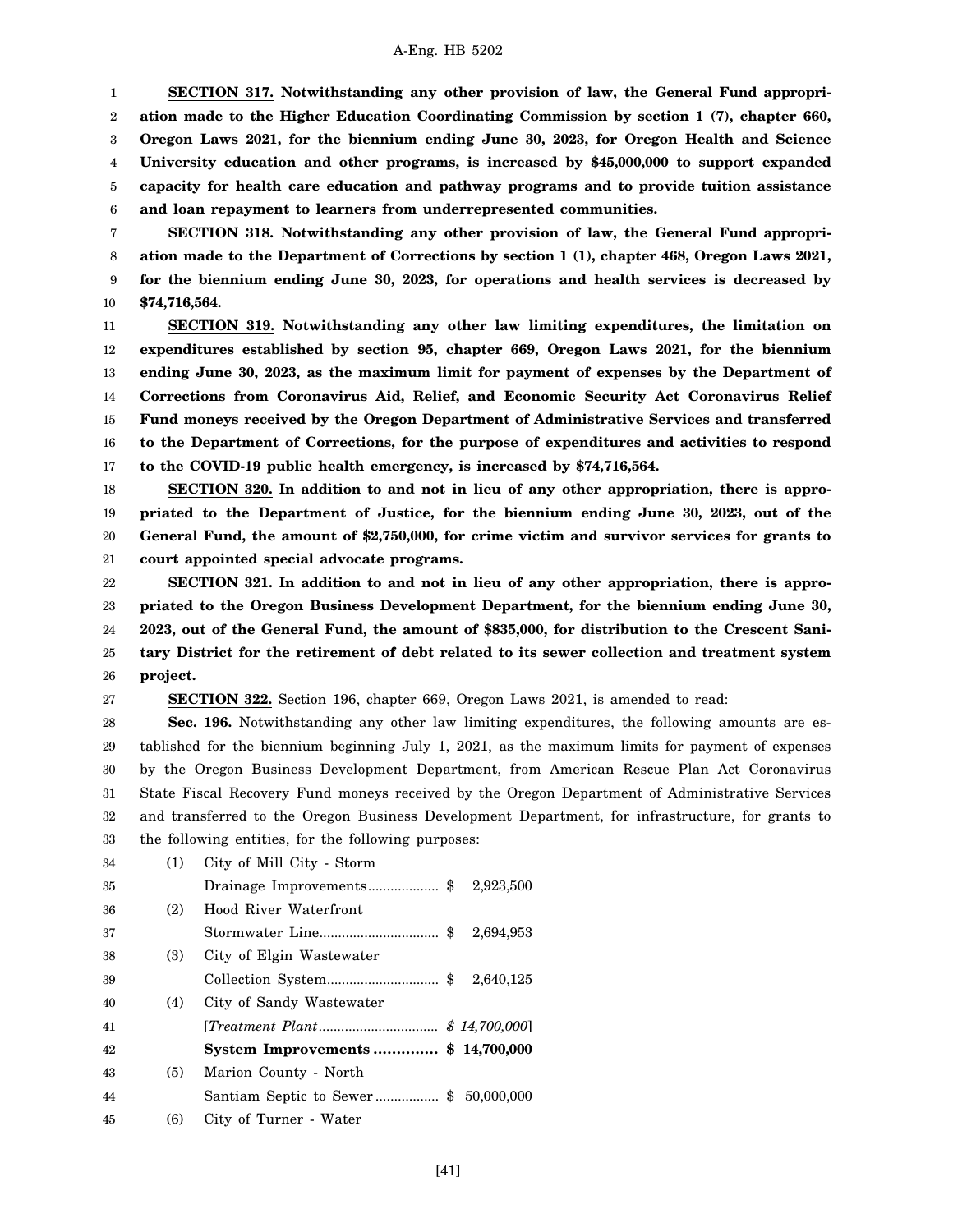| 1  |      |                                             | 3,000,000  |  |
|----|------|---------------------------------------------|------------|--|
| 2  | (7)  | City of Vale - Wastewater                   |            |  |
| 3  |      | <b>Treatment Facility Headworks</b>         |            |  |
| 4  |      |                                             | 100,000    |  |
| 5  | (8)  | City of Astoria - 16th St.                  |            |  |
| 6  |      | Distribution Waterline                      |            |  |
| 7  |      |                                             | 2,790,000  |  |
| 8  | (9)  | City of Astoria - Pipeline                  |            |  |
| 9  |      | Road Waterline Resilience \$ 2,930,000      |            |  |
| 10 | (10) | City of Clatskanie - Waste                  |            |  |
| 11 |      | Water Treatment Plant\$                     | 10,000,000 |  |
| 12 | (11) | Lyons-Mehama Water District \$              | 5,260,000  |  |
| 13 | (12) | Port of Toledo - Sanitary                   |            |  |
| 14 |      | Sewer Extension to Hwy 20 \$ 2,425,798      |            |  |
| 15 |      | (13) City of Waldport - Water               |            |  |
| 16 |      |                                             | 974,850    |  |
| 17 | (14) | Arch Cape Domestic Water                    |            |  |
| 18 |      | Supply District - Arch Cape                 |            |  |
| 19 |      |                                             | 2,000,000  |  |
| 20 |      | (15) City of Astoria - Wastewater           |            |  |
| 21 |      | Treatment Plant Headworks                   |            |  |
| 22 |      | Improvement Project\$ 4,860,000             |            |  |
| 23 |      | (16) City of Echo - Water                   |            |  |
| 24 |      | System Improvements\$                       | 5,530,000  |  |
| 25 | (17) | City of Echo - Waste                        |            |  |
| 26 |      | Water System Improvements \$ 1,500,000      |            |  |
| 27 |      | $(18)$ City of Aurora -                     |            |  |
| 28 |      | <b>Wastewater Treatment</b>                 |            |  |
| 29 |      |                                             |            |  |
| 30 | (19) | City of Aurora - Water                      |            |  |
| 31 |      | Storage Tank and Pump Station  \$           | 4,284,203  |  |
| 32 | (20) | Crane Union School District                 |            |  |
| 33 |      | 1J - Crane Community Water                  |            |  |
| 34 |      | and Sewer System\$                          | 3,200,000  |  |
| 35 |      | (21) City of Arlington - Columbia           |            |  |
| 36 |      | River Municipal Pump Station  \$            | 250,000    |  |
| 37 |      | (22) City of Arlington - Wastewater         |            |  |
| 38 |      |                                             | 65,000     |  |
| 39 |      | (23) City of Tillamook - Water              |            |  |
| 40 |      | Transmission Line Replacement \$ 12,000,000 |            |  |
| 41 | (24) | Mapleton Water District -                   |            |  |
| 42 |      | Infrastructure project\$                    | 1,140,000  |  |
| 43 |      | (25) City of Lakeside - New                 |            |  |
| 44 |      | Wastewater Treatment Plant \$ 14,628,685    |            |  |
| 45 | (26) | City of Scappoose - New                     |            |  |
|    |      |                                             |            |  |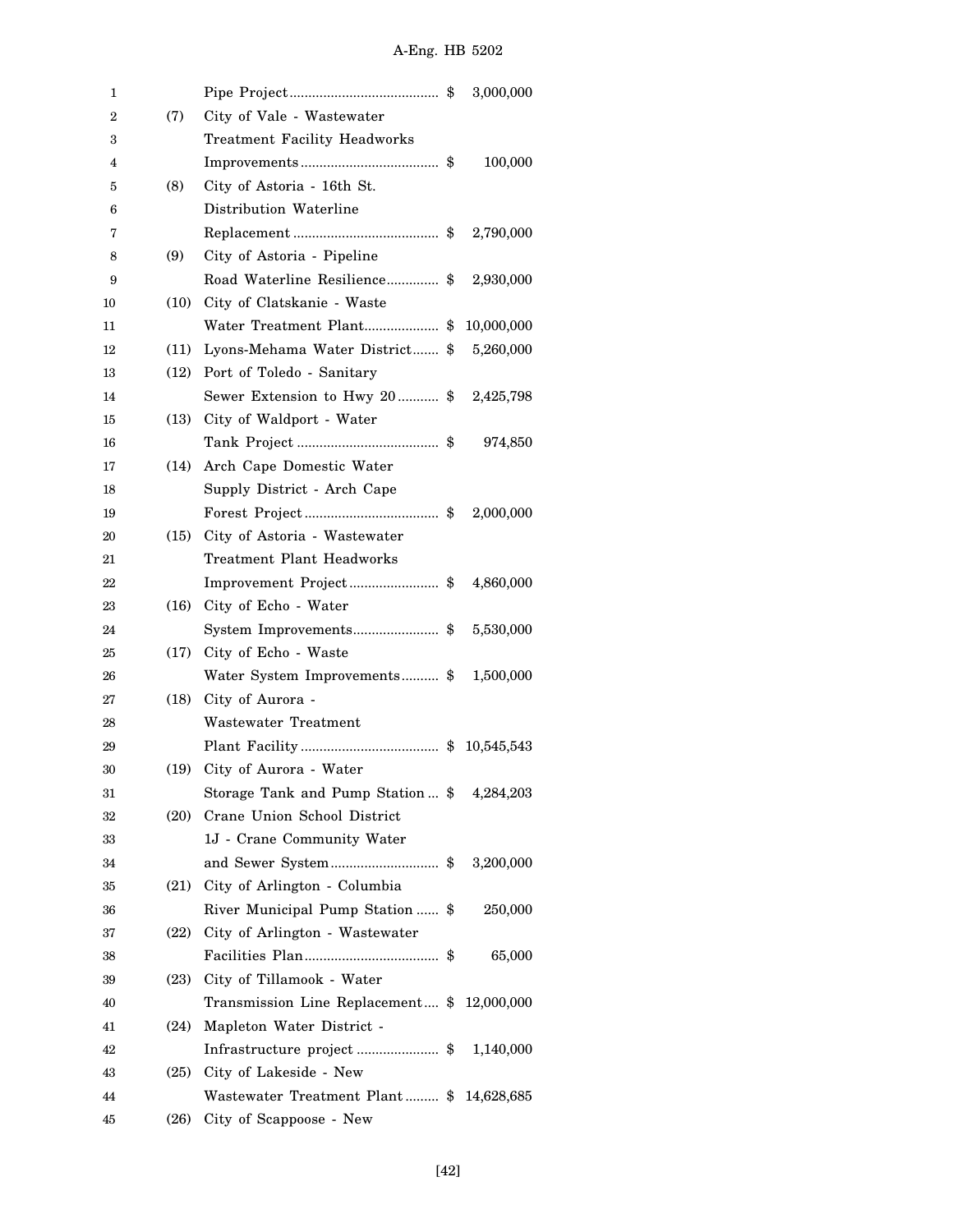| 1  |      | Headworks and Grit Chamber,                |            |  |
|----|------|--------------------------------------------|------------|--|
| 2  |      | Basalt Well, 2M Gal Keys                   |            |  |
| 3  |      | Road Reservoir, Miller WTP                 |            |  |
| 4  |      | Repair, Smith Road Pump                    |            |  |
| 5  |      |                                            | 10,000,000 |  |
| 6  | (27) | City of Aumsville - Water                  |            |  |
| 7  |      | System Improvements\$                      | 2,500,000  |  |
| 8  | (28) | City of Philomath - Water                  |            |  |
| 9  |      | Treatment Plant and                        |            |  |
| 10 |      | Reservoir Construction\$ 12,000,000        |            |  |
| 11 | (29) | Wasco County Soil and Water                |            |  |
| 12 |      | Conservation District -                    |            |  |
| 13 |      |                                            | 900,000    |  |
| 14 |      |                                            | 835,000]   |  |
| 15 |      | (30) Crescent Sanitary District \$         | $\bf{0}$   |  |
| 16 | (31) | City of Carlton -                          |            |  |
| 17 |      | Wastewater Treatment Plant \$              | 5,800,000  |  |
| 18 | (32) | Lane County - McKenzie River               |            |  |
| 19 |      | Valley Drinking Water and                  |            |  |
| 20 |      | Wastewater System                          |            |  |
| 21 |      |                                            | 15,500,000 |  |
| 22 | (33) | Panther Creek Water District               |            |  |
| 23 |      | - Water Reservoir Replacement \$ 1,800,000 |            |  |
| 24 | (34) | Lincoln County - Panther                   |            |  |
| 25 |      | [Creek Septic/Stormwater\$ 15,000,000]     |            |  |
| 26 |      | Creek Septic/Stormwater \$                 | 4,000,000  |  |
| 27 | (35) | City of Detroit - Drinking                 |            |  |
| 28 |      |                                            | 3,000,000  |  |
| 29 | (36) | City of Ashland - Talent-                  |            |  |
| 30 |      | Ashland-Phoenix (TAP)                      |            |  |
| 31 |      | Intertie Improvements\$                    | 3,000,000  |  |
| 32 | (37) | Lincoln County -                           |            |  |
| 33 |      |                                            | 500,000    |  |
| 34 | (38) | City of Gates - Water Meter                |            |  |
| 35 |      |                                            | 25,000     |  |
| 36 | (39) | City of Phoenix - Charlotte                |            |  |
| 37 |      | Ann Water District Disbanding              |            |  |
| 38 |      |                                            | 5,000,000  |  |
| 39 | (40) | City of Powers - Sewer                     |            |  |
| 40 |      | Collection System and                      |            |  |
| 41 |      |                                            | 3,000,000  |  |
| 42 | (41) | City of Roseburg -                         |            |  |
| 43 |      | Storm Improvements\$                       | 1,570,064  |  |
| 44 | (42) | Cave Junction - Water                      |            |  |
| 45 |      |                                            | 200,000    |  |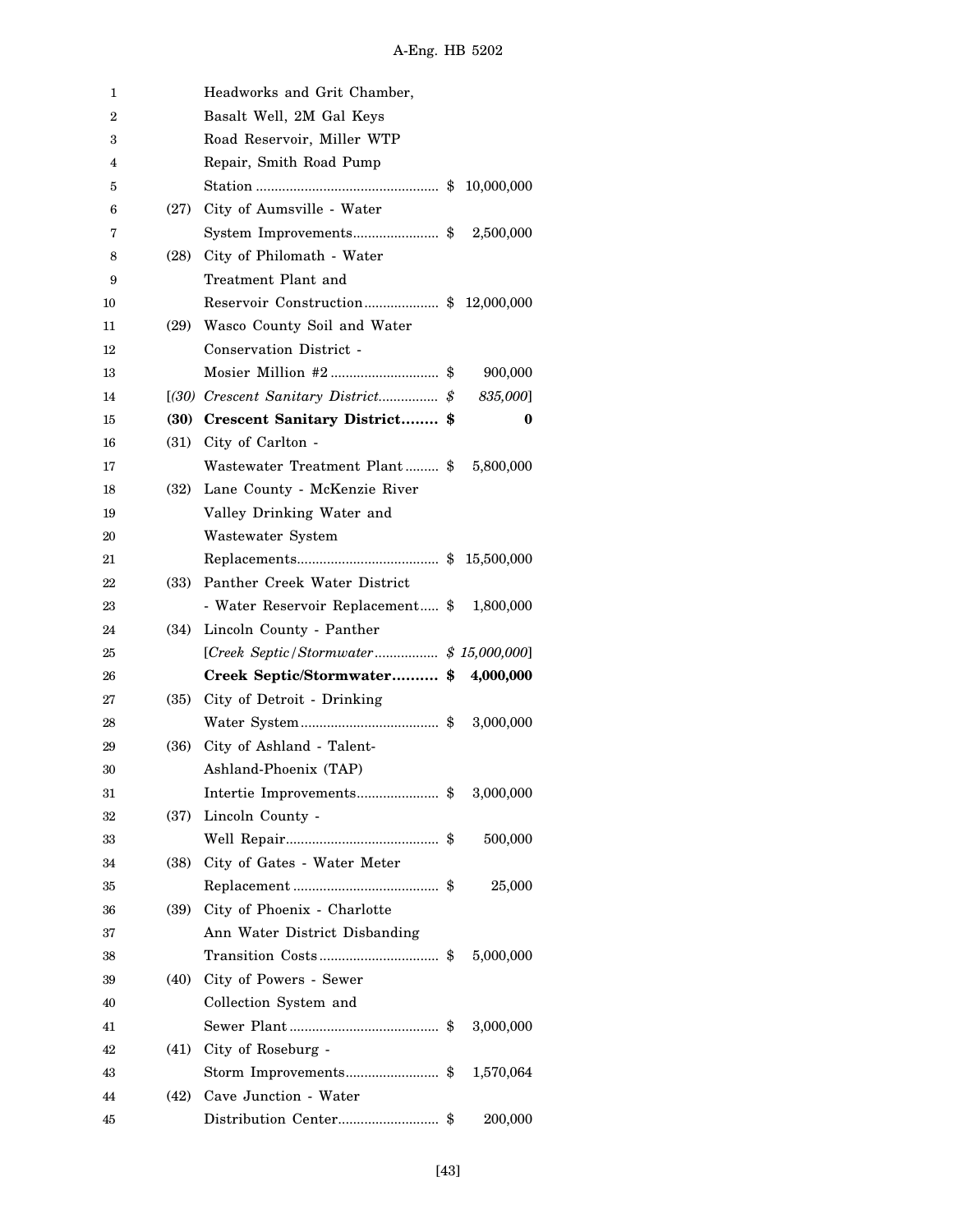| $\mathbf{1}$   | (43) City of Mosier - Waste                        |           |
|----------------|----------------------------------------------------|-----------|
| $\overline{2}$ | Water Treatment Plan Update  \$ 2,500,000          |           |
| 3              | (44) City of Nyssa - Water                         |           |
| 4              |                                                    | 3,000,000 |
| 5              | (45) City of Medford - SW Medford                  |           |
| 6              | Water and Sewer Infrastructure \$ 2,700,000        |           |
| 7              | (46) City of Redmond - Skyline                     |           |
| 8              | Village Affordable Housing                         |           |
| 9              |                                                    | 950,000   |
| 10             | (47) City of Corvallis - Rock                      |           |
| 11             | Creek Transmission Main \$ 10,500,000              |           |
| 12             | (48) Lakeview - Water Treatment                    |           |
| 13             |                                                    |           |
| 14             | (49) Panther Creek Water                           |           |
| 15             | District - Regional Drinking                       |           |
| 16             | Water Quality Improvements \$11,000,000            |           |
| 17             | SECTION 323. In addition to and not in lieu of any |           |

18 19 20 other appropriation, there is appro**priated to the Oregon Department of Administrative Services, for the biennium ending June 30, 2023, out of the General Fund, the amount of \$120,000,000, for distribution to the Portland Public Schools District for the relocation of the Harriet Tubman Middle School.**

21 22 23 24 **SECTION 324. In addition to and not in lieu of any other appropriation, there is appropriated to the Oregon Department of Administrative Services, for the biennium ending June 30, 2023, out of the General Fund, the amount of \$65,000,000, for distribution to Oregon Worker Relief for pandemic relief.**

25 26 27 28 **SECTION 325. In addition to and not in lieu of any other appropriation, there is appropriated to the Oregon Department of Administrative Services, for the biennium ending June 30, 2023, out of the General Fund, the amount of \$500,000, for assessing gender-responsive practices in correctional settings.**

29 30 31 **SECTION 326. Notwithstanding any other provision of law, the General Fund appropriation made to the Department of Education by section 1, chapter 289, Oregon Laws 2021, for the biennium ending June 30, 2023, for the State School Fund, is decreased by \$97,592,219.**

32 33 34 35 36 **SECTION 327. Notwithstanding any other law limiting expenditures, the limitation on expenditures established by section 2, chapter 289, Oregon Laws 2021, for the biennium ending June 30, 2023, as the maximum limit for payment of expenses from lottery moneys allocated from the Administrative Services Economic Development Fund to the Department of Education for the State School Fund, is increased by \$60,982,219.**

37 38 39 40 41 42 43 **SECTION 328. Notwithstanding any other law limiting expenditures, the limitation on expenditures established by section 4, chapter 289, Oregon Laws 2021, for the biennium ending June 30, 2023, as the maximum limit for payment of expenses by the Department of Education from fees, moneys or other revenues, including Miscellaneous Receipts, but excluding lottery funds and federal funds, collected or received by the Department of Education for the State School Fund from the Fund for Student Success established under ORS 327.001, is increased by \$36,610,000.**

44 45 **SECTION 329. Notwithstanding any other provision of law, the General Fund appropriation made to the Department of Education by section 1 (1), chapter 603, Oregon Laws 2021,**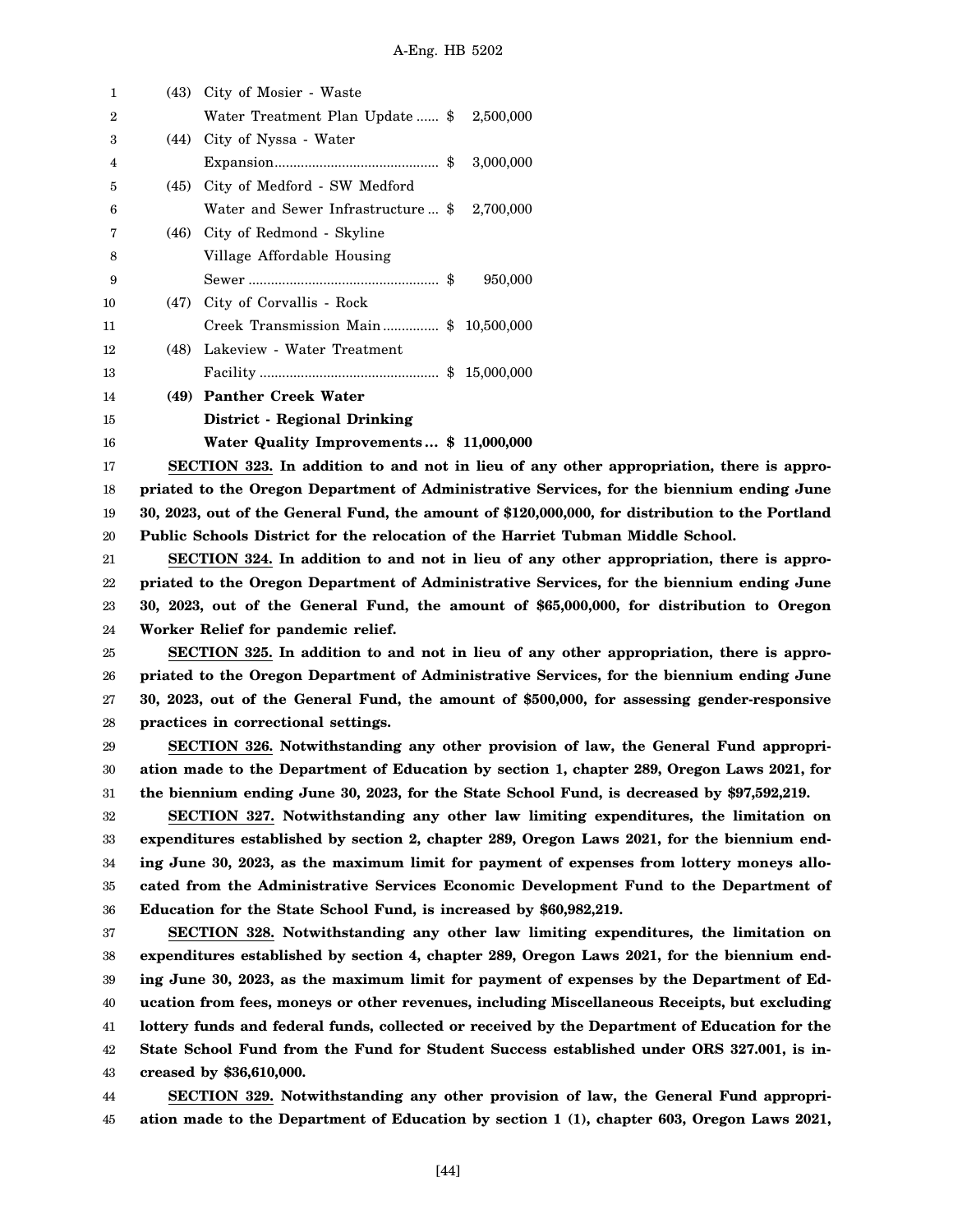1 **for the biennium ending June 30, 2023, for operations, is increased by \$3,228,818 for estab-**

2 **lishing the Department of Early Learning and Care.**

3 4 5 6 **SECTION 330. Notwithstanding any other provision of law, the General Fund appropriation made to the Department of Education by section 1 (1), chapter 603, Oregon Laws 2021, for the biennium ending June 30, 2023, for operations, is increased by \$3,609,588 for establishing the Department of Early Learning and Care.**

7 8 9 10 11 **SECTION 331. Notwithstanding any other provision of law, the General Fund appropriation made to the Department of Education by section 2 (5), chapter 603, Oregon Laws 2021, for the biennium ending June 30, 2023, for distribution as grants-in-aid, for program costs and to purchase services, for other early learning programs, is increased by \$2,000,000 for Relief Nurseries.**

12 13 14 15 16 **SECTION 332. Notwithstanding any other provision of law, the General Fund appropriation made to the Department of Education by section 2 (3), chapter 603, Oregon Laws 2021, for the biennium ending June 30, 2023, for distribution as grants-in-aid, for program costs and to purchase services, for other K-12 grant-in-aid programs, is increased by \$237,389 for development of a Native Hawaiian/Pacific Islander student achievement plan.**

17 18 19 20 21 **SECTION 333. Notwithstanding any other provision of law, the General Fund appropriation made to the Department of Education by section 2 (3), chapter 603, Oregon Laws 2021, for the biennium ending June 30, 2023, for distribution as grants-in-aid, for program costs and to purchase services, for other K-12 grant-in-aid programs, is increased by \$5,000,000 for grants through the African American/Black Student Success program.**

22 23 24 25 26 **SECTION 334. In addition to and not in lieu of any other appropriation, there is appropriated to the Oregon Department of Administrative Services, for the biennium ending June 30, 2023, out of the General Fund, the amount of \$1,000,000, for distribution to Harmony Academy for program capacity, student transportation and development of a statewide plan for expansion.**

27 28 29 30 31 32 **SECTION 335. Notwithstanding any other provision of law, the General Fund appropriation made to the Higher Education Coordinating Commission by section 1 (8), chapter 660, Oregon Laws 2021, for the biennium ending June 30, 2023, for public university statewide programs, is increased by \$21,000,000, for distribution to Portland State University to fund \$500 recruitment and retention payments to child care providers working in Oregon through the Oregon Center for Career Development in Childhood Care and Education.**

33 34 35 36 **SECTION 336. In addition to and not in lieu of any other appropriation, there is appropriated to the Judicial Department, for the biennium ending June 30, 2023, out of the General Fund, the amount of \$2,334,200, for distribution to the Oregon State Bar Association for OregonLaw+Connect.**

37 38 39 40 41 42 43 44 **SECTION 337. Notwithstanding any other law limiting expenditures, the limitation on expenditures established by section 225, chapter 669, Oregon Laws 2021, for the biennium ending June 30, 2023, as the maximum limit for payment of expenses from fees, moneys or other revenues, including Miscellaneous Receipts, but excluding lottery funds and federal funds, collected or received by the Oregon Liquor and Cannabis Commission, for issuance costs of bonds issued under Article XI-Q of the Oregon Constitution for the purpose of acquiring land and construction of an agency warehouse distribution center and headquarters facilities, is increased by \$792,217.**

45

**SECTION 338. Notwithstanding any other law limiting expenditures, the limitation on**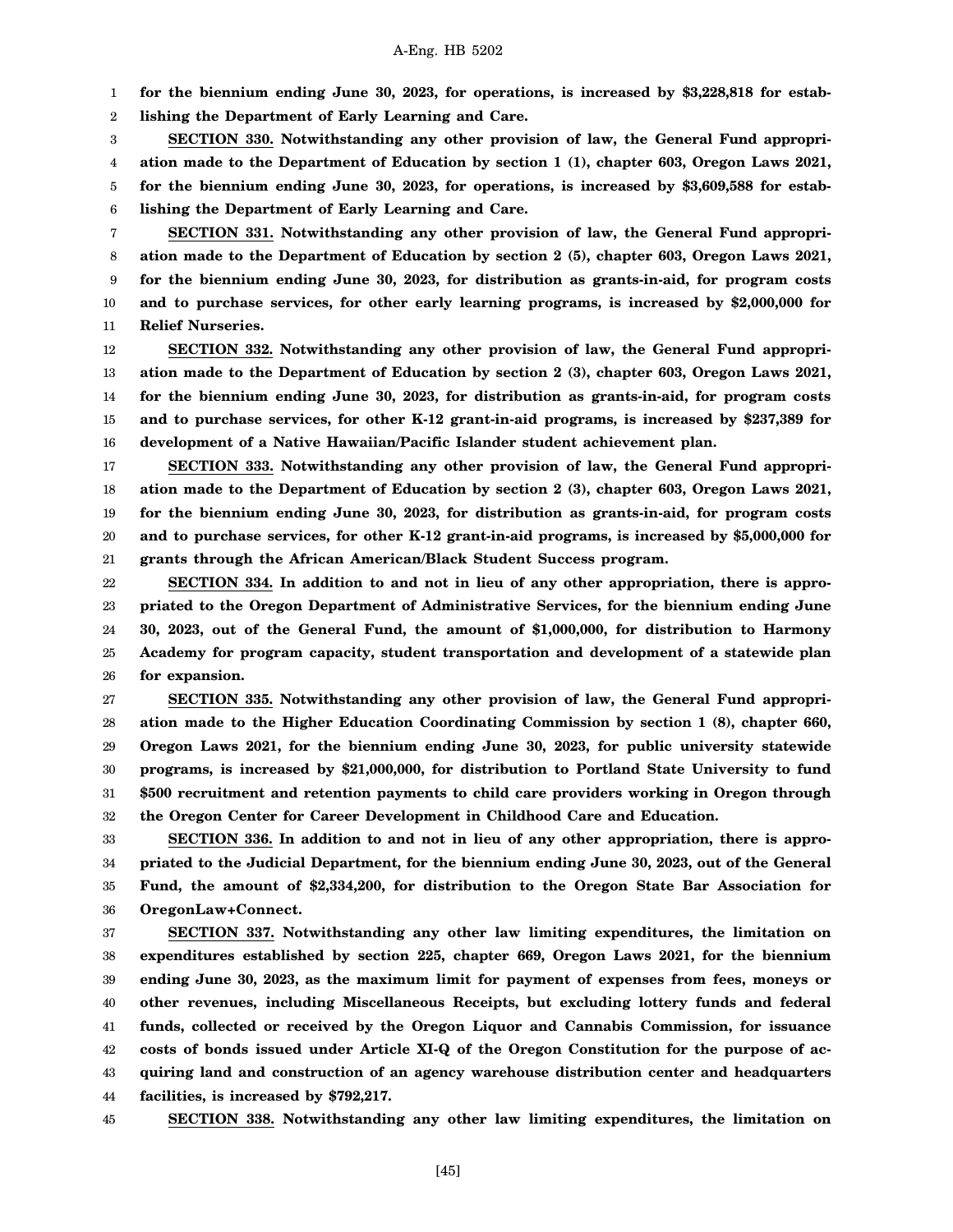1 2 3 4 5 6 **expenditures established by section 226, chapter 669, Oregon Laws 2021, for the biennium ending June 30, 2023, as the maximum limit for payment of expenses from fees, moneys or other revenues, including Miscellaneous Receipts, but excluding lottery funds and federal funds, collected or received by the Oregon Liquor and Cannabis Commission, for costs of bond issuance and expenses associated with distribution center management information technology systems, is decreased by \$30,000.**

7 8 9 10 11 12 13 **SECTION 339. Notwithstanding any other law limiting expenditures, the limitation on expenditures established by section 227, chapter 669, Oregon Laws 2021, for the biennium ending June 30, 2023, as the maximum limit for payment of expenses from fees, moneys or other revenues, including Miscellaneous Receipts, but excluding lottery funds and federal funds, collected or received by the Oregon Liquor and Cannabis Commission, for issuance costs of bonds issued under Article XI-Q of the Oregon Constitution for an automated distribution center conveyor and order fulfillment system, is increased by \$30,000.**

14 15 16 17 18 19 **SECTION 340. Notwithstanding any other law limiting expenditures, the limitation on expenditures established by section 228, chapter 669, Oregon Laws 2021, for the biennium ending June 30, 2023, as the maximum limit for payment of expenses from fees, moneys or other revenues, including Miscellaneous Receipts, but excluding lottery funds and federal funds, collected or received by the Oregon Liquor and Cannabis Commission, for debt service, is decreased by \$3,117,526.**

20 21 22 23 **SECTION 341. Notwithstanding any other provision of law, the General Fund appropriation made to the Bureau of Labor and Industries by section 1, chapter 558, Oregon Laws 2021, for the biennium ending June 30, 2023, is increased by \$684,500 for addressing age discrimination in the workplace.**

24 25 26 27 28 29 **SECTION 342. In addition to and not in lieu of any other appropriation, there is appropriated to the Department of Transportation, for the biennium ending June 30, 2023, out of the General Fund, the amount of \$7,000,000, for deposit into a subaccount of the Oregon Transportation Infrastructure Fund established under ORS 367.015, for the purpose of funding projects that reduce the number of wildlife-vehicle collisions and improve habitat connectivity for wildlife.**

30 31 32 33 **SECTION 343. In addition to and not in lieu of any other appropriation, there is appropriated to the Oregon Department of Administrative Services, for the biennium ending June 30, 2023, out of the General Fund, the amount of \$22,000,000, for distribution to Seeding Justice for a child care capacity building grant program.**

34 35 36 37 **SECTION 344. In addition to and not in lieu of any other appropriation, there is appropriated to the Oregon Department of Administrative Services, for the biennium ending June 30, 2023, out of the General Fund, the amount of \$7,897,000, for distribution to United We Heal Training for programs to support the expansion of child care services statewide.**

38 39 40 41 42 **SECTION 345. In addition to and not in lieu of any other appropriation, there is appropriated to the Oregon Department of Administrative Services, for the biennium ending June 30, 2023, out of the General Fund, the amount of \$1,200,000, for distribution to Euvalcree to renovate the Euvalcree Center and to provide initial operating costs and support for new in-home child care providers.**

43 44 45 **SECTION 346. In addition to and not in lieu of any other appropriation, there is appropriated to the Oregon Department of Administrative Services, for the biennium ending June 30, 2023, out of the General Fund, the amount of \$8,228,100, for distribution to**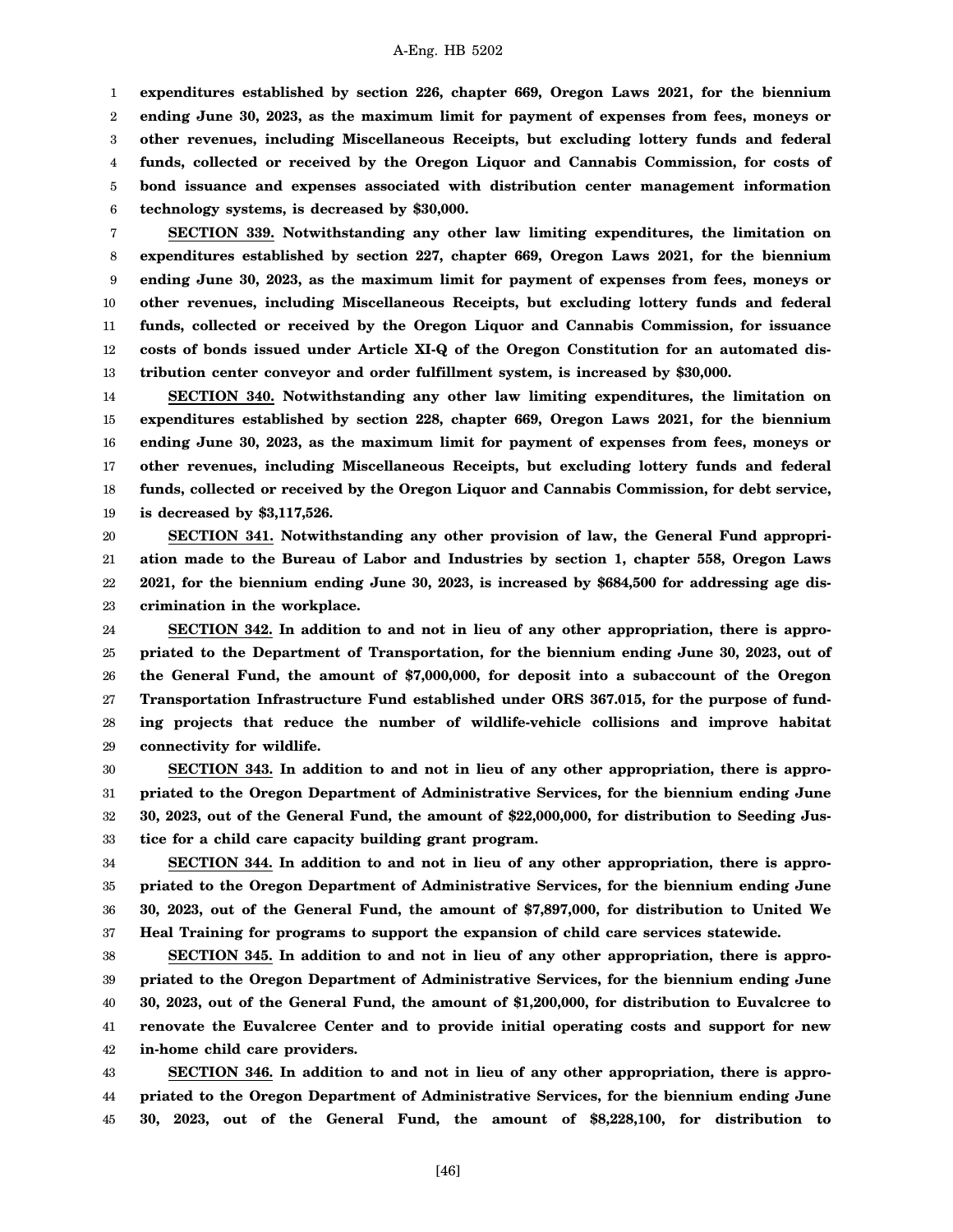1 2 **NeighborImpact to fund new locations for and expansion of child care businesses in central Oregon.**

3 4 5 6 **SECTION 347. Notwithstanding any other provision of law, the General Fund appropriation made to the Office of the Governor by section 1, chapter 434, Oregon Laws 2021, for the biennium ending June 30, 2023, is increased by \$365,928 to fund the statutorily required Corrections Ombudsman in the Office of the Governor.**

7 8 9 10 11 **SECTION 348. Notwithstanding any other provision of law, the General Fund appropriation made to the Emergency Board by section 169 (1), chapter 669, Oregon Laws 2021, for the biennium ending June 30, 2023, for allocation to the Department of Education and the proposed Department of Early Learning and Care for the establishment of a new agency, is decreased by \$3,228,818.**

12 13 14 15 **SECTION 349. Notwithstanding any other provision of law, the General Fund appropriation made to the Department of Human Services by section 1 (3), chapter 606, Oregon Laws 2021, for the biennium ending June 30, 2023, for self-sufficiency programs, is increased by \$4,000,000 for emergency food supply stabilization and 2-1-1 information services.**

16 17 18 19 20 **SECTION 350. Notwithstanding any other provision of law, the General Fund appropriation made to the Department of Human Services by section 1 (5), chapter 606, Oregon Laws 2021, for the biennium ending June 30, 2023, for child welfare programs, is increased by \$250,000 to contract for technical assistance with development of culturally-responsive and evidence-based treatment foster care.**

21 22 23 24 25 **SECTION 351. Notwithstanding any other provision of law, the General Fund appropriation made to the Housing and Community Services Department by section 1, chapter 556, Oregon Laws 2021, for the biennium ending June 30, 2023, is increased by \$50,000,000 to address cost increases impacting affordable housing developments that received funding awards from the Housing and Community Services Department.**

26 27 28 29 30 **SECTION 352. In addition to and not in lieu of any other appropriation, there is appropriated to the Housing and Community Services Department, for the biennium ending June 30, 2023, out of the General Fund, the amount of \$35,000,000 for deposit into the General Housing Account established by ORS 458.620, for small affordable rental housing project developments.**

31 32 33 34 **SECTION 353. In addition to and not in lieu of any other appropriation, there is appropriated to the Housing and Community Services Department, for the biennium ending June 30, 2023, out of the General Fund, the amount of \$20,000,000 for acquisition of manufactured housing park properties that are at risk of sale or closure.**

35 36 37 38 **SECTION 354. In addition to and not in lieu of any other appropriation, there is appropriated to the Housing and Community Services Department, for the biennium ending June 30, 2023, out of the General Fund, the amount of \$20,000,000 for development of affordable homes for purchase.**

39 40 41 42 43 **SECTION 355. In addition to and not in lieu of any other appropriation, there is appropriated to the Housing and Community Services Department, for the biennium ending June 30, 2023, out of the General Fund, the amount of \$15,000,000 for distribution to homeownership centers, community dispute resolution centers, non-profits and other organizations that serve low-income homeowners.**

44 45 **SECTION 356. In addition to and not in lieu of any other appropriation, there is appropriated to the Housing and Community Services Department, for the biennium ending June**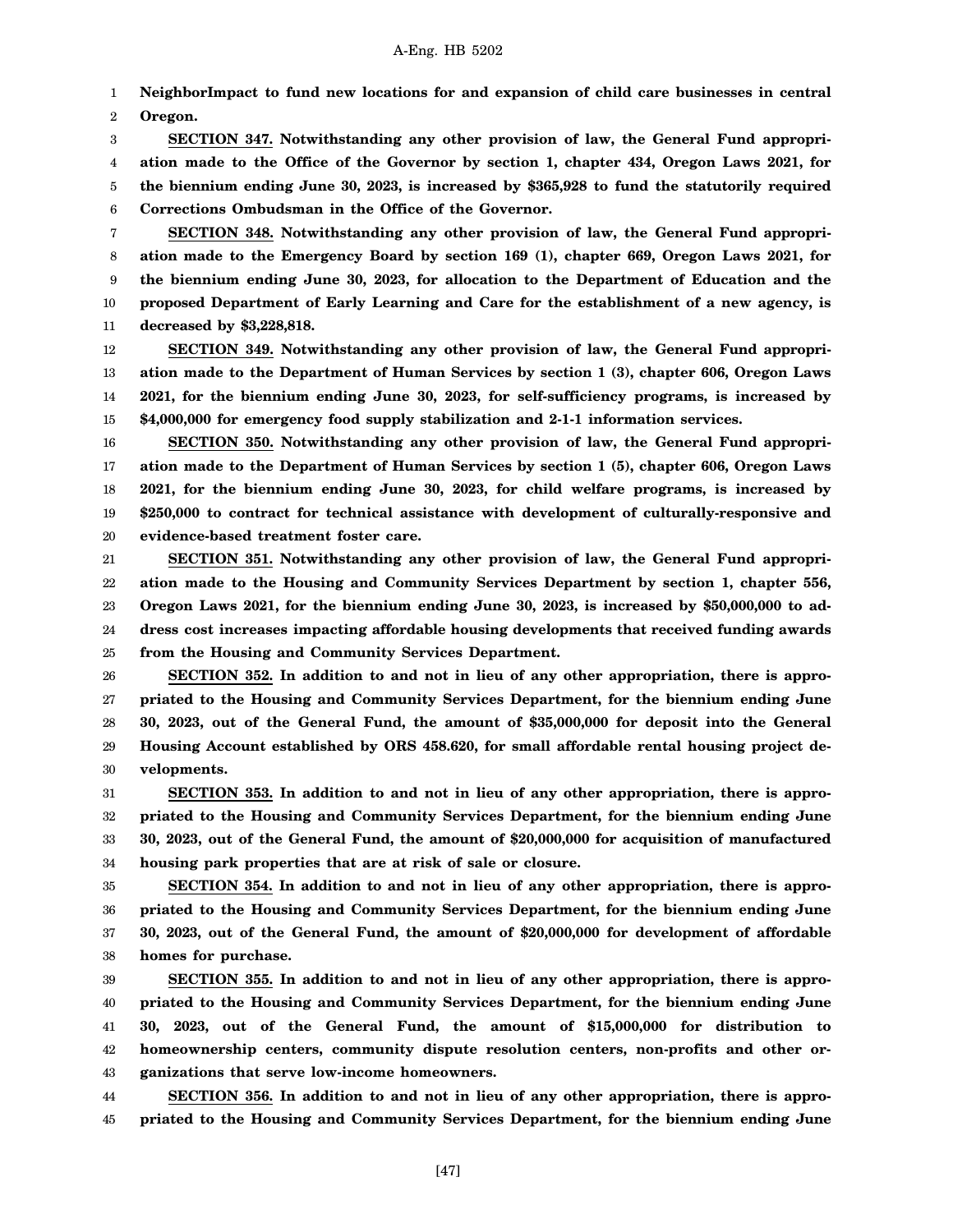1 **30, 2023, out of the General Fund, the amount of \$500,000 for homelessness policy and coor-**

2 **dination efforts.**

3 4 5 6 **SECTION 357. In addition to and not in lieu of any other appropriation, there is appropriated to the Housing and Community Services Department, for the biennium ending June 30, 2023, out of the General Fund, the amount of \$80,000,000 for homelessness response and prevention services delivered through agency programs and community partners.**

7 8 9 10 11 **SECTION 358. In addition to and not in lieu of any other appropriation, there is appropriated to the Department of Education, for the period beginning on the effective date of this 2022 Act and ending January 1, 2023, out of the General Fund, the amount of \$99,714,661 for grants to school districts and education service districts for summer learning and enrichment programs for students in kindergarten through grade 12.**

12 13 14 15 **SECTION 359. In addition to and not in lieu of any other appropriation, there is appropriated to the Department of Education, for the period beginning on the effective date of this 2022 Act and ending January 1, 2023, out of the General Fund, the amount of \$285,339 for the staffing and other administrative costs of administering the Summer Learning Program.**

16 17 18 19 20 **SECTION 360. In addition to and not in lieu of any other appropriation, there is appropriated to the Department of Education, for the period beginning on the effective date of this 2022 Act and ending January 1, 2023, out of the General Fund, the amount of \$50,000,000 for a grant to the Oregon Association of Education Service Districts, through their named fiscal agent, for summer enrichment programs for students in kindergarten through grade 12.**

21 22 23 24 25 **SECTION 361. Notwithstanding any other provision of law, the General Fund appropriation made to the Department of Education by section 2 (5), chapter 603, Oregon Laws 2021, for the biennium ending June 30, 2023, for distribution as grants-in-aid, for program costs and to purchase services, for other early learning programs, is increased by \$2,000,000 to improve wage parity for providers of the Healthy Families Oregon program.**

26 27 28 29 30 **SECTION 362. Notwithstanding any other provision of law, the General Fund appropriation made to the Department of Education by section 2 (5), chapter 603, Oregon Laws 2021, for the biennium ending June 30, 2023, for distribution as grants-in-aid, for program costs and to purchase services, for other early learning programs, is increased by \$122,830 for the Healthy Families Oregon program.**

31 32 33 34 35 **SECTION 363. Notwithstanding any other provision of law, the General Fund appropriation made to the Emergency Board by section 267 (1), chapter 669, Oregon Laws 2021, for the biennium ending June 30, 2023, for allocation to the Oregon Health Authority or Department of Human Services for caseload costs or other budget challenges that the agency is unable to mitigate, is increased by \$45,000,000.**

36 37 38 **SECTION 364. In addition to and not in lieu of any other appropriation, there is appropriated to the Oregon Health Authority, for the biennium ending June 30, 2023, out of the General Fund, the amount of \$100,000,000 for increasing behavioral health housing.**

39 40 41 42 43 **SECTION 365. Notwithstanding any other provision of law, the General Fund appropriation made to the Oregon Health Authority by section 1 (1), chapter 668, Oregon Laws 2021, for the biennium ending June 30, 2023, for health systems, health policy and analytics, and public health, is increased by \$1,500,000 for increasing provider rates for applied behavior analysis.**

44 45 **SECTION 366. Notwithstanding any other law limiting expenditures, the limitation on expenditures established by section 5 (1), chapter 668, Oregon Laws 2021, for the biennium**

[48]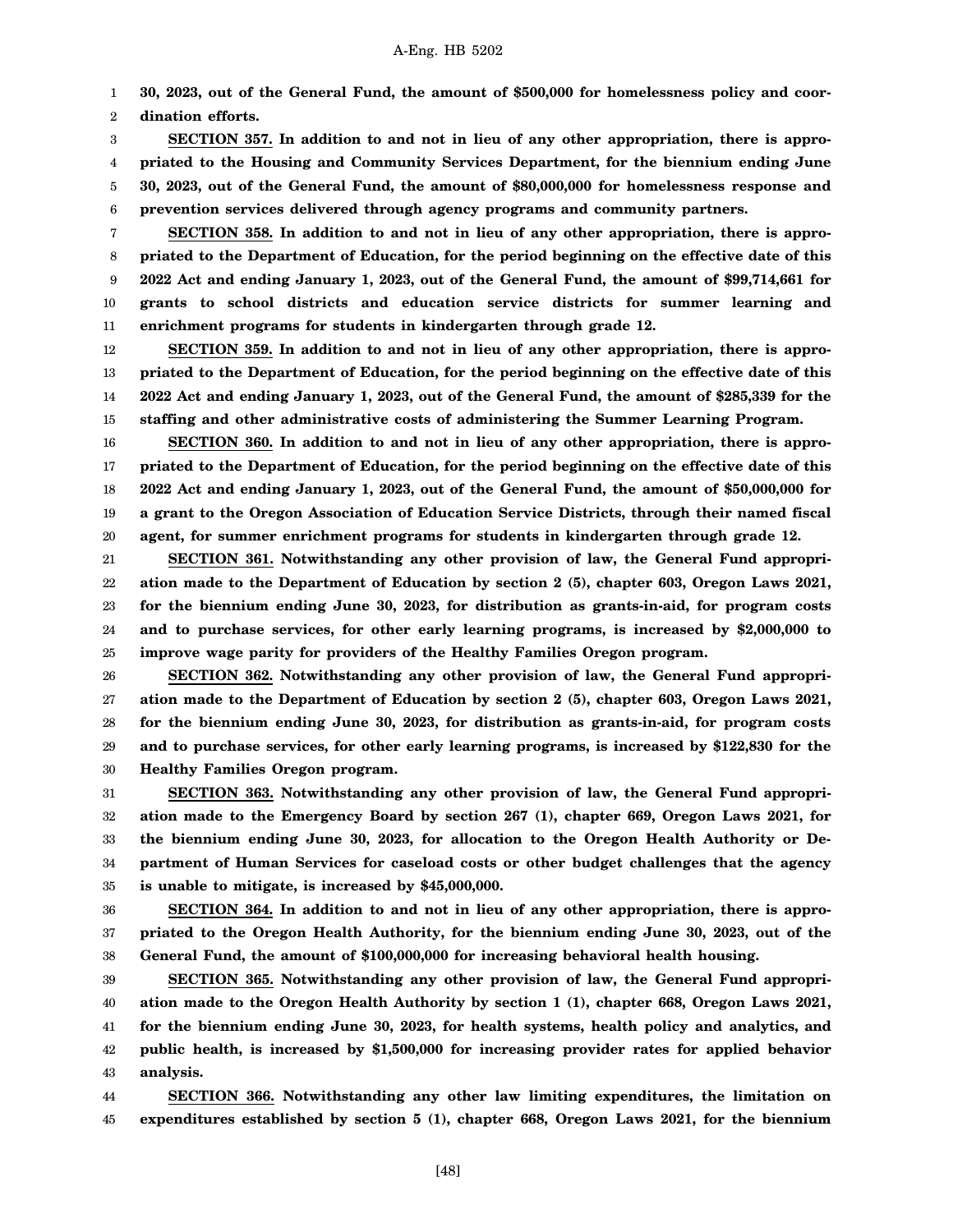1

**ending June 30, 2023, as the maximum limit for payment of expenses from federal funds,**

2 **excluding federal funds described in section 2, chapter 668, Oregon Laws 2021, collected or**

3 **received by the Oregon Health Authority, for health systems, health policy and analytics, and**

4 5 **public health, is increased by \$2,900,000 for increasing provider rates for applied behavior analysis.**

6 7 8 9 **SECTION 367. Notwithstanding any other provision of law, the General Fund appropriation made to the Oregon Health Authority by section 1 (1), chapter 668, Oregon Laws 2021, for the biennium ending June 30, 2023, for health systems, health policy and analytics, and public health, is increased by \$5,000,000 for the Healthy Homes Program.**

10 11 12 13 **SECTION 368. In addition to and not in lieu of any other appropriation, there is appropriated to the Oregon Health Authority, for the biennium ending June 30, 2023, out of the General Fund, the amount of \$15,000,000 for distribution to Seeding Justice for advancing reproductive health equity.**

14 15 16 17 18 **SECTION 369. Notwithstanding any other provision of law, the General Fund appropriation made to the Oregon Health Authority by section 1 (1), chapter 668, Oregon Laws 2021, for the biennium ending June 30, 2023, for health systems, health policy and analytics, and public health, is increased by \$246,476 for costs associated with implementing chapter \_\_\_, Oregon Laws 2022 (Enrolled House Bill 4045).**

19 20 21 22 23 24 25 **SECTION 370. Notwithstanding any other law limiting expenditures, the limitation on expenditures established by section 5 (1), chapter 668, Oregon Laws 2021, for the biennium ending June 30, 2023, as the maximum limit for payment of expenses from federal funds, excluding federal funds described in section 2, chapter 668, Oregon Laws 2021, collected or received by the Oregon Health Authority, for health systems, health policy and analytics, and public health, is increased by \$89,898 for costs associated with implementing chapter \_\_\_, Oregon Laws 2022 (Enrolled House Bill 4045).**

26 27 28 29 30 **SECTION 371. Notwithstanding any other provision of law, the General Fund appropriation made to the Department of Human Services by section 1 (6), chapter 606, Oregon Laws 2021, for the biennium ending June 30, 2023, for aging and people with disabilities programs, is increased by \$47,721,994 to increase provider rates for nursing facilities, home and community-based care, and in-home care agencies.**

31 32 33 34 35 36 37 **SECTION 372. Notwithstanding any other law limiting expenditures, the limitation on expenditures established by section 3 (6), chapter 606, Oregon Laws 2021, for the biennium ending June 30, 2023, as the maximum limit for payment of expenses from federal funds, excluding federal funds described in section 2, chapter 606, Oregon Laws 2021, collected or received by the Department of Human Services, for aging and people with disabilities programs, is increased by \$66,856,934 to increase provider rates for nursing facilities, home and community-based care and in-home care agencies.**

38 39 40 41 42 **SECTION 373. Notwithstanding any other provision of law, the General Fund appropriation made to the Department of Human Services by section 1 (7), chapter 606, Oregon Laws 2021, for the biennium ending June 30, 2023, for intellectual/developmental disabilities programs, is increased by \$46,000 to increase the private duty nursing rate for in-home intensive care for children.**

43 44 45 **SECTION 374. Notwithstanding any other law limiting expenditures, the limitation on expenditures established by section 3 (7), chapter 606, Oregon Laws 2021, for the biennium ending June 30, 2023, as the maximum limit for payment of expenses from federal funds,**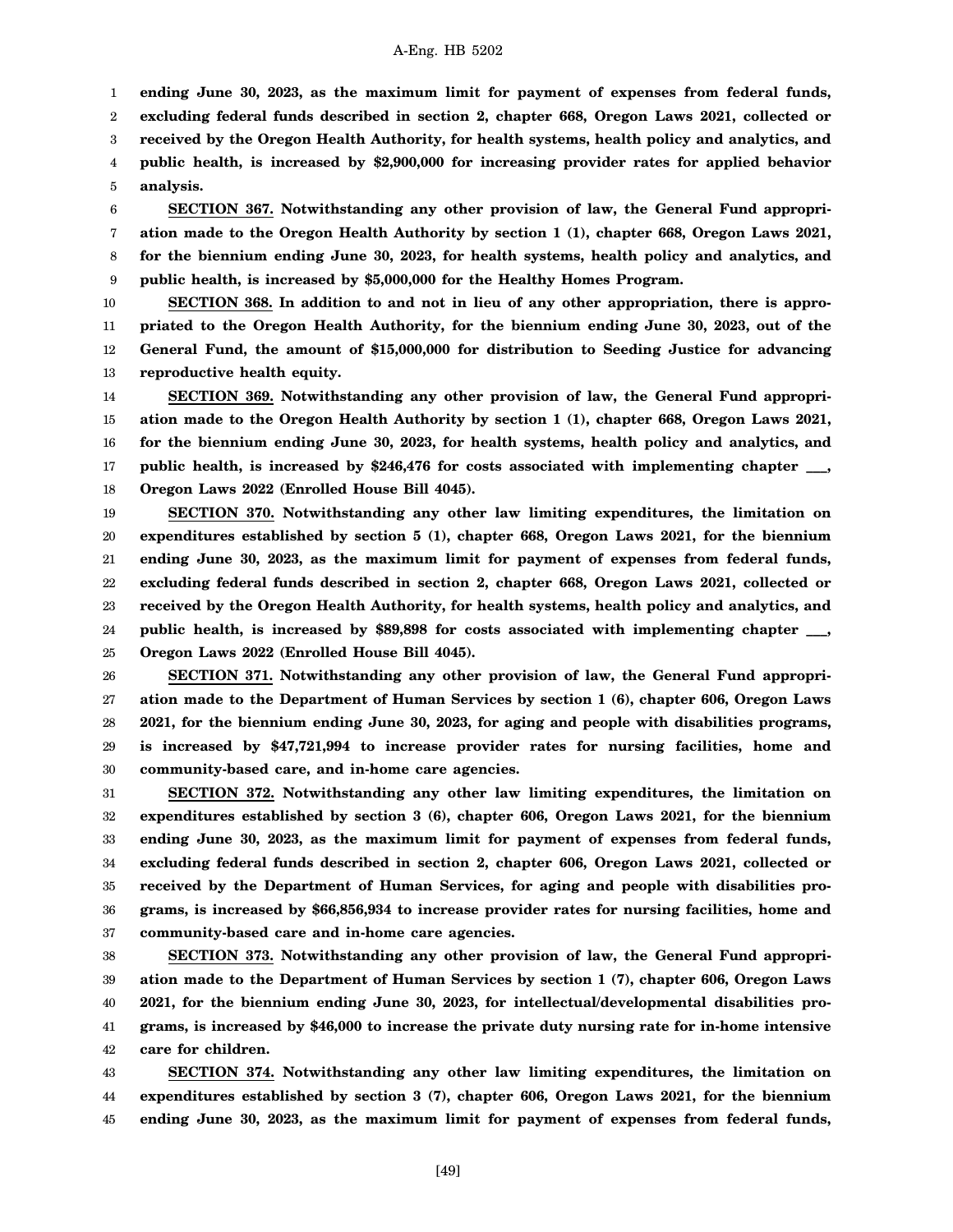1 **excluding federal funds described in section 2, chapter 606, Oregon Laws 2021, collected or**

2 **received by the Department of Human Services, for intellectual/developmental disabilities**

3 **programs, is increased by \$69,000 to increase the private duty nursing rate for in-home in-**

4 **tensive care for children.**

5 6 7 8 **SECTION 375. Notwithstanding any other provision of law, the General Fund appropriation made to the Department of Human Services by section 1 (5), chapter 606, Oregon Laws 2021, for the biennium ending June 30, 2023, for child welfare programs, is increased by \$1,106,974, for family treatment courts.**

9 10 11 12 13 14 **SECTION 376. Notwithstanding any other law limiting expenditures, the limitation on expenditures established by section 2 (3), chapter 427, Oregon Laws 2021, for the biennium ending June 30, 2023, as the maximum limit for payment of expenses from fees, moneys or other revenues, including Miscellaneous Receipts, but excluding lottery funds and federal funds, collected or received by the Department of Justice, for the Civil Enforcement Division, is increased by \$384,668, for family treatment courts.**

15 16 17 18 **SECTION 377. Notwithstanding any other provision of law, the General Fund appropriation made to the Judicial Department by section 1 (2), chapter 557, Oregon Laws 2021, for the biennium ending June 30, 2023, for operations, is increased by \$762,623, for family treatment courts.**

19 20 21 22 **SECTION 378. Notwithstanding any other provision of law, the General Fund appropriation made to the Public Defense Services Commission by section 1 (7), chapter 444, Oregon Laws 2021, for the biennium ending June 30, 2023, for the Juvenile Division, is increased by \$195,833, for the Parent Child Representation Program and family treatment courts.**

23 24 25 **SECTION 379. In addition to and not in lieu of any other appropriation, there is appropriated to the Oregon Department of Administrative Services, for the biennium ending June 30, 2023, out of the General Fund, the following amounts for the following purposes:**

| 26 | (1) | Society of St. Vincent de                |
|----|-----|------------------------------------------|
| 27 |     | Paul of Lane County for a                |
| 28 |     | not-for-profit manufactured              |
| 29 |     | housing production facility \$15,000,000 |
| 30 | (2) | <b>Oregon Community Foundation</b>       |
| 31 |     | for converting buildings                 |
| 32 |     | to shelter through the                   |
| 33 |     | Project Turnkey program  \$50,000,000    |
| 34 | (3) | <b>Hacienda Community Development</b>    |
| 35 |     | Corporation for home lending             |
| 36 |     | products for underrepresented            |
| 37 |     | populations\$ 5,000,000                  |
| 38 | (4) | <b>Multnomah County for shelter</b>      |
| 39 |     | services and infrastructure,             |
| 40 |     | hygiene services and                     |
| 41 |     |                                          |
| 42 | (5) | <b>Washington County for shelter</b>     |
| 43 |     | services and infrastructure,             |
| 44 |     | hygiene services and                     |
| 45 |     | homeless outreach<br>\$<br>750,000       |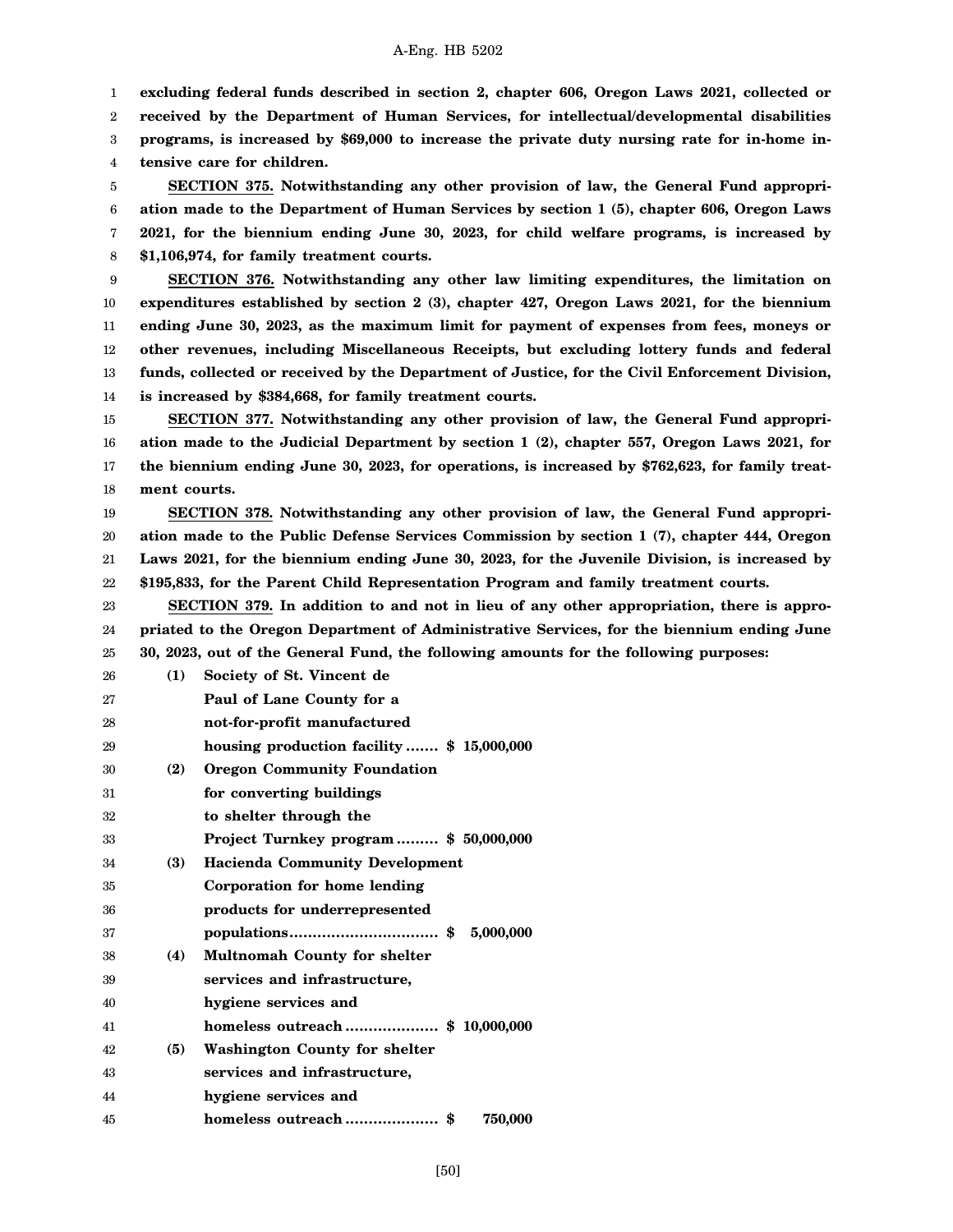| 1  | (6)  | <b>Clackamas County for shelter</b>                                                     |
|----|------|-----------------------------------------------------------------------------------------|
| 2  |      | services and infrastructure,                                                            |
| 3  |      | hygiene services and                                                                    |
| 4  |      | homeless outreach\$<br>2,000,000                                                        |
| 5  | (7)  | City of Hillsboro for shelter                                                           |
| 6  |      | services and infrastructure,                                                            |
| 7  |      | hygiene services and                                                                    |
| 8  |      | homeless outreach\$<br>1,000,000                                                        |
| 9  | (8)  | City of Beaverton for shelter                                                           |
| 10 |      | services and infrastructure,                                                            |
| 11 |      | hygiene services and                                                                    |
| 12 |      | homeless outreach\$<br>750,000                                                          |
| 13 | (9)  | City of Eugene for shelter                                                              |
| 14 |      | services and infrastructure,                                                            |
| 15 |      | hygiene services and                                                                    |
| 16 |      | homeless outreach\$<br>5,000,000                                                        |
| 17 |      | (10) City of Salem for shelter                                                          |
| 18 |      | services and infrastructure,                                                            |
| 19 |      | hygiene services and                                                                    |
| 20 |      | homeless outreach\$<br>2,500,000                                                        |
| 21 |      | (11) City of Bend for shelter                                                           |
| 22 |      | services and infrastructure,                                                            |
| 23 |      | hygiene services and                                                                    |
| 24 |      | homeless outreach\$<br>1,500,000                                                        |
| 25 | (12) | City of Medford for shelter                                                             |
| 26 |      | services and infrastructure,                                                            |
| 27 |      | hygiene services and                                                                    |
| 28 |      | homeless outreach \$<br>1,500,000                                                       |
| 29 | (13) | City of Eugene for trash                                                                |
| 30 |      | and sanitation services \$<br>750,000                                                   |
| 31 |      | (14) City of Salem for trash                                                            |
| 32 |      | and sanitation services \$<br>750,000                                                   |
| 33 |      | (15) City of Bend for trash                                                             |
| 34 |      | and sanitation services \$<br>400,000                                                   |
| 35 |      | (16) City of Medford for trash                                                          |
| 36 |      | and sanitation services \$<br>350,000                                                   |
| 37 |      | (17) City of Springfield for trash                                                      |
| 38 |      | 250,000                                                                                 |
| 39 |      | (18) City of Corvallis for trash                                                        |
| 40 |      | and sanitation services \$<br>250,000                                                   |
| 41 |      | (19) City of Albany for trash                                                           |
| 42 |      | and sanitation services \$<br>250,000                                                   |
| 43 |      | SECTION 380. In addition to and not in lieu of any other appropriation, there is appro- |
|    |      |                                                                                         |

44 45 **priated to the Oregon Department of Administrative Services, for the biennium ending June 30, 2023, out of the General Fund, the amount of \$100,000, for distribution to the Portland**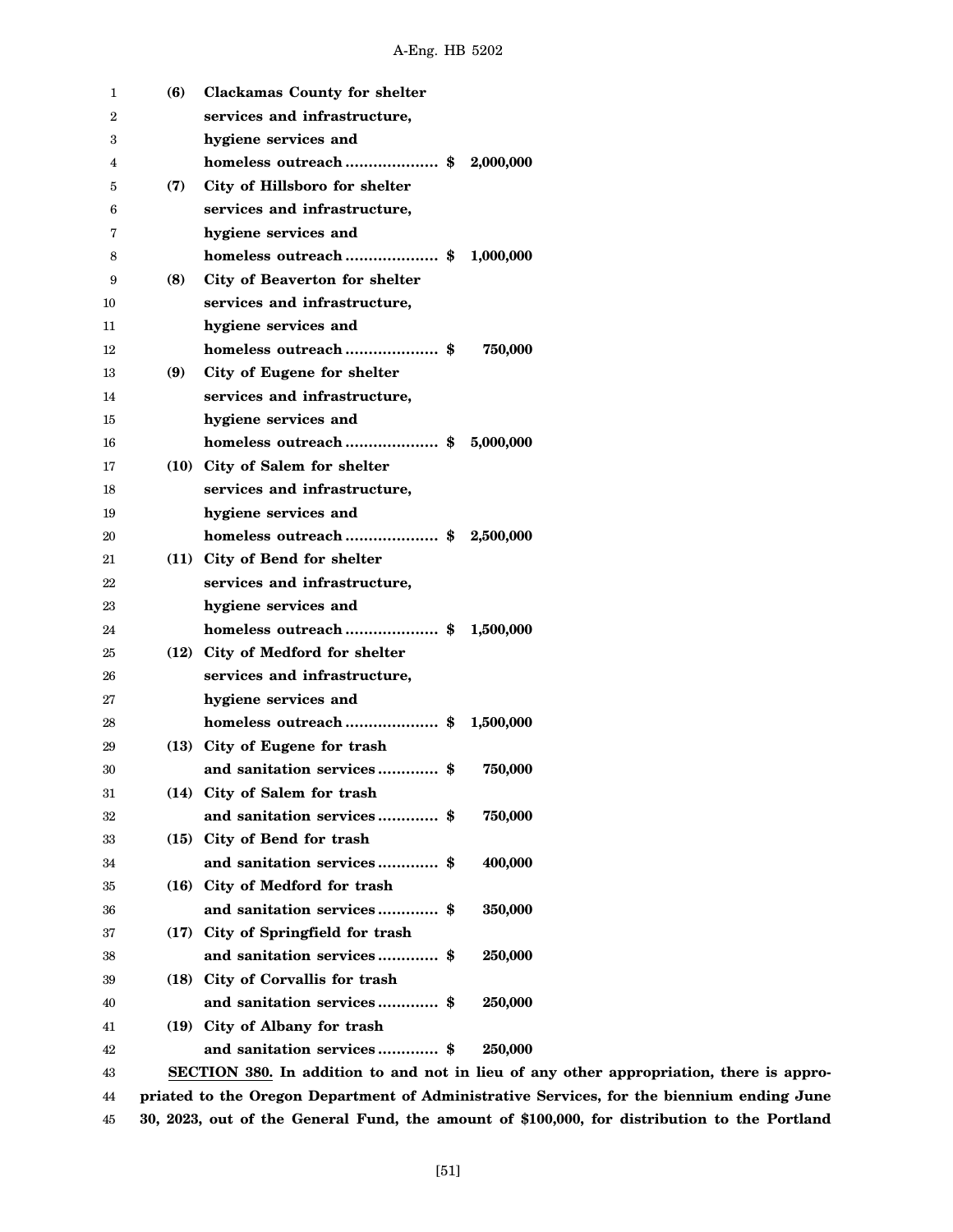1 **Council Navy League of the United States, USS Oregon (SSN 793) Commissioning Committee,**

2 **to support celebration events related to the submarine's commissioning ceremony.**

3 4 5 6 **SECTION 381. In addition to and not in lieu of any other appropriation, there is appropriated to the Oregon Department of Administrative Services, for the biennium ending June 30, 2023, out of the General Fund, the amount of \$85,661, for distribution to the City of Gates to offset revenue loss from the 2020 wildfires.**

7 8 9 10 **SECTION 382. In addition to and not in lieu of any other appropriation, there is appropriated to the Oregon Department of Administrative Services, for the biennium ending June 30, 2023, out of the General Fund, the amount of \$69,722, for distribution to the City of Stayton Rural Fire Protection District to offset revenue loss from the 2020 wildfires.**

11 12 13 14 **SECTION 383. In addition to and not in lieu of any other appropriation, there is appropriated to the Oregon Department of Administrative Services, for the biennium ending June 30, 2023, out of the General Fund, the amount of \$2,534,000, for distribution to the City of Phoenix to support the construction of the Public Safety Center.**

15 16 17 18 19 **SECTION 384. In addition to and not in lieu of any other appropriation, there is appropriated to the Oregon Department of Administrative Services, for the biennium ending June 30, 2023, out of the General Fund, the amount of \$375,000, for distribution to the Eugene Water and Electric Board for the Powder Activated Carbon Water Treatment Improvement Project.**

20 21 22 23 **SECTION 385. (1) In addition to and not in lieu of any appropriation, there is appropriated to the Emergency Board, for the biennium ending June 30, 2023, out of the General Fund, the amount of \$42,500,000, to be allocated to the Oregon Health Authority for increasing behavioral health provider rates.**

24 25 26 27 28 29 30 **(2) If any of the moneys appropriated by subsection (1) of this section are not allocated by the Emergency Board prior to December 1, 2022, the moneys remaining on that date become available for any purpose for which the Emergency Board lawfully may allocate funds. SECTION 386. Notwithstanding any other provision of law, the General Fund appropriation made to the Emergency Board by section 10 (1), chapter 668, Oregon Laws 2021, for the biennium ending June 30, 2023, for allocation to the Oregon Health Authority for behavioral health system transformation and realignment activities, is decreased by \$49,000,000.**

31 32 33 34 **SECTION 387. Notwithstanding any other provision of law, the General Fund appropriation made to the Emergency Board by section 34 (1), chapter 669, Oregon Laws 2021, for the biennium ending June 30, 2023, for allocation to state agencies for family treatment court programs, is decreased by \$2,065,430.**

35 36 37 38 39 40 **SECTION 388. Notwithstanding any other provision of law, the General Fund appropriation made to the Oregon Criminal Justice Commission by section 1, chapter 379, Oregon Laws 2021, for the biennium ending June 30, 2023, is increased by \$300,000, for the Legal Services Pilot Program at the Coffee Creek Correctional Facility operated by the Oregon Justice Resource Center, established in section 1, chapter \_\_\_, Oregon Laws 2022 (Enrolled House Bill 4050).**

41 42 43 44 **SECTION 389. Notwithstanding any other provision of law, the General Fund appropriation made to the Oregon Military Department by section 1 (3), chapter 662, Oregon Laws 2021, for the biennium ending June 30, 2023, is decreased by \$20,000,000, for matching funds for the Federal Emergency Management Agency's Hazard Mitigation Grant Program.**

45 **SECTION 390. In addition to and not in lieu of any other appropriation, there is appro-**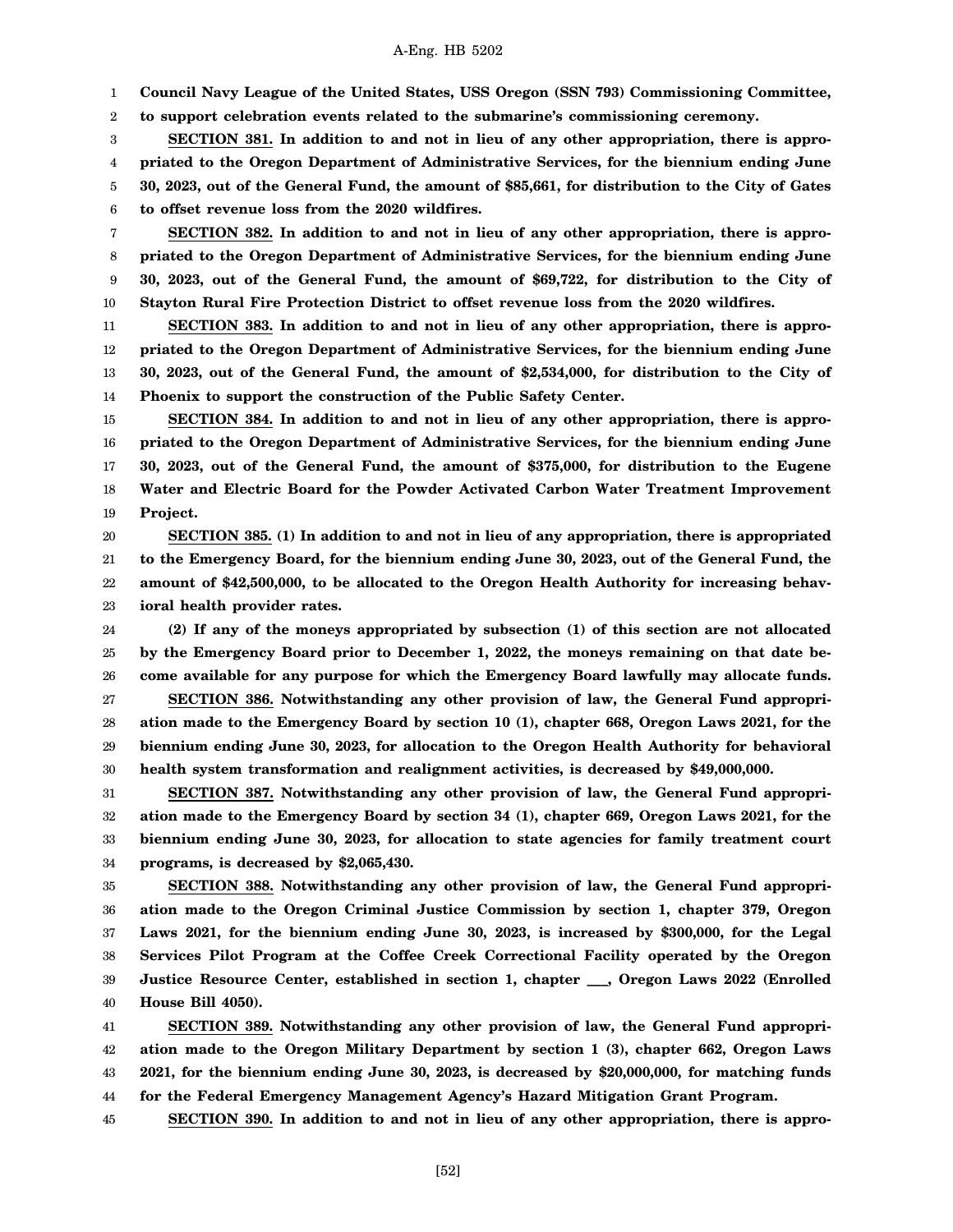1

**priated to the Oregon Department of Emergency Management, for the biennium ending June**

2 3 **30, 2023, out of the General Fund, the amount of \$20,000,000, for deposit into the Oregon Local Disaster Assistance Loan and Grant Account established in ORS 401.536, for matching**

4 **funds for the Federal Emergency Management Agency's Hazard Mitigation Grant Program.**

5 6 7 8 9 10 11 **SECTION 391. Notwithstanding any other law limiting expenditures, the amount of \$20,000,000 is established for the biennium ending June 30, 2023, as the maximum limit for payment of expenses from fees, moneys or other revenues, including Miscellaneous Receipts and reimbursements from federal service agreements, but excluding lottery funds and federal funds not described in this section, collected or received by the Oregon Department of Emergency Management, for mitigation and recovery, to expend as matching funds for the Federal Emergency Management Agency's Hazard Mitigation Grant Program.**

12 13 14 15 **SECTION 392. In addition to and not in lieu of any other appropriation, there is appropriated to the Housing and Community Services Department, for the biennium ending June 30, 2023, out of the General Fund, the amount of \$966,262, for a grant to Mid-Willamette Valley Community Action Agency for shelter funding.**

16 17 18 19 **SECTION 393. In addition to and not in lieu of any other appropriation, there is appropriated to the State Department of Energy, for the biennium ending June 30, 2023, out of the General Fund, the amount of \$5,000,000, for deposit into the Rooftop Solar Incentive Fund established by section 3, chapter 655, Oregon Laws 2019.**

20 21 22 23 24 **SECTION 394. Notwithstanding any other law limiting expenditures, the limitation on expenditures established by section 108, chapter 669, Oregon Laws 2021, for the biennium ending June 30, 2023, as the maximum limit for payment of expenses by the State Department of Energy for the solar rebate program from the Rooftop Solar Incentive Fund is increased by \$5,000,000.**

25 26 27 28 **SECTION 395. In addition to and not in lieu of any other appropriation, there is appropriated to the Department of Environmental Quality, for the biennium ending June 30, 2023, out of the General Fund, the amount of \$15,000,000, for deposit into the Zero-Emission Incentive Fund established by ORS 468.449.**

29 30 31 32 33 34 35 36 37 38 **SECTION 396. Notwithstanding any other law limiting expenditures, the limitation on expenditures established by section 2 (1), chapter 673, Oregon Laws 2021, for the biennium ending June 30, 2023, as the maximum limit for payment of expenses from fees, moneys or other revenues, including Miscellaneous Receipts, the proceeds of bonds for the Orphan Site Account and federal funds from congestion mitigation and air quality grants, drinking water protection, laboratory accreditation and woodstove grants and for smoke monitoring laboratory services, but excluding lottery funds and federal funds not described in section 2, chapter 673, Oregon Laws 2021, collected or received by the Department of Environmental Quality, for air quality, is increased by \$15,000,000 for the issuance of zero-emission and electric vehicle rebates.**

39 40 41 42 43 44 **SECTION 397. In addition to and not in lieu of any other appropriation, there is appropriated to the Department of Environmental Quality, for the biennium ending June 30, 2023, out of the General Fund, the amount of \$15,000,000, for deposit into the Medium and Heavy-Duty Electrification Fund established under section 4, chapter \_\_\_, Oregon Laws 2022 (Enrolled House Bill 4139), for a grant program supporting medium and heavy-duty zero-emission vehicle charging and fueling infrastructure projects.**

45 **SECTION 398. Notwithstanding any other law limiting expenditures, the limitation on**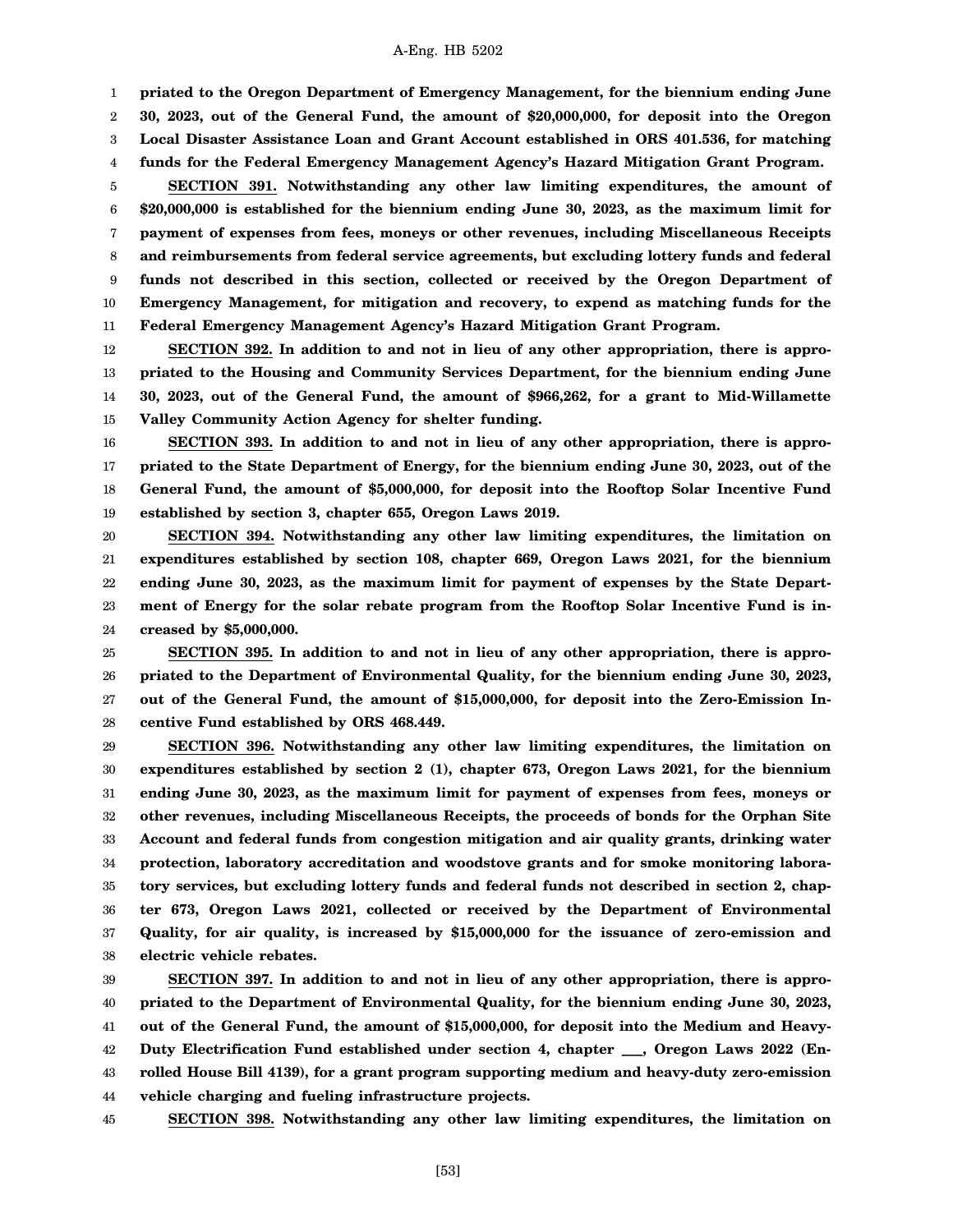1 2 3 4 5 6 7 8 9 **expenditures established by section 2 (1), chapter 673, Oregon Laws 2021, for the biennium ending June 30, 2023, as the maximum limit for payment of expenses from fees, moneys or other revenues, including Miscellaneous Receipts, the proceeds of bonds for the Orphan Site Account and federal funds from congestion mitigation and air quality grants, drinking water protection, laboratory accreditation and woodstove grants and for smoke monitoring laboratory services, but excluding lottery funds and federal funds not described in section 2, chapter 673, Oregon Laws 2021, collected or received by the Department of Environmental Quality, for air quality, is increased by \$15,000,000 for a grant program supporting medium and heavy-duty zero-emission vehicle charging and fueling infrastructure projects.**

10 11 12 13 **SECTION 399. Notwithstanding any other provision of law, the General Fund appropriation made to the State Department of Fish and Wildlife by section 1 (1), chapter 679, Oregon Laws 2021, for the biennium ending June 30, 2023, for the Fish Division, is increased by \$8,000,000 for fish passage barrier removal.**

14 15 16 17 18 19 20 21 **SECTION 400. Notwithstanding any other provision of law, the General Fund appropriation made to the Emergency Board by section 3a (1), chapter 613, Oregon Laws 2021, for the biennium ending June 30, 2023, for allocation to the State Department of Fish and Wildlife for the purposes of the Oregon Conservation and Recreation Fund, is decreased by \$1,000,000. SECTION 401. In addition to and not in lieu of any other appropriation, there is appropriated to the State Department of Fish and Wildlife, for the biennium ending June 30, 2023, out of the General Fund, the amount of \$5,000,000, for deposit into the Oregon Conservation and Recreation Fund established by ORS 496.252.**

22 23 24 25 26 27 28 29 **SECTION 402. Notwithstanding any other law limiting expenditures, the limitation on expenditures established by section 2 (2), chapter 679, Oregon Laws 2021, for the biennium ending June 30, 2023, as the maximum limit for payment of expenses from fees, moneys or other revenues, including Miscellaneous Receipts and including federal funds from the Pacific Coastal Salmon Recovery Fund, but excluding lottery funds and federal funds not described in section 2, chapter 679, Oregon Laws 2021, collected or received by the State Department of Fish and Wildlife, for the Wildlife Division, is increased by \$5,000,000 for the conservation and recreation program.**

30 31 32 33 **SECTION 403. Notwithstanding any other provision of law, the General Fund appropriation made to the State Department of Fish and Wildlife by section 1 (7), chapter 679, Oregon Laws 2021, for the biennium ending June 30, 2023, for the Habitat Division, is increased by \$2,600,000 for activities to improve drought resiliency.**

34 35 36 37 **SECTION 404. In addition to and not in lieu of any other appropriation, there is appropriated to the Department of Transportation, for the biennium ending June 30, 2023, out of the General Fund, the amount of \$1,500,000 for road and bridge repair and replacement in Marion County.**

38 39 40 41 42 43 **SECTION 405. Notwithstanding any other law limiting expenditures, the following amounts are established for the biennium ending June 30, 2023, as the maximum limits for payment of expenses by the Department of Transportation from American Rescue Plan Act Coronavirus State Fiscal Recovery Fund moneys received by the Oregon Department of Administrative Services and transferred to the Department of Transportation, for the following purposes:**

44 **(1) Marion County Public Works**

45 **for safety corridor**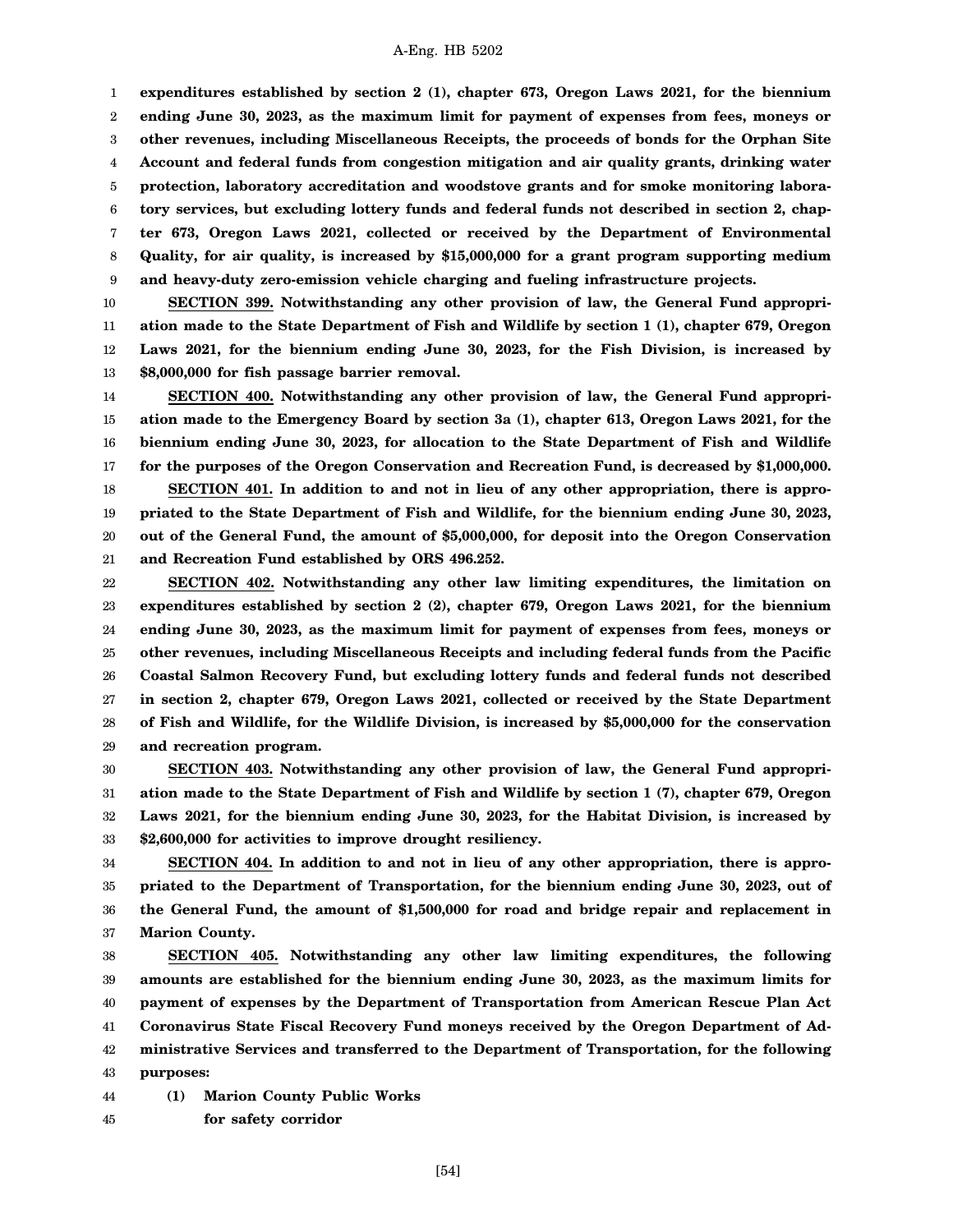| -1             |     |                                  |         |
|----------------|-----|----------------------------------|---------|
| $\overline{2}$ | (2) | City of Canby for Walnut         |         |
| 3              |     | Street extension\$ 2,960,000     |         |
| $\overline{4}$ | (3) | <b>Crook County for Combs</b>    |         |
| $\overline{5}$ |     | Flat Road extension \$ 9,400,000 |         |
| -6             | (4) | City of Dufur for sidewalk       |         |
| 7              |     |                                  | 500,000 |

8 9 10 11 12 13 **SECTION 406. Notwithstanding any other law limiting expenditures, the limitation on expenditures established by section 1, chapter 383, Oregon Laws 2021, for the biennium ending June 30, 2023, as the maximum limit for payment of expenses from fees, moneys or other revenues, including Miscellaneous Receipts, but excluding lottery funds and federal funds, collected or received by the Oregon Racing Commission, is increased by \$53,106 for the purpose of greyhound race reporting.**

14

**NOTE:** Section 407 was deleted. Subsequent sections were not renumbered.

15 16 17 18 **SECTION 408. Notwithstanding any other provision of law, the General Fund appropriation made to the Emergency Board by section 167 (1), chapter 669, Oregon Laws 2021, for the biennium ending June 30, 2023, for allocation for for the state's natural disaster prevention, preparedness, response and recovery activities, is decreased by \$25,000,000.**

19 20 21 22 23 **SECTION 409. Notwithstanding any other provision of law, the General Fund appropriation made to the Higher Education Coordinating Commission by section 1 (7), chapter 660, Oregon Laws 2021, for the biennium ending June 30, 2023, for Oregon Health and Science University education and other programs, is increased by \$1,500,000 for developing a statewide behavioral health capacity dashboard tool.**

24 25 26 27 28 29 30 **SECTION 410. Notwithstanding any other law limiting expenditures, the limitation on expenditures established by section 6 (1), chapter 660, Oregon Laws 2021, for the biennium ending June 30, 2023, as the maximum limit for payment of expenses from fees, moneys or other revenues, including Miscellaneous Receipts, but excluding lottery funds and federal funds and funds described in sections 8 to 12, chapter 660, Oregon Laws 2021, collected or received by the Higher Education Coordinating Commission, for programs and related grants, is increased by \$185,000 for costs of bonds issuance.**

31 32 33 34 **SECTION 411. Notwithstanding any other provision of law, the General Fund appropriation made to the Higher Education Coordinating Commission by section 1 (8), chapter 660, Oregon Laws 2021, for the biennium ending June 30, 2023, for public university statewide programs, is increased by the following amounts for the following purposes:**

35 36 **(1) \$10,142,845 for distribution to the University of Oregon to purchase scientific equipment for Building 2 of the Phil and Penny Knight Campus for Accelerating Scientific Impact.**

37 38 **(2) \$16,500,000 for distribution to Western Oregon University to support the main steam line replacement project.**

39 **(3) \$6,500,000 for distribution to Oregon State University for the Hatfield Housing project.**

40 41 **(4) \$4,500,000 for distribution to the University of Oregon to support the Oregon Hazards Lab (OHAZ) Wildfire Camera Network.**

42 43 **(5) \$350,000 for distribution to Oregon State University for the repair and maintenance of research vessel Pacific Storm.**

44 45 **SECTION 412. In addition to and not in lieu of any other appropriation, there is appropriated to the Higher Education Coordinating Commission, for the biennium ending June 30,**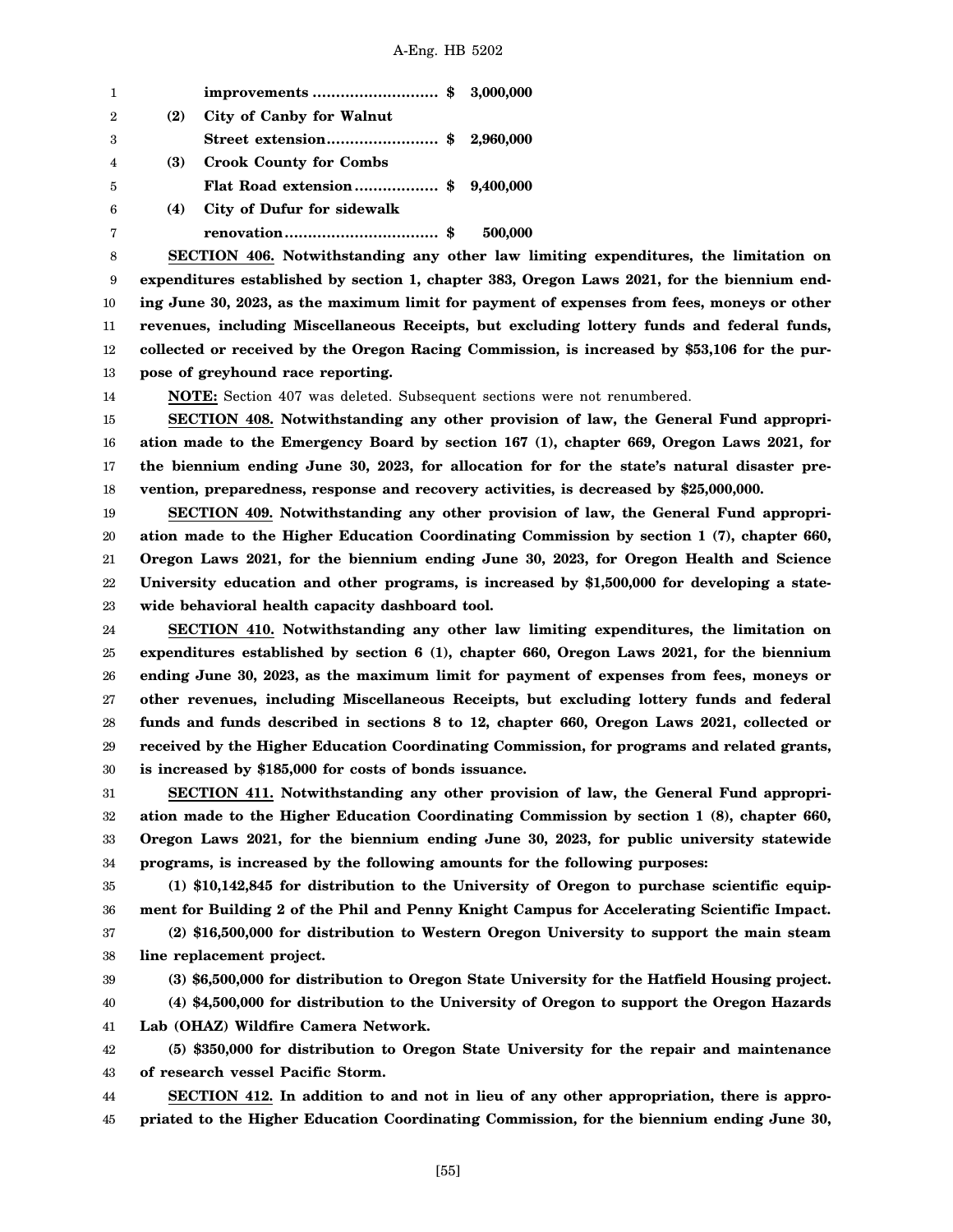|     | 2023, out of the General Fund, the following amounts for distribution to the following entities |
|-----|-------------------------------------------------------------------------------------------------|
|     | for the following purposes:                                                                     |
| (1) | <b>Southwestern Oregon</b>                                                                      |
|     | Community College for a new                                                                     |
|     | 755,000<br>fire training tower\$                                                                |
| (2) | <b>Linn-Benton Community College</b>                                                            |
|     | for the Takena Hall elevator  \$<br>577,500                                                     |
| (3) | <b>Treasure Valley Community</b>                                                                |
|     | <b>College for the Renewable</b>                                                                |
|     | <b>Energy Apprenticeship and</b>                                                                |
|     | Pre-Apprenticeship Programs \$2,500,000                                                         |
| (4) | Oregon State University for                                                                     |
|     | the Innovation District                                                                         |
|     | Landfill Project\$ 10,000,000                                                                   |
| (5) | <b>Eastern Oregon University</b>                                                                |
|     | for Visual and Performing                                                                       |
|     | Arts Scholarship  \$ 1,000,000                                                                  |
| (6) | Oregon State University for                                                                     |
|     | the modernization of the                                                                        |
|     | <b>Oregon Agricultural Research</b>                                                             |
|     | 250,000                                                                                         |
|     |                                                                                                 |

22 23 24 25 26 27 28 **SECTION 413. Notwithstanding any other law limiting expenditures, the amount \$4,000,000 is established for the biennium ending June 30, 2023, as the maximum limit for payment of expenses by the Higher Education Coordinating Commission from American Rescue Plan Act Coronavirus State Fiscal Recovery Fund moneys received by the Oregon Department of Administrative Services and transferred to the Higher Education Coordinating Commission, for distribution to Eastern Oregon University for restoration of the Grand Staircase.**

29 30 31 32 **SECTION 414. Notwithstanding any other provision of law, the General Fund appropriation made to the Oregon Business Development Department by section 192, chapter 669, Oregon Laws 2021, for the biennium ending June 30, 2023, for a municipal wildfire assistance program, is increased by \$2,000,000.**

33 34 35 36 **SECTION 415. In addition to and not in lieu of any other appropriation, there is appropriated to the Oregon Business Development Department, for the biennium ending June 30, 2023, out of the General Fund, the amount of \$6,000,000, for deposit in the Eastern Oregon Border Economic Development Board Fund established under ORS 284.801.**

37 38 39 40 41 **SECTION 416. Notwithstanding any other law limiting expenditures, the amount of \$6,000,000 is established for the biennium ending June 30, 2023, as the maximum limit for payment of expenses by the Oregon Business Development Department from the Eastern Oregon Border Economic Development Board Fund established under ORS 284.801, for distribution to the third-party administrator under ORS 284.783.**

42 43 44 45 **SECTION 417. Notwithstanding any other law limiting expenditures, the following amounts are established for the biennium ending June 30, 2023, as the maximum limits for payment of expenses by the Oregon Business Development Department from American Rescue Plan Act Coronavirus State Fiscal Recovery Fund moneys received by the Oregon De-**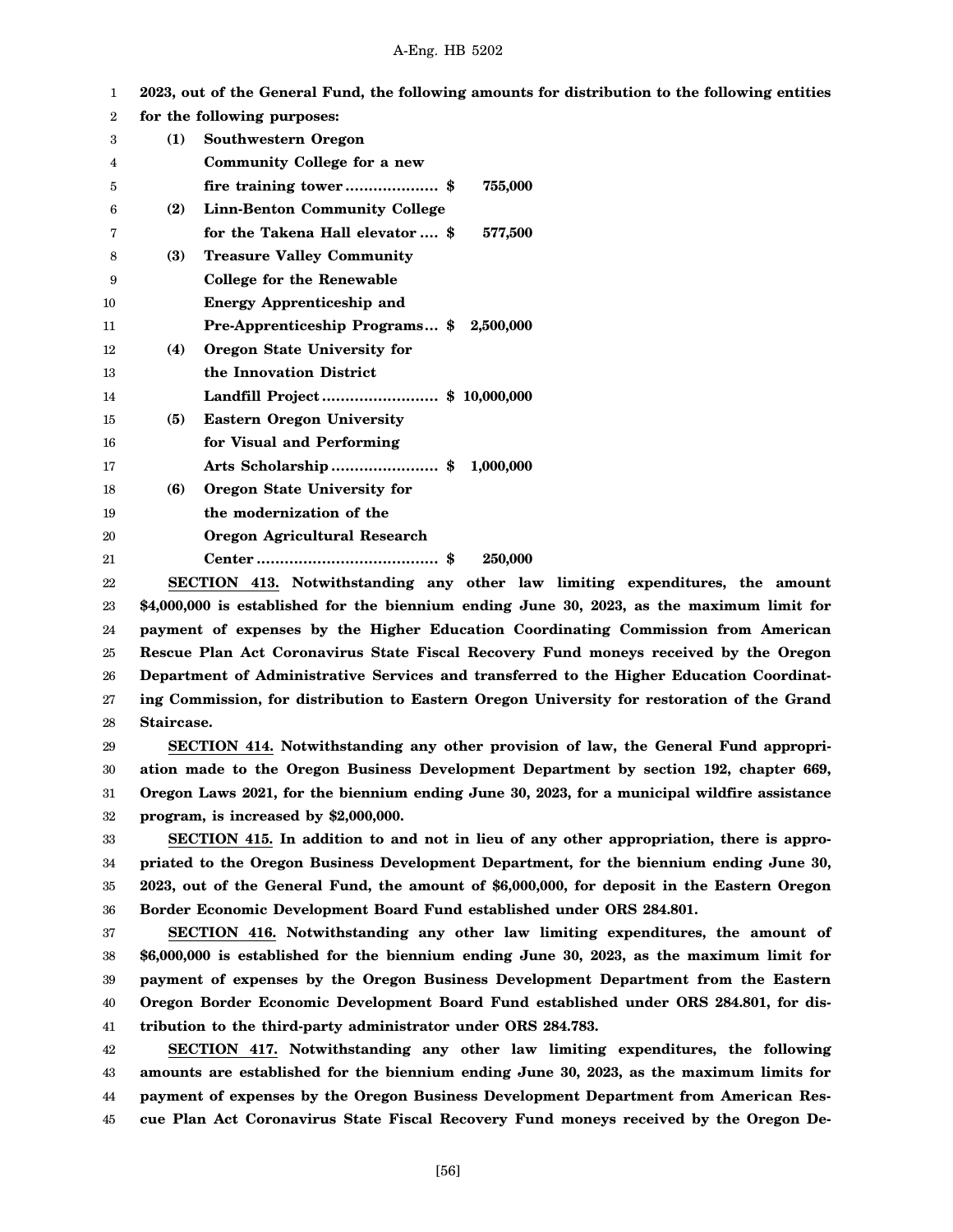1 **partment of Administrative Services and transferred to the Oregon Business Development**

2 **Department, for infrastructure, for grants to the following entities for the following pur-**

| 3  | poses: |                                           |           |
|----|--------|-------------------------------------------|-----------|
| 4  | (1)    | City of Garibaldi -                       |           |
| 5  |        | Wastewater Master Plan  \$                | 160,000   |
| 6  | (2)    | City of Garibaldi -                       |           |
| 7  |        | Smart Water Meters \$                     | 201,128   |
| 8  | (3)    | Hyak Tongue Point, LLC -                  |           |
| 9  |        | 1500 Metric Ton Mobile                    |           |
| 10 |        |                                           | 7,000,000 |
| 11 | (4)    | City of Reedsport - Flood                 |           |
| 12 |        | reduction resiliency project \$ 1,150,260 |           |
| 13 | (5)    | City of Waldport -                        |           |
| 14 |        | <b>Wastewater Treatment Plant</b>         |           |
| 15 |        | <b>Disinfection System</b>                |           |
| 16 |        |                                           |           |
| 17 | (6)    | City of Mill City                         |           |
| 18 |        | Sewer Improvements\$                      | 2,500,000 |
| 19 | (7)    | <b>City of Aumsville - Drinking</b>       |           |
| 20 |        | Water System Improvements \$              | 757,000   |
| 21 | (8)    | City of Lafayette                         |           |
| 22 |        |                                           |           |
| 23 | (9)    | City of Falls City                        |           |
| 24 |        | Wastewater Treatment Facility \$2,500,000 |           |
| 25 | (10)   | City of Merrill - Water                   |           |
| 26 |        | Line Improvements \$                      | 275,000   |

27 28 29 30 **SECTION 418. In addition to and not in lieu of any other appropriation, there is appropriated to the Oregon Business Development Department, for the biennium ending June 30, 2023, out of the General Fund, the amount of \$1,500,000, for a grant to Historic Rivoli Theater Performing Arts Center Restoration Coalition for Rivoli Theater restoration.**

31 32 33 34 35 36 **SECTION 419. Notwithstanding any other provision of law, the General Fund appropriation made to the Department of State Lands by section 1, chapter 545, Oregon Laws 2021, for the biennium ending June 30, 2023, for deposit into the Oregon Ocean Science Fund established under ORS 196.567, to be expended by the Oregon Ocean Science Trust, is increased by \$1,000,000, for science and monitoring on nearshore keystone species including sea otters, nearshore marine ecosystems, kelp and eelgrass habitat and sequestration of blue carbon.**

37 38 39 40 41 42 43 **SECTION 420. Notwithstanding any other law limiting expenditures, the limitation on expenditures established by section 188, chapter 669, Oregon Laws 2021, for the biennium ending June 30, 2023, as the maximum limit for payment of expenses by the Department of State Lands for distribution of grants from the Oregon Ocean Science Fund established under ORS 196.567, is increased by \$1,000,000, for science and monitoring on nearshore keystone species including sea otters, nearshore marine ecosystems, kelp and eelgrass habitat and sequestration of blue carbon.**

44 45 **SECTION 421. Notwithstanding any other law limiting expenditures, the limitation on expenditures established by section 2 (6), chapter 425, Oregon Laws 2021, for the biennium**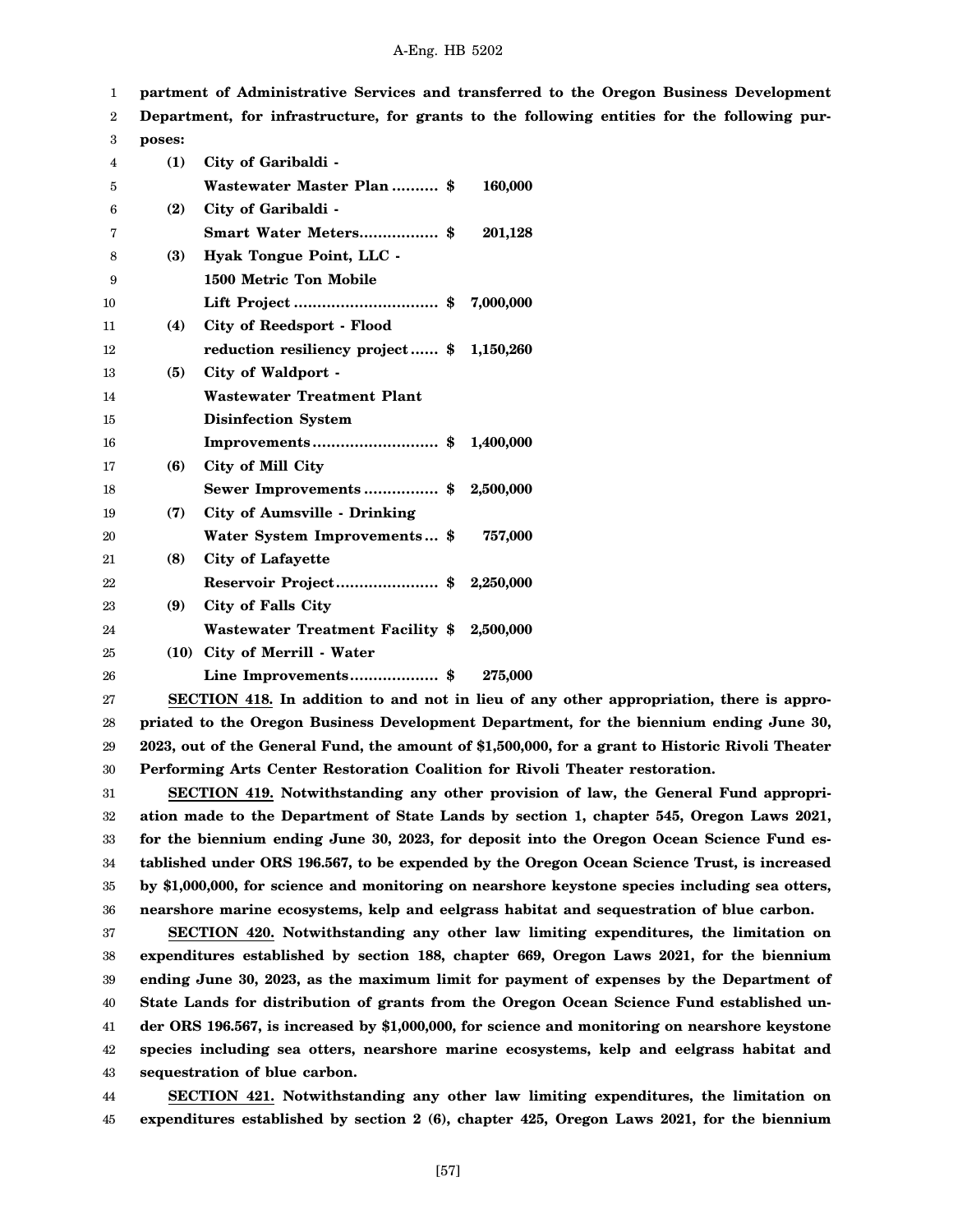1 2 3 4 5 6 7 8 9 10 11 12 13 14 15 16 17 18 19 20 21 22 23 24 25 26 27 28 29 30 31 32 33 34 35 36 37 38 39 40 41 42 43 44 45 **ending June 30, 2023, as the maximum limit for payment of expenses from fees, moneys, or other revenues, including Miscellaneous Receipts and federal funds received from charges, but excluding lottery funds and federal funds not described in section 2, chapter 425, Oregon Laws 2021, collected or received by the Oregon Department of Administrative Services, for enterprise asset management, is increased by \$195,000 for bond issuance costs associated with bonds issued under Article XI-Q of the Oregon Constitution. SECTION 422. Notwithstanding any other law limiting expenditures, the following amounts are established for the biennium ending June 30, 2023, as the maximum limit for payment of expenses from proceeds of lottery bonds, collected or received by the Oregon Department of Administrative Services, for the provision of grants to the following entities for the following purposes: (1) McKenzie River Discovery Center ....................................... \$ 3,048,464 (2) City of Portland Parks and Recreation for the North Portland Aquatic Center........... \$ 15,210,747 (3) City of Milton-Freewater for the police and dispatch station....................................... \$ 3,048,464 SECTION 423. In addition to and not in lieu of any other appropriation, there is appropriated to the Oregon Department of Administrative Services, for the biennium ending June 30, 2023, out of the General Fund, the following amounts for distribution to the following entities for the following purposes: (1) Grande Ronde Hospital Foundation for the expansion of the Surgical Center and facilities .................................... \$ 5,000,000 (2) City of Ashland for the Briscoe School Rehabilitation... \$ 1,300,000 (3) Marion-Polk Food Share for the AWARE Food Bank............ \$ 2,407,500 (4) Farmworker Housing Development Corporation for the Cipriano Ferrell Education Center Renovation ................................ \$ 1,000,000 (5) Heart of Oregon Corps Centralized Campus .................. \$ 2,000,000 (6) Eugene Civic Alliance Civic Park ................................. \$ 6,000,000 (7) Lane County Fairgrounds Multi-Use Facility ..................... \$ 7,500,000 (8) Central Oregon Intergovernmental Council for the CORE3 (Central OR Ready, Responsive,**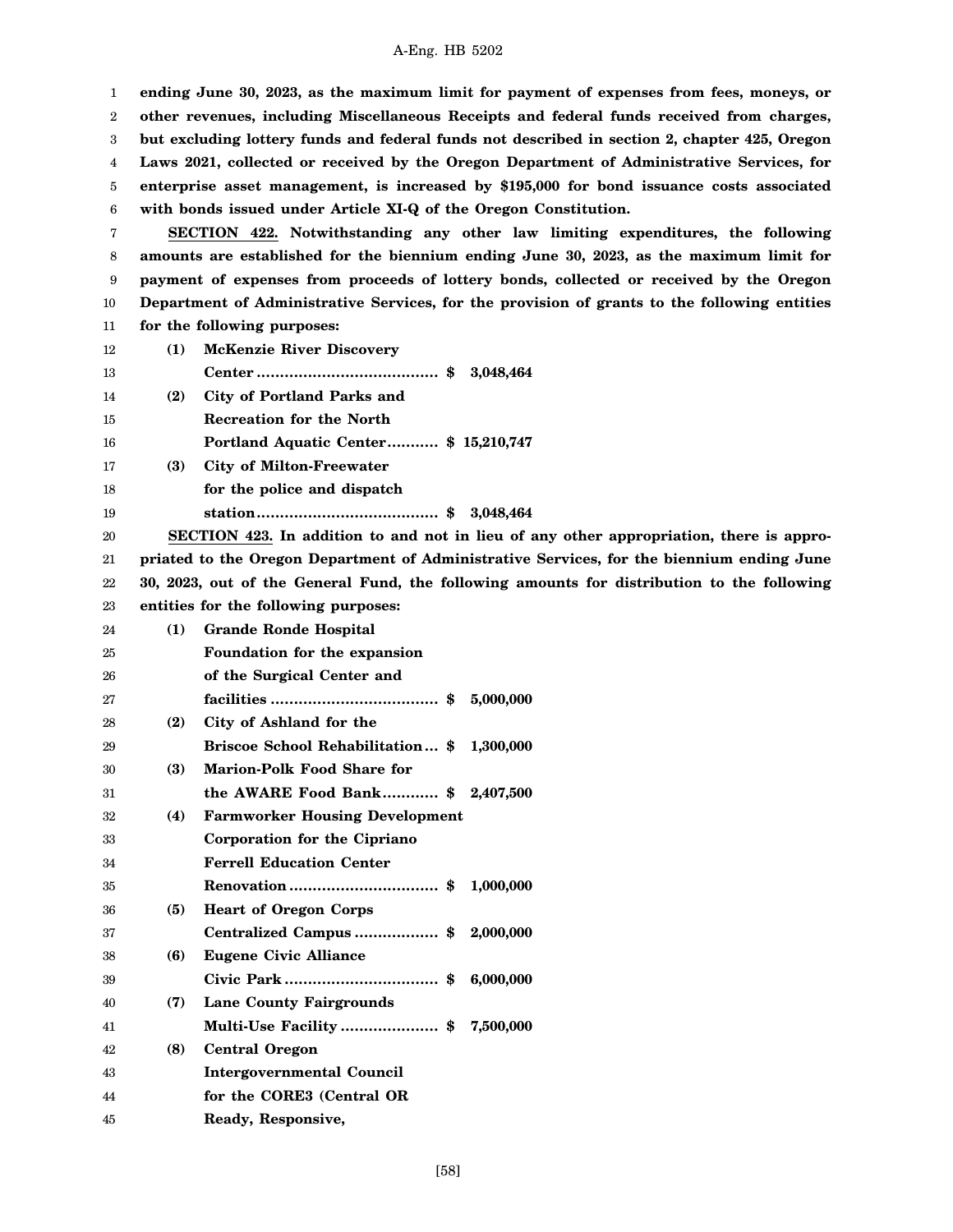| 1              |     | Resilient) program \$ 9,500,000               |           |
|----------------|-----|-----------------------------------------------|-----------|
| $\overline{2}$ | (9) | Columbia Gorge Children's                     |           |
| 3              |     | <b>Advocacy Center (DBA</b>                   |           |
| 4              |     | SafeSpace) for the Child                      |           |
| 5              |     | Abuse Assessment Center  \$ 2,000,000         |           |
| 6              |     | (10) City of Corvallis for Martin             |           |
| 7              |     | Luther King, Jr. (MLK) Park                   |           |
| 8              |     |                                               | 4,000,000 |
| 9              |     | (11) Prairie City School District             |           |
| 10             |     | #4 for the Bates Building                     |           |
| 11             |     |                                               | 430,000   |
| 12             |     | (12) Prairie City Senior Citizens             |           |
| 13             |     | for building renovation \$                    | 113,870   |
| 14             |     | (13) Kids Club of Harney County               |           |
| 15             |     | to support phase 2 of the                     |           |
| 16             |     | Geno's Youth Center \$ 1,340,213              |           |
| 17             |     | (14) Oregon Food Bank for the                 |           |
| 18             |     | statewide warehouse\$ 5,000,000               |           |
| 19             |     | (15) City of Wilsonville for the              |           |
| 20             |     | Transit Center \$                             | 1,926,000 |
| 21             |     | (16) Grant County Senior Citizens             |           |
| 22             |     | <b>Association for the Senior</b>             |           |
| 23             |     | Center flooring and air                       |           |
| 24             |     | purification system\$                         | 36,129    |
| 25             |     | (17) City of Independence to                  |           |
| 26             |     | support the 9th Street                        |           |
| 27             |     | Lift Station upgrade\$ 2,000,000              |           |
| 28             |     | (18) Benton County Crisis Center \$ 5,450,002 |           |
| 29             |     | (19) Peace Village to support                 |           |
| 30             |     | SquareOne Villages\$ 3,300,000                |           |
| 31             |     | (20) MountainStar Family Relief               |           |
| 32             |     | Nursery to support the                        |           |
| 33             |     | La Pine Satellite Location  \$                | 165,000   |
| 34             |     | (21) Lane County for Emergency                |           |
| 35             |     | Response Functionality \$ 5,000,000           |           |
| 36             |     | (22) Health Care Hub of South                 |           |
| 37             |     | Deschutes County for the                      |           |
| 38             |     | La Pine Community Health                      |           |
| 39             |     |                                               | 3,000,000 |
| 40             |     | (23) Cultivate Initiatives for the            |           |
| 41             |     | <b>Resource Hub and Navigation</b>            |           |
| 42             |     |                                               | 2,950,000 |
| 43             |     | (24) City of Salem to support                 |           |
| 44             |     | Navigation Center\$                           | 1,900,000 |
| 45             |     | (25) The Canby Center to support              |           |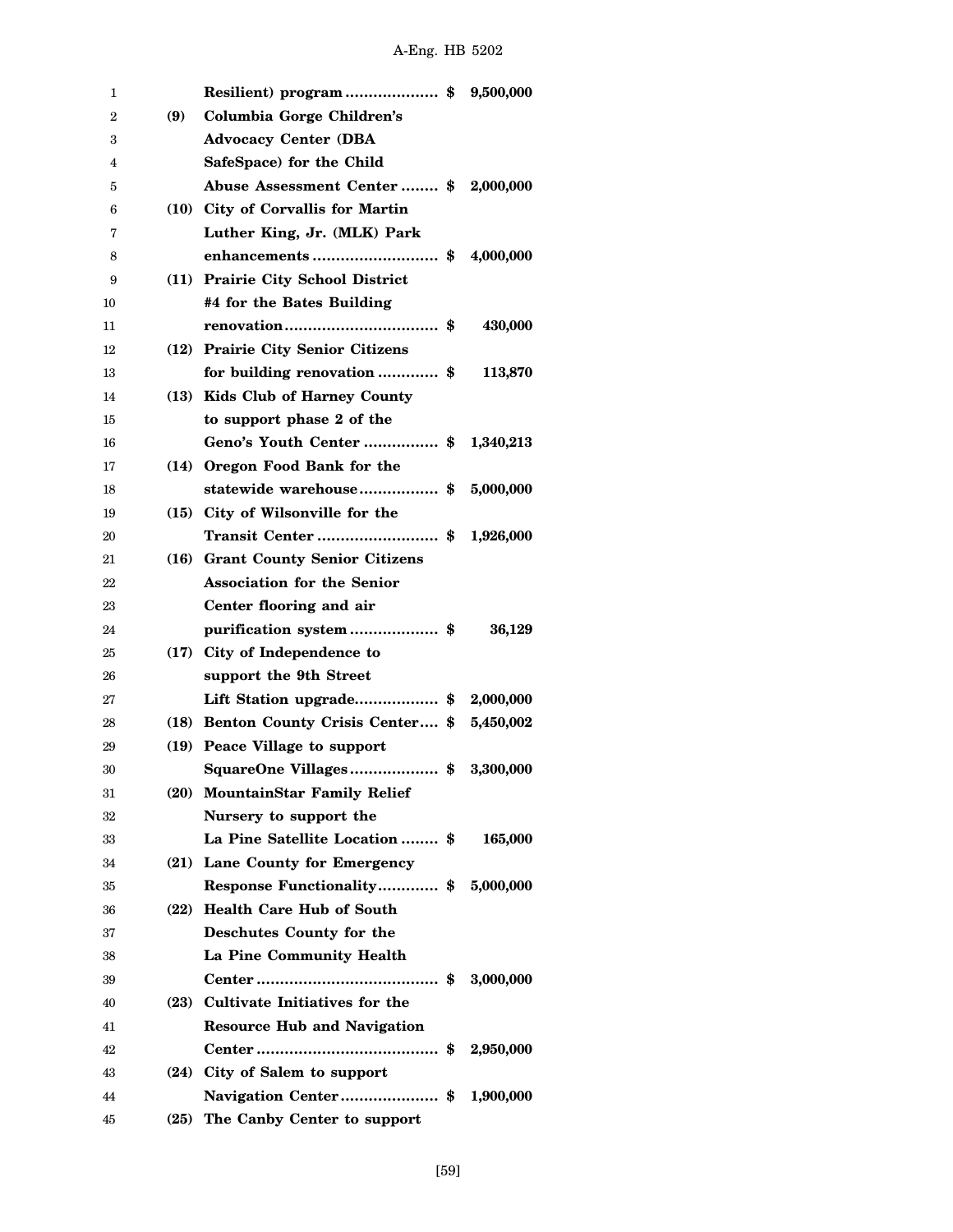| 1  | <b>Thriving Together capital</b>                                                           |
|----|--------------------------------------------------------------------------------------------|
| 2  | improvements \$<br>1,125,000                                                               |
| 3  | (26) City of Monmouth to support                                                           |
| 4  | the skate park replacement                                                                 |
| 5  | and recreation park                                                                        |
| 6  | improvements  \$<br>525,000                                                                |
| 7  | (27) Wheeler County to support                                                             |
| 8  | the Glover Hall renovation \$<br>405,000                                                   |
| 9  | (28) Community Counseling Solutions                                                        |
| 10 | to support the Northeast                                                                   |
| 11 | Oregon Regional Acute Care                                                                 |
| 12 | 4,590,000                                                                                  |
| 13 | (29) Newberg School District to                                                            |
| 14 | support the Old Renne Park                                                                 |
| 15 | 750,000                                                                                    |
| 16 | (30) Harney County Cultural Center                                                         |
| 17 | for County Fairgrounds\$<br>1,360,000                                                      |
| 18 | (31) City of John Day to fund                                                              |
| 19 | the Grant Union High School                                                                |
| 20 | roof and the Humbolt                                                                       |
| 21 | Elementary HVAC projects \$<br>2,250,000                                                   |
| 22 | (32) Oasis Village to support                                                              |
| 23 | transitional housing in                                                                    |
| 24 | 350,000                                                                                    |
| 25 | (33) City of Aurora Fire Station \$<br>3,800,000                                           |
| 26 | (34) Salem Housing Authority to                                                            |
| 27 | support Yaquina Hall\$<br>1,500,000                                                        |
| 28 | (35) Wallowa History Center to                                                             |
| 29 | support the restoration of                                                                 |
| 30 | the Bear-Sleds Ranger                                                                      |
| 31 | 500,000<br>District Compound \$                                                            |
| 32 | SECTION 424. Notwithstanding any other law limiting expenditures, the amount               |
| 33 | \$2,000,000 is established for the biennium ending June 30, 2023, as the maximum limit for |
| 34 | payment of expenses by the Oregon Department of Administrative Services from American      |

34 35 36 37 , 2023, as the maximum limit for **pgon Department of Administrative Services from American Rescue Plan Act Coronavirus State Fiscal Recovery Fund moneys received by the Oregon Department of Administrative Services, for the purpose of transfer to the Special Districts Association of Oregon Grant Program.**

38 39 40 41 **SECTION 425. In addition to and not in lieu of any other appropriation, there is appropriated to the Oregon Department of Administrative Services, for the biennium ending June 30, 2023, out of the General Fund, the following amounts for distribution to the following entities for the following purposes:**

- 42 **(1) Ella Curran Food Bank for**
- 43 **food bank expansion.................. \$ 1,000,000**
- 44 **(2) Benevolent and Protective**
- 45 **Order of Elks Independence,**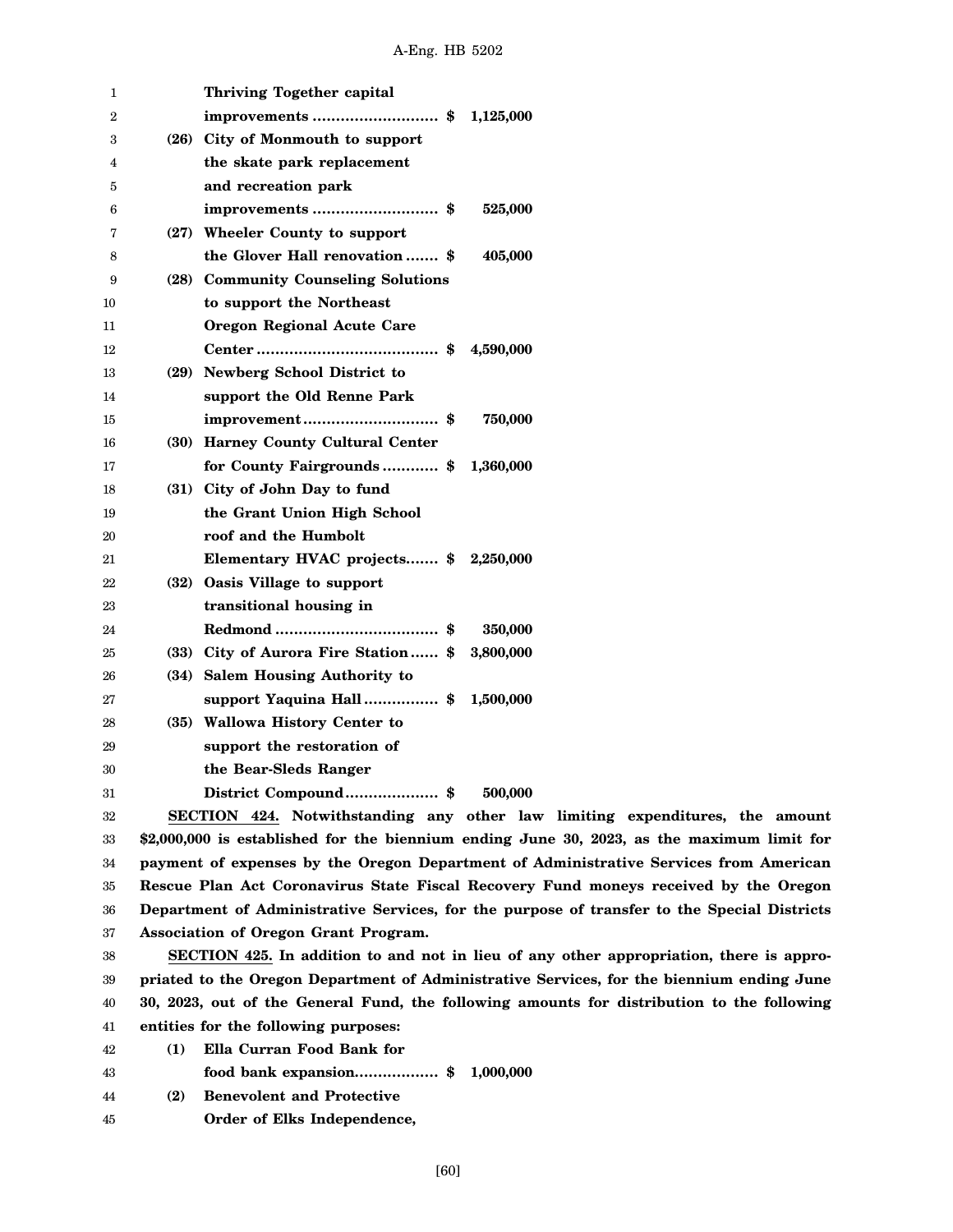| 1  |            | Lodge No. 1950, for veterans'         |           |
|----|------------|---------------------------------------|-----------|
| 2  |            |                                       | 80,000    |
| 3  | <b>(3)</b> | <b>Devils Lake Water Improvement</b>  |           |
| 4  |            | District for invasive aquatic         |           |
| 5  |            | vegetation management \$              | 310,000   |
| 6  | (4)        | Lincoln City Parks and                |           |
| 7  |            | Recreation for the Regional           |           |
| 8  |            | <b>Sport and Recreation</b>           |           |
| 9  |            |                                       | 1,000,000 |
| 10 | (5)        | Port of Bandon for High Dock          |           |
| 11 |            | Administrative Offices \$             | 576,000   |
| 12 | (6)        | Port of Newport for seawall           |           |
| 13 |            |                                       | 1,140,000 |
| 14 | (7)        | <b>Synapse Fitness Foundation</b>     |           |
| 15 |            | for Executive Director                |           |
| 16 |            | position costs and training           |           |
| 17 |            |                                       | 70,000    |
| 18 | (8)        | City of Lebanon for the Park          |           |
| 19 |            | Accessibility Project  \$ 2,600,000   |           |
| 20 | (9)        | <b>Colton Rural Fire District for</b> |           |
| 21 |            | replacement of a water                |           |
| 22 |            | tender chassis \$                     | 75,000    |
| 23 |            | (10) City of Aumsville for the        |           |
| 24 |            | new Public Works Facility \$          | 900,000   |
| 25 |            | (11) Strategic Economic Development   |           |
| 26 |            | Corporation of the Mid-               |           |
| 27 |            | <b>Willamette Valley for Newberg</b>  |           |
| 28 |            | Workforce Housing\$                   | 3,000,000 |
| 29 |            | (12) City of Roseburg for the         |           |
| 30 |            | <b>Southern Oregon Medical</b>        |           |
| 31 |            | Workforce Center\$                    | 5,000,000 |
| 32 |            | (13) City of Medford for the          |           |
| 33 |            | <b>Rogue Credit Union Community</b>   |           |
| 34 |            |                                       | 3.000.000 |
| 35 |            | (14) Crook County Fair for            |           |
| 36 |            | fairgrounds infrastructure \$         | 2,000,000 |
| 37 |            | (15) Malheur County Fair for          |           |
| 38 |            | fairgrounds infrastructure \$         | 2,000,000 |
| 39 |            | (16) Harney County Fair for           |           |
| 40 |            | fairgrounds infrastructure \$         | 2,000,000 |
| 41 |            | (17) Grant County Fair for            |           |
| 42 |            | fairgrounds infrastructure \$         | 2,000,000 |
| 43 |            | (18) Baker County Fair for            |           |
| 44 |            | fairgrounds infrastructure \$         | 2,000,000 |
| 45 |            | (19) Lake County Fair for             |           |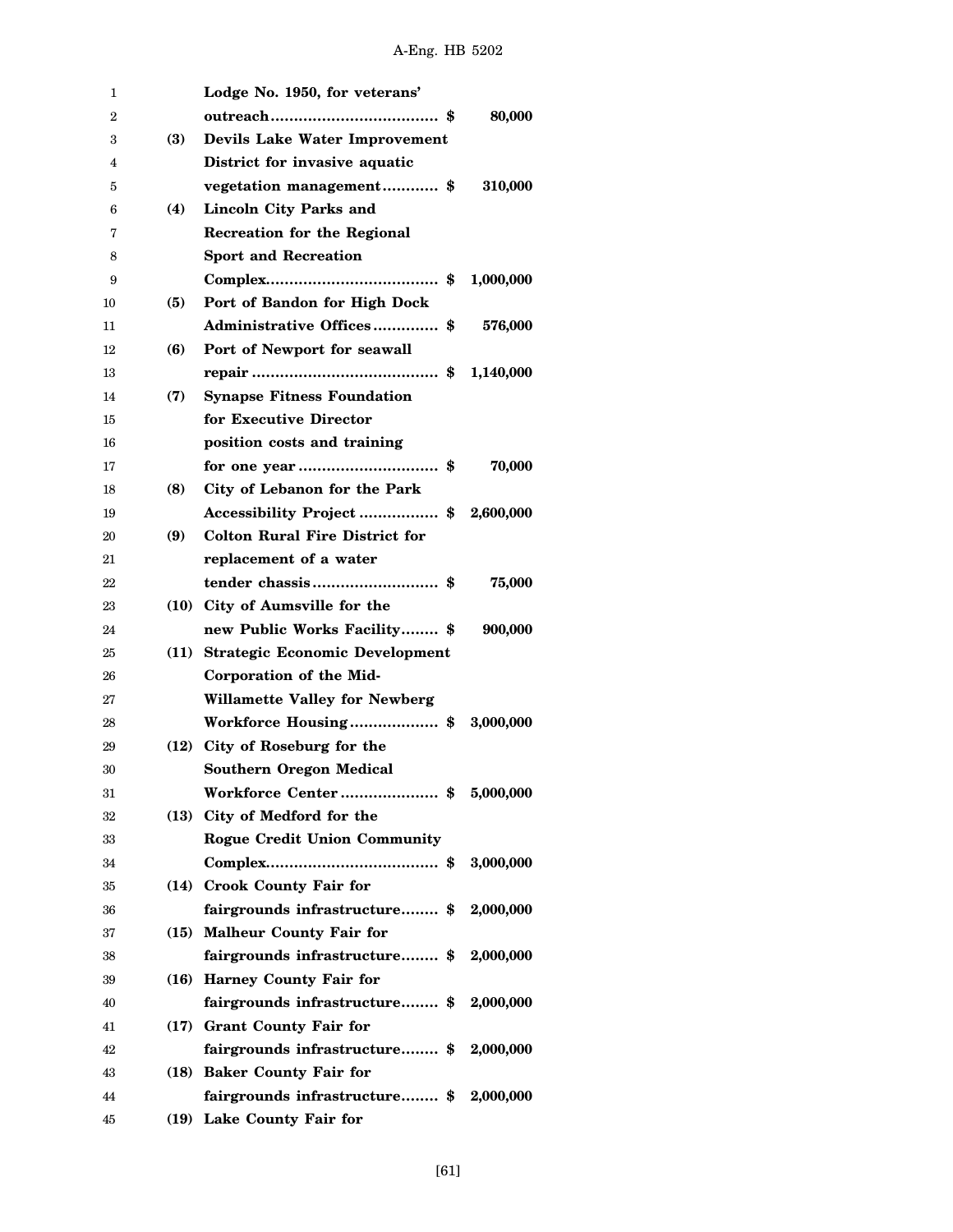| 1  |      | fairgrounds infrastructure \$         | 2,000,000 |
|----|------|---------------------------------------|-----------|
| 2  |      | (20) South Wasco County School        |           |
| 3  |      | District #1 for the renovation        |           |
| 4  |      | of the South Wasco County             |           |
| 5  |      | High School track facilities  \$      | 900,000   |
| 6  |      | (21) Mid-Columbia Community Action    |           |
| 7  |      | <b>Council for the Navigation</b>     |           |
| 8  |      |                                       | 1,500,000 |
| 9  |      | (22) Union County Fair for            |           |
| 10 |      | fairgrounds infrastructure \$         | 1,000,000 |
| 11 |      | (23) Umatilla County Fair for         |           |
| 12 |      | fairgrounds infrastructure \$         | 1,000,000 |
| 13 |      | (24) Wheeler County Fair for          |           |
| 14 |      | fairgrounds infrastructure \$         | 1,000,000 |
| 15 |      | (25) Wallowa County Fair for          |           |
| 16 |      | fairgrounds infrastructure \$         | 1,000,000 |
| 17 |      | (26) Morrow County Fair for           |           |
| 18 |      | fairgrounds infrastructure \$         | 1,000,000 |
| 19 |      | (27) Sherman County Fair for          |           |
| 20 |      | fairgrounds infrastructure \$         | 1,000,000 |
| 21 |      | (28) Wasco County Fair for            |           |
| 22 |      | fairgrounds infrastructure \$         | 1,000,000 |
| 23 |      | (29) Gilliam County Fair for          |           |
| 24 |      | fairgrounds infrastructure \$         | 1,000,000 |
| 25 |      | (30) Hermiston School District        |           |
| 26 |      | for the Columbia Basin                |           |
| 27 |      | <b>Apprenticeship Training</b>        |           |
| 28 |      |                                       | 1,500,000 |
| 29 |      | (31) Ukiah School District for        |           |
| 30 |      | teacher housing \$                    | 500,000   |
| 31 | (32) | <b>Umatilla County for the</b>        |           |
| 32 |      | <b>Umatilla County Road</b>           |           |
| 33 |      | Digitized Pilot Project \$            | 250,000   |
| 34 | (33) | City of Heppner for the               |           |
| 35 |      | <b>Community Development Fund. \$</b> | 500,000   |
| 36 | (34) | City of Antelope for the              |           |
| 37 |      | <b>Community Development Fund. \$</b> | 166,666   |
| 38 | (35) | City of Spray for the                 |           |
| 39 |      | <b>Community Development Fund. \$</b> | 166,666   |
| 40 | (36) | City of Mitchell for the              |           |
| 41 |      | <b>Community Development Fund. \$</b> | 166,666   |
| 42 |      | (37) City of Fossil for the           |           |
| 43 |      | <b>Community Development Fund. \$</b> | 166,666   |
| 44 | (38) | City of Grass Valley for the          |           |
| 45 |      | <b>Community Development Fund. \$</b> | 166,666   |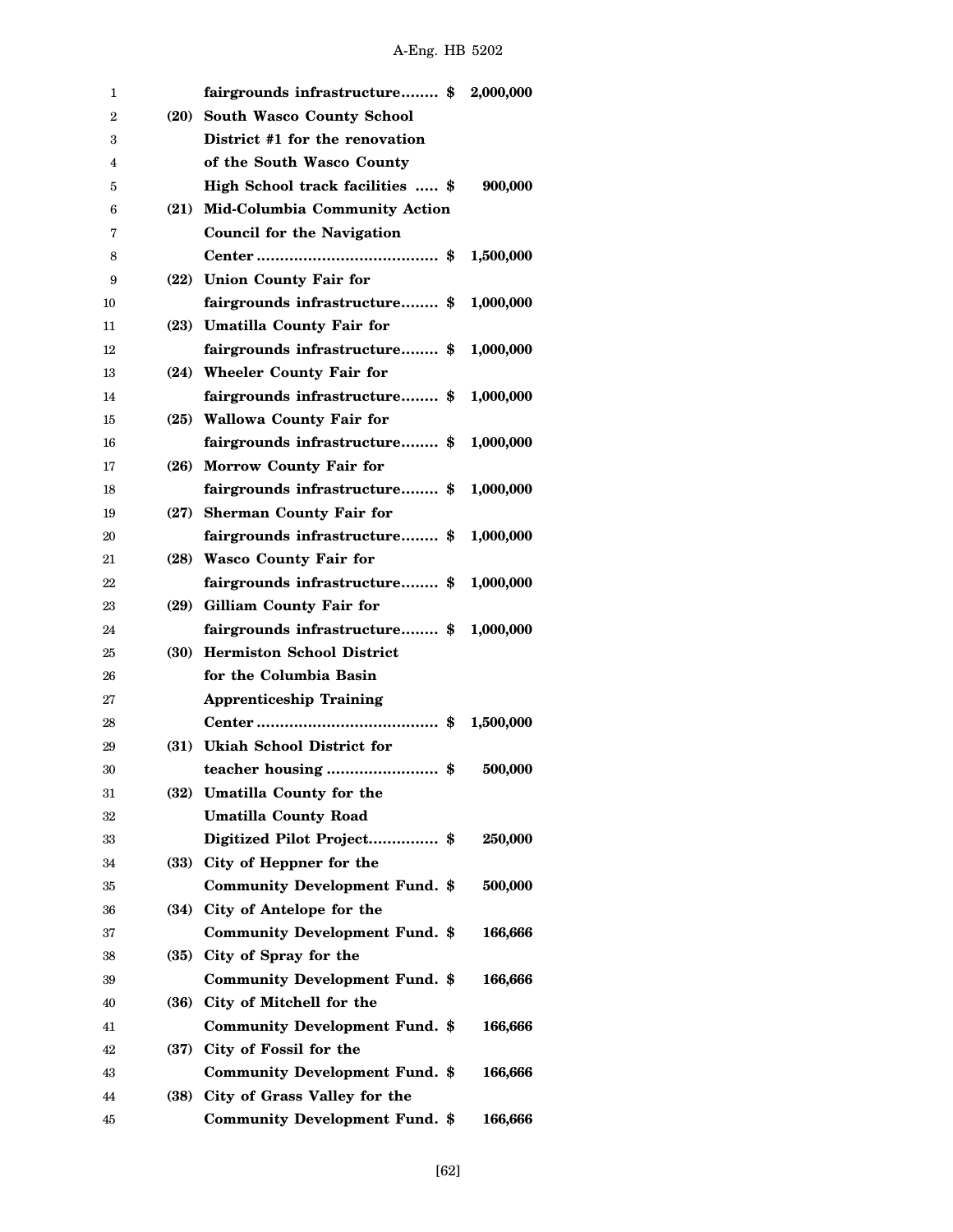| 1  | (39) City of Rufus for the            |         |
|----|---------------------------------------|---------|
| 2  | <b>Community Development Fund. \$</b> | 166,666 |
| 3  | (40) City of Maupin for the           |         |
| 4  | <b>Community Development Fund. \$</b> | 166,666 |
| 5  | (41) City of Moro for the             |         |
| 6  | <b>Community Development Fund. \$</b> | 166,666 |
| 7  | (42) City of Wasco for the            |         |
| 8  | <b>Community Development Fund. \$</b> | 166,666 |
| 9  | (43) City of Tygh Valley for the      |         |
| 10 | <b>Community Development Fund. \$</b> | 166,666 |
| 11 | (44) City of Condon for the           |         |
| 12 | <b>Community Development Fund. \$</b> | 166,666 |
| 13 | (45) City of Arlington for the        |         |
| 14 | <b>Community Development Fund. \$</b> | 166.666 |

15 16 17 18 19 20 **SECTION 426. Notwithstanding any other law limiting expenditures, the limitation on expenditures established by section 4, chapter 660, Oregon Laws 2021, for the biennium ending June 30, 2023, as the maximum limit for payment of expenses from lottery moneys allocated from the Education Stability Fund to the Higher Education Coordinating Commission by section 4, chapter 660, Oregon Laws 2021, for Oregon Opportunity Grants, is increased by \$17,546,266 to account for additional Lottery Funds revenues for the program.**

21 22 23 24 **SECTION 427. Notwithstanding any other provision of law, the General Fund appropriation made to the Higher Education Coordinating Commission by section 1 (4), chapter 660, Oregon Laws 2021, for the biennium ending June 30, 2023, for Oregon Opportunity Grants, is decreased by \$17,546,266 to account for additional Lottery Funds revenues for the program.**

25 26 27 28 29 30 31 **SECTION 428. Notwithstanding any other law limiting expenditures, the limitation on expenditures established by section 95, chapter 669, Oregon Laws 2021, for the biennium ending June 30, 2023, as the maximum limit for payment of expenses by the Department of Corrections from American Rescue Plan Act Coronavirus State Fiscal Recovery Fund moneys received by the Oregon Department of Administrative Services and transferred to the Department of Corrections, for the purpose of expenditures and activities to respond to the COVID-19 public health emergency, is increased by \$363,582.**

32 33 34 35 **SECTION 429. Notwithstanding any other provision of law, the General Fund appropriation made to the Department of Corrections by section 1 (1), chapter 468, Oregon Laws 2021, for the biennium ending June 30, 2023, for operations and health services, is decreased by \$363,582.**

36 37 38 39 40 41 42 **SECTION 430. Notwithstanding any other law limiting expenditures, the limitation on expenditures established by section 76, chapter 669, Oregon Laws 2021, for the biennium ending June 30, 2023, as the maximum limit for payment of expenses by the Oregon Department of Administrative Services from American Rescue Plan Act Coronavirus State Fiscal Recovery Fund moneys received by the Oregon Department of Administrative Services, for expenditures and activities to respond to the COVID-19 public health emergency and its economic impacts, is increased by \$309,332,010.**

43 44 45 **SECTION 431. Notwithstanding any other law limiting expenditures, the limitation on expenditures established by section 75, chapter 669, Oregon Laws 2021, for the biennium ending June 30, 2023, as the maximum limit for payment of expenses by the Oregon Depart-**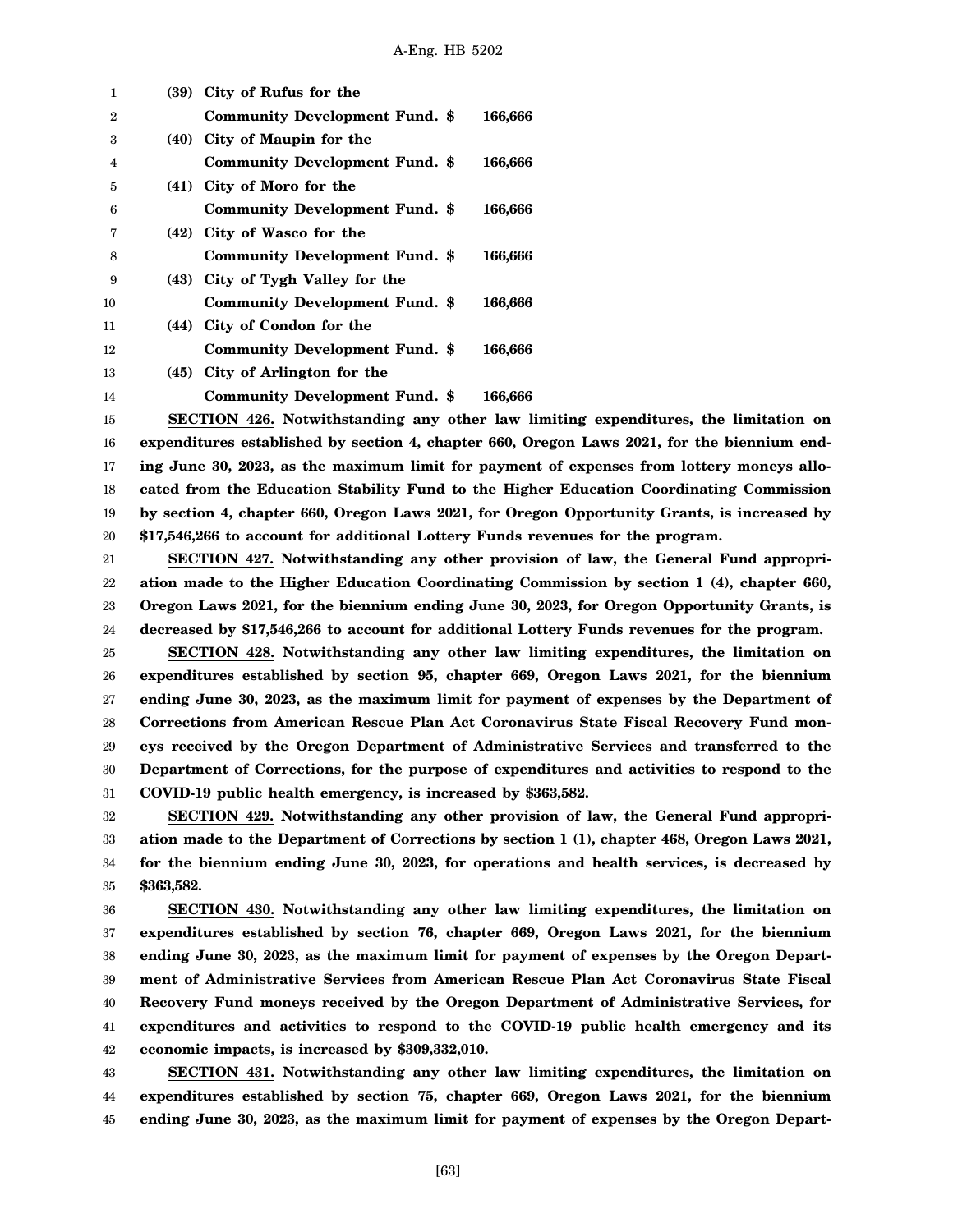1 2 3 4 5 **ment of Administrative Services from American Rescue Plan Act Capital Projects Fund moneys received by the Oregon Department of Administrative Services for the purpose of transfer to the Oregon Business Development Department for deposit in the Broadband Fund established by section 4, chapter 17, Oregon Laws 2020 (first special session), is increased by \$36,795,418.**

6 7 8 9 **SECTION 432. Notwithstanding any other provision of law, the General Fund appropriation made to the Legislative Administration Committee by section 1 (1), chapter 559, Oregon Laws 2021, for the biennium ending June 30, 2023, for general program, is decreased by \$9,500,000.**

10 11 12 **SECTION 433. Notwithstanding any other provision of law, the General Fund appropriation made to the Legislative Administration Committee by section 1 (2), chapter 559, Oregon Laws 2021, for the biennium ending June 30, 2023, for debt service, is decreased by \$294,479.**

13 14 15 **SECTION 434. Notwithstanding any other provision of law, the General Fund appropriation made to the Legislative Assembly by section 6, chapter 559, Oregon Laws 2021, for the biennium ending June 30, 2023, for biennial offices, is decreased by \$2,851,096.**

16 17 18 19 **SECTION 435. Notwithstanding any other provision of law, the General Fund appropriation made to the Legislative Assembly by section 7 (1), chapter 559, Oregon Laws 2021, for the biennium ending June 30, 2023, for the Eighty-first Legislative Assembly, is decreased by \$236,004.**

20 21 22 23 **SECTION 436. Notwithstanding any other provision of law, the General Fund appropriation made to the Legislative Assembly by section 7 (2), chapter 559, Oregon Laws 2021, for the biennium ending June 30, 2023, for the Eighty-second Legislative Assembly, is decreased by \$3,162,124.**

24 25 26 **SECTION 437. Notwithstanding any other provision of law, the General Fund appropriation made to the Legislative Assembly by section 8, chapter 559, Oregon Laws 2021, for the biennium ending June 30, 2023, for the Legislative Equity Office, is decreased by \$483,717.**

27 28 29 **SECTION 438. Notwithstanding any other provision of law, the General Fund appropriation made to the Legislative Counsel Committee by section 11, chapter 559, Oregon Laws 2021, for the biennium ending June 30, 2023, is decreased by \$1,750,000.**

30 31 32 **SECTION 439. Notwithstanding any other provision of law, the General Fund appropriation made to the Legislative Fiscal Officer by section 14 (1), chapter 559, Oregon Laws 2021, for the biennium ending June 30, 2023, is decreased by \$2,871,447.**

33 34 35 **SECTION 440. Notwithstanding any other provision of law, the General Fund appropriation made to the Legislative Policy and Research Committee by section 15, chapter 559, Oregon Laws 2021, for the biennium ending June 30, 2023, is decreased by \$1,527,845.**

36 37 38 **SECTION 441. Notwithstanding any other provision of law, the General Fund appropriation made to the Legislative Revenue Officer by section 16, chapter 559, Oregon Laws 2021, for the biennium ending June 30, 2023, is decreased by \$245,265.**

39 40 41 **SECTION 442. Notwithstanding any other provision of law, the General Fund appropriation made to the Commission on Indian Services by section 17, chapter 559, Oregon Laws 2021, for the biennium ending June 30, 2023, is decreased by \$256,973.**

42 43 44 45 **SECTION 443. Notwithstanding any other law limiting expenditures, the amount of \$235,000 is established for the biennium ending June 30, 2023, as the maximum limit for payment of expenses from fees, moneys or other revenues, including Miscellaneous Receipts, but excluding lottery funds and federal funds, collected or received by the Legislative Adminis-**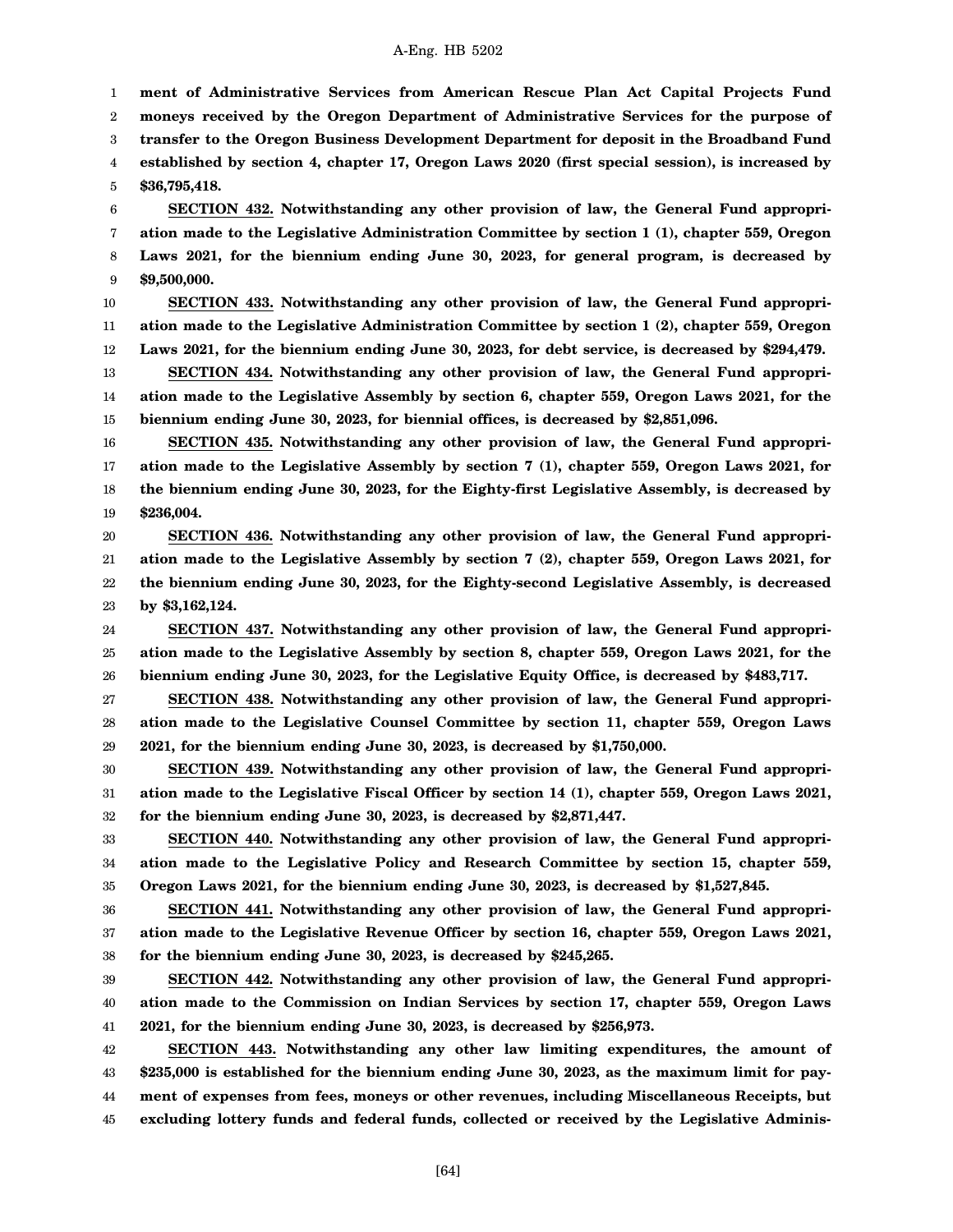1 **tration Committee, for general obligation bond issuance costs.**

2 3 4 5 6 **SECTION 444. Notwithstanding any other provision of law, the General Fund appropriation made to the Department of Land Conservation and Development by section 1 (1), chapter 438, Oregon Laws 2021, for the biennium ending June 30, 2023, for the planning program, is increased by \$150,000 to support work on regional housing needs and land supply issues.**

7 8 9 10 11 **SECTION 445. In addition to and not in lieu of any other appropriation, there is appropriated to the Oregon Department of Administrative Services, for the biennium ending June 30, 2023, out of the General Fund, the amount of \$10,000,000, for deposit into the Capital Projects Fund established under ORS 276.005, for state facilities security and capital improvements.**

12 13 14 15 **SECTION 446. In addition to and not in lieu of any other appropriation, there is appropriated to the Oregon Department of Administrative Services, for the biennium ending June 30, 2023, out of the General Fund, the following amounts for distribution to the following entities for the following purposes:**

| 16 | (1) | Lane County for the East                                                |           |
|----|-----|-------------------------------------------------------------------------|-----------|
| 17 |     |                                                                         | 150,000   |
| 18 | (2) | Lane County for Phase 1                                                 |           |
| 19 |     | construction of the South                                               |           |
| 20 |     |                                                                         | 250,000   |
| 21 | (3) | City of Oakridge for                                                    |           |
| 22 |     | renovation of the Willamette                                            |           |
| 23 |     |                                                                         | 1,500,000 |
| 24 | (4) | City of Florence for the                                                |           |
| 25 |     | <b>Emergency Fuel Station</b>                                           |           |
| 26 |     | $project \dots \dots \dots \dots \dots \dots \dots \dots \dots \dots \$ | 250,000   |
| 27 | (5) | Lane County for the Goodpasture                                         |           |
|    |     |                                                                         |           |

28 **Covered Bridge Rehabilitation**

29

**project....................................... \$ 3,600,000**

30 31 32 33 34 35 **SECTION 447. (1) In addition to and not in lieu of any other appropriation, there is appropriated to the Emergency Board, for the biennium ending June 30, 2023, out of the General Fund, the amount of \$10,000,000, to be allocated for establishing a grant program, loan program or lending program for the purpose of providing financial assistance to employers to mitigate the costs associated with compliance with the overtime compensation requirements under section 2, chapter \_\_\_, Oregon Laws 2022 (Enrolled House Bill 4002).**

36 37 38 39 40 41 42 **(2) If any of the moneys appropriated by subsection (1) of this section are not allocated by the Emergency Board prior to December 1, 2022, the moneys remaining on that date become available for any purpose for which the Emergency Board lawfully may allocate funds. SECTION 448. Notwithstanding any other provision of law, the General Fund appropriation made to the Bureau of Labor and Industries by section 1, chapter 558, Oregon Laws 2021, for the biennium ending June 30, 2023, is increased by \$509,117 for enforcement of wage and hour laws required under chapter \_\_\_, Oregon Laws 2022 (Enrolled House Bill 4002).**

43 44 45 **SECTION 449. In addition to and not in lieu of any other appropriation, there is appropriated to the Department of Revenue, for the biennium ending June 30, 2023, out of the General Fund, the amount of \$400,000, for core systems replacement, for the Electronic**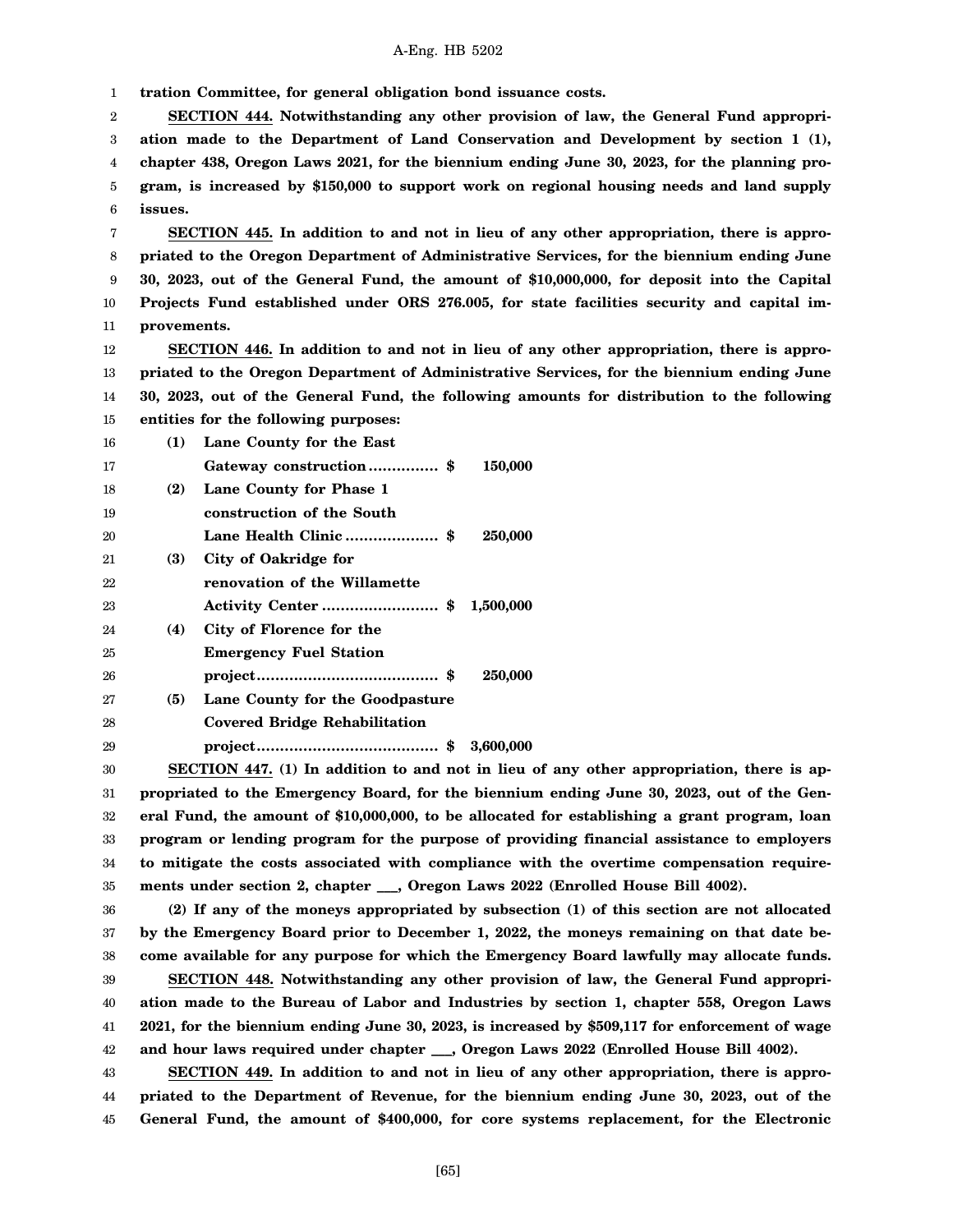1 **Valuation Information System (ELVIS) technology project.**

2 **NOTE:** Section 450 was deleted. Subsequent sections were not renumbered.

3 4 5 6 **SECTION 451. In addition to and not in lieu of any other appropriation, there is appropriated to the Oregon Department of Administrative Services, for the biennium ending June 30, 2023, out of the General Fund, the amount of \$10,000,000, for distribution to the metropolitan service district established under ORS chapter 268, for trash and sanitation services.**

7 8 9 10 11 12 13 **SECTION 452. Notwithstanding any other law limiting expenditures, the limitation on expenditures established by section 81, chapter 669, Oregon Laws 2021, for the biennium ending June 30, 2023, as the maximum limit for payment of expenses by the Oregon Department of Administrative Services from Coronavirus Aid, Relief, and Economic Security Act Coronavirus Relief Fund moneys received by the Oregon Department of Administrative Services, for expenditures and activities to respond to the COVID-19 public health emergency and its economic impacts is increased by \$82,495,564.**

14 15 16 17 18 19 20 21 22 **SECTION 453. Notwithstanding any other law limiting expenditures, the limitation on expenditures established by section 2, chapter 556, Oregon Laws 2021, for the biennium ending June 30, 2023, as the maximum limit for payment of expenses for operations, from fees, moneys or other revenues, including Miscellaneous Receipts and federal funds from the United States Department of Housing and Urban Development for contract services, but excluding lottery funds and federal funds not described in section 2, chapter 556, Oregon Laws 2021, collected or received by the Housing and Community Services Department, is increased by \$35,000,000 to address cost increases impacting affordable housing developments that received funding awards from the Housing and Community Services Department.**

23 24 25 26 27 28 29 30 **SECTION 454. Notwithstanding any other law limiting expenditures, the limitation on expenditures established by section 2, chapter 556, Oregon Laws 2021, for the biennium ending June 30, 2023, as the maximum limit for payment of expenses for operations, from fees, moneys or other revenues, including Miscellaneous Receipts and federal funds from the United States Department of Housing and Urban Development for contract services, but excluding lottery funds and federal funds not described in section 2, chapter 556, Oregon Laws 2021, collected or received by the Housing and Community Services Department, is increased by \$17,500,000 for small affordable rental housing project developments.**

31 32 33 34 **SECTION 455. (1) In addition to and not in lieu of any other appropriation, there is appropriated to the Emergency Board, for the biennium ending June 30, 2023, out of the General Fund, the amount of \$19,000,000, to be allocated to the Higher Education Coordinating Commission for an Oregon Tribal Student Grant program.**

35 36 37 38 39 40 41 **(2) If any of the moneys appropriated by subsection (1) of this section are not allocated by the Emergency Board prior to December 1, 2022, the moneys remaining on that date become available for any purpose for which the Emergency Board lawfully may allocate funds. SECTION 456. In addition to and not in lieu of any other appropriation, there is appropriated to the Oregon Department of Aviation, for the biennium ending June 30, 2023, out of the General Fund, the amount of \$2,598,406, for the Cape Blanco State Airport runway and electrical rehabilitation.**

42 43 44 45 **SECTION 457. In addition to and not in lieu of any other appropriation, there is appropriated to the Oregon Department of Aviation, for the biennium ending June 30, 2023, out of the General Fund, the amount of \$540,388, for distribution to the City of Salem, for the Salem Municipal Airport upgrade.**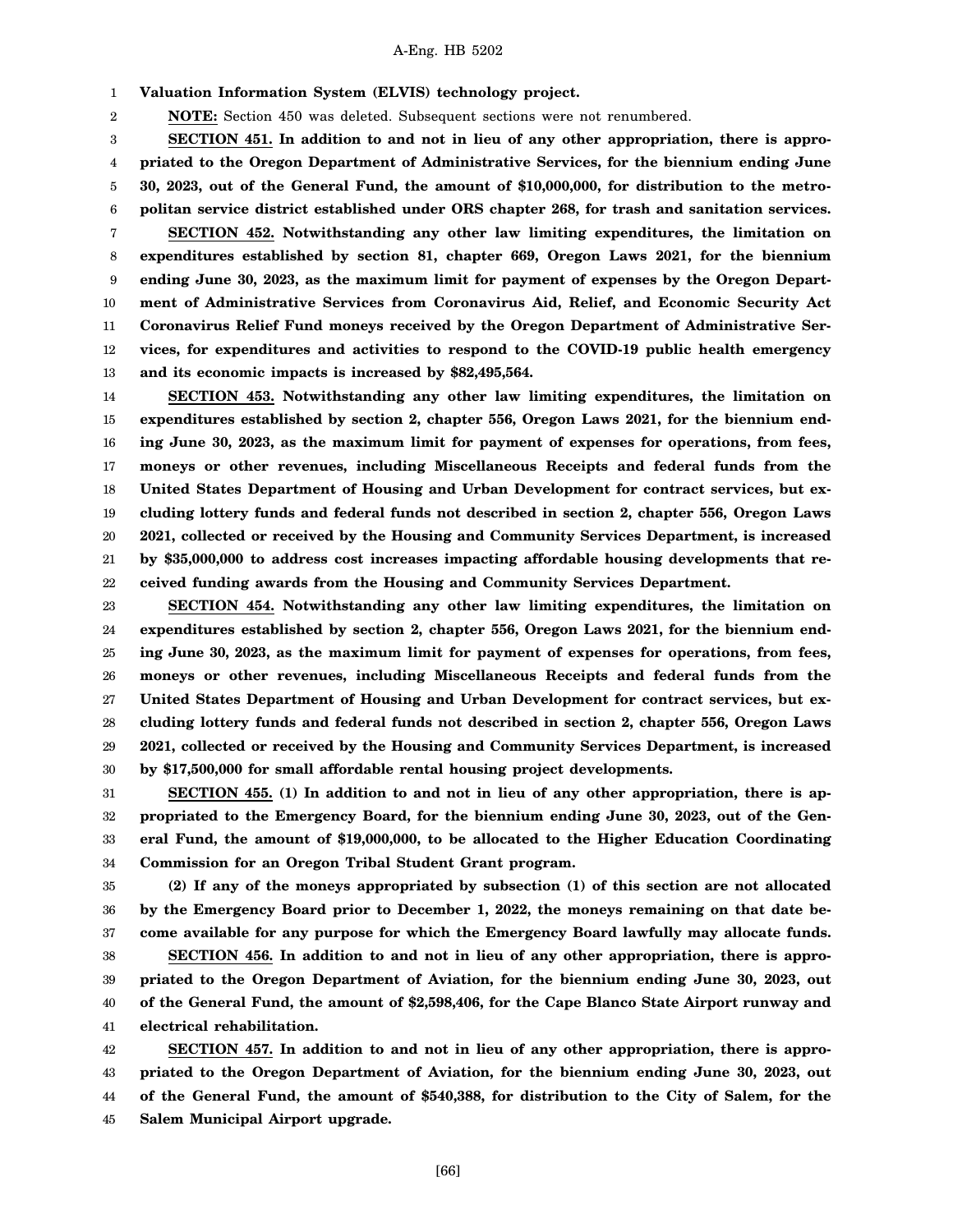1 2 3 **SECTION 458. In addition to and not in lieu of any other appropriation, there is appropriated to the Oregon Department of Aviation, for the biennium ending June 30, 2023, out of the General Fund, the amount of \$750,000, for distribution to Josephine County, for a Jet**

4 **A and Avgas aircraft fueling system at the Illinois Valley Airport.**

5 6 7 8 9 10 11 12 **SECTION 459. Notwithstanding any other law limiting expenditures, the limitation on expenditures established by section 126, chapter 669, Oregon Laws 2021, for the biennium ending June 30, 2023, as the maximum limit for payment of expenses from fees, moneys or other revenues, including Miscellaneous Receipts and reimbursements from federal service agreements, but excluding lottery funds and federal funds not described in section 126, chapter 669, Oregon Laws 2021, collected or received by the Department of Revenue, for core systems replacement, for the purposes of implementing the Electronic Valuation Information System (ELVIS), is decreased by \$435,000.**

13 14 15 16 17 18 **SECTION 460. Notwithstanding any other law limiting expenditures, the limitation on expenditures established by section 1 (2), chapter 503, Oregon Laws 2021, for the biennium ending June 30, 2023, as the maximum limit for payment of expenses from fees, moneys or other revenues, including Miscellaneous Receipts, but excluding lottery funds and federal funds, collected or received by the Department of Consumer and Business Services, for the Workers' Compensation Division, is decreased by \$58,428.**

19 20 21 22 23 24 **SECTION 461. Notwithstanding any other law limiting expenditures, the limitation on expenditures established by section 1 (5), chapter 503, Oregon Laws 2021, for the biennium ending June 30, 2023, as the maximum limit for payment of expenses from fees, moneys or other revenues, including Miscellaneous Receipts, but excluding lottery funds and federal funds, collected or received by the Department of Consumer and Business Services, for the Central Services Division, is increased by \$175,320.**

25 26 27 28 29 30 **SECTION 462. Notwithstanding any other law limiting expenditures, the limitation on expenditures established by section 1 (6), chapter 503, Oregon Laws 2021, for the biennium ending June 30, 2023, as the maximum limit for payment of expenses from fees, moneys or other revenues, including Miscellaneous Receipts, but excluding lottery funds and federal funds, collected or received by the Department of Consumer and Business Services, for the Division of Financial Regulation, is increased by \$312,264.**

31 32 33 34 35 36 **SECTION 463. Notwithstanding any other law limiting expenditures, the limitation on expenditures established by section 1 (7), chapter 503, Oregon Laws 2021, for the biennium ending June 30, 2023, as the maximum limit for payment of expenses from fees, moneys or other revenues, including Miscellaneous Receipts, but excluding lottery funds and federal funds, collected or received by the Department of Consumer and Business Services, for the Building Codes Division, is decreased by \$36,624.**

37 38 39 40 41 42 **SECTION 464. Notwithstanding any other law limiting expenditures, the amount of \$7,000,000 is established for the biennium ending June 30, 2023, as the maximum limit for payment of expenses by the Department of Transportation from a subaccount of the Oregon Transportation Infrastructure Fund established under ORS 367.015, for the purpose of funding projects that reduce the number of wildlife-vehicle collisions and improve habitat connectivity for wildlife.**

43 44 45 **SECTION 465. Notwithstanding any other provision of law, the authorized appropriations for the biennium ending June 30, 2023, for the following agencies and programs are changed by the specified amounts to reflect unexpended General Fund balances, pursuant to ORS**

[67]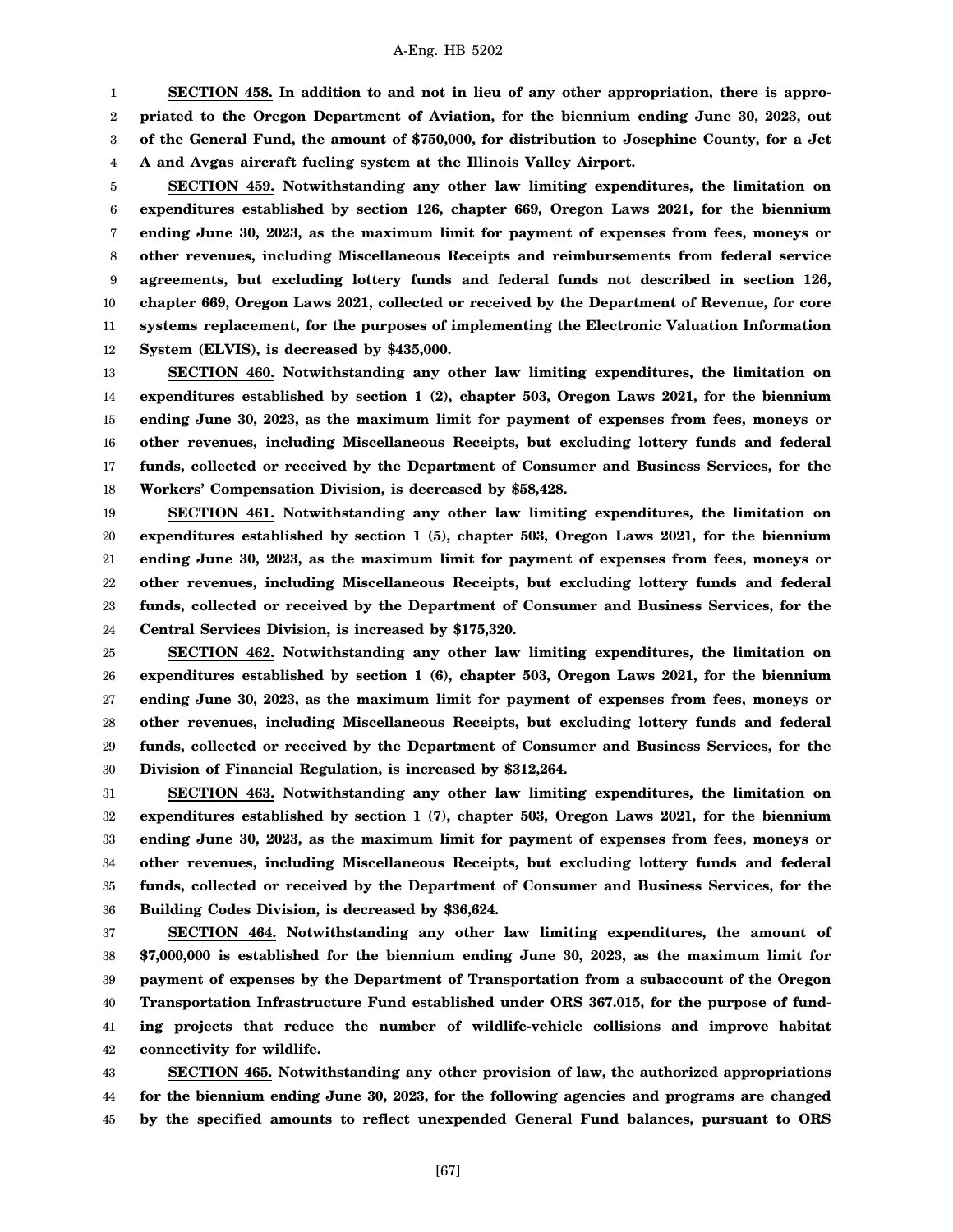| 293.195:                          |                    |                            |
|-----------------------------------|--------------------|----------------------------|
| (1) LEGISLATIVE BRANCH.           |                    |                            |
|                                   | 2021               |                            |
|                                   | <b>Oregon Laws</b> |                            |
|                                   | Chapter/           | \$                         |
| Agency/Program/Funds              | <b>Section</b>     | Adjustment                 |
|                                   |                    |                            |
| <b>Legislative Administration</b> |                    |                            |
| Committee:                        |                    |                            |
| <b>General Program</b>            |                    |                            |
| <b>General Fund</b>               |                    | Ch. 559 $1(1)$ +10,577,899 |
| Debt service                      |                    |                            |
| <b>General Fund</b>               | Ch. 5591(2)        | $+167,392$                 |
| <b>General Fund</b>               | Ch. 5591(2)        | $+127,087$                 |
| <b>Legislative Assembly:</b>      |                    |                            |
| <b>Biennial General Fund</b>      |                    |                            |
| <b>General Fund</b>               | Ch. 559 6          | $+2,851,096$               |
| <b>81st Legislative Assembly</b>  |                    |                            |
| <b>General Fund</b>               | Ch. 5597(1)        | $+236,004$                 |
| 82nd Legislative Assembly         |                    |                            |
| <b>General Fund</b>               | Ch. 559 7(2)       | $+3,162,124$               |
| <b>Legislative Equity Office</b>  |                    |                            |
| <b>General Fund</b>               | Ch. 559 8          | +483,717                   |
| <b>Legislative Counsel</b>        |                    |                            |
| Committee:                        |                    |                            |
| <b>Operating Expenses</b>         |                    |                            |
| <b>General Fund</b>               | Ch. 559 11         | +1,903,036                 |
| <b>Legislative Fiscal</b>         |                    |                            |
| Officer:                          |                    |                            |
| <b>Operating Expenses</b>         |                    |                            |
| <b>General Fund</b>               |                    | Ch. 559 14(1) $+2,871,447$ |
| <b>Legislative Policy and</b>     |                    |                            |
| <b>Research Committee:</b>        |                    |                            |
| <b>Operating Expenses</b>         |                    |                            |
| <b>General Fund</b>               | Ch. 559 15         | $+1,527,845$               |
| <b>Legislative Revenue</b>        |                    |                            |
| Officer:                          |                    |                            |
| <b>Operating Expenses</b>         |                    |                            |
| <b>General Fund</b>               | Ch. 559 16         | $+245,265$                 |
| <b>Commission on Indian</b>       |                    |                            |
| Services:                         |                    |                            |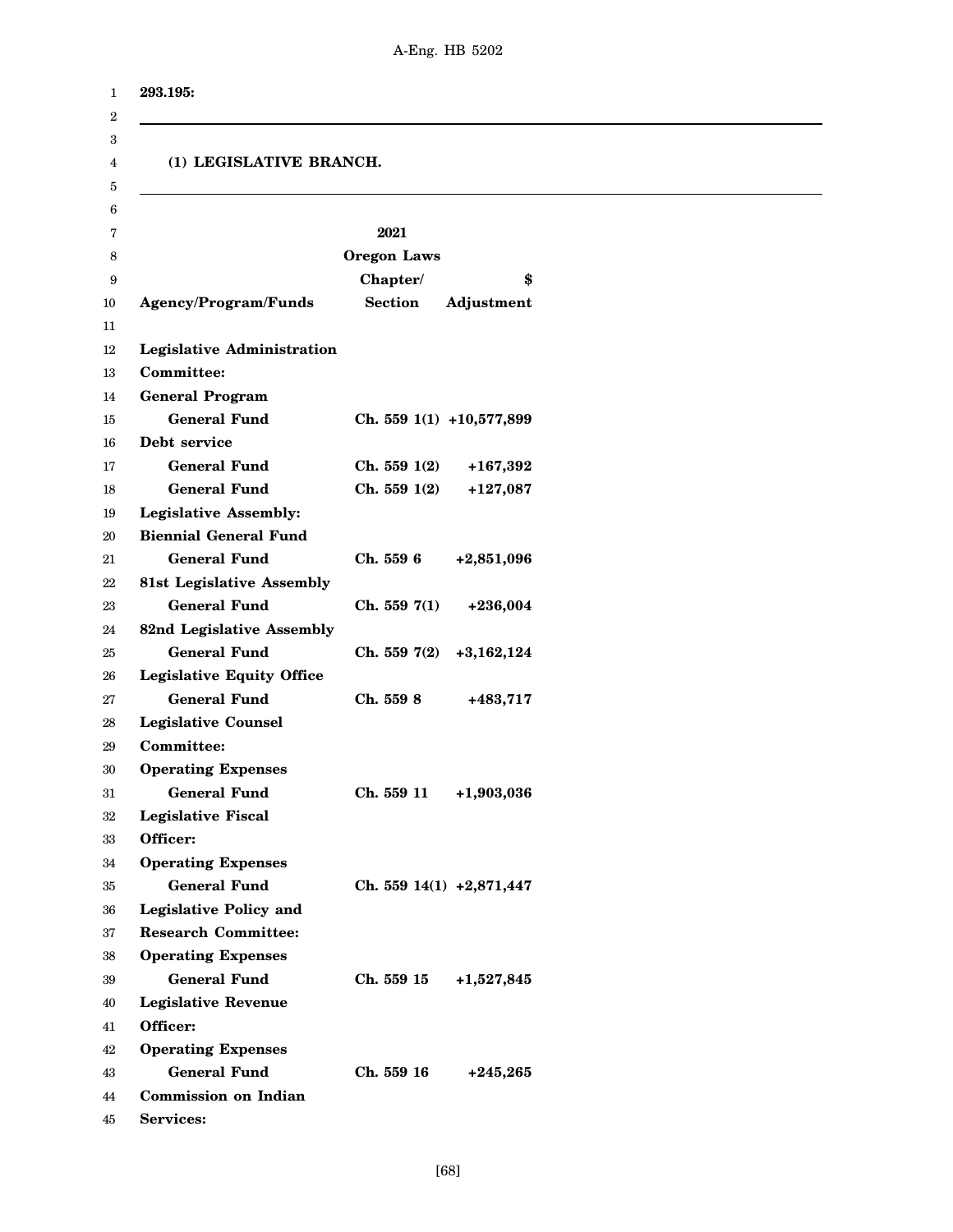| Administration<br><b>Operations</b><br>systems<br>Debt service<br><b>Council on Court</b><br><b>Procedures</b><br>Commission:<br><b>Appellate Division</b> | <b>General Fund</b><br>(2) JUDICIAL BRANCH.<br>Agency/Program/Funds<br><b>Commission on Judicial</b><br><b>Fitness and Disability:</b><br><b>General Fund</b><br><b>Extraordinary expenses</b><br><b>General Fund</b><br><b>Judicial Department:</b><br><b>Judicial Compensation</b> | Ch. 559 17<br>2021<br><b>Oregon Laws</b><br>Chapter/<br><b>Section</b><br>Ch. 1671(1)<br>Ch. 167 1(2) | $+256,973$<br>\$<br>Adjustment<br>$+12,001$<br>$+9,616$ |
|------------------------------------------------------------------------------------------------------------------------------------------------------------|--------------------------------------------------------------------------------------------------------------------------------------------------------------------------------------------------------------------------------------------------------------------------------------|-------------------------------------------------------------------------------------------------------|---------------------------------------------------------|
|                                                                                                                                                            |                                                                                                                                                                                                                                                                                      |                                                                                                       |                                                         |
|                                                                                                                                                            |                                                                                                                                                                                                                                                                                      |                                                                                                       |                                                         |
|                                                                                                                                                            |                                                                                                                                                                                                                                                                                      |                                                                                                       |                                                         |
|                                                                                                                                                            |                                                                                                                                                                                                                                                                                      |                                                                                                       |                                                         |
|                                                                                                                                                            |                                                                                                                                                                                                                                                                                      |                                                                                                       |                                                         |
|                                                                                                                                                            |                                                                                                                                                                                                                                                                                      |                                                                                                       |                                                         |
|                                                                                                                                                            |                                                                                                                                                                                                                                                                                      |                                                                                                       |                                                         |
|                                                                                                                                                            |                                                                                                                                                                                                                                                                                      |                                                                                                       |                                                         |
|                                                                                                                                                            |                                                                                                                                                                                                                                                                                      |                                                                                                       |                                                         |
|                                                                                                                                                            |                                                                                                                                                                                                                                                                                      |                                                                                                       |                                                         |
|                                                                                                                                                            |                                                                                                                                                                                                                                                                                      |                                                                                                       |                                                         |
|                                                                                                                                                            |                                                                                                                                                                                                                                                                                      |                                                                                                       |                                                         |
|                                                                                                                                                            |                                                                                                                                                                                                                                                                                      |                                                                                                       |                                                         |
|                                                                                                                                                            |                                                                                                                                                                                                                                                                                      |                                                                                                       |                                                         |
|                                                                                                                                                            |                                                                                                                                                                                                                                                                                      |                                                                                                       |                                                         |
|                                                                                                                                                            | <b>General Fund</b>                                                                                                                                                                                                                                                                  | Ch. 5571(1)                                                                                           | $+1,915,668$                                            |
|                                                                                                                                                            |                                                                                                                                                                                                                                                                                      |                                                                                                       |                                                         |
|                                                                                                                                                            | <b>General Fund</b>                                                                                                                                                                                                                                                                  | Ch. 557 1(2)                                                                                          | +756,039                                                |
|                                                                                                                                                            | <b>Mandated Payments</b>                                                                                                                                                                                                                                                             |                                                                                                       |                                                         |
|                                                                                                                                                            | <b>General Fund</b>                                                                                                                                                                                                                                                                  | Ch. 5571(3)                                                                                           | $+1,484,640$                                            |
|                                                                                                                                                            | <b>State Court technology</b>                                                                                                                                                                                                                                                        |                                                                                                       |                                                         |
|                                                                                                                                                            |                                                                                                                                                                                                                                                                                      |                                                                                                       |                                                         |
|                                                                                                                                                            | <b>General Fund</b>                                                                                                                                                                                                                                                                  | Ch. 5571(4)                                                                                           | $+145,212$                                              |
|                                                                                                                                                            |                                                                                                                                                                                                                                                                                      |                                                                                                       |                                                         |
|                                                                                                                                                            | <b>General Fund</b>                                                                                                                                                                                                                                                                  | Ch. 5571(5)                                                                                           | $+10,249$                                               |
|                                                                                                                                                            |                                                                                                                                                                                                                                                                                      |                                                                                                       |                                                         |
|                                                                                                                                                            |                                                                                                                                                                                                                                                                                      |                                                                                                       |                                                         |
|                                                                                                                                                            | <b>General Fund</b>                                                                                                                                                                                                                                                                  | Ch. 557 5                                                                                             | $+51,710$                                               |
|                                                                                                                                                            | <b>Public Defense Services</b>                                                                                                                                                                                                                                                       |                                                                                                       |                                                         |
|                                                                                                                                                            |                                                                                                                                                                                                                                                                                      |                                                                                                       |                                                         |
|                                                                                                                                                            |                                                                                                                                                                                                                                                                                      |                                                                                                       |                                                         |
|                                                                                                                                                            | <b>General Fund</b>                                                                                                                                                                                                                                                                  | Ch. 4441(3)                                                                                           | $+135,221$                                              |
|                                                                                                                                                            | <b>Trial Criminal Division</b>                                                                                                                                                                                                                                                       |                                                                                                       |                                                         |
|                                                                                                                                                            | <b>General Fund</b>                                                                                                                                                                                                                                                                  | Ch. 4441(4)                                                                                           | $+1,697$                                                |
|                                                                                                                                                            |                                                                                                                                                                                                                                                                                      |                                                                                                       |                                                         |
| <b>Division</b>                                                                                                                                            | <b>Administrative Services</b>                                                                                                                                                                                                                                                       |                                                                                                       |                                                         |
| <b>General Fund</b>                                                                                                                                        |                                                                                                                                                                                                                                                                                      | Ch. 4441(8)                                                                                           | $+132,450$                                              |

45

"**SECTION 466. Notwithstanding any other provision of law, the authorized appropriations**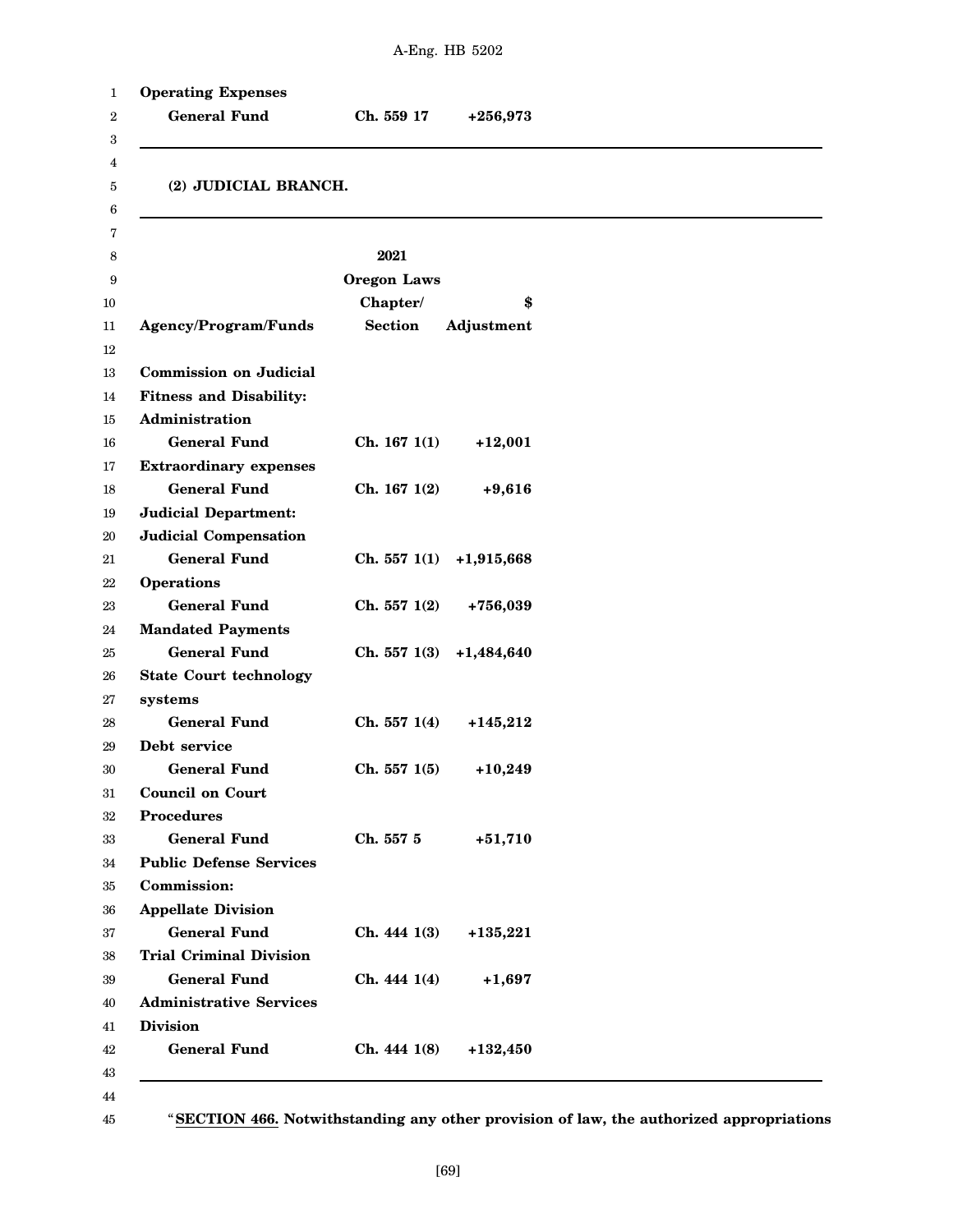| (1) ADMINISTRATION.                                                                       |                              |  |
|-------------------------------------------------------------------------------------------|------------------------------|--|
|                                                                                           | 2021                         |  |
|                                                                                           | <b>Oregon Laws</b>           |  |
|                                                                                           | Chapter/<br>\$               |  |
| Agency/Program/Funds                                                                      | <b>Section</b><br>Adjustment |  |
| <b>Oregon Department of</b>                                                               |                              |  |
| <b>Administrative Services:</b>                                                           |                              |  |
| Debt service                                                                              |                              |  |
| <b>General Fund</b>                                                                       | Ch. 425 1(6)<br>$-62,858$    |  |
| Other funds                                                                               | Ch. 425 2(12)<br>$+486,025$  |  |
| Lottery funds                                                                             | Ch. 425 3<br>$-423,153$      |  |
| <b>Department of Revenue:</b>                                                             |                              |  |
| Debt service                                                                              |                              |  |
| <b>General Fund</b>                                                                       | Ch. 441 1(7)<br>$-71,491$    |  |
|                                                                                           |                              |  |
| (2) ECONOMIC DEVELOPMENT.                                                                 |                              |  |
|                                                                                           | 2021                         |  |
|                                                                                           | <b>Oregon Laws</b>           |  |
|                                                                                           | Chapter/<br>\$               |  |
|                                                                                           | <b>Section</b><br>Adjustment |  |
|                                                                                           |                              |  |
|                                                                                           |                              |  |
|                                                                                           |                              |  |
| <b>General Fund</b>                                                                       | Ch. 5601(3)<br>$-8,955$      |  |
| Lottery funds                                                                             | Ch. 5603(4)<br>$-3,403,866$  |  |
| Other funds                                                                               | Ch. 669 212<br>$+3,412,834$  |  |
|                                                                                           |                              |  |
| (3) EDUCATION.                                                                            |                              |  |
|                                                                                           | 2021                         |  |
| Agency/Program/Funds<br><b>Oregon Business Development</b><br>Department:<br>Debt service | <b>Oregon Laws</b>           |  |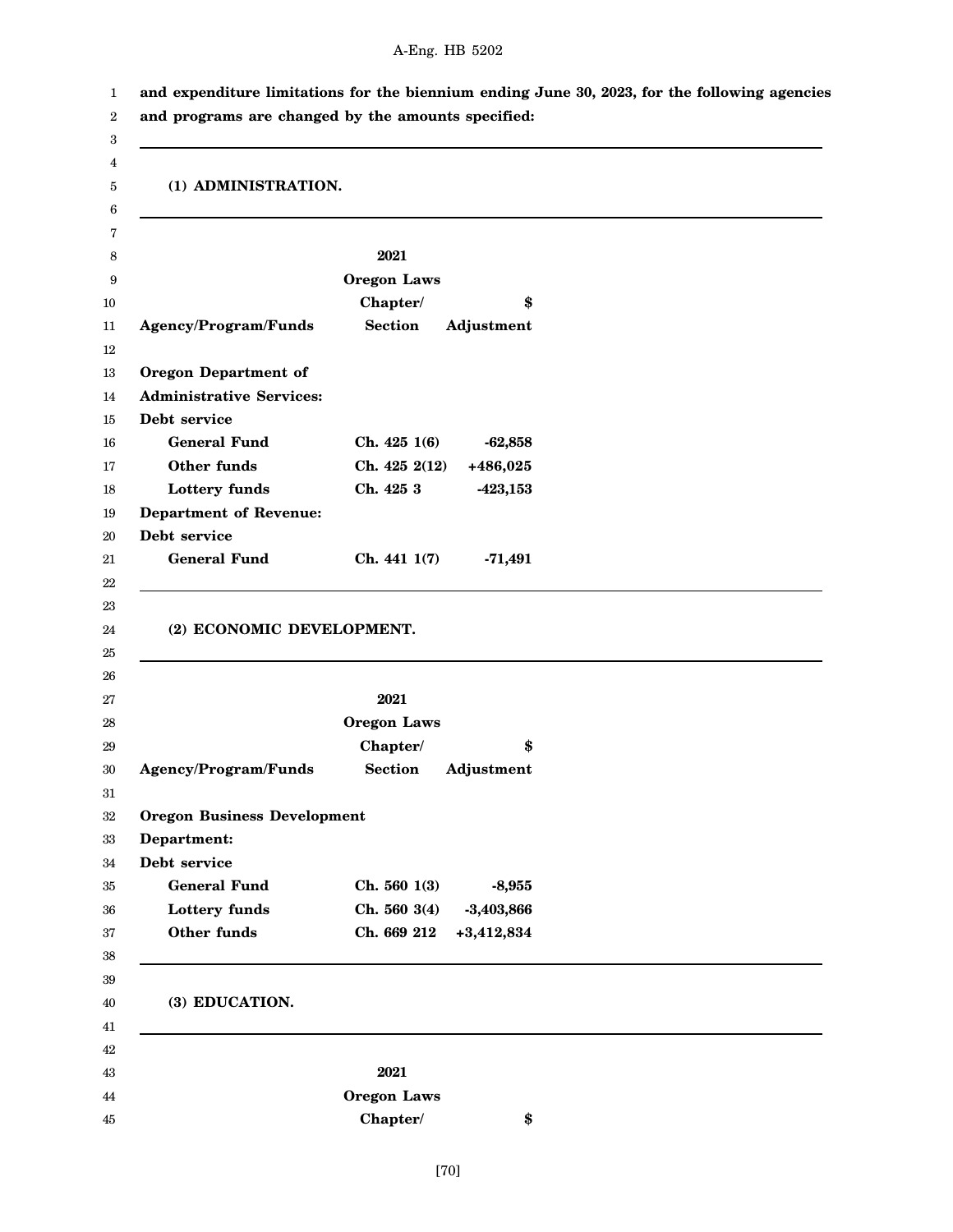| Agency/Program/Funds             | <b>Section</b>     | Adjustment   |
|----------------------------------|--------------------|--------------|
|                                  |                    |              |
| <b>Department of Education:</b>  |                    |              |
| Debt service                     |                    |              |
| <b>General Fund</b>              | Ch. 603 4          | $-233,678$   |
| Other funds                      | Ch. 669 36         | +233,685     |
| <b>Higher Education</b>          |                    |              |
| <b>Coordinating Commission:</b>  |                    |              |
| Public university                |                    |              |
| debt service                     |                    |              |
| <b>General Fund</b>              | Ch. 660            |              |
|                                  | 1(10)(a)           | $-1,030,391$ |
| <b>Other funds</b>               | Ch. 6606(2)        | $+695,171$   |
| <b>Community college</b>         |                    |              |
| debt service                     |                    |              |
| Other funds                      | Ch. 6606(3)        | $+1,030,420$ |
|                                  |                    |              |
|                                  |                    |              |
| (4) HUMAN SERVICES.              |                    |              |
|                                  |                    |              |
|                                  |                    |              |
|                                  | 2021               |              |
|                                  | <b>Oregon Laws</b> |              |
|                                  | Chapter/           | \$           |
| Agency/Program/Funds             | <b>Section</b>     | Adjustment   |
|                                  |                    |              |
| <b>Department of Human</b>       |                    |              |
| <b>Services:</b><br>Debt service |                    |              |
|                                  |                    |              |
| <b>General Fund</b>              | Ch. 606 1(8)       | $-900,000$   |
| Other funds                      | Ch. 606 2(9)       | $+944,250$   |
|                                  |                    |              |
|                                  |                    |              |
| (5) JUDICIAL BRANCH.             |                    |              |
|                                  |                    |              |
|                                  |                    |              |
|                                  | 2021               |              |
|                                  | <b>Oregon Laws</b> |              |
|                                  | Chapter/           | \$           |
| Agency/Program/Funds             | <b>Section</b>     | Adjustment   |
|                                  |                    |              |
| <b>Judicial Department:</b>      |                    |              |
| Debt service                     |                    |              |
| <b>General Fund</b>              | Ch. 5571(5)        | $-273,641$   |
|                                  |                    |              |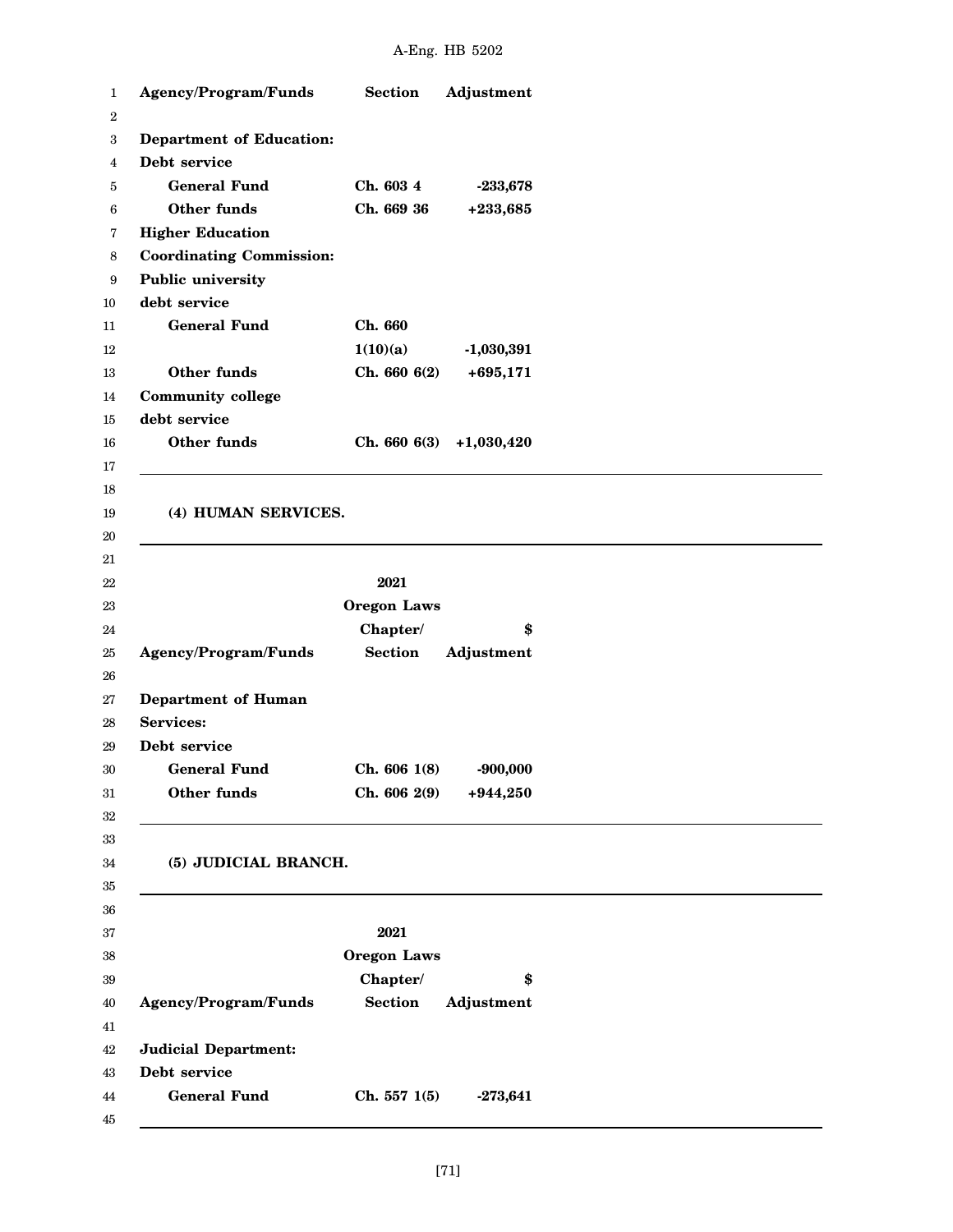| (6) NATURAL RESOURCES.            |                    |            |  |
|-----------------------------------|--------------------|------------|--|
|                                   | 2021               |            |  |
|                                   | <b>Oregon Laws</b> |            |  |
|                                   | Chapter/           | \$         |  |
| Agency/Program/Funds              | <b>Section</b>     | Adjustment |  |
| <b>State Forestry Department:</b> |                    |            |  |
| Debt service                      |                    |            |  |
| <b>General Fund</b>               | Ch. 6051(5)        | -656       |  |
| Other funds                       | Ch. 605 2(7)       | $+660$     |  |
| (7) PUBLIC SAFETY.                |                    |            |  |
|                                   | 2021               |            |  |
|                                   | <b>Oregon Laws</b> |            |  |
|                                   | Chapter/           | \$         |  |
| Agency/Program/Funds              | <b>Section</b>     | Adjustment |  |
| <b>Department of Corrections:</b> |                    |            |  |
| Debt service                      |                    |            |  |
| <b>General Fund</b>               | Ch. 4681(5)        | $-105,000$ |  |
| Other funds                       | Ch. 669 5          | $+105,000$ |  |
| <b>Department of Justice:</b>     |                    |            |  |
| Debt service                      |                    |            |  |
| <b>General Fund</b>               | Ch. 4271(7)        | $-52,175$  |  |
| (8) TRANSPORTATION.               |                    |            |  |
|                                   | 2021               |            |  |
|                                   | <b>Oregon Laws</b> |            |  |
|                                   | Chapter/           | \$         |  |
| Agency/Program/Funds              | <b>Section</b>     | Adjustment |  |
| Department of                     |                    |            |  |
| <b>Transportation:</b>            |                    |            |  |
| Debt service                      |                    |            |  |
| <b>General Fund</b>               | Ch. 4421(1)        | $-180$     |  |
| Other funds                       | Ch. 442 2(18)      | +799,991   |  |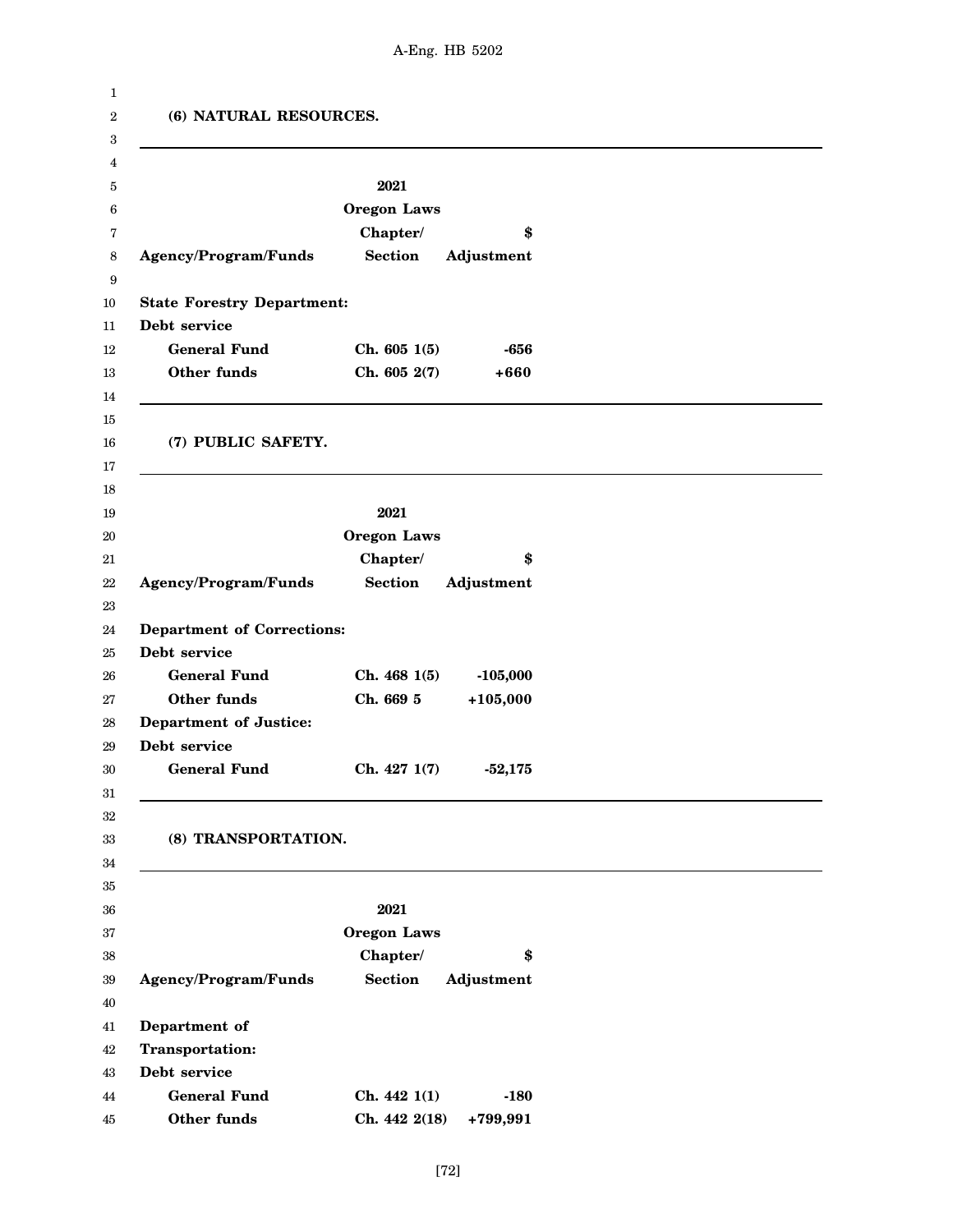|                                                          |                            | A-Eng. HB 5202 |                                                                                                                                                                                          |
|----------------------------------------------------------|----------------------------|----------------|------------------------------------------------------------------------------------------------------------------------------------------------------------------------------------------|
| Lottery funds                                            | Ch. 442 4                  | -799,809       |                                                                                                                                                                                          |
| and programs are changed by the amounts specified:       |                            |                | "SECTION 467. Notwithstanding any other provision of law, the authorized appropriations<br>and expenditure limitations for the biennium ending June 30, 2023, for the following agencies |
| (1) ADMINISTRATION.                                      |                            |                |                                                                                                                                                                                          |
|                                                          | 2021                       |                |                                                                                                                                                                                          |
|                                                          | <b>Oregon Laws</b>         |                |                                                                                                                                                                                          |
|                                                          | Chapter/                   | \$             |                                                                                                                                                                                          |
| <b>Agency/Program/Funds</b>                              | <b>Section</b>             | Adjustment     |                                                                                                                                                                                          |
| <b>Oregon Advocacy Commissions</b>                       |                            |                |                                                                                                                                                                                          |
| Office:                                                  |                            |                |                                                                                                                                                                                          |
| <b>Operating Expenses</b>                                |                            |                |                                                                                                                                                                                          |
| <b>General Fund</b>                                      | Ch. 345 1                  | $+49,573$      |                                                                                                                                                                                          |
| <b>Oregon Department of</b>                              |                            |                |                                                                                                                                                                                          |
| <b>Administrative Services:</b>                          |                            |                |                                                                                                                                                                                          |
| <b>Chief Operating Office</b>                            |                            |                |                                                                                                                                                                                          |
| <b>General Fund</b>                                      | Ch. 4251(1)                | $+107,351$     |                                                                                                                                                                                          |
| Other funds                                              | Ch. 4252(1)                | $+246,124$     |                                                                                                                                                                                          |
| <b>Chief Financial Office</b>                            |                            |                |                                                                                                                                                                                          |
| <b>Other funds</b>                                       | Ch. 425 2(2)               | +492,272       |                                                                                                                                                                                          |
| Office of the State Chief                                |                            |                |                                                                                                                                                                                          |
| <b>Information Officer - Policy</b>                      |                            |                |                                                                                                                                                                                          |
| Other funds                                              | Ch. $425\ 2(3)$ +1,846,720 |                |                                                                                                                                                                                          |
| <b>Chief Human Resources Office</b>                      |                            |                |                                                                                                                                                                                          |
| Other funds                                              | Ch. 4252(4)                | +859,460       |                                                                                                                                                                                          |
| <b>OSCIO - State Data Center</b>                         |                            |                |                                                                                                                                                                                          |
| - Operations                                             |                            |                |                                                                                                                                                                                          |
| Other funds                                              | Ch. 425                    |                |                                                                                                                                                                                          |
|                                                          | 2(5)(a)                    | $+1,666,387$   |                                                                                                                                                                                          |
| <b>Enterprise Asset Management</b><br><b>Other funds</b> |                            |                |                                                                                                                                                                                          |
| <b>Enterprise Goods and</b>                              | Ch. 4252(6)                | +1,474,963     |                                                                                                                                                                                          |
| <b>Services</b>                                          |                            |                |                                                                                                                                                                                          |
| Other funds                                              | Ch. 4252(7)                | $+2,353,962$   |                                                                                                                                                                                          |
| <b>Business Services</b>                                 |                            |                |                                                                                                                                                                                          |
| Other funds                                              | Ch. 4252(8)                | $+91,335$      |                                                                                                                                                                                          |
| <b>ODAS</b> Information Technology                       |                            |                |                                                                                                                                                                                          |
| Other funds                                              | Ch. 4252(14)               | +360,604       |                                                                                                                                                                                          |
|                                                          |                            |                |                                                                                                                                                                                          |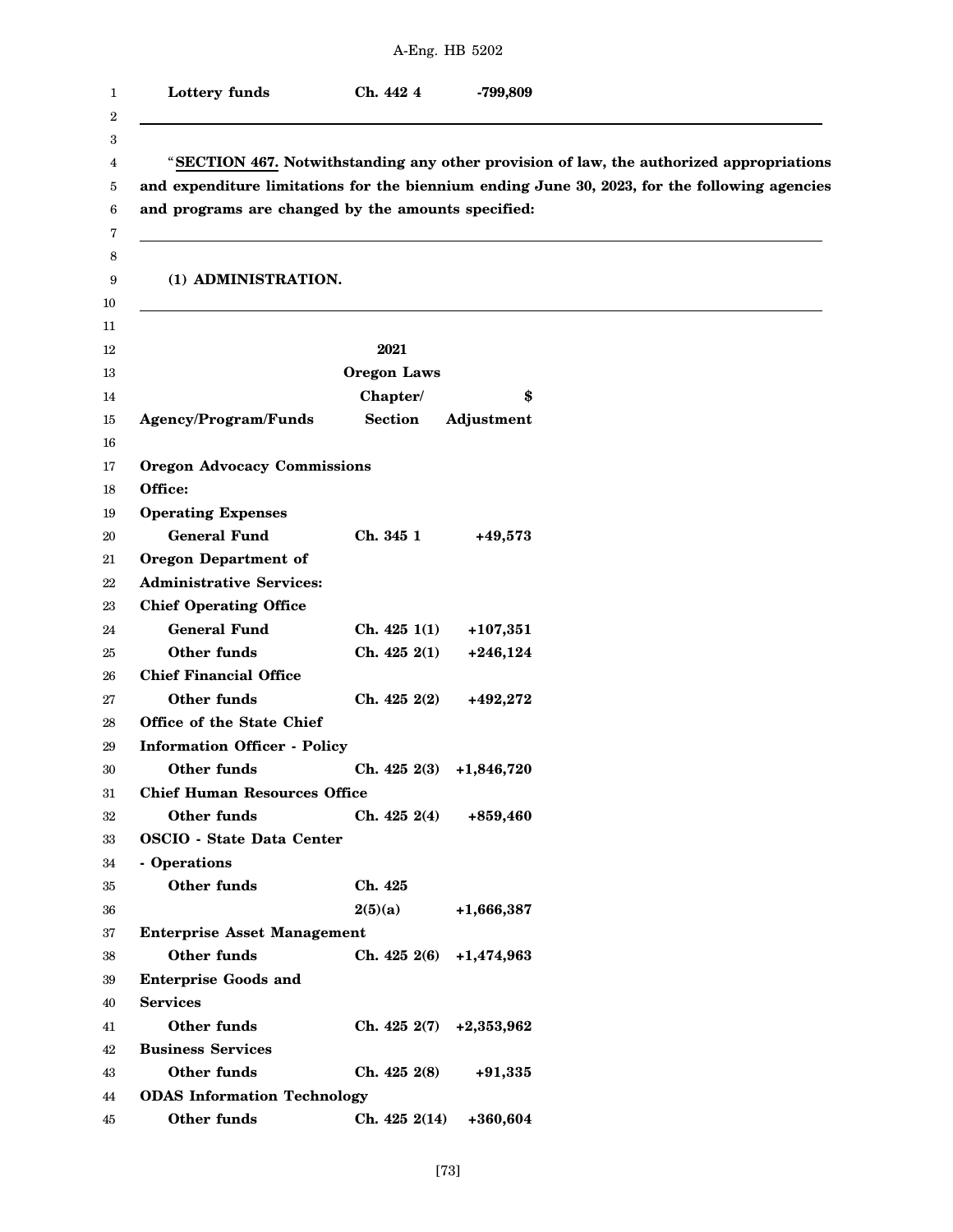| 1  | <b>Operating Expenses</b>           |                             |              |
|----|-------------------------------------|-----------------------------|--------------|
| 2  | <b>Federal funds</b>                | Ch. 425 5                   | $+105,897$   |
| 3  | <b>State Treasury:</b>              |                             |              |
| 4  | <b>Administrative Services</b>      |                             |              |
| 5  | Other funds                         | Ch. 4431(1)                 | $+911,554$   |
| 6  | <b>Trust Property Services</b>      |                             |              |
| 7  | Other funds                         | Ch. 443 1(2)                | $+215,255$   |
| 8  | <b>Investment Services</b>          |                             |              |
| 9  | Other funds                         | Ch. 4431(3)                 | $+1,506,644$ |
| 10 | <b>Public Savings Services</b>      |                             |              |
| 11 | Other funds                         | Ch. 4431(4)                 | $+109,445$   |
| 12 | <b>State and Local Government</b>   |                             |              |
| 13 | <b>Financial Services</b>           |                             |              |
| 14 | Other funds                         | Ch. 4431(5)                 | $+355,487$   |
| 15 | <b>Oregon Racing Commission:</b>    |                             |              |
| 16 | <b>Operating Expenses</b>           |                             |              |
| 17 | Other funds                         | Ch. 383 1                   | $+119,090$   |
| 18 | <b>Public Employees Retirement</b>  |                             |              |
| 19 | System:                             |                             |              |
| 20 | <b>Central Administration</b>       |                             |              |
| 21 | <b>Division</b>                     |                             |              |
| 22 | Other funds                         | Ch. $1451(1)$ +450,112      |              |
| 23 | <b>Financial and Administrative</b> |                             |              |
| 24 | <b>Services Division</b>            |                             |              |
| 25 | Other funds                         | Ch. 145 1(2)                | +437,471     |
| 26 | <b>Information Services</b>         |                             |              |
| 27 | <b>Division</b>                     |                             |              |
| 28 | Other funds                         | Ch. 1451(3)                 | $+765,286$   |
| 29 | <b>Operations Division</b>          |                             |              |
| 30 | Other funds                         | Ch. $145 \t1(4) +1,339,117$ |              |
| 31 | <b>Compliance, Audit and</b>        |                             |              |
| 32 | <b>Risk Division</b>                |                             |              |
| 33 | Other funds                         | Ch. 145 1(5)                | $+225,510$   |
| 34 | Core Retirement System,             |                             |              |
| 35 | <b>Implementation of chapter</b>    |                             |              |
| 36 | 355, Oregon Laws 2019,              |                             |              |
| 37 | <b>Operational implementation</b>   |                             |              |
| 38 | Other funds                         | Ch. 145                     |              |
| 39 |                                     | 1(6)(a)(D)                  | $+352,415$   |
| 40 | <b>Secretary of State:</b>          |                             |              |
| 41 | <b>Administrative Services</b>      |                             |              |
| 42 | <b>Division</b>                     |                             |              |
| 43 | General Fund                        | Ch. 5051(1)                 | $+115,333$   |
| 44 | Other funds                         | Ch. 5052(1)                 | $+618,065$   |
| 45 | <b>Elections Division</b>           |                             |              |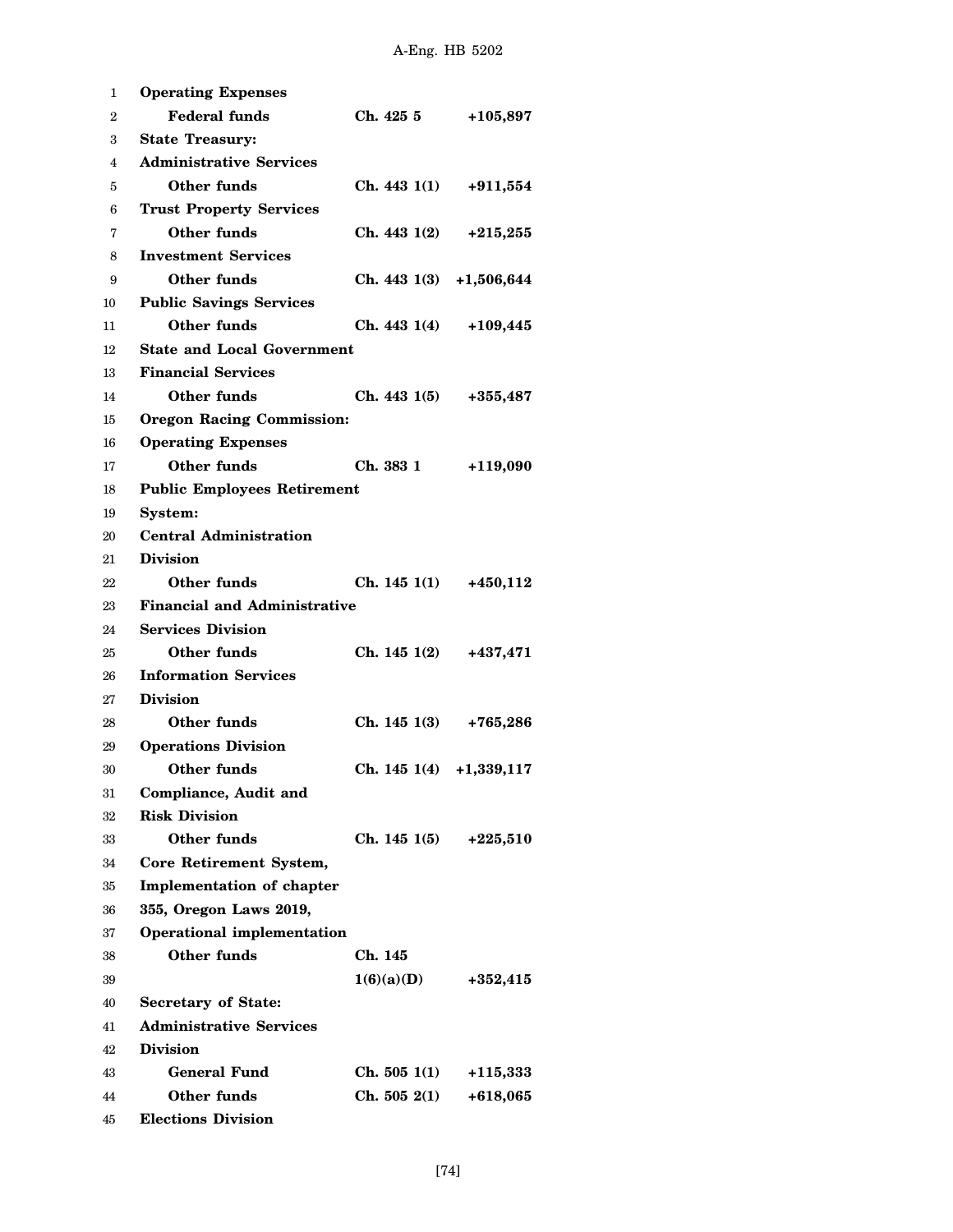| 1  | <b>General Fund</b>            | Ch. 5051(2)               | $+242,507$   |
|----|--------------------------------|---------------------------|--------------|
| 2  | <b>Federal funds</b>           | Ch. 505 3                 | $+52,776$    |
| 3  | <b>Archives Division</b>       |                           |              |
| 4  | <b>Other funds</b>             | Ch. 5052(4)               | $+248,084$   |
| 5  | <b>Audits Division</b>         |                           |              |
| 6  | <b>Other funds</b>             | Ch. 5052(3)               | +986,334     |
| 7  | <b>Corporation Division</b>    |                           |              |
| 8  | Other funds                    | Ch. 5052(5)               | +372,697     |
| 9  | Oregon Liquor and              |                           |              |
| 10 | <b>Cannabis Commission:</b>    |                           |              |
| 11 | <b>Administrative Expenses</b> |                           |              |
| 12 | Other funds                    | Ch. 640 $1(1)$ +2,449,889 |              |
| 13 | Marijuana Regulation           |                           |              |
| 14 | - Recreational                 |                           |              |
| 15 | <b>Other funds</b>             | Ch. 6401(2)               | +754,562     |
| 16 | Marijuana Regulation           |                           |              |
| 17 | - Medical                      |                           |              |
| 18 | Other funds                    | Ch. 6401(3)               | +188,366     |
| 19 | <b>Department of Revenue:</b>  |                           |              |
| 20 | Administration                 |                           |              |
| 21 | <b>General Fund</b>            | Ch. 4411(1)               | +578,436     |
| 22 | Other funds                    | Ch. 4412(1)               | $+65,017$    |
| 23 | <b>Property Tax Division</b>   |                           |              |
| 24 | <b>General Fund</b>            | Ch. 441 1(2)              | +644,687     |
| 25 | Other funds                    | Ch. 4412(2)               | $+161,373$   |
| 26 | Personal Tax and               |                           |              |
| 27 | <b>Compliance Division</b>     |                           |              |
| 28 | <b>General Fund</b>            | Ch. 4411(3)               | $+2,504,784$ |
| 29 | <b>Other funds</b>             | Ch. 4412(3)               | $+48,156$    |
| 30 | <b>Business Division</b>       |                           |              |
| 31 | <b>General Fund</b>            | Ch. 4411(4)               | +630,069     |
| 32 | <b>Other funds</b>             | Ch. 441 2(4)              | +458,774     |
| 33 | <b>Information Technology</b>  |                           |              |
| 34 | <b>Services Division</b>       |                           |              |
| 35 | <b>General Fund</b>            | Ch. 441 1(6)              | $+1,243,441$ |
| 36 | <b>Other funds</b>             | Ch. 441 2(7)              | $+234,213$   |
| 37 | <b>Core System Replacement</b> |                           |              |
| 38 | Other funds                    | Ch. 669 126               | $+25,613$    |
| 39 | <b>Collections Division</b>    |                           |              |
| 40 | <b>General Fund</b>            | Ch. 4411(5)               | +669,785     |
| 41 | Other funds                    | Ch. 4412(5)               | +620,070     |
| 42 | Marijuana Program              |                           |              |
| 43 | <b>Other funds</b>             | Ch. 441 2(8)              | +122,486     |
| 44 | <b>Corporate Division</b>      |                           |              |
| 45 | Other funds                    | Ch. 4412(6)               | +744,360     |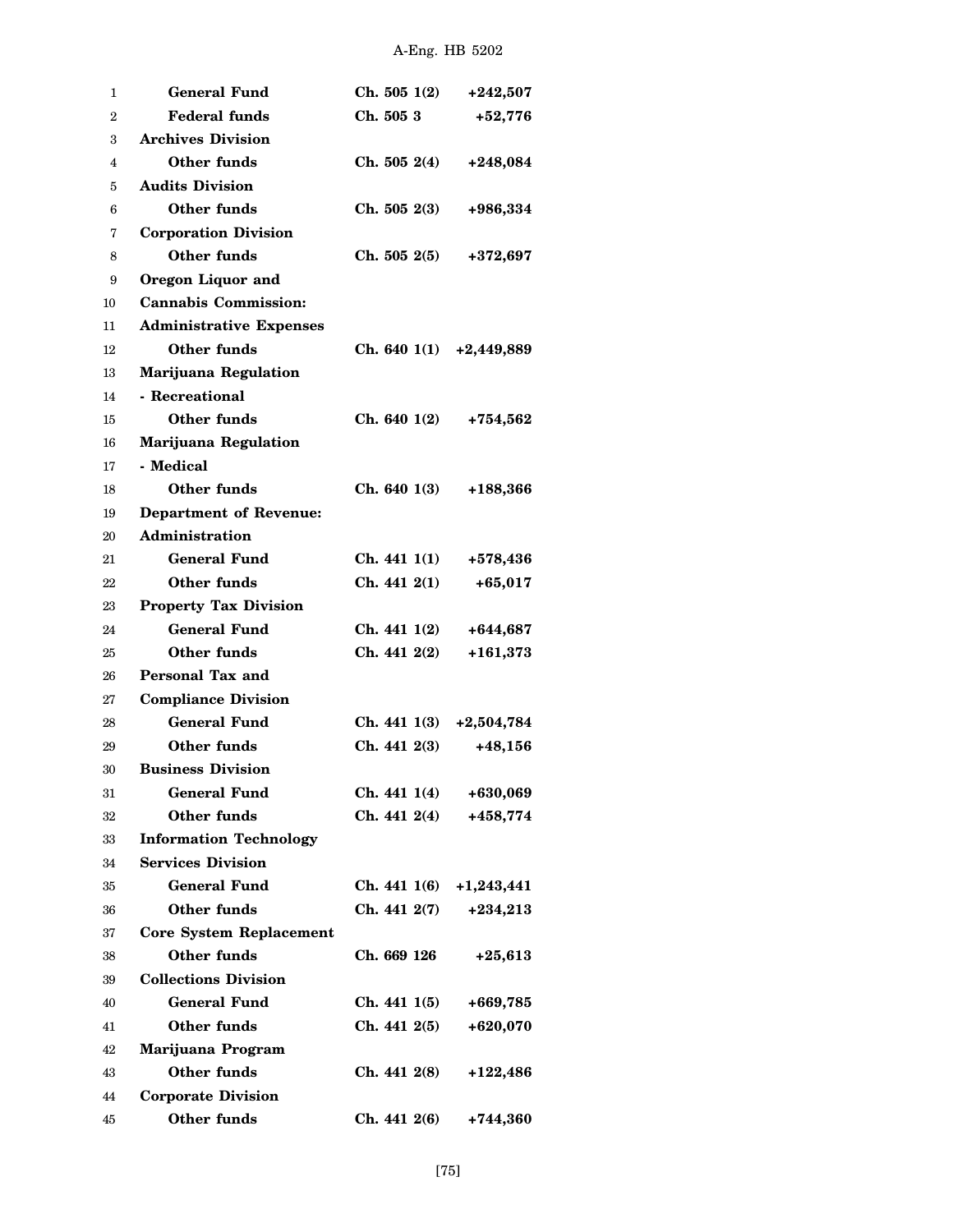| <b>Senior Property Tax</b>          |                    |            |
|-------------------------------------|--------------------|------------|
| <b>Deferral Program</b>             |                    |            |
| Other funds                         | Ch. 441 2(9)       | $+60,696$  |
| <b>Employment Relations</b>         |                    |            |
| Board:                              |                    |            |
| <b>Operating Expenses</b>           |                    |            |
| <b>General Fund</b>                 | Ch. 166 1          | $+92,159$  |
| <b>Operating Expenses (fees)</b>    |                    |            |
| <b>Other funds</b>                  | Ch. 166 2          | $+6,584$   |
| <b>Assessments of Agencies</b>      |                    |            |
| Other funds                         | Ch. 166 3          | $+65,828$  |
| Office of the Governor:             |                    |            |
| <b>Operating Expenses</b>           |                    |            |
| <b>General Fund</b>                 | Ch. 434 1          | $+697,911$ |
| Other funds                         | Ch. 434 4          | $+136,952$ |
| <b>Regional Solutions Program</b>   |                    |            |
| Lottery funds                       | Ch. 434 3          | $+108,408$ |
| <b>Oregon Government Ethics</b>     |                    |            |
| <b>Commission:</b>                  |                    |            |
| <b>Operating Expenses</b>           |                    |            |
| <b>Other funds</b>                  | Ch. 288 1          | $+81,326$  |
| <b>State Library:</b>               |                    |            |
| <b>Operating Expenses</b>           |                    |            |
| <b>General Fund</b>                 | Ch. 308 1          | $+75,132$  |
| <b>Federal funds</b>                | Ch. 308 4          | $+53,355$  |
| <b>Operating Expenses</b>           |                    |            |
| - Non-Assessments                   |                    |            |
| Other funds                         | Ch. 308 2          | $+4,092$   |
| <b>Operating Expenses</b>           |                    |            |
| - Assessments                       |                    |            |
| Other funds                         | Ch. 308 3          | $+175,270$ |
|                                     |                    |            |
| (2) CONSUMER AND BUSINESS SERVICES. |                    |            |
|                                     |                    |            |
|                                     | 2021               |            |
|                                     | <b>Oregon Laws</b> |            |
|                                     | Chapter/           | \$         |
| Agency/Program/Funds                | <b>Section</b>     | Adjustment |
| Oregon Board of Accountancy:        |                    |            |
| <b>Operating Expenses</b>           |                    |            |
| Other funds                         | Ch. 377 1          | $+80,432$  |
| <b>State Board of Tax</b>           |                    |            |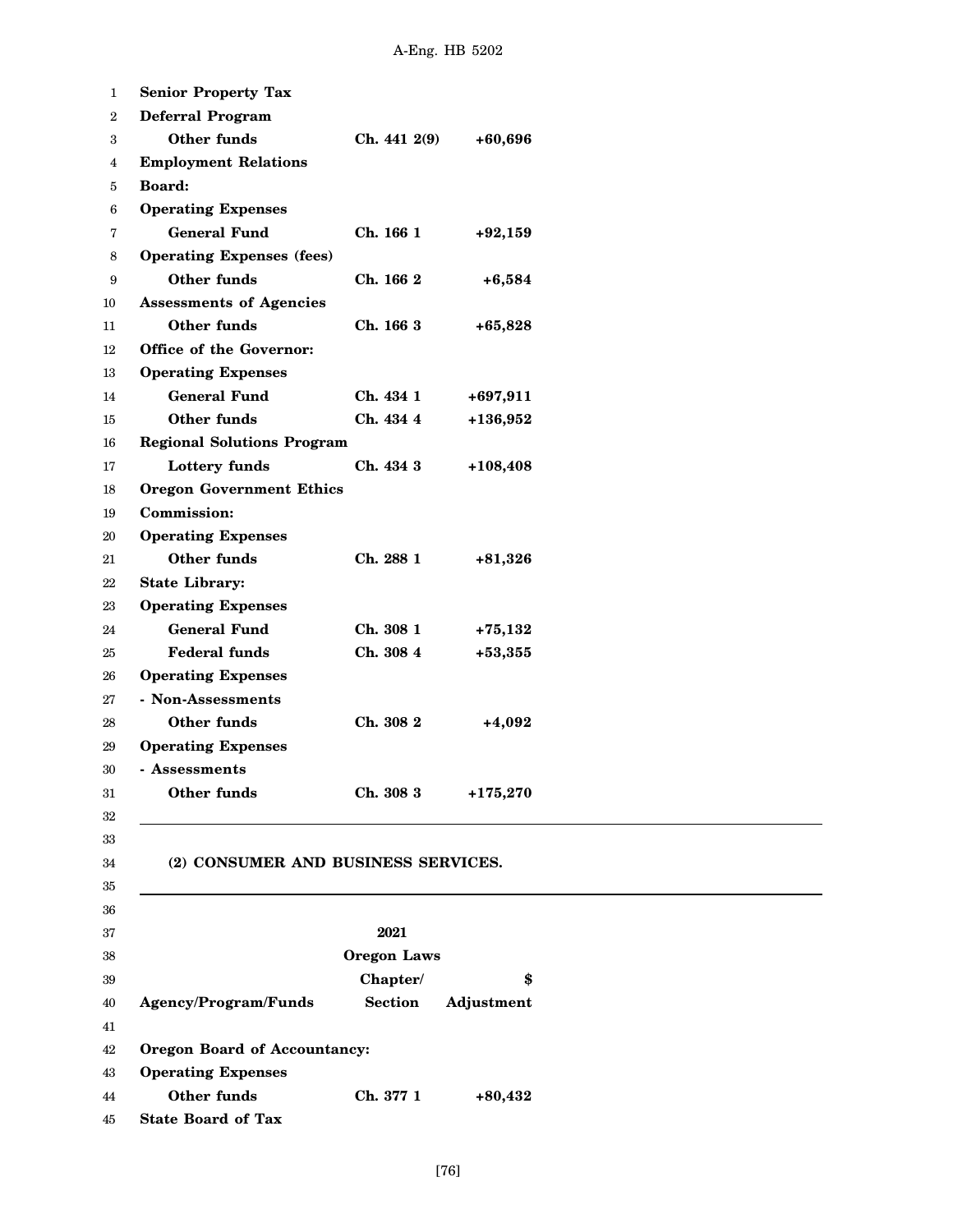| 1              | <b>Practitioners:</b>               |           |           |
|----------------|-------------------------------------|-----------|-----------|
| $\overline{2}$ | <b>Operating Expenses</b>           |           |           |
| 3              | Other funds                         | Ch. 348 1 | $+12,753$ |
| 4              | <b>Construction Contractors</b>     |           |           |
| 5              | <b>Board:</b>                       |           |           |
| 6              | <b>Operating Expenses</b>           |           |           |
| 7              | Other funds                         | Ch. 347 1 | +479,464  |
| 8              | <b>Mental Health Regulatory</b>     |           |           |
| 9              | Agency                              |           |           |
| 10             | <b>Oregon Board of Licensed</b>     |           |           |
| 11             | <b>Professional Counselors</b>      |           |           |
| 12             | and Therapists:                     |           |           |
| 13             | Other funds                         | Ch. 437 1 | $+93,161$ |
| 14             | <b>Oregon Board of Psychology:</b>  |           |           |
| 15             | Other funds                         | Ch. 437 2 | $+40,990$ |
| 16             | <b>State Board of Chiropractic</b>  |           |           |
| 17             | <b>Examiners:</b>                   |           |           |
| 18             | <b>Operating Expenses</b>           |           |           |
| 19             | Other funds                         | Ch. 346 1 | $+27,044$ |
| 20             | <b>State Board of Licensed</b>      |           |           |
| 21             | <b>Social Workers:</b>              |           |           |
| 22             | <b>Operating Expenses</b>           |           |           |
| 23             | Other funds                         | Ch. 440 1 | $+59,353$ |
| 24             | <b>Oregon Board of Dentistry:</b>   |           |           |
| 25             | <b>Operating Expenses</b>           |           |           |
| 26             | Other funds                         | Ch. 287 1 | $+90,535$ |
| 27             | <b>Health-Related Licensing</b>     |           |           |
| 28             | <b>Boards:</b>                      |           |           |
| 29             | <b>State Mortuary and Cemetery</b>  |           |           |
| 30             | <b>Board</b>                        |           |           |
| 31             | Other funds                         | Ch. 504 1 | $+82,664$ |
| 32             | <b>Oregon Board of Naturopathic</b> |           |           |
| 33             | <b>Medicine</b>                     |           |           |
| 34             | <b>Other funds</b>                  | Ch. 504 2 | $+18,435$ |
| 35             | <b>Occupational Therapy</b>         |           |           |
| 36             | <b>Licensing Board</b>              |           |           |
| 37             | Other funds                         | Ch. 504 3 | $+10,610$ |
| 38             | <b>Board of Medical Imaging</b>     |           |           |
| 39             | Other funds                         | Ch. 504 4 | $+27,117$ |
| 40             | <b>State Board of Examiners</b>     |           |           |
| 41             | for Speech-Language                 |           |           |
| 42             | <b>Pathology and Audiology</b>      |           |           |
| 43             | Other funds                         | Ch. 504 5 | $+26,356$ |
| 44             | <b>Oregon State Veterinary</b>      |           |           |
| 45             | <b>Medical Examining Board</b>      |           |           |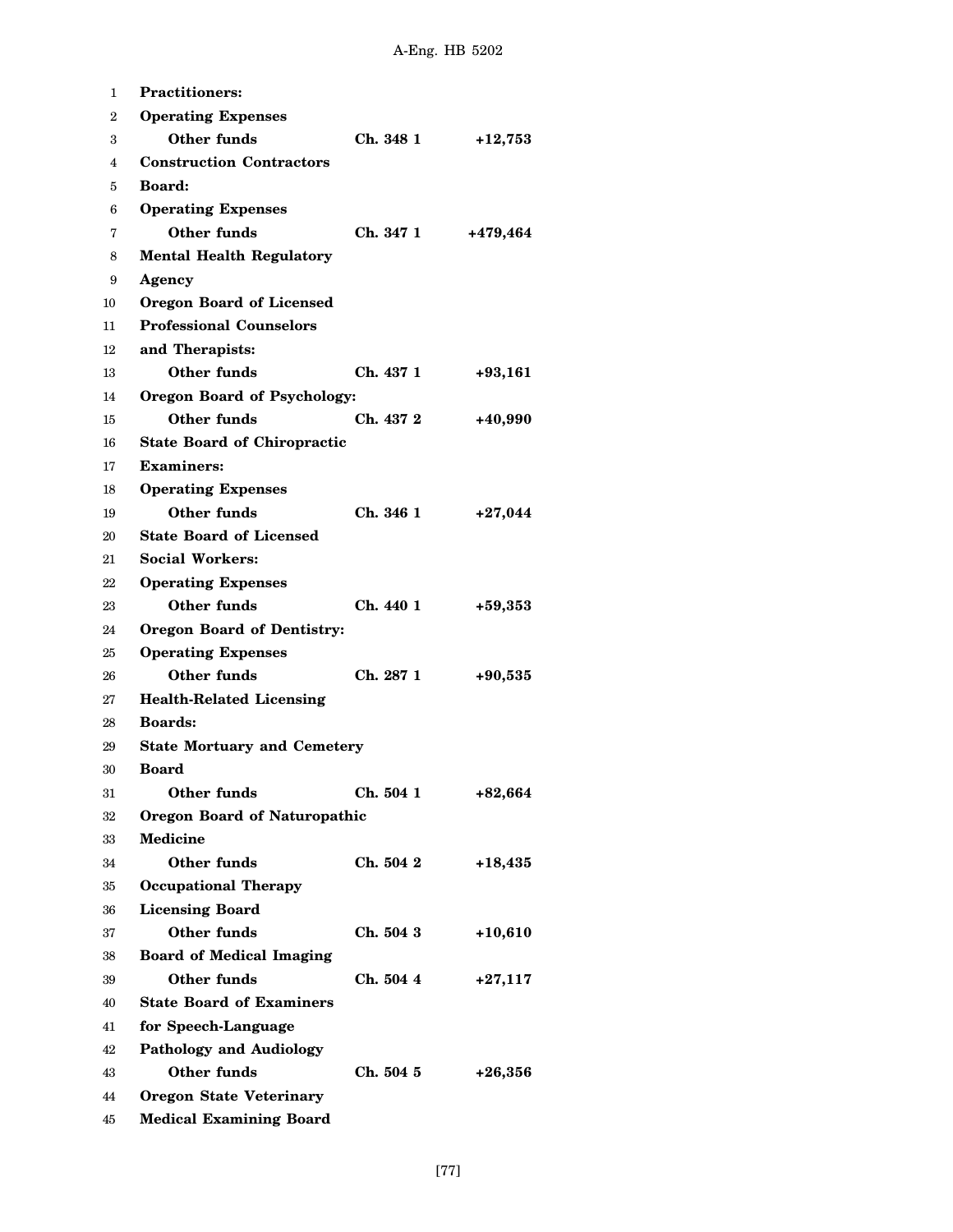| 1  | Other funds                       | Ch. 504 6                 | +41,463      |
|----|-----------------------------------|---------------------------|--------------|
| 2  | <b>Bureau of Labor and</b>        |                           |              |
| 3  | Industries:                       |                           |              |
| 4  | <b>Operating Expenses</b>         |                           |              |
| 5  | <b>General Fund</b>               | Ch. 558 1                 | $+749,104$   |
| 6  | Other funds                       | Ch. 558 2                 | $+260,470$   |
| 7  | <b>Federal funds</b>              | Ch. 558 4                 | $+75,383$    |
| 8  | Lottery funds                     | Ch. 558 5                 | $+9,393$     |
| 9  | <b>Wage Security Fund</b>         |                           |              |
| 10 | Administration                    |                           |              |
| 11 | Other funds                       | Ch. 5583(1)               | $+117,023$   |
| 12 | <b>Public Utility Commission:</b> |                           |              |
| 13 | <b>Utility Program</b>            |                           |              |
| 14 | <b>Other funds</b>                | Ch. 382 $1(1)$ +1,053,991 |              |
| 15 | <b>Residential Service</b>        |                           |              |
| 16 | <b>Protection Fund</b>            |                           |              |
| 17 | Other funds                       | Ch. 3821(2)               | +40,695      |
| 18 | Administration                    |                           |              |
| 19 | Other funds                       | Ch. 3821(3)               | $+328,616$   |
| 20 | <b>Operating Expenses</b>         |                           |              |
| 21 | <b>Federal funds</b>              | Ch. 382 2                 | $+38,659$    |
| 22 | <b>Oregon Board of Maritime</b>   |                           |              |
| 23 | <b>Pilots</b>                     |                           |              |
| 24 | Other funds                       | Ch. 3821(4)               | +14,000      |
| 25 | Department of Consumer and        |                           |              |
| 26 | <b>Business Services:</b>         |                           |              |
| 27 | <b>Workers' Compensation</b>      |                           |              |
| 28 | <b>Board</b>                      |                           |              |
| 29 | Other funds                       | Ch. 5031(1)               | +787,156     |
| 30 | <b>Workers' Compensation</b>      |                           |              |
| 31 | <b>Division</b>                   |                           |              |
| 32 | <b>Other funds</b>                | Ch. 503 $1(2)$ +1,515,400 |              |
| 33 | Oregon OSHA                       |                           |              |
| 34 | <b>Other funds</b>                | Ch. 5031(3)               | $+1,401,245$ |
| 35 | <b>Federal funds</b>              | Ch. 5032(1)               | $+525,306$   |
| 36 | <b>Central Services Division</b>  |                           |              |
| 37 | Other funds                       | Ch. 503 $1(5)$ +1,580,620 |              |
| 38 | <b>Federal funds</b>              | Ch. 5032(3)               | $+7,325$     |
| 39 | Division of Financial             |                           |              |
| 40 | Regulation                        |                           |              |
| 41 | Other funds                       | Ch. 503 $1(6)$ +1,775,953 |              |
| 42 | <b>Building Codes Division</b>    |                           |              |
| 43 | <b>General Fund</b>               | Ch. 669 263               | $+15,444$    |
| 44 | Other funds                       | Ch. 5031(7)               | $+1,192,946$ |
| 45 | <b>Health Insurance</b>           |                           |              |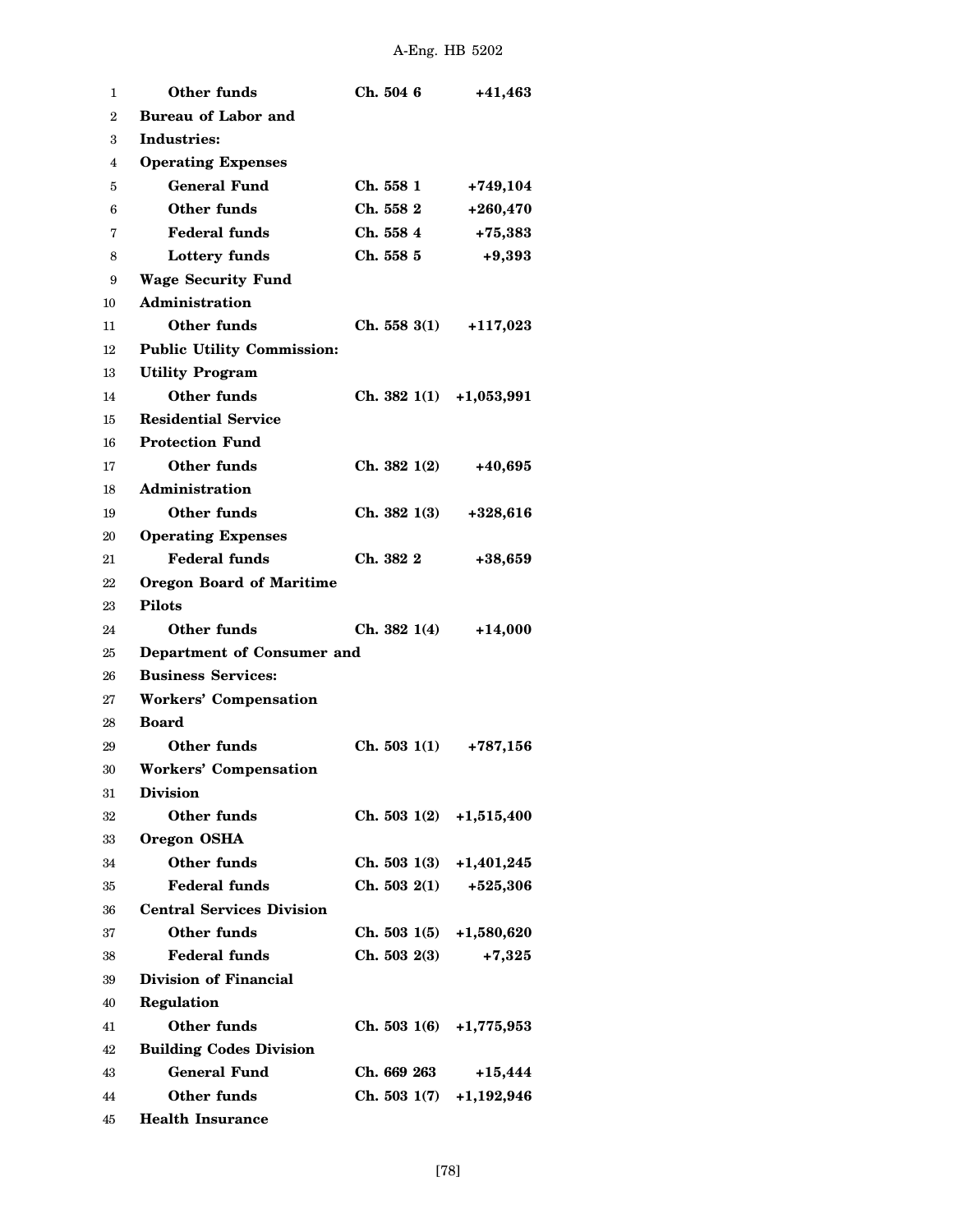| 1      | Marketplace                        |                    |            |  |
|--------|------------------------------------|--------------------|------------|--|
| $^{2}$ | Other funds                        | Ch. 5031(4)        | $-92,221$  |  |
| 3      | <b>Federal funds</b>               | Ch. 503 2(2)       | $-31,836$  |  |
| 4      | <b>Prescription Drug</b>           |                    |            |  |
| 5      | <b>Affordability Board</b>         |                    |            |  |
| 6      | <b>General Fund</b>                | Ch. 598 10         | $+77,468$  |  |
| 7      | <b>Real Estate Agency:</b>         |                    |            |  |
| 8      | <b>Operating Expenses</b>          |                    |            |  |
| 9      | Other funds                        | Ch. 311 1          | $+221,861$ |  |
| 10     | Oregon State Board of              |                    |            |  |
| 11     | Nursing:                           |                    |            |  |
| 12     | <b>Operating Expenses</b>          |                    |            |  |
| 13     | <b>Other funds</b>                 | Ch. 310 1          | +494,501   |  |
| 14     | <b>Oregon Medical Board:</b>       |                    |            |  |
| 15     | <b>Operating Expenses</b>          |                    |            |  |
| 16     | <b>Other funds</b>                 | Ch. 309 1          | +394,482   |  |
| 17     | <b>State Board of Pharmacy:</b>    |                    |            |  |
| 18     | <b>Operating Expenses</b>          |                    |            |  |
| 19     | Other funds                        | Ch. 168 1          | $+227,644$ |  |
| 20     |                                    |                    |            |  |
| 21     |                                    |                    |            |  |
| 22     | (3) ECONOMIC DEVELOPMENT.          |                    |            |  |
|        |                                    |                    |            |  |
| 23     |                                    |                    |            |  |
| 24     |                                    |                    |            |  |
| 25     |                                    | 2021               |            |  |
| 26     |                                    | <b>Oregon Laws</b> |            |  |
| 27     |                                    | Chapter/           | \$         |  |
| 28     | <b>Agency/Program/Funds</b>        | <b>Section</b>     | Adjustment |  |
| 29     |                                    |                    |            |  |
| 30     | <b>Oregon Business Development</b> |                    |            |  |
| 31     | Department:                        |                    |            |  |
| 32     | <b>Oregon Arts Commission</b>      |                    |            |  |
| 33     | <b>General Fund</b>                | Ch. 5601(1)        | $+23,360$  |  |
| 34     | <b>Business, Innovation and</b>    |                    |            |  |
| 35     | <b>Trade</b>                       |                    |            |  |
| 36     | <b>General Fund</b>                | Ch. 5601(2)        | $+12,447$  |  |
| 37     | Other funds                        | Ch. 5602(1)        | $+291,966$ |  |
| 38     | Lottery funds                      | Ch. 5603(1)        | $+308,109$ |  |
| 39     | <b>Federal funds</b>               | Ch. 5604(1)        | $+15,196$  |  |
| 40     | Infrastructure                     |                    |            |  |
| 41     | <b>General Fund</b>                | Ch. 5601(4)        | $+23,966$  |  |
| 42     | Other funds                        | Ch. 5602(2)        | $+207,141$ |  |
| 43     | Lottery funds                      | Ch. 5603(5)        | $+97,627$  |  |

45 **Operations**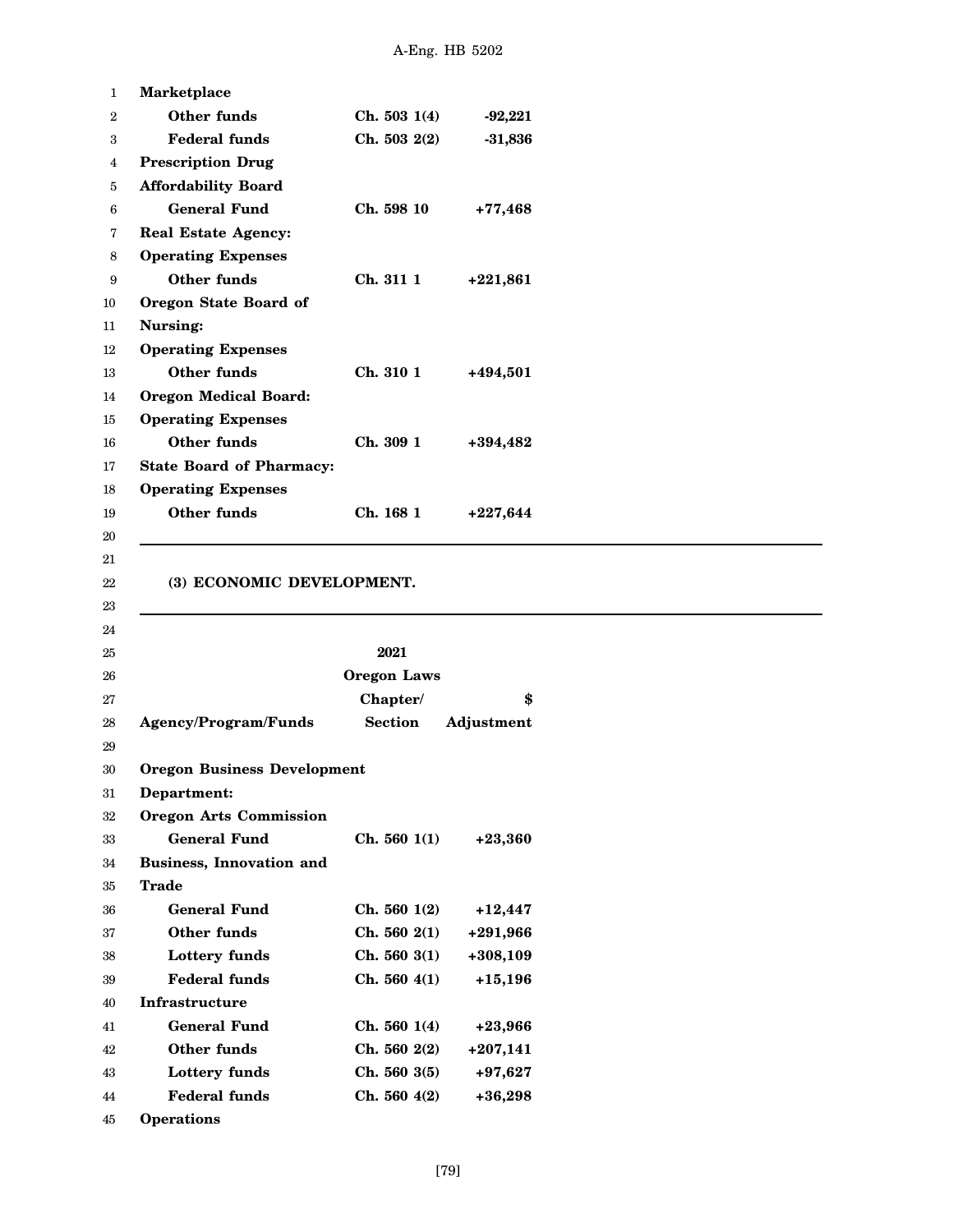| 1              | Other funds                     | Ch. 5602(3)                | +112,827     |
|----------------|---------------------------------|----------------------------|--------------|
| $\overline{2}$ | <b>Lottery funds</b>            | Ch. 5603(2)                | +361,926     |
| 3              | <b>Federal funds</b>            | Ch. 5604(3)                | $+5,673$     |
| 4              | <b>Arts and Cultural Trust</b>  |                            |              |
| 5              | Other funds                     | Ch. 5602(4)                | $+65,062$    |
| 6              | <b>Housing and Community</b>    |                            |              |
| 7              | <b>Services Department:</b>     |                            |              |
| 8              | <b>Operating Expenses</b>       |                            |              |
| 9              | <b>General Fund</b>             | Ch. 5561                   | +388,602     |
| 10             | Other funds                     | Ch. 556 2                  | $+2,274,433$ |
| 11             | <b>Federal funds</b>            | Ch. 556 4                  | $+715,284$   |
| 12             | Department of Veterans'         |                            |              |
| 13             | Affairs:                        |                            |              |
| 14             | <b>Services Provided by</b>     |                            |              |
| 15             | the Department                  |                            |              |
| 16             | <b>General Fund</b>             | Ch. 4711(1)                | $+213,208$   |
| 17             | Lottery funds                   | Ch. 4712(1)                | $+235,016$   |
| 18             | <b>Federal funds</b>            | Ch. 471 4                  | $+10,750$    |
| 19             | Veteran Loans, Oregon           |                            |              |
| 20             | Veterans' Homes                 |                            |              |
| 21             | Other funds                     | Ch. 4713(1)                | +433,605     |
| 22             | <b>Employment Department:</b>   |                            |              |
| 23             | <b>Family and Medical Leave</b> |                            |              |
| 24             | <b>Insurance Program</b>        |                            |              |
| 25             | General Fund                    | Ch. 426 1(2)               | +837,180     |
| 26             | Other funds                     | Ch. 4262(3)                | +232,626     |
| 27             | <b>Shared Services</b>          |                            |              |
| 28             | General Fund                    | Ch. 4261(1)                | $+721,757$   |
| 29             | <b>Modernization Initiative</b> |                            |              |
| 30             | <b>General Fund</b>             | Ch. 4261(3)                | +103,110     |
| 31             | <b>Unemployment Insurance,</b>  |                            |              |
| 32             | <b>Shared Services and</b>      |                            |              |
| 33             | <b>Workforce Operations,</b>    |                            |              |
| 34             | and Workforce and               |                            |              |
| 35             | <b>Economic Research</b>        |                            |              |
| 36             | Other funds                     | Ch. $426\ 2(1)$ +4,412,905 |              |
| 37             | <b>Office of Administrative</b> |                            |              |
| 38             | <b>Hearings</b>                 |                            |              |
| 39             | Other funds                     | Ch. 4262(2)                | $+1,041,705$ |
| 40             | <b>Modernization Initiative</b> |                            |              |
| 41             | Other funds                     | Ch. 426 2(4)               | $+820,710$   |
| 42             | <b>Operating Budget</b>         |                            |              |
| 43             | <b>Federal funds</b>            | Ch. 426 5                  | +11,906,326  |
| 44             |                                 |                            |              |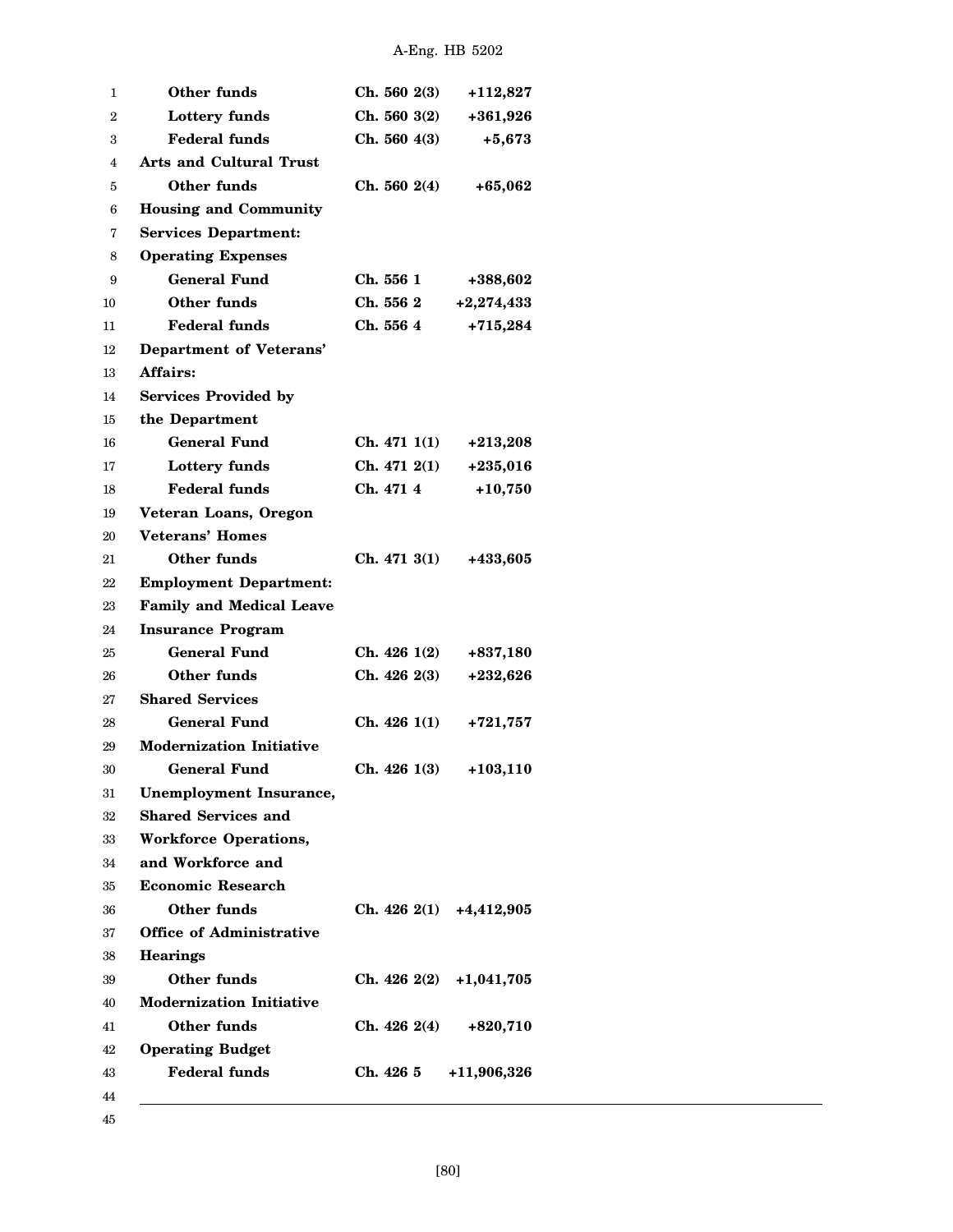|  | (4) EDUCATION. |
|--|----------------|
|--|----------------|

| 3  |                                   |                    |              |
|----|-----------------------------------|--------------------|--------------|
| 4  |                                   | 2021               |              |
| 5  |                                   | <b>Oregon Laws</b> |              |
| 6  |                                   | Chapter/           | \$           |
| 7  | <b>Agency/Program/Funds</b>       | <b>Section</b>     | Adjustment   |
| 8  |                                   |                    |              |
| 9  | <b>Teacher Standards and</b>      |                    |              |
| 10 | <b>Practices Commission:</b>      |                    |              |
| 11 | <b>Operating Expenses</b>         |                    |              |
| 12 | <b>Other funds</b>                | Ch. 641 1          | $+255,152$   |
| 13 | Nontraditional Pathway to         |                    |              |
| 14 | <b>Licensure Programs</b>         |                    |              |
| 15 | <b>General Fund</b>               | Ch. 518 20         | $+30,797$    |
| 16 | <b>Performance Based Measures</b> |                    |              |
| 17 | <b>General Fund</b>               | Ch. 637 4          | $+24,901$    |
| 18 | <b>Department of Education:</b>   |                    |              |
| 19 | <b>Operations</b>                 |                    |              |
| 20 | <b>General Fund</b>               | Ch. 6031(1)        | $+2,474,849$ |
| 21 | Other funds                       | Ch. 6035(2)        | $+635,268$   |
| 22 | <b>Federal funds</b>              | Ch. 6037(1)        | $+2,416,857$ |
| 23 | Oregon School for the Deaf        |                    |              |
| 24 | <b>General Fund</b>               | Ch. 6031(2)        | +449,104     |
| 25 | Other funds                       | Ch. 6035(3)        | $+87,650$    |
| 26 | <b>Federal funds</b>              | Ch. 6037(2)        | $+3,253$     |
| 27 | <b>Early Learning Account</b>     |                    |              |
| 28 | - Operations                      |                    |              |
| 29 | Other funds                       | Ch. 603 11         | +118,768     |
| 30 | <b>Statewide Education</b>        |                    |              |
| 31 | <b>Initiatives Account</b>        |                    |              |
| 32 | - Operations                      |                    |              |
| 33 | Other funds                       | Ch. 603 13         | $+1,023,933$ |
| 34 | <b>Higher Education</b>           |                    |              |
| 35 | <b>Coordinating Commission:</b>   |                    |              |
| 36 | <b>HECC</b> programs and grants   |                    |              |
| 37 | <b>General Fund</b>               | Ch. 6601(1)        | $+671,719$   |
| 38 | <b>Other funds</b>                | Ch. 660 6(1)       | +397,495     |
| 39 | <b>Federal funds</b>              | Ch. 660 7          | +419,411     |
| 40 |                                   |                    |              |
| 41 |                                   |                    |              |
| 42 | (5) HUMAN SERVICES.               |                    |              |
| 43 |                                   |                    |              |
| 44 |                                   |                    |              |
| 45 |                                   | 2021               |              |
|    |                                   |                    |              |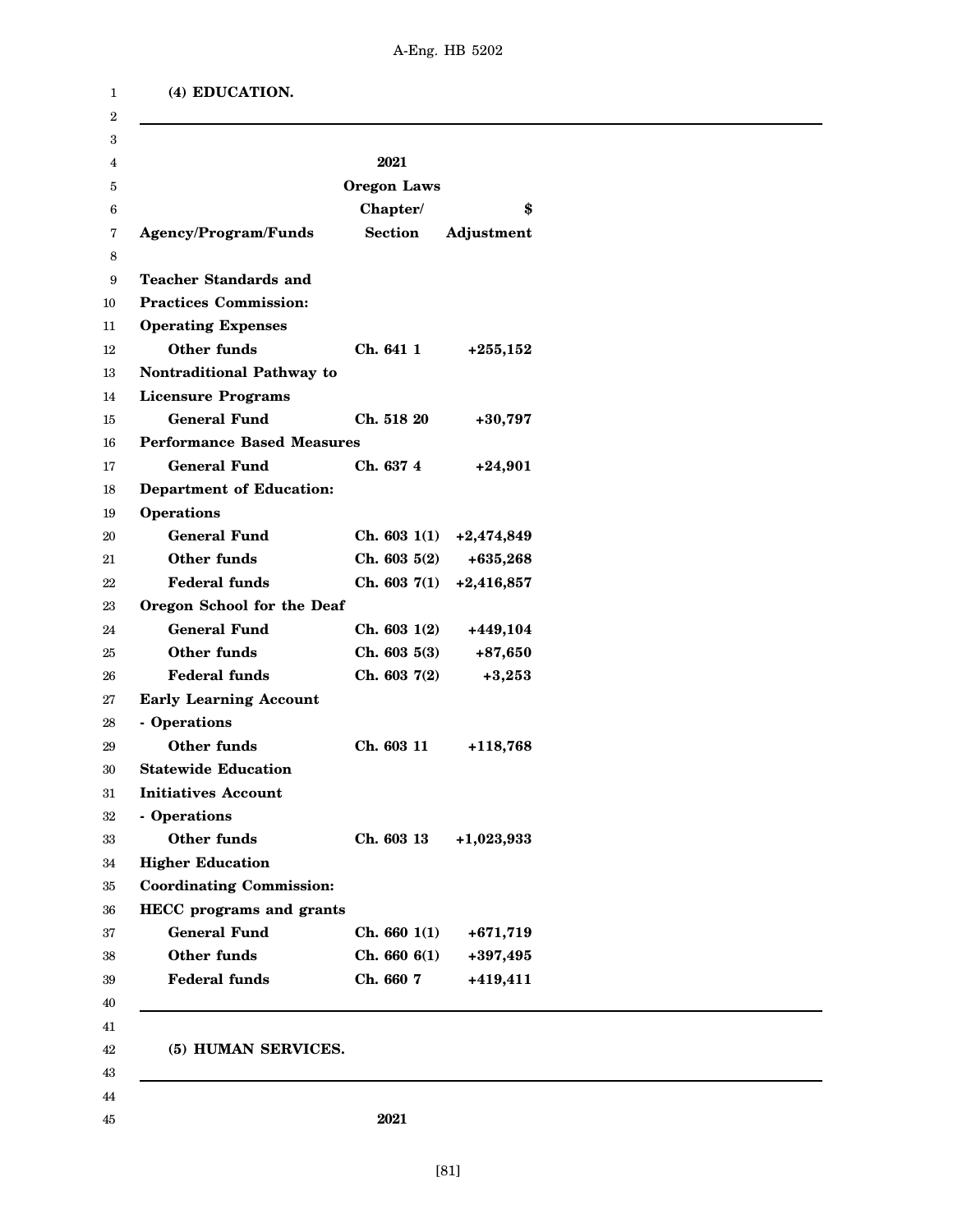| 1              |                                     | <b>Oregon Laws</b> |                            |
|----------------|-------------------------------------|--------------------|----------------------------|
| $\overline{2}$ |                                     | Chapter/           | \$                         |
| 3              | <b>Agency/Program/Funds</b>         | <b>Section</b>     | Adjustment                 |
| 4              |                                     |                    |                            |
| 5              | Long Term Care Ombudsman:           |                    |                            |
| 6              | <b>General Program and Services</b> |                    |                            |
| 7              | <b>Provided to Care Facility</b>    |                    |                            |
| 8              | <b>Residents</b>                    |                    |                            |
| 9              | General Fund                        | Ch. 4691(1)        | +188,669                   |
| 10             | <b>Public Guardian and</b>          |                    |                            |
| 11             | <b>Conservator Program</b>          |                    |                            |
| 12             | <b>General Fund</b>                 | Ch. 4691(2)        | $+156, 117$                |
| 13             | <b>Operating Expenses</b>           |                    |                            |
| 14             | Other funds                         | Ch. 469 2          | $+13,522$                  |
| 15             | <b>Commission for the Blind:</b>    |                    |                            |
| 16             | <b>Operating Expenses</b>           |                    |                            |
| 17             | <b>General Fund</b>                 | Ch. 378 1          | $+129,720$                 |
| 18             | Other funds                         | Ch. 378 2          | $+3,717$                   |
| 19             | <b>Federal funds</b>                | Ch. 378 3          | $+382,173$                 |
| 20             | <b>Psychiatric Security Review</b>  |                    |                            |
| 21             | <b>Board:</b>                       |                    |                            |
| 22             | <b>Operating Expenses</b>           |                    |                            |
| 23             | <b>General Fund</b>                 | Ch. 380 1          | $+148,318$                 |
| 24             | Department of Human                 |                    |                            |
| 25             | <b>Services:</b>                    |                    |                            |
| 26             | <b>Central Services</b>             |                    |                            |
| 27             | <b>General Fund</b>                 | Ch. 6061(1)        | $+2,223,777$               |
| 28             | Other funds                         | Ch. 6062(1)        | $-153,958$                 |
| 29             | <b>Federal funds</b>                | Ch. 6063(1)        | $+1,063,124$               |
| 30             | <b>State Assessments and</b>        |                    |                            |
| 31             | <b>Enterprise-Wide Costs</b>        |                    |                            |
| 32             | <b>General Fund</b>                 | Ch. 6061(2)        | +4,552,850                 |
| 33             | Other funds                         | Ch. 6062(2)        | $+220,384$                 |
| 34             | <b>Federal funds</b>                | Ch. 6063(2)        | $+2,747,444$               |
| 35             | <b>Self-Sufficiency Programs</b>    |                    |                            |
| 36             | <b>General Fund</b>                 |                    | Ch. 606 1(3) +12,623,324   |
| 37             | Other funds                         | Ch. 6062(3)        | $+17,129$                  |
| 38             | Federal funds                       |                    | Ch. 606 3(3) $+7,792,205$  |
| 39             | <b>Vocational Rehabilitation</b>    |                    |                            |
| 40             | <b>Services</b>                     |                    |                            |
| 41             | <b>General Fund</b>                 | Ch. 6061(4)        | $+572,151$                 |
| 42             | Other funds                         | Ch. 6062(4)        | $+20,030$                  |
| 43             | <b>Federal funds</b>                | Ch. 6063(4)        | $+1,676,170$               |
| 44             | <b>Child Welfare Programs</b>       |                    |                            |
| 45             | <b>General Fund</b>                 |                    | Ch. 606 $1(5) +21,491,002$ |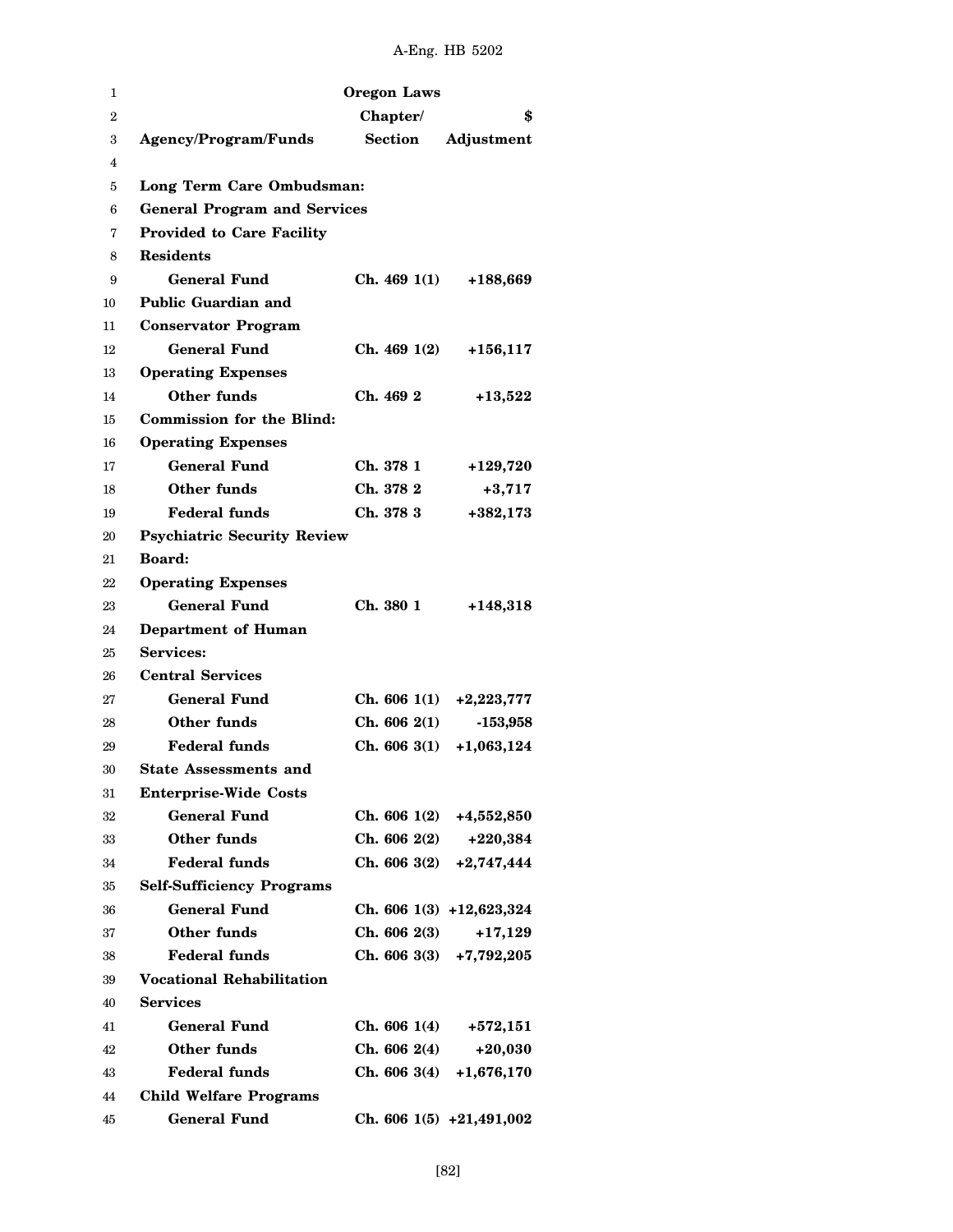| 1  | Other funds                     | Ch. 6062(5)        | $+8,458$                   |
|----|---------------------------------|--------------------|----------------------------|
| 2  | <b>Federal funds</b>            | Ch. 606 3(5)       | $+7,664,022$               |
| 3  | <b>Aging and People With</b>    |                    |                            |
| 4  | <b>Disabilities Programs</b>    |                    |                            |
| 5  | <b>General Fund</b>             | Ch. 6061(6)        | $+7,280,295$               |
| 6  | Other funds                     | Ch. 606 2(6)       | $+1,515,320$               |
| 7  | <b>Federal funds</b>            | Ch. 6063(6)        | +6,992,346                 |
| 8  | Intellectual/Developmental      |                    |                            |
| 9  | <b>Disabilities Programs</b>    |                    |                            |
| 10 | <b>General Fund</b>             | Ch. 6061(7)        | $+2,945,234$               |
| 11 | Other funds                     | Ch. 606 2(7)       | $+34,888$                  |
| 12 | <b>Federal funds</b>            | Ch. 606 3(7)       | +4,495,106                 |
| 13 | <b>Shared Services</b>          |                    |                            |
| 14 | Other funds                     | Ch. 606 2(8)       | $+6,035,307$               |
| 15 | <b>Oregon Health Authority:</b> |                    |                            |
| 16 | <b>Health Systems, Health</b>   |                    |                            |
| 17 | Policy and Analytics, and       |                    |                            |
| 18 | <b>Public Health</b>            |                    |                            |
| 19 | <b>General Fund</b>             | Ch. 6681(1)        | +4,820,137                 |
| 20 | Other funds                     | Ch. 668 2(1)       | $+3,911,553$               |
| 21 | Lottery funds                   | Ch. 6683(1)        | $+28,016$                  |
| 22 | <b>Federal funds</b>            | Ch. 6685(1)        | +6,919,293                 |
| 23 | <b>Oregon State Hospital</b>    |                    |                            |
| 24 | <b>General Fund</b>             |                    | Ch. 668 $1(2) +24,470,798$ |
| 25 | Other funds                     | Ch. 668 2(2)       | +438,141                   |
| 26 | <b>Federal funds</b>            | Ch. 6685(2)        | $+775,704$                 |
| 27 | <b>Central Services, State</b>  |                    |                            |
| 28 | Assessments and                 |                    |                            |
| 29 | <b>Enterprise-Wide Costs</b>    |                    |                            |
| 30 | <b>General Fund</b>             | Ch. 6681(3)        | +4,518,794                 |
| 31 | Other funds                     | Ch. 668 2(3)       | $+627,148$                 |
| 32 | <b>Federal funds</b>            | Ch. 6685(3)        | $+1,505,464$               |
| 33 | <b>Shared Administrative</b>    |                    |                            |
| 34 | <b>Services</b>                 |                    |                            |
| 35 | Other funds                     | Ch. 6682(4)        | $+6,047,127$               |
| 36 |                                 |                    |                            |
| 37 |                                 |                    |                            |
| 38 | (6) JUDICIAL BRANCH.            |                    |                            |
| 39 |                                 |                    |                            |
| 40 |                                 |                    |                            |
| 41 |                                 | 2021               |                            |
| 42 |                                 | <b>Oregon Laws</b> |                            |
| 43 |                                 | Chapter/           | \$                         |
| 44 | Agency/Program/Funds            | <b>Section</b>     | Adjustment                 |
| 45 |                                 |                    |                            |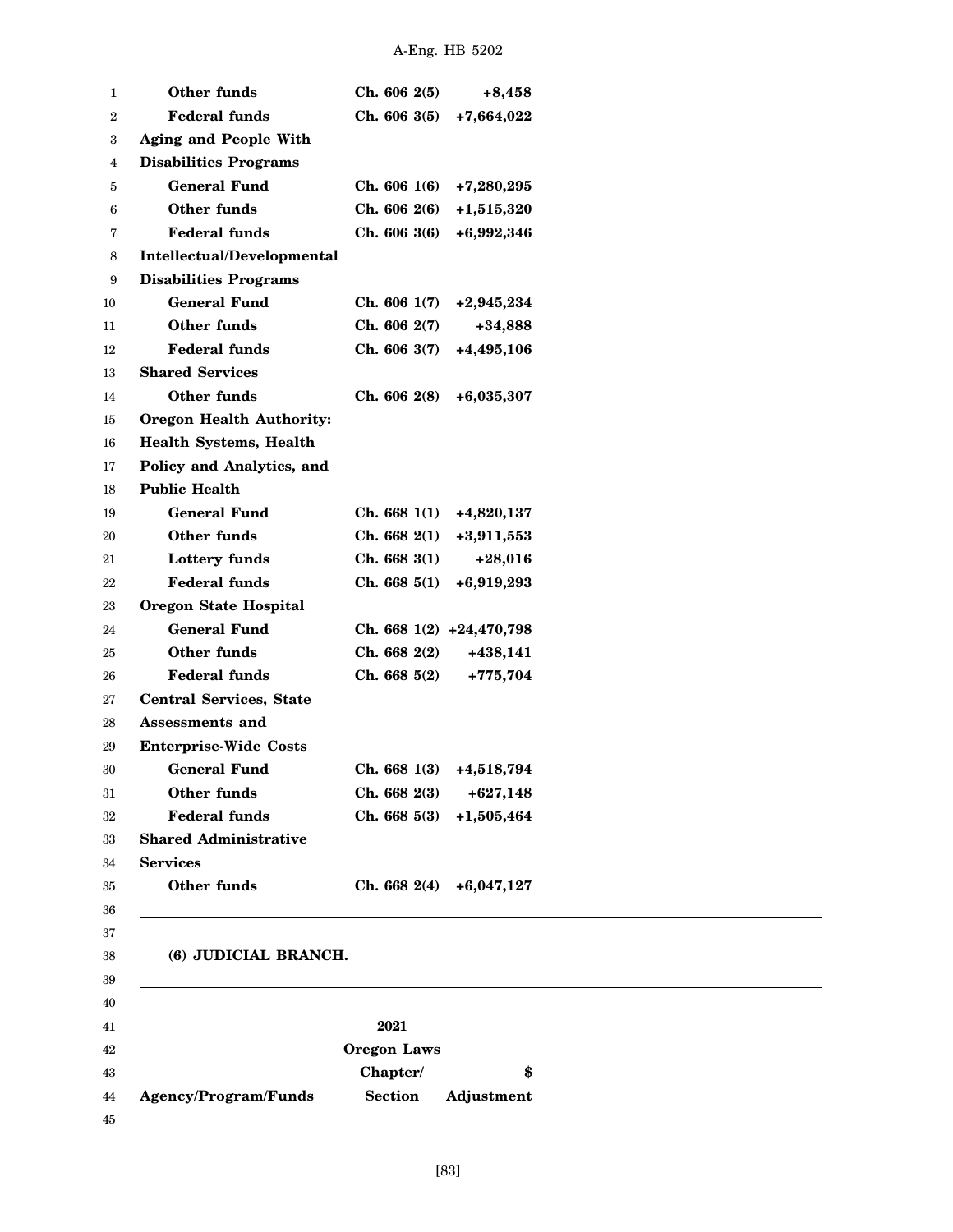| $\mathbf{1}$   | <b>Commission on Judicial</b>     |                            |              |
|----------------|-----------------------------------|----------------------------|--------------|
| 2              | <b>Fitness and Disability:</b>    |                            |              |
| 3              | Administration                    |                            |              |
| $\overline{4}$ | <b>General Fund</b>               | Ch. 1671(1)                | $+4,075$     |
| 5              | <b>Judicial Department:</b>       |                            |              |
| 6              | <b>Judicial Compensation</b>      |                            |              |
| 7              | <b>General Fund</b>               | Ch. 5571(1)                | $+2,605,107$ |
| 8              | <b>Operations</b>                 |                            |              |
| 9              | <b>General Fund</b>               | Ch. 557 $1(2) +14,542,113$ |              |
| 10             | Other funds                       | Ch. 557 2(1)               | $+772,853$   |
| 11             | <b>Federal funds</b>              | Ch. 557 3                  | $+29,837$    |
| 12             | <b>Mandated Payments</b>          |                            |              |
| 13             | <b>General Fund</b>               | Ch. 5571(3)                | $+187,871$   |
| 14             | Other funds                       | Ch. 557 2(2)               | $+1,447$     |
| 15             | <b>State Court Facilities</b>     |                            |              |
| 16             | and Security Account              |                            |              |
| 17             | Other funds                       | Ch. 557 2(3)               | $+45,548$    |
| 18             | <b>State Court Technology</b>     |                            |              |
| 19             | Fund                              |                            |              |
| 20             | <b>Other funds</b>                | Ch. 557 2(4)               | +482,597     |
| 21             | <b>Public Defense Services</b>    |                            |              |
| 22             | Commission:                       |                            |              |
| 23             | <b>Executive Division</b>         |                            |              |
| 24             | <b>General Fund</b>               | Ch. 4441(1)                | $+143,103$   |
| 25             | <b>Compliance, Audit and</b>      |                            |              |
| 26             | <b>Performance Division</b>       |                            |              |
| 27             | <b>General Fund</b>               | Ch. 4441(2)                | $+248,409$   |
| 28             | <b>Appellate Division</b>         |                            |              |
| 29             | <b>General Fund</b>               | Ch. 4441(3)                | +750,390     |
| 30             | <b>Administrative Services</b>    |                            |              |
| 31             | <b>Division</b>                   |                            |              |
| 32             | <b>General Fund</b>               | Ch. 4441(8)                | +457,739     |
| 33             |                                   |                            |              |
| 34             |                                   |                            |              |
| 35             | (7) LEGISLATIVE BRANCH.           |                            |              |
| 36             |                                   |                            |              |
| 37             |                                   |                            |              |
| 38             |                                   | 2021                       |              |
| 39             |                                   | <b>Oregon Laws</b>         |              |
| 40             |                                   | Chapter/                   | \$           |
| 41             | Agency/Program/Funds              | <b>Section</b>             | Adjustment   |
| 42             |                                   |                            |              |
| 43             | <b>Legislative Administration</b> |                            |              |
| 44             | Committee:                        |                            |              |
| 45             | <b>General Program</b>            |                            |              |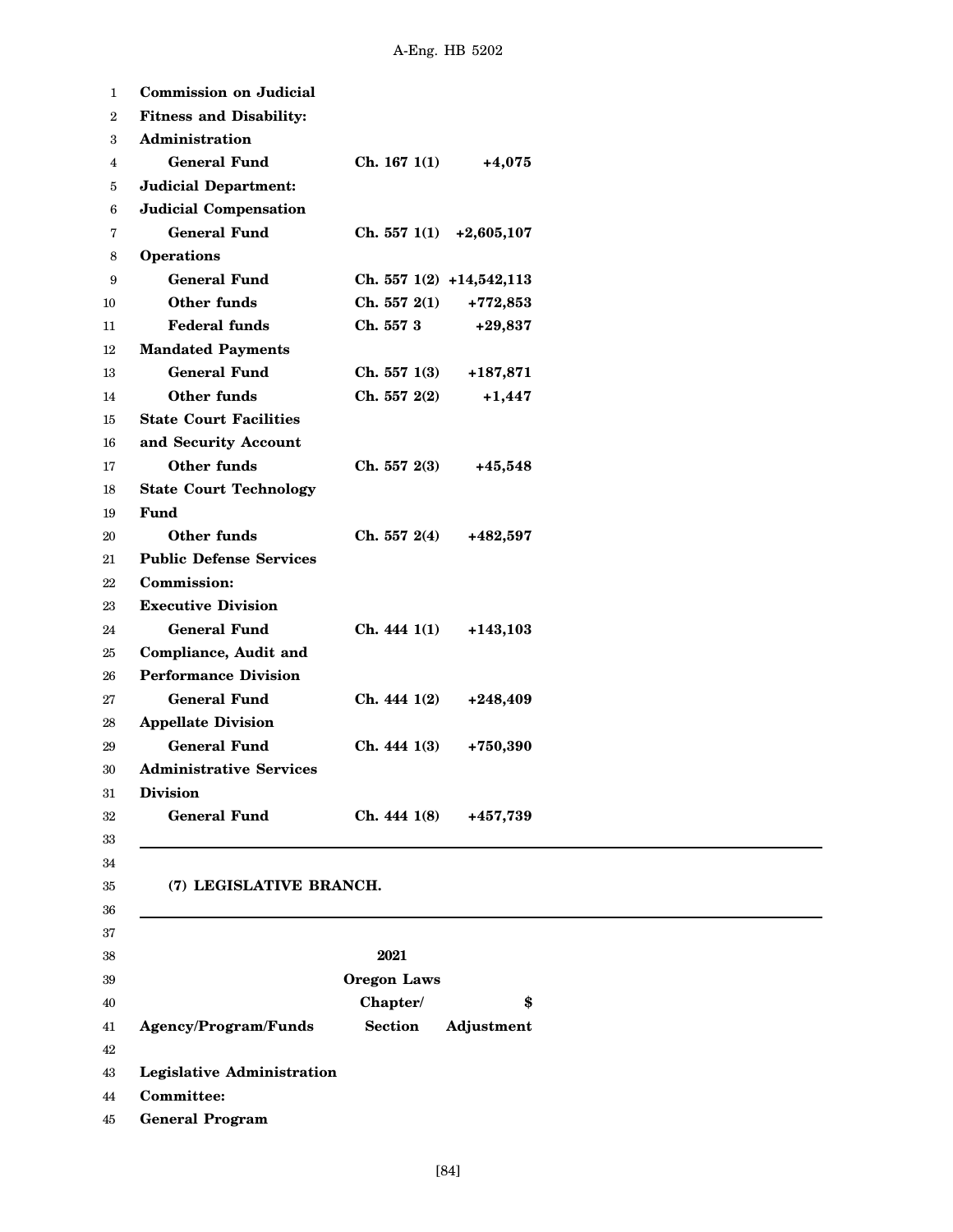| 1  | <b>General Fund</b>              | Ch. 5591(1)        | +856,691     |
|----|----------------------------------|--------------------|--------------|
| 2  | Other funds                      | Ch. 559 2(1)       | $+12,294$    |
| 3  | <b>Legislative Assembly:</b>     |                    |              |
| 4  | <b>Biennial General Fund</b>     |                    |              |
| 5  | <b>General Fund</b>              | Ch. 559 6          | +590,290     |
|    | <b>81st Legislative Assembly</b> |                    |              |
|    | <b>General Fund</b>              | Ch. 5597(1)        | $+1,033,657$ |
| 8  | 82nd Legislative Assembly        |                    |              |
| 9  | <b>General Fund</b>              | Ch. 5597(2)        | $+630,341$   |
| 10 | <b>Legislative Equity Office</b> |                    |              |
| 11 | <b>General Fund</b>              | Ch. 559 8          | $+15,243$    |
| 12 | <b>Legislative Counsel</b>       |                    |              |
| 13 | <b>Committee:</b>                |                    |              |
| 14 | <b>Operating Expenses</b>        |                    |              |
| 15 | <b>General Fund</b>              | Ch. 559 11         | $+721,768$   |
| 16 | Other funds                      | Ch. 559 12         | $+60,856$    |
| 17 | <b>Legislative Fiscal</b>        |                    |              |
| 18 | Officer:                         |                    |              |
| 19 | <b>Operating Expenses</b>        |                    |              |
| 20 | <b>General Fund</b>              | Ch. 559 14(1)      | $+253,382$   |
| 21 | Other funds                      | Ch. 559 14(2)      | $+154,495$   |
| 22 | <b>Legislative Policy and</b>    |                    |              |
| 23 | <b>Research Committee:</b>       |                    |              |
| 24 | <b>Operating Expenses</b>        |                    |              |
| 25 | <b>General Fund</b>              | Ch. 559 15         | $+603,535$   |
| 26 | <b>Legislative Revenue</b>       |                    |              |
| 27 | Officer:                         |                    |              |
| 28 | <b>Operating Expenses</b>        |                    |              |
| 29 | <b>General Fund</b>              | Ch. 559 16         | +139,698     |
| 30 | <b>Commission on Indian</b>      |                    |              |
| 31 | Services:                        |                    |              |
| 32 | <b>Operating Expenses</b>        |                    |              |
|    | <b>General Fund</b>              | Ch. 559 17         | $+26,364$    |
|    |                                  |                    |              |
|    |                                  |                    |              |
| 36 | (8) NATURAL RESOURCES.           |                    |              |
| 37 |                                  |                    |              |
| 38 |                                  |                    |              |
| 39 |                                  | 2021               |              |
| 40 |                                  | <b>Oregon Laws</b> |              |
| 41 |                                  | Chapter/           | \$           |
| 42 | Agency/Program/Funds             | <b>Section</b>     | Adjustment   |
| 43 |                                  |                    |              |
| 44 | <b>State Marine Board:</b>       |                    |              |
| 45 | Administration and               |                    |              |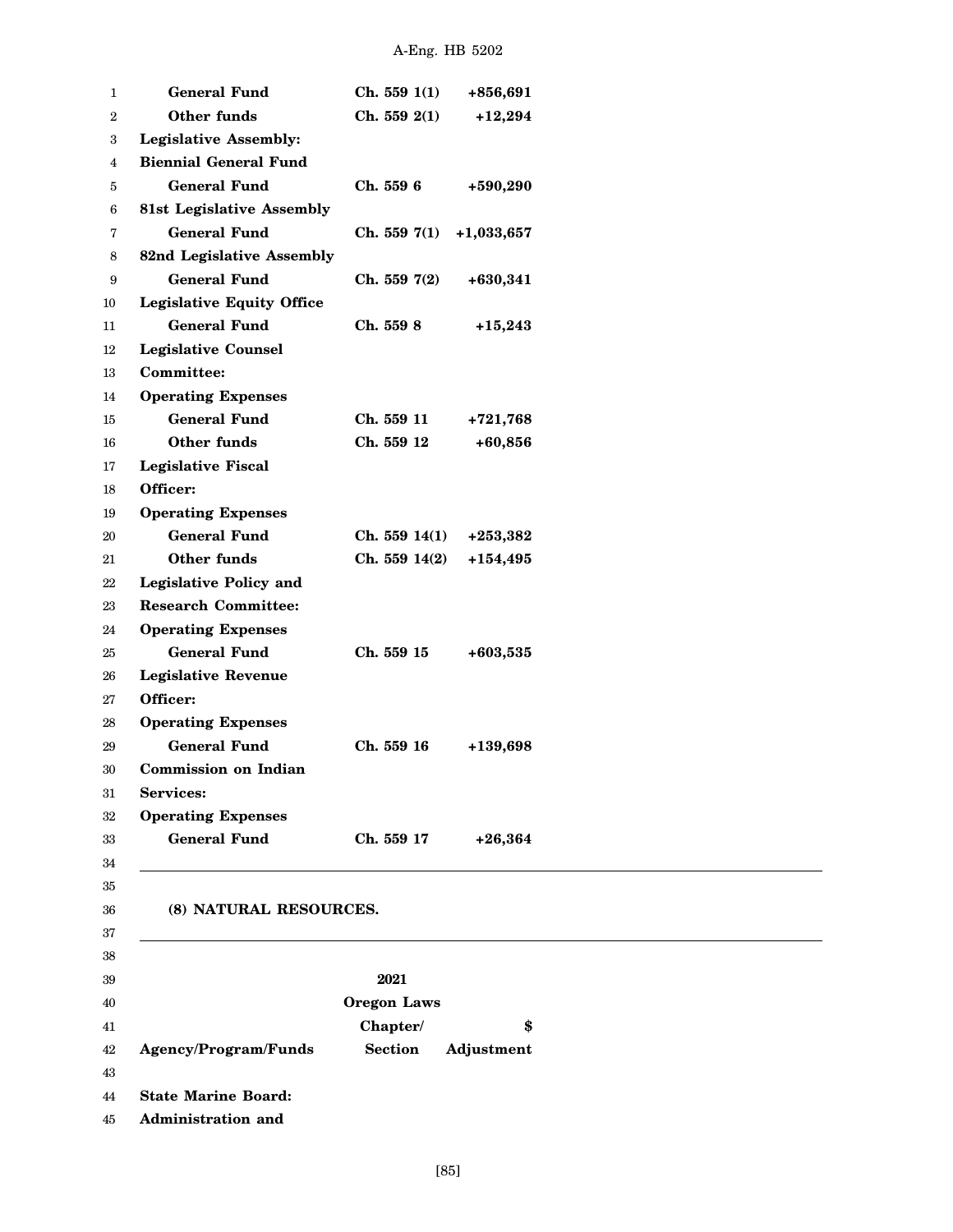| 1  | <b>Education</b>                   |              |              |  |  |  |  |  |
|----|------------------------------------|--------------|--------------|--|--|--|--|--|
| 2  | Other funds                        | Ch. 4281(1)  | $+188,595$   |  |  |  |  |  |
| 3  | <b>Marine Law Enforcement</b>      |              |              |  |  |  |  |  |
| 4  | Other funds                        | Ch. 4281(2)  | $+51,982$    |  |  |  |  |  |
| 5  | <b>Facilities construction</b>     |              |              |  |  |  |  |  |
| 6  | and maintenance                    |              |              |  |  |  |  |  |
| 7  | Other funds                        | Ch. 4281(3)  | $+84,400$    |  |  |  |  |  |
| 8  | <b>Federal funds</b>               | Ch. 4282(3)  | $+11,299$    |  |  |  |  |  |
| 9  | <b>Aquatic invasive species</b>    |              |              |  |  |  |  |  |
| 10 | Other funds                        | Ch. 4281(4)  | $+8,240$     |  |  |  |  |  |
| 11 | <b>State Department of Energy:</b> |              |              |  |  |  |  |  |
| 12 | <b>Operations</b>                  |              |              |  |  |  |  |  |
| 13 | General Fund                       | Ch. 423 1    | $+2,944$     |  |  |  |  |  |
| 14 | Other funds                        | Ch. 423 2    | $+757,841$   |  |  |  |  |  |
| 15 | <b>Federal funds</b>               | Ch. 423 4    | $+111,534$   |  |  |  |  |  |
| 16 | <b>Energy Development Services</b> |              |              |  |  |  |  |  |
| 17 | <b>General Fund</b>                | Ch. 669 107  | $+31,457$    |  |  |  |  |  |
| 18 | <b>State Department of</b>         |              |              |  |  |  |  |  |
| 19 | <b>Geology and Mineral</b>         |              |              |  |  |  |  |  |
| 20 | Industries:                        |              |              |  |  |  |  |  |
| 21 | General Fund                       | Ch. 5 1      | +104,636     |  |  |  |  |  |
| 22 | Federal funds                      | Ch. 53       | $-6,243$     |  |  |  |  |  |
| 23 | <b>Geologic Survey</b>             |              |              |  |  |  |  |  |
| 24 | Other funds                        | Ch. 52(1)    | $-5,124$     |  |  |  |  |  |
| 25 | <b>Mined Land Reclamation</b>      |              |              |  |  |  |  |  |
| 26 | Other funds                        | Ch. 52(2)    | $+69,263$    |  |  |  |  |  |
| 27 | <b>State Parks and Recreation</b>  |              |              |  |  |  |  |  |
| 28 | Department:                        |              |              |  |  |  |  |  |
| 29 | <b>Director's Office</b>           |              |              |  |  |  |  |  |
| 30 | Other funds                        | Ch. 5611(1)  | $+5,330$     |  |  |  |  |  |
| 31 | <b>Lottery funds</b>               | Ch. 561 2(1) | $+28,109$    |  |  |  |  |  |
| 32 | <b>Central Services</b>            |              |              |  |  |  |  |  |
| 33 | <b>Other funds</b>                 | Ch. 5611(2)  | $+345,701$   |  |  |  |  |  |
| 34 | Lottery funds                      | Ch. 561 2(2) | $+362,211$   |  |  |  |  |  |
| 35 | <b>Direct Services</b>             |              |              |  |  |  |  |  |
| 36 | Other funds                        | Ch. 5611(4)  | $+1,750,448$ |  |  |  |  |  |
| 37 | Lottery funds                      | Ch. 5612(4)  | $+1,694,964$ |  |  |  |  |  |
| 38 | <b>Federal funds</b>               | Ch. 5614(2)  | $+11,131$    |  |  |  |  |  |
| 39 | <b>Community Support and</b>       |              |              |  |  |  |  |  |
| 40 | Grants                             |              |              |  |  |  |  |  |
| 41 | Other funds                        | Ch. 5611(5)  | $+56,145$    |  |  |  |  |  |
| 42 | Lottery funds                      | Ch. 5612(5)  | $+168,261$   |  |  |  |  |  |
| 43 | <b>Federal funds</b>               | Ch. 5614(3)  | $+40,704$    |  |  |  |  |  |
| 44 | <b>Outdoor Recreation</b>          |              |              |  |  |  |  |  |

**Advisory Committee**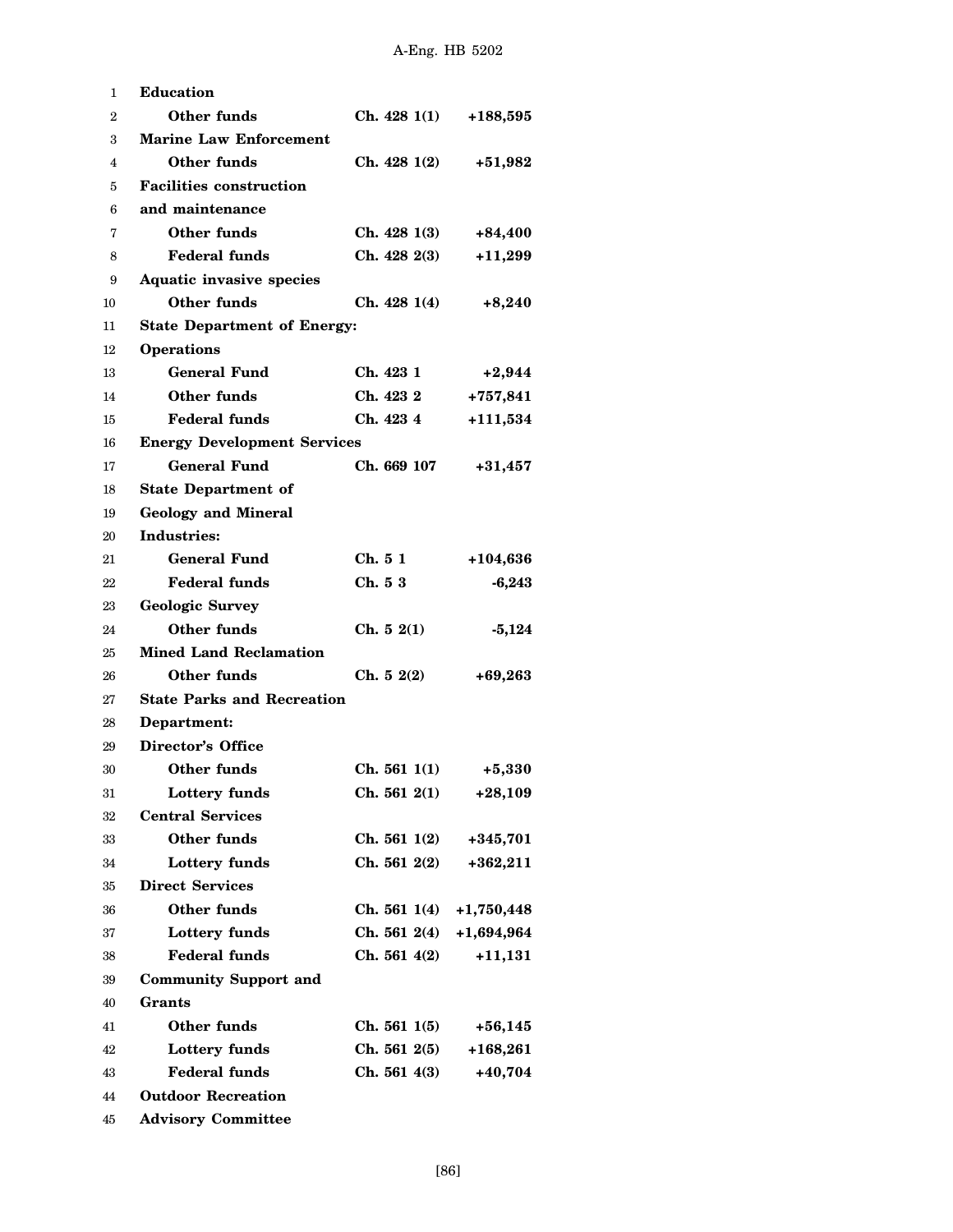| 1              | <b>General Fund</b>                | Ch. 669 178   | $+11,294$  |  |  |  |  |  |
|----------------|------------------------------------|---------------|------------|--|--|--|--|--|
| $\overline{2}$ | Land Use Board of Appeals:         |               |            |  |  |  |  |  |
| 3              | General Fund                       | Ch. 439 1     | $+96,304$  |  |  |  |  |  |
| 4              | <b>Water Resources Department:</b> |               |            |  |  |  |  |  |
| 5              | <b>Administrative Services</b>     |               |            |  |  |  |  |  |
| 6              | General Fund                       | Ch. 6651(1)   | +165,092   |  |  |  |  |  |
| 7              | Other funds                        | Ch. 6653(1)   | $+44,756$  |  |  |  |  |  |
| 8              | <b>Field Services</b>              |               |            |  |  |  |  |  |
| 9              | <b>General Fund</b>                | Ch. 6651(2)   | +518,433   |  |  |  |  |  |
| 10             | Other funds                        | Ch. 6653(2)   | $+105,615$ |  |  |  |  |  |
| 11             | Water Rights and                   |               |            |  |  |  |  |  |
| 12             | Adjudications                      |               |            |  |  |  |  |  |
| 13             | <b>General Fund</b>                | Ch. 6651(3)   | +126,732   |  |  |  |  |  |
| 14             | Other funds                        | Ch. 6653(3)   | $+111,914$ |  |  |  |  |  |
| 15             | <b>Technical Services</b>          |               |            |  |  |  |  |  |
| 16             | <b>General Fund</b>                | Ch. 6651(4)   | +496,224   |  |  |  |  |  |
| 17             | Other funds                        | Ch. 6653(4)   | +136,360   |  |  |  |  |  |
| 18             | <b>Federal funds</b>               | Ch. 6654(4)   | $+12,366$  |  |  |  |  |  |
| 19             | <b>Director's Office</b>           |               |            |  |  |  |  |  |
| 20             | <b>General Fund</b>                | Ch. 6651(5)   | $+167,109$ |  |  |  |  |  |
| 21             | <b>Oregon Watershed</b>            |               |            |  |  |  |  |  |
| 22             | <b>Enhancement Board:</b>          |               |            |  |  |  |  |  |
| 23             | <b>Operating Expenses,</b>         |               |            |  |  |  |  |  |
| 24             | <b>Activities and Projects</b>     |               |            |  |  |  |  |  |
| 25             | Lottery funds                      | Ch. 680 5     | $+227,261$ |  |  |  |  |  |
| 26             | <b>Operations</b>                  |               |            |  |  |  |  |  |
| 27             | <b>General Fund</b>                | Ch. 669 69(4) | +36,932    |  |  |  |  |  |
| 28             | <b>Federal funds</b>               | Ch. 6807(1)   | $+123,676$ |  |  |  |  |  |
| 29             | <b>Department of State Lands:</b>  |               |            |  |  |  |  |  |
| 30             | <b>Common School Fund Programs</b> |               |            |  |  |  |  |  |
| 31             | Other funds                        | Ch. 6071(1)   | +725,812   |  |  |  |  |  |
| 32             | <b>South Slough National</b>       |               |            |  |  |  |  |  |
| 33             | <b>Estuarine Research</b>          |               |            |  |  |  |  |  |
| 34             | <b>Reserve Operations</b>          |               |            |  |  |  |  |  |
| 35             | Other funds                        | Ch. 6071(3)   | +104,813   |  |  |  |  |  |
| 36             | <b>Federal funds</b>               | Ch. 6073(1)   | +56,947    |  |  |  |  |  |
| 37             | <b>Oregon Wetlands</b>             |               |            |  |  |  |  |  |
| 38             | <b>Revolving Fund</b>              |               |            |  |  |  |  |  |
| 39             | <b>Other funds</b>                 | Ch. 6071(5)   | $+2,471$   |  |  |  |  |  |
| 40             | <b>State Department of</b>         |               |            |  |  |  |  |  |
| 41             | Agriculture:                       |               |            |  |  |  |  |  |
| 42             | <b>Administrative and</b>          |               |            |  |  |  |  |  |
| 43             | <b>Support Services</b>            |               |            |  |  |  |  |  |
| 44             | <b>General Fund</b>                | Ch. 6001(1)   | +49,296    |  |  |  |  |  |
| 45             | Other funds                        | Ch. 6002(1)   | +288,219   |  |  |  |  |  |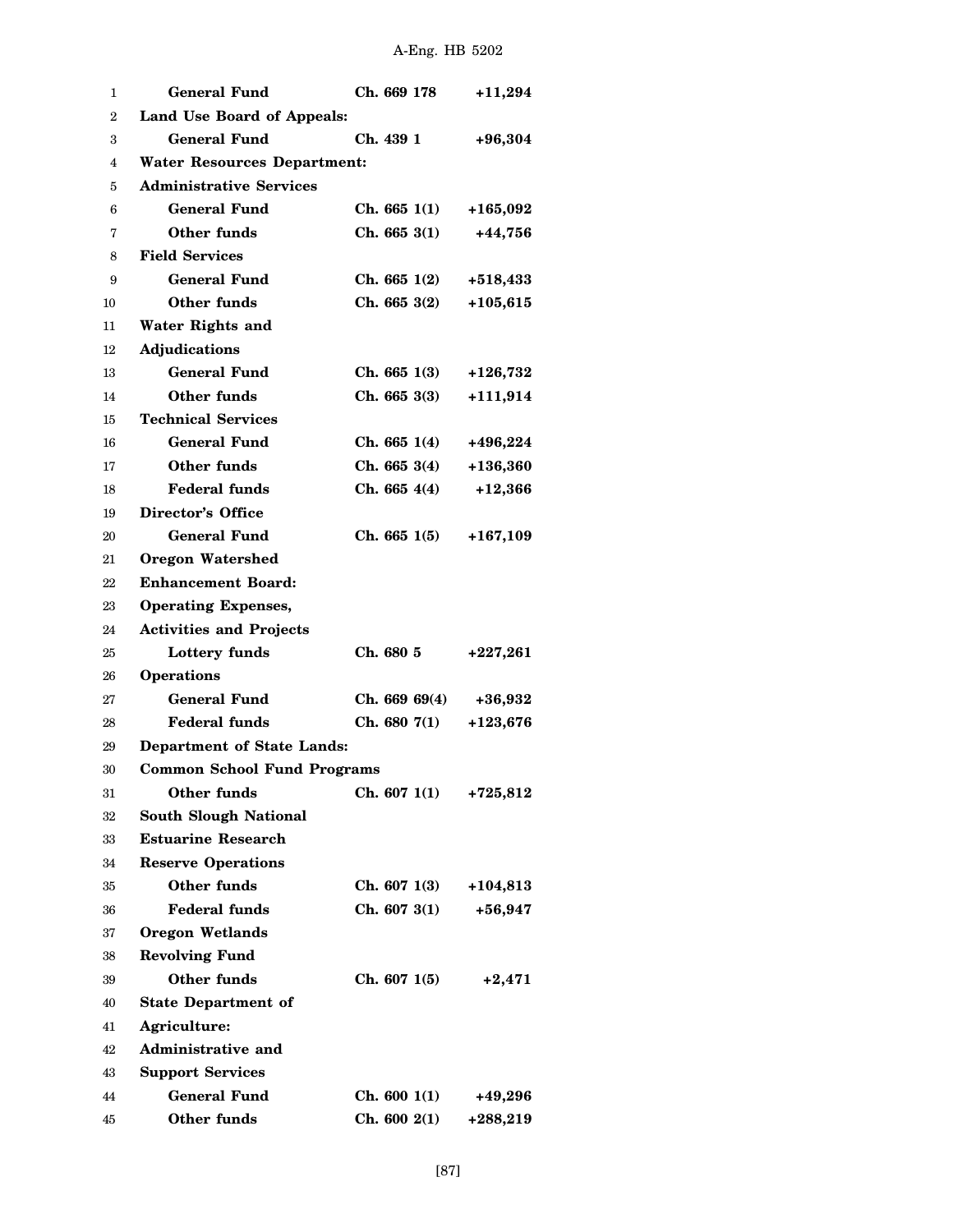| 1              | <b>Food Safety</b>                 |              |              |  |
|----------------|------------------------------------|--------------|--------------|--|
| $\overline{2}$ | <b>General Fund</b>                | Ch. 6001(2)  | +370,952     |  |
| 3              | Other funds                        | Ch. 6002(2)  | $+743,232$   |  |
| 4              | <b>Federal funds</b>               | Ch. 6004(2)  | $+9,384$     |  |
| 5              | <b>Natural Resources</b>           |              |              |  |
| 6              | <b>General Fund</b>                | Ch. 6001(3)  | $+261,712$   |  |
| 7              | Other funds                        | Ch. 6002(3)  | $+650,281$   |  |
| 8              | <b>Federal funds</b>               | Ch. 6004(3)  | $+130,283$   |  |
| 9              | <b>Market Access</b>               |              |              |  |
| 10             | General Fund                       | Ch. 6001(4)  | $+82,487$    |  |
| 11             | Other funds                        | Ch. 6002(4)  | +457,350     |  |
| 12             | <b>Federal funds</b>               | Ch. 6004(4)  | $+75,239$    |  |
| 13             | <b>Parks and Natural</b>           |              |              |  |
| 14             | Resources Fund                     |              |              |  |
| 15             | Lottery funds                      | Ch. 600 3    | $+213,188$   |  |
| 16             | <b>Department of Environmental</b> |              |              |  |
| 17             | <b>Quality:</b>                    |              |              |  |
| 18             | <b>Air Quality</b>                 |              |              |  |
| 19             | <b>General Fund</b>                | Ch. 6731(1)  | $+676,152$   |  |
| 20             | Other funds                        | Ch. 6732(1)  | $+1,557,730$ |  |
| 21             | <b>Federal funds</b>               | Ch. 6735(1)  | +194,839     |  |
| 22             | <b>Water Quality</b>               |              |              |  |
| 23             | <b>General Fund</b>                | Ch. 673 1(2) | $+1,199,293$ |  |
| 24             | Other funds                        | Ch. 6732(2)  | $+941,874$   |  |
| 25             | <b>Federal funds</b>               | Ch. 6735(2)  | $+254,755$   |  |
| 26             | <b>Land Quality</b>                |              |              |  |
| 27             | <b>General Fund</b>                | Ch. 6731(3)  | $+36,054$    |  |
| 28             | Other funds                        | Ch. 6732(3)  | $+1,529,643$ |  |
| 29             | <b>Federal funds</b>               | Ch. 6735(3)  | $+128,385$   |  |
| 30             | <b>Agency Management</b>           |              |              |  |
| 31             | <b>General Fund</b>                | Ch. 673 1(4) | $+3,445$     |  |
| 32             | Other funds                        | Ch. 6732(4)  | $+922,275$   |  |
| 33             | <b>Parks and Natural</b>           |              |              |  |
| 34             | <b>Resources Fund</b>              |              |              |  |
| 35             | Lottery funds                      | Ch. 673 3    | $+224,550$   |  |
| 36             | <b>State Department of</b>         |              |              |  |
| 37             | <b>Fish and Wildlife:</b>          |              |              |  |
| 38             | <b>Fish Division</b>               |              |              |  |
| 39             | <b>General Fund</b>                | Ch. 6791(1)  | +709,192     |  |
| 40             | Other funds                        | Ch. 6792(1)  | +1,849,472   |  |
| 41             | Lottery funds                      | Ch. 6793(1)  | $+70,065$    |  |
| 42             | <b>Federal funds</b>               | Ch. 679 4(1) | $+2,183,238$ |  |
| 43             | <b>Wildlife Division</b>           |              |              |  |
| 44             | <b>General Fund</b>                | Ch. 6791(2)  | +187,172     |  |
| 45             | Other funds                        | Ch. 6792(2)  | +778,725     |  |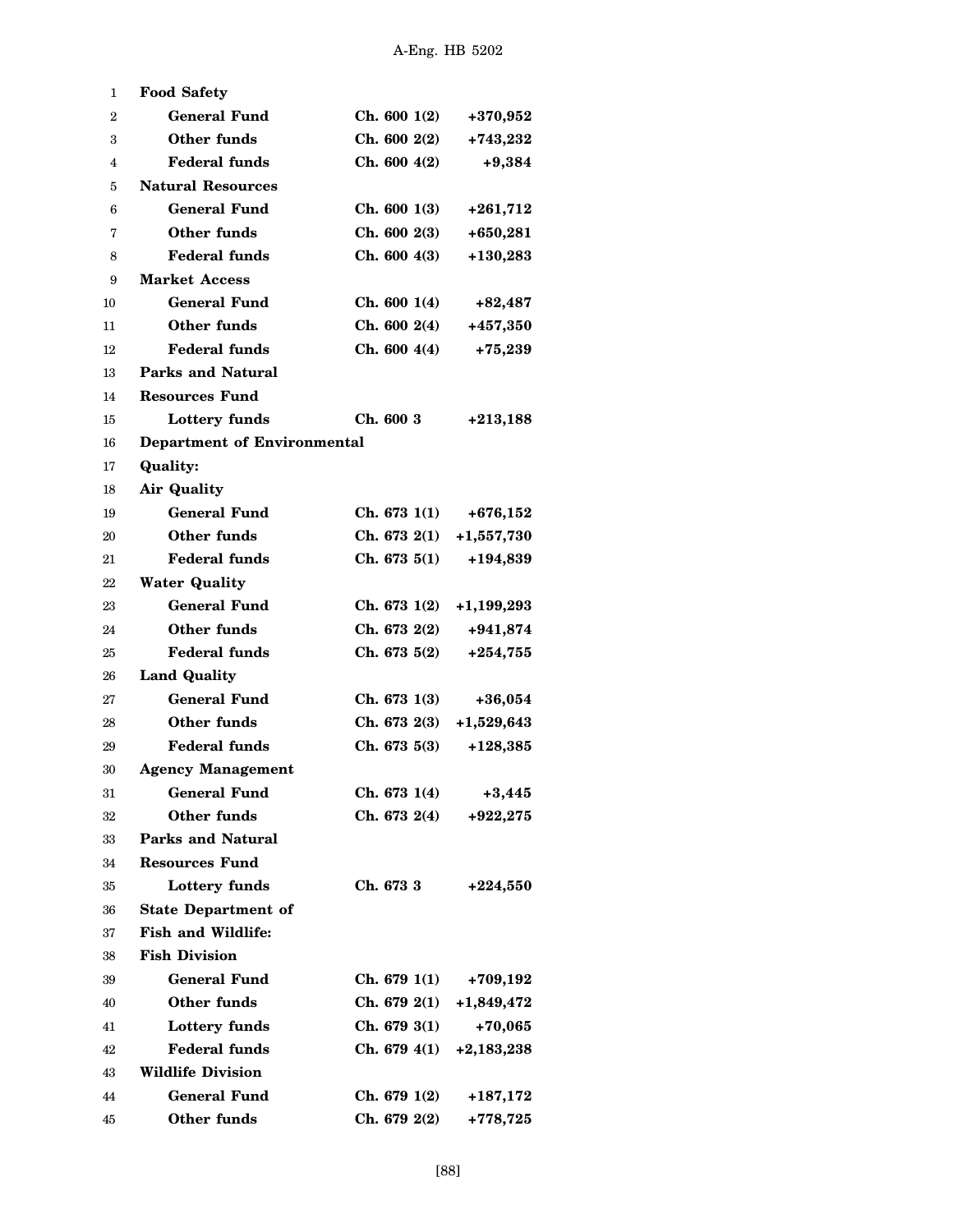| 1                | Lottery funds                        | Ch. 6793(2)  | $+36,386$    |  |  |  |  |
|------------------|--------------------------------------|--------------|--------------|--|--|--|--|
| $\boldsymbol{2}$ | <b>Federal funds</b>                 | Ch. 6794(2)  | +461,594     |  |  |  |  |
| 3                | <b>Administrative Services</b>       |              |              |  |  |  |  |
| 4                | <b>Division</b>                      |              |              |  |  |  |  |
| 5                | <b>General Fund</b>                  | Ch. 6791(3)  | $+34,330$    |  |  |  |  |
| 6                | <b>Other funds</b>                   | Ch. 6792(3)  | $+1,164,637$ |  |  |  |  |
| 7                | <b>Federal funds</b>                 | Ch. 6794(3)  | $+148,119$   |  |  |  |  |
| 8                | <b>Habitat Division</b>              |              |              |  |  |  |  |
| 9                | <b>General Fund</b>                  | Ch. 6791(7)  | $+245,749$   |  |  |  |  |
| 10               | Other funds                          | Ch. 6792(7)  | +141,809     |  |  |  |  |
| 11               | Lottery funds                        | Ch. 6793(3)  | $+11,886$    |  |  |  |  |
| 12               | <b>Federal funds</b>                 | Ch. 679 4(5) | +335,090     |  |  |  |  |
| 13               | Capital Improvement                  |              |              |  |  |  |  |
| 14               | <b>Other funds</b>                   | Ch. 6792(4)  | $+23,690$    |  |  |  |  |
| 15               | <b>State Forestry Department:</b>    |              |              |  |  |  |  |
| 16               | <b>Agency Administration</b>         |              |              |  |  |  |  |
| 17               | <b>General Fund</b>                  | Ch. 6051(1)  | $+53,323$    |  |  |  |  |
| 18               | <b>Other funds</b>                   | Ch. 6052(1)  | $+1,259,501$ |  |  |  |  |
| 19               | <b>Federal funds</b>                 | Ch. 605 4(1) | $+54,059$    |  |  |  |  |
| 20               | <b>Fire Protection</b>               |              |              |  |  |  |  |
| 21               | <b>General Fund</b>                  | Ch. 6051(2)  | +1,582,696   |  |  |  |  |
| 22               | <b>Other funds</b>                   | Ch. 6052(2)  | $+2,299,492$ |  |  |  |  |
| 23               | <b>Federal funds</b>                 | Ch. 6054(2)  | +169,894     |  |  |  |  |
| 24               | <b>Private Forests</b>               |              |              |  |  |  |  |
| 25               | <b>General Fund</b>                  | Ch. 6051(4)  | +584,307     |  |  |  |  |
| 26               | <b>Other funds</b>                   | Ch. 6052(5)  | $+325,291$   |  |  |  |  |
| 27               | <b>Federal funds</b>                 | Ch. 6054(5)  | $+129,185$   |  |  |  |  |
| 28               | <b>State Forests</b>                 |              |              |  |  |  |  |
| 29               | Other funds                          | Ch. 6052(3)  | $+1,643,200$ |  |  |  |  |
| 30               | <b>Federal Forest Restoration</b>    |              |              |  |  |  |  |
| 31               | <b>General Fund</b>                  | Ch. 6051(3)  | $+301,215$   |  |  |  |  |
| 32               | <b>Other funds</b>                   | Ch. 6052(4)  | $+2,639$     |  |  |  |  |
| 33               | <b>Federal funds</b>                 | Ch. 6054(4)  | $+30,809$    |  |  |  |  |
| 34               | <b>Equipment Pool</b>                |              |              |  |  |  |  |
| 35               | <b>General Fund</b>                  | Ch. 6051(6)  | $+25,088$    |  |  |  |  |
| 36               | <b>Other funds</b>                   | Ch. 6052(8)  | $+258,478$   |  |  |  |  |
| 37               | Department of Land                   |              |              |  |  |  |  |
| 38               | <b>Conservation and Development:</b> |              |              |  |  |  |  |
| 39               | <b>Operating Expenses</b>            |              |              |  |  |  |  |
| 40               | <b>Other funds</b>                   | Ch. 438 2    | +47,892      |  |  |  |  |
| 41               | <b>Federal funds</b>                 | Ch. 438 3    | $+130,396$   |  |  |  |  |
| 42               | <b>Planning Program</b>              |              |              |  |  |  |  |
| 43               | <b>General Fund</b>                  | Ch. 4381(1)  | +517,660     |  |  |  |  |
| 44               | <b>Columbia River Gorge</b>          |              |              |  |  |  |  |
| 45               | Commission:                          |              |              |  |  |  |  |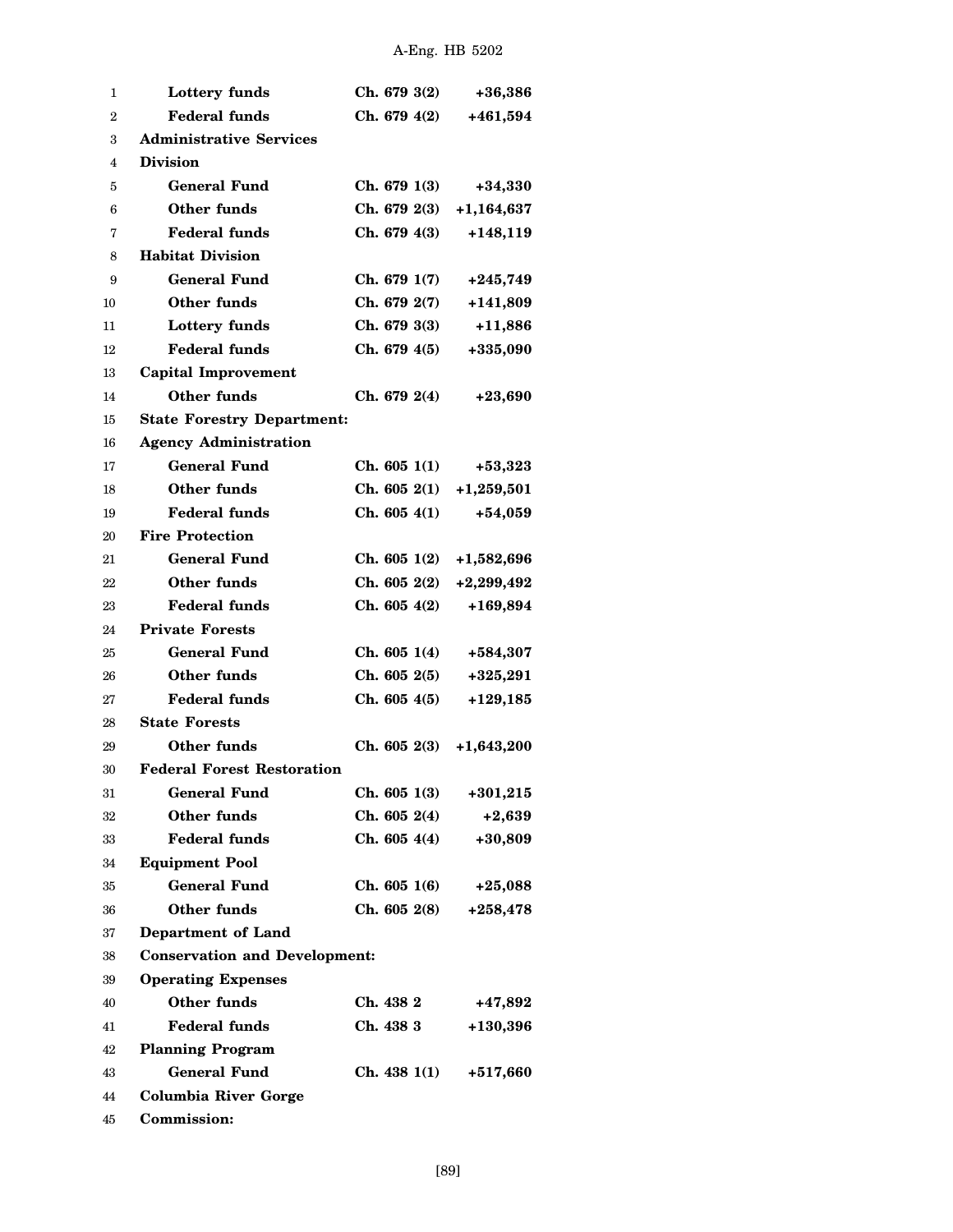| <b>Operating Expenses</b>           |                    |                            |
|-------------------------------------|--------------------|----------------------------|
| <b>General Fund</b>                 | Ch. 432 1          | +458                       |
|                                     |                    |                            |
| (9) PUBLIC SAFETY.                  |                    |                            |
|                                     |                    |                            |
|                                     |                    |                            |
|                                     | 2021               |                            |
|                                     | <b>Oregon Laws</b> |                            |
|                                     | Chapter/           | \$                         |
| Agency/Program/Funds                | <b>Section</b>     | Adjustment                 |
|                                     |                    |                            |
| <b>State Board of Parole and</b>    |                    |                            |
| <b>Post-Prison Supervision:</b>     |                    |                            |
| <b>General Fund</b>                 | Ch. 429 1          | $+265,696$                 |
| <b>Department of State Police:</b>  |                    |                            |
| Patrol Services, Criminal           |                    |                            |
| <b>Investigations</b> , Gaming      |                    |                            |
| <b>Enforcement and Office of</b>    |                    |                            |
| the State Fire Marshal              |                    |                            |
| <b>General Fund</b>                 | Ch. 4701(1)        | +7,318,884                 |
| Other funds                         | Ch. 4702(1)        | $-179,911$                 |
| <b>Federal funds</b>                | Ch. 4703(1)        | $-159$                     |
| <b>Fish and Wildlife</b>            |                    |                            |
| <b>Enforcement</b>                  |                    |                            |
| <b>General Fund</b>                 | Ch. 4701(2)        | $+215,831$                 |
| Other funds                         | Ch. 470 2(2)       | +993,839                   |
| <b>Federal funds</b>                | Ch. 470 3(2)       | $+18,850$                  |
| Lottery funds                       | Ch. 470 4          | $+249,144$                 |
| <b>Forensic Services and</b>        |                    |                            |
| <b>Chief Medical Examiner</b>       |                    |                            |
| Other funds                         | Ch. 4702(3)        | $+258,194$                 |
| <b>Federal funds</b>                | Ch. 470 3(3)       | -221                       |
| <b>Administrative Services,</b>     |                    |                            |
| <b>Agency Support and Criminal</b>  |                    |                            |
| <b>Justice Information Services</b> |                    |                            |
| <b>General Fund</b>                 | Ch. 4701(4)        | +4,548,904                 |
| Other funds                         | Ch. 4702(4)        | $+820,236$                 |
| <b>Department of Corrections:</b>   |                    |                            |
| <b>Operations and Health</b>        |                    |                            |
| <b>Services</b>                     |                    |                            |
| <b>General Fund</b>                 |                    | Ch. 468 $1(1) +36,327,123$ |
| Other funds                         | Ch. 4682(1)        | $+720,246$                 |
| <b>Central Administration</b>       |                    |                            |
| and Administrative Services         |                    |                            |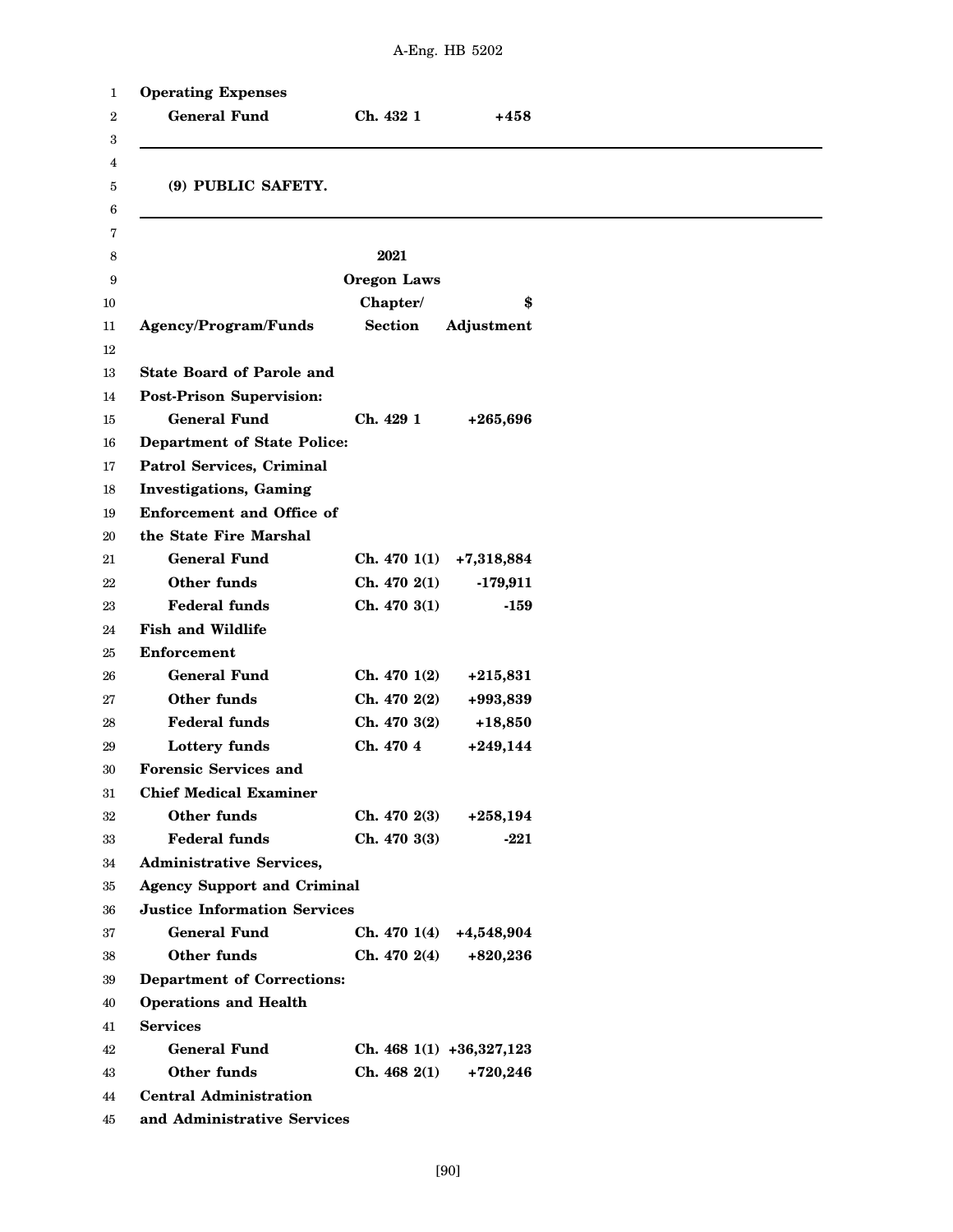| 1              | <b>General Fund</b>               | Ch. 4681(2)               | $+3,450,959$ |
|----------------|-----------------------------------|---------------------------|--------------|
| $\overline{2}$ | Other funds                       | Ch. 4682(2)               | $+530,617$   |
| 3              | <b>Correctional Services</b>      |                           |              |
| 4              | <b>General Fund</b>               | Ch. 4681(3)               | $+2,017,908$ |
| 5              | <b>Community Corrections</b>      |                           |              |
| 6              | <b>General Fund</b>               | Ch. 4681(4)               | +598,696     |
| 7              | <b>Oregon Criminal Justice</b>    |                           |              |
| 8              | Commission:                       |                           |              |
| 9              | <b>General Fund</b>               | Ch. 379 1                 | $+218,846$   |
| 10             | Other funds                       | Ch. 379 3                 | $+24,310$    |
| 11             | <b>Federal funds</b>              | Ch. 379 4                 | $+16,073$    |
| 12             | <b>District Attorneys</b>         |                           |              |
| 13             | and Deputies:                     |                           |              |
| 14             | <b>Department of Justice</b>      |                           |              |
| 15             | for District Attorneys            |                           |              |
| 16             | <b>General Fund</b>               | Ch. 433 1                 | $+371,864$   |
| 17             | <b>Department of Justice:</b>     |                           |              |
| 18             | Office of the Attorney            |                           |              |
| 19             | <b>General and Administration</b> |                           |              |
| 20             | <b>General Fund</b>               | Ch. 4271(1)               | $+19,545$    |
| 21             | <b>Other funds</b>                | Ch. 4272(1)               | $+1,264,970$ |
| 22             | <b>Appellate Division</b>         |                           |              |
| 23             | <b>Other funds</b>                | Ch. 4272(2)               | +808,390     |
| 24             | <b>Criminal Justice Division</b>  |                           |              |
| 25             | <b>General Fund</b>               | Ch. 4271(3)               | +513,867     |
| 26             | Other funds                       | Ch. 4272(4)               | $+207,087$   |
| 27             | <b>Federal funds</b>              | Ch. 4273(2)               | $+16,458$    |
| 28             | Crime Victim and                  |                           |              |
| 29             | <b>Survivor Services</b>          |                           |              |
| 30             | <b>General Fund</b>               | Ch. 4271(4)               | $+341,323$   |
| 31             | Other funds                       | Ch. 4272(5)               | $+8,330$     |
| 32             | <b>Federal funds</b>              | Ch. 4273(3)               | $+118,368$   |
| 33             | Division of Child Support         |                           |              |
| 34             | <b>General Fund</b>               | Ch. 4271(6)               | $+1,203,812$ |
| 35             | <b>Other funds</b>                | Ch. 427 2(8)              | $+180,293$   |
| 36             | Federal funds                     | Ch. 427 3(4) $+2,685,359$ |              |
| 37             | <b>Civil Enforcement Division</b> |                           |              |
| 38             | Other funds                       | Ch. 4272(3)               | $+3,457,207$ |
| 39             | <b>Federal funds</b>              | Ch. 4273(1)               | $+144,001$   |
| 40             | <b>General Counsel Division</b>   |                           |              |
| 41             | <b>Other funds</b>                | Ch. 427 2(6)              | $+2,213,612$ |
| 42             | Trial Division                    |                           |              |
| 43             | <b>Other funds</b>                | Ch. 427 2(7) $+1,410,753$ |              |
| 44             | <b>Trauma Training Grants</b>     |                           |              |
| 45             | <b>General Fund</b>               | Ch. 532 8                 | $+9,458$     |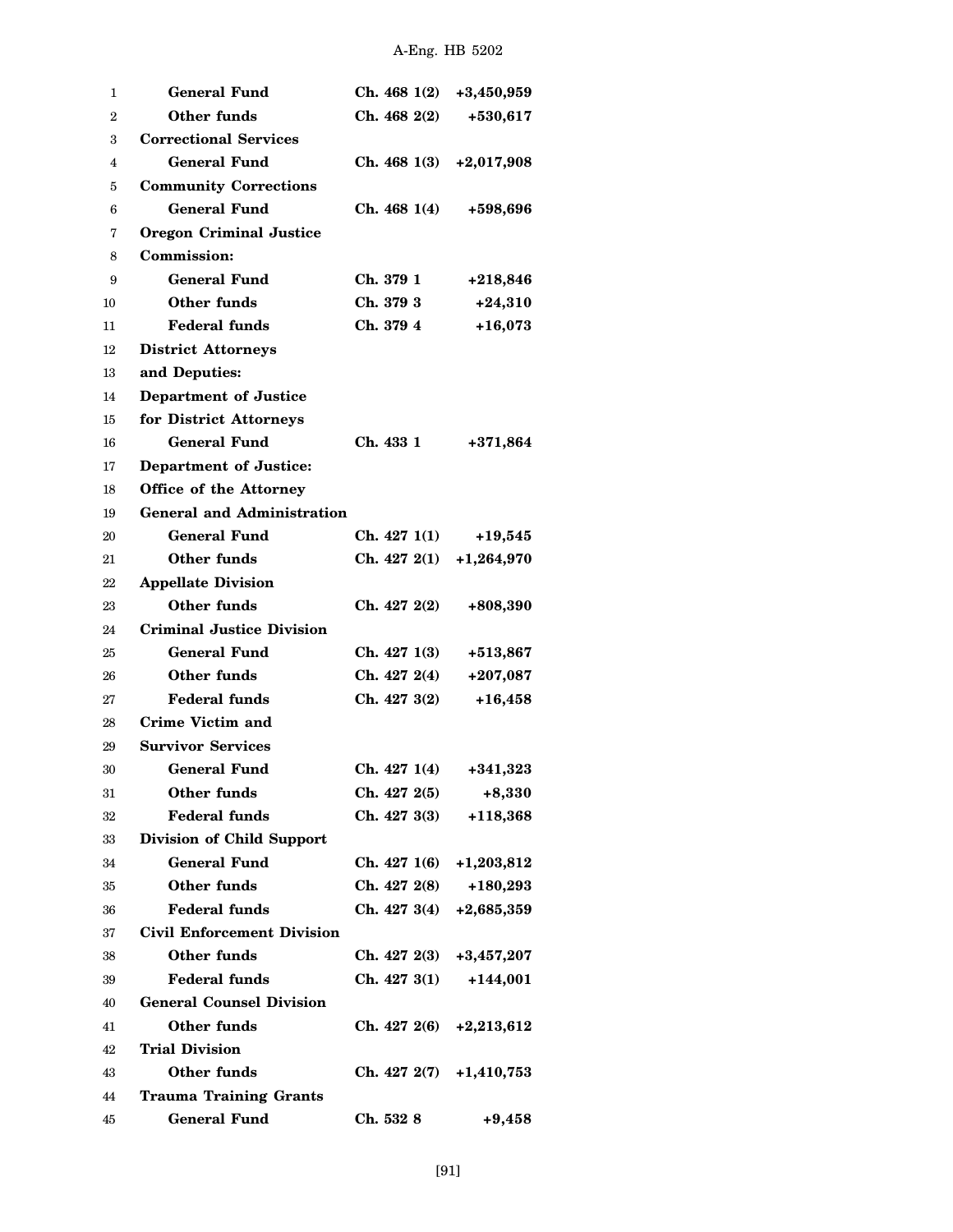| <b>Sanctuary Violation</b>         |                    |              |
|------------------------------------|--------------------|--------------|
| <b>Hotline and Website</b>         |                    |              |
| <b>General Fund</b>                | Ch. 550 10         | $+39,378$    |
| <b>Bias Crimes Response</b>        |                    |              |
| <b>General Fund</b>                | Ch. 669 56         | $+57,183$    |
| <b>Oregon Military Department:</b> |                    |              |
| Administration                     |                    |              |
| <b>General Fund</b>                | Ch. 6621(1)        | $+202,941$   |
| Other funds                        | Ch. 6622(1)        | $+65,032$    |
| <b>Federal funds</b>               | Ch. 6623(1)        | $+30,450$    |
| <b>Operations</b>                  |                    |              |
| <b>General Fund</b>                | Ch. 6621(2)        | +124,195     |
| Other funds                        | Ch. 6622(2)        | +137,709     |
| <b>Federal funds</b>               | Ch. 6623(2)        | $+2,055,182$ |
| <b>Emergency Management</b>        |                    |              |
| <b>General Fund</b>                | Ch. 6621(3)        | $+544,622$   |
| Other funds                        | Ch. 6622(3)        | $+87,813$    |
| <b>Federal funds</b>               | Ch. 6623(3)        | $+415,470$   |
| <b>Community Support</b>           |                    |              |
| <b>General Fund</b>                | Ch. 6621(4)        | -1           |
| Other funds                        | Ch. 6622(4)        | $+129,266$   |
| <b>Federal funds</b>               | Ch. 6623(4)        | $+522,347$   |
| <b>Department of Public</b>        |                    |              |
| <b>Safety Standards and</b>        |                    |              |
| Training:                          |                    |              |
| <b>Operations</b>                  |                    |              |
| Other funds                        | Ch. 381 2(1)       | $+1,436,538$ |
| <b>Federal funds</b>               | Ch. 381 3          | $+9,149$     |
| <b>Oregon Youth Authority:</b>     |                    |              |
| <b>Facility Programs</b>           |                    |              |
| <b>General Fund</b>                | Ch. 4301(1)        | +5,985,743   |
| Other funds                        | Ch. 4302(1)        | $+29,145$    |
| <b>Community Programs</b>          |                    |              |
| <b>General Fund</b>                | Ch. 4301(2)        | +963,952     |
| <b>Federal funds</b>               | Ch. 4303(1)        | +198,604     |
| <b>Program Support</b>             |                    |              |
| <b>General Fund</b>                | Ch. 4301(3)        | $+1,403,217$ |
| <b>Federal funds</b>               | Ch. 4303(2)        | $+46,821$    |
|                                    |                    |              |
| (10) TRANSPORTATION.               |                    |              |
|                                    |                    |              |
|                                    | 2021               |              |
|                                    | <b>Oregon Laws</b> |              |

[92]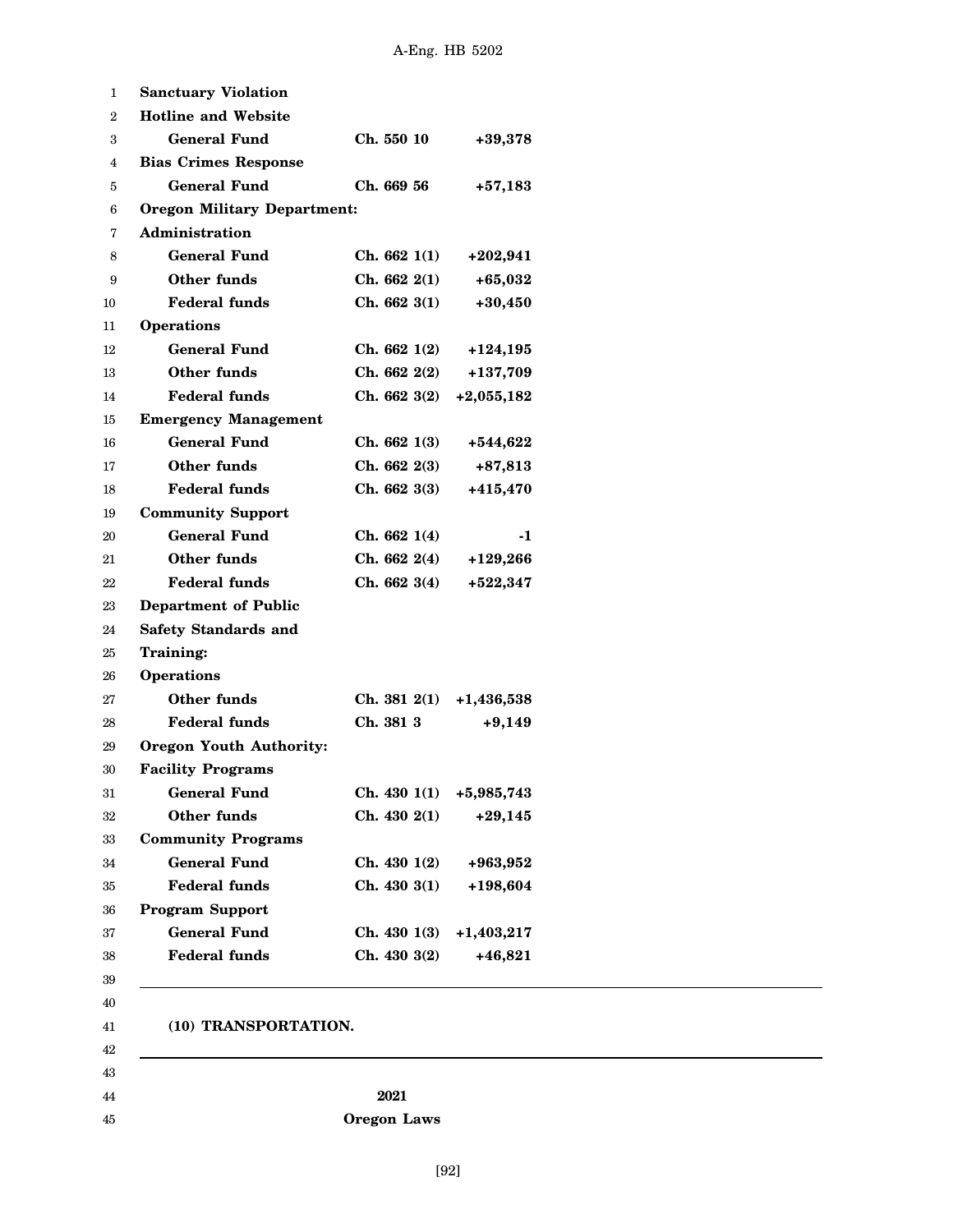| 1              |                                  | Chapter/       | \$                          |
|----------------|----------------------------------|----------------|-----------------------------|
| $\overline{2}$ | <b>Agency/Program/Funds</b>      | <b>Section</b> | Adjustment                  |
| 3              |                                  |                |                             |
| 4              | <b>Oregon Department of</b>      |                |                             |
| 5              | <b>Aviation:</b>                 |                |                             |
| 6              | <b>Operations</b>                |                |                             |
| 7              | Other funds                      | Ch. 6021(1)    | +86,939                     |
| 8              | <b>Federal funds</b>             | Ch. 6022(1)    | $+12,984$                   |
| 9              | <b>Aircraft Registration</b>     |                |                             |
| 10             | Other funds                      | Ch. 6021(2)    | $+8,175$                    |
| 11             | <b>Pavement Maintenance</b>      |                |                             |
| 12             | Other funds                      | Ch. 6021(3)    | $+4,048$                    |
| 13             | Department of                    |                |                             |
| 14             | <b>Transportation:</b>           |                |                             |
| 15             | <b>Maintenance and Emergency</b> |                |                             |
| 16             | <b>Relief Programs</b>           |                |                             |
| 17             | <b>Other funds</b>               | Ch. 4422(2)    | $+9,322,034$                |
| 18             | <b>Preservation Program</b>      |                |                             |
| 19             | Other funds                      | Ch. 4422(3)    | $+1,246,371$                |
| 20             | <b>Bridge Program</b>            |                |                             |
| 21             | <b>Other funds</b>               | Ch. 4422(4)    | $+1,673,138$                |
| 22             | <b>Operations Program</b>        |                |                             |
| 23             | Other funds                      | Ch. 4422(5)    | +1,801,287                  |
| 24             | <b>Modernization Program</b>     |                |                             |
| 25             | Other funds                      | Ch. 442 2(6)   | $+1,994,055$                |
| 26             | <b>Special Programs</b>          |                |                             |
| 27             | Other funds                      | Ch. 442 2(7)   | $+5,406,704$                |
| 28             | <b>Local Government Program</b>  |                |                             |
| 29             | Other funds                      | Ch. 4422(8)    | $+532,917$                  |
| 30             | <b>Driver and Motor Vehicle</b>  |                |                             |
| 31             | <b>Services</b>                  |                |                             |
| 32             | Other funds                      |                | Ch. $442\ 2(9)$ +6,219,164  |
| 33             | <b>Commerce and Compliance</b>   |                |                             |
| 34             | Other funds                      |                | Ch. $442\ 2(10)$ +2,560,630 |
| 35             | Policy, Data and Analysis        |                |                             |
| 36             | Other funds                      |                | Ch. 442 2(11) +2,073,843    |
| 37             | <b>Federal funds</b>             | Ch. 4423(3)    | $+3,981$                    |
| 38             | <b>Public Transit</b>            |                |                             |
| 39             | Other funds                      | Ch. 442 2(12)  | +339,635                    |
| 40             | Rail                             |                |                             |
| 41             | Other funds                      | Ch. 4422(13)   | +331,194                    |
| 42             | <b>Transportation Safety</b>     |                |                             |
| 43             | <b>Other funds</b>               | Ch. 4422(14)   | $+128,321$                  |
| 44             | <b>Federal funds</b>             | Ch. 4423(6)    | $+106,527$                  |
| 45             | <b>Support Services</b>          |                |                             |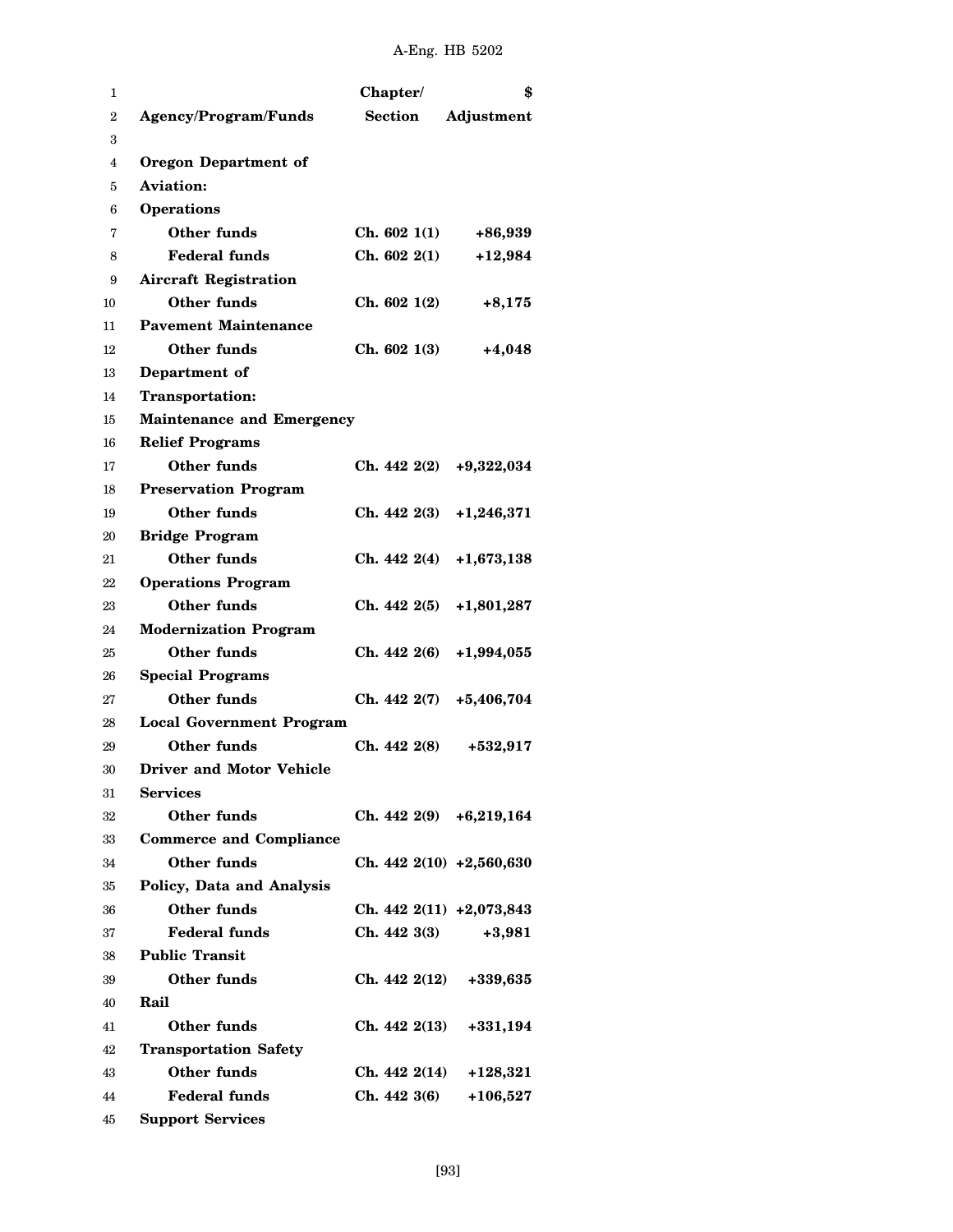| Other funds<br><b>ODOT</b> Headquarters     | Ch. $442\;2(15)$ +4,068,953 |                                                                                                                                                                                                                                                                                          |  |
|---------------------------------------------|-----------------------------|------------------------------------------------------------------------------------------------------------------------------------------------------------------------------------------------------------------------------------------------------------------------------------------|--|
| Other funds                                 | Ch. 442 2(16)               | $+522,913$                                                                                                                                                                                                                                                                               |  |
| <b>Finance and Budget</b>                   |                             |                                                                                                                                                                                                                                                                                          |  |
| Other funds                                 | Ch. 442 2(17)               | $+531,656$                                                                                                                                                                                                                                                                               |  |
| grams are changed by the amounts specified: |                             | <b>SECTION 468.</b> Section 299, chapter 669, Oregon Laws 2021, is amended to read:<br>Sec. 299. Notwithstanding any other provision of law, the authorized appropriations and ex-<br>penditure limitations for the biennium beginning July 1, 2021, for the following agencies and pro- |  |
| (1) ADMINISTRATION.                         |                             |                                                                                                                                                                                                                                                                                          |  |
|                                             | 2021                        |                                                                                                                                                                                                                                                                                          |  |
|                                             | Oregon Laws                 |                                                                                                                                                                                                                                                                                          |  |
|                                             | Chapter/                    |                                                                                                                                                                                                                                                                                          |  |
| Agency/Program/Funds                        | Section                     | Adjustment                                                                                                                                                                                                                                                                               |  |
|                                             |                             |                                                                                                                                                                                                                                                                                          |  |
| Oregon Advocacy Commissions                 |                             |                                                                                                                                                                                                                                                                                          |  |
| Office:                                     |                             |                                                                                                                                                                                                                                                                                          |  |
| <b>Operating Expenses</b>                   |                             |                                                                                                                                                                                                                                                                                          |  |
| General Fund                                | Ch. 345 1                   | $-$16,340$                                                                                                                                                                                                                                                                               |  |
| Oregon Department of                        |                             |                                                                                                                                                                                                                                                                                          |  |
| Administrative Services:                    |                             |                                                                                                                                                                                                                                                                                          |  |
| Chief Operating Office                      |                             |                                                                                                                                                                                                                                                                                          |  |
| Other funds                                 | Ch. 425 2(1)                | $-41,343$                                                                                                                                                                                                                                                                                |  |
| Debt Service                                |                             |                                                                                                                                                                                                                                                                                          |  |
| General Fund                                | Ch. 425 $[1(7)]$            |                                                                                                                                                                                                                                                                                          |  |
|                                             | 1(6)                        | $-600,308$                                                                                                                                                                                                                                                                               |  |
| Chief Financial Office                      |                             |                                                                                                                                                                                                                                                                                          |  |
| Other funds                                 | Ch. 425 2(2)                | $-57,772$                                                                                                                                                                                                                                                                                |  |
| Office of the State Chief                   |                             |                                                                                                                                                                                                                                                                                          |  |
| Information Officer - Policy                |                             |                                                                                                                                                                                                                                                                                          |  |
| Other funds                                 | Ch. $425\;2(3)$             | $-144,309$                                                                                                                                                                                                                                                                               |  |
| Chief Human Resource Office                 |                             |                                                                                                                                                                                                                                                                                          |  |
| Other funds                                 | Ch. $425\,2(4)$             | $-124,310$                                                                                                                                                                                                                                                                               |  |
| OSCIO - State Data Center                   |                             |                                                                                                                                                                                                                                                                                          |  |
| - Operations                                |                             |                                                                                                                                                                                                                                                                                          |  |
| Other funds                                 | Ch. $425 \frac{2(5)}{a}$    | $-877,634$                                                                                                                                                                                                                                                                               |  |
| Enterprise Asset Management                 |                             |                                                                                                                                                                                                                                                                                          |  |
| Other funds                                 | Ch. 425 2(6)                | $-65,117$                                                                                                                                                                                                                                                                                |  |
| Enterprise Goods and                        |                             |                                                                                                                                                                                                                                                                                          |  |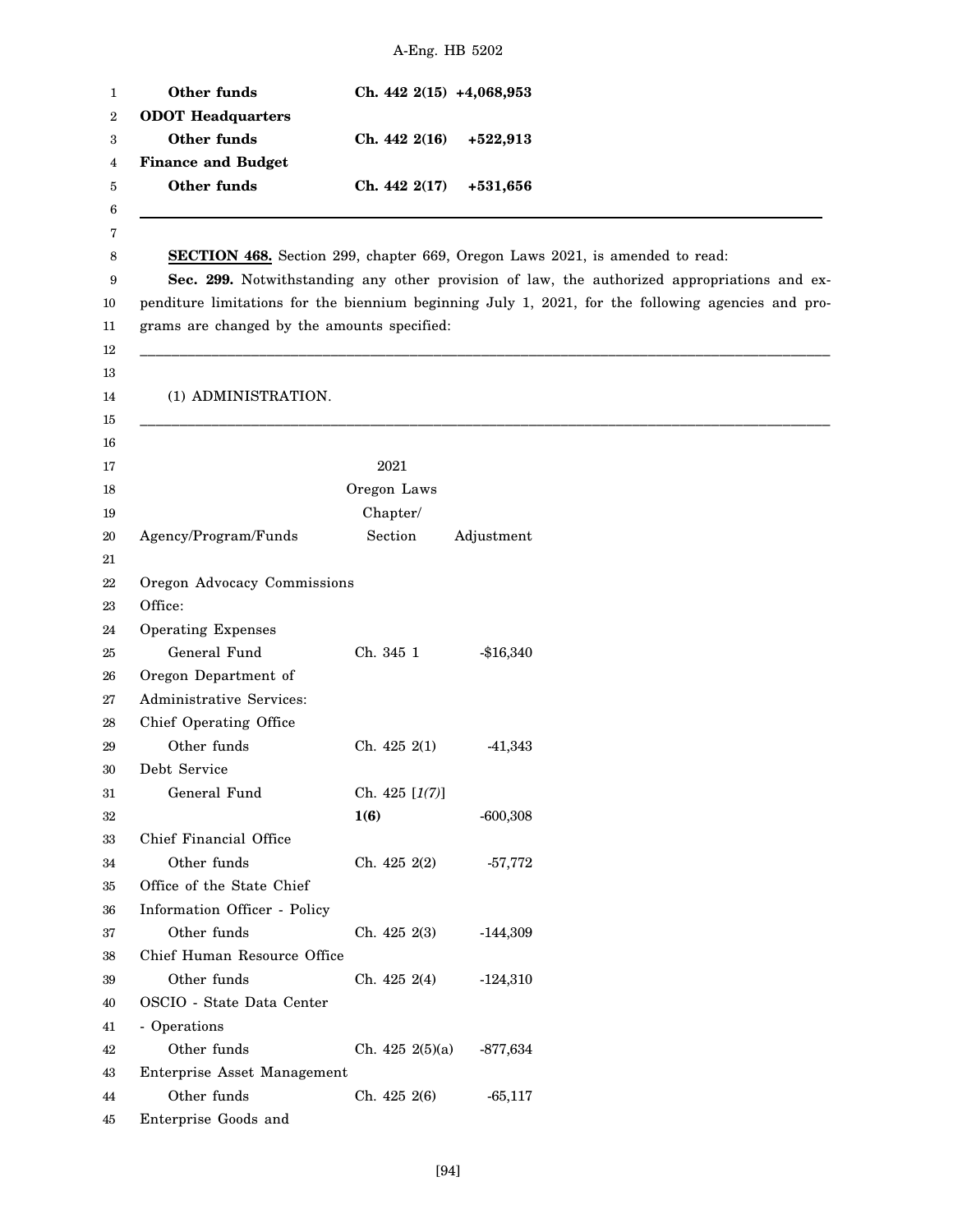| 1  | $\operatorname{Services}$          |              |               |              |
|----|------------------------------------|--------------|---------------|--------------|
| 2  | Other funds                        |              | Ch. 425 2(7)  | $-1,776,395$ |
| 3  | <b>Business Services</b>           |              |               |              |
| 4  | Other funds                        |              | Ch. 425 2(8)  | $-1,554,348$ |
| 5  | Debt Service - ODAS                |              |               |              |
| 6  | Other funds                        |              | Ch. 425 2(12) | $-2,695,360$ |
| 7  | <b>ODAS</b> Information Technology |              |               |              |
| 8  | Other funds                        |              | Ch. 425 2(14) | $+110,879$   |
| 9  | Debt Service and Related           |              |               |              |
| 10 | Costs for Bonds Issued             |              |               |              |
| 11 | Lottery funds                      | Ch. 425 3    |               | $-8,932,386$ |
| 12 | State Treasury:                    |              |               |              |
| 13 | Administrative Services            |              |               |              |
| 14 | Other funds                        |              | Ch. 443 1(1)  | $-271,372$   |
| 15 | <b>Investment Services</b>         |              |               |              |
| 16 | Other funds                        |              | Ch. 443 1(3)  | $-196,552$   |
| 17 | <b>Public Savings Services</b>     |              |               |              |
| 18 | Other funds                        | Ch. 443 1(4) |               | $-62,640$    |
| 19 | State and Local Government         |              |               |              |
| 20 | <b>Financial Services</b>          |              |               |              |
| 21 | Other funds                        | Ch. 4431(5)  |               | $-90,669$    |
| 22 | Oregon Racing Commission:          |              |               |              |
| 23 | <b>Operating Expenses</b>          |              |               |              |
| 24 | Other funds                        | Ch. 383 1    |               | $-40,195$    |
| 25 | Public Employees Retirement        |              |               |              |
| 26 | System:                            |              |               |              |
| 27 | Central Administration             |              |               |              |
| 28 | Division                           |              |               |              |
| 29 | Other funds                        | Ch. 145 1(1) |               | $-210,200$   |
| 30 | Financial and Administrative       |              |               |              |
| 31 | Services Division                  |              |               |              |
| 32 | Other funds                        |              | Ch. 145 1(2)  | $-3,306,098$ |
| 33 | <b>Information Services</b>        |              |               |              |
| 34 | Division                           |              |               |              |
| 35 | Other funds                        | Ch. 145 1(3) |               | $+7,730$     |
| 36 | Operations Division                |              |               |              |
| 37 | Other funds                        | Ch. 145 1(4) |               | $-11,469$    |
| 38 | Compliance, Audit and              |              |               |              |
| 39 | Risk Division                      |              |               |              |
| 40 | Other funds                        | Ch. 145 1(5) |               | $-68,410$    |
| 41 | Secretary of State:                |              |               |              |
| 42 | Administrative Services            |              |               |              |
| 43 | Division                           |              |               |              |
| 44 | General Fund                       | Ch. 505 1(1) |               | $+20,067$    |
| 45 | Other funds                        | Ch. 505 2(1) |               | $-106,645$   |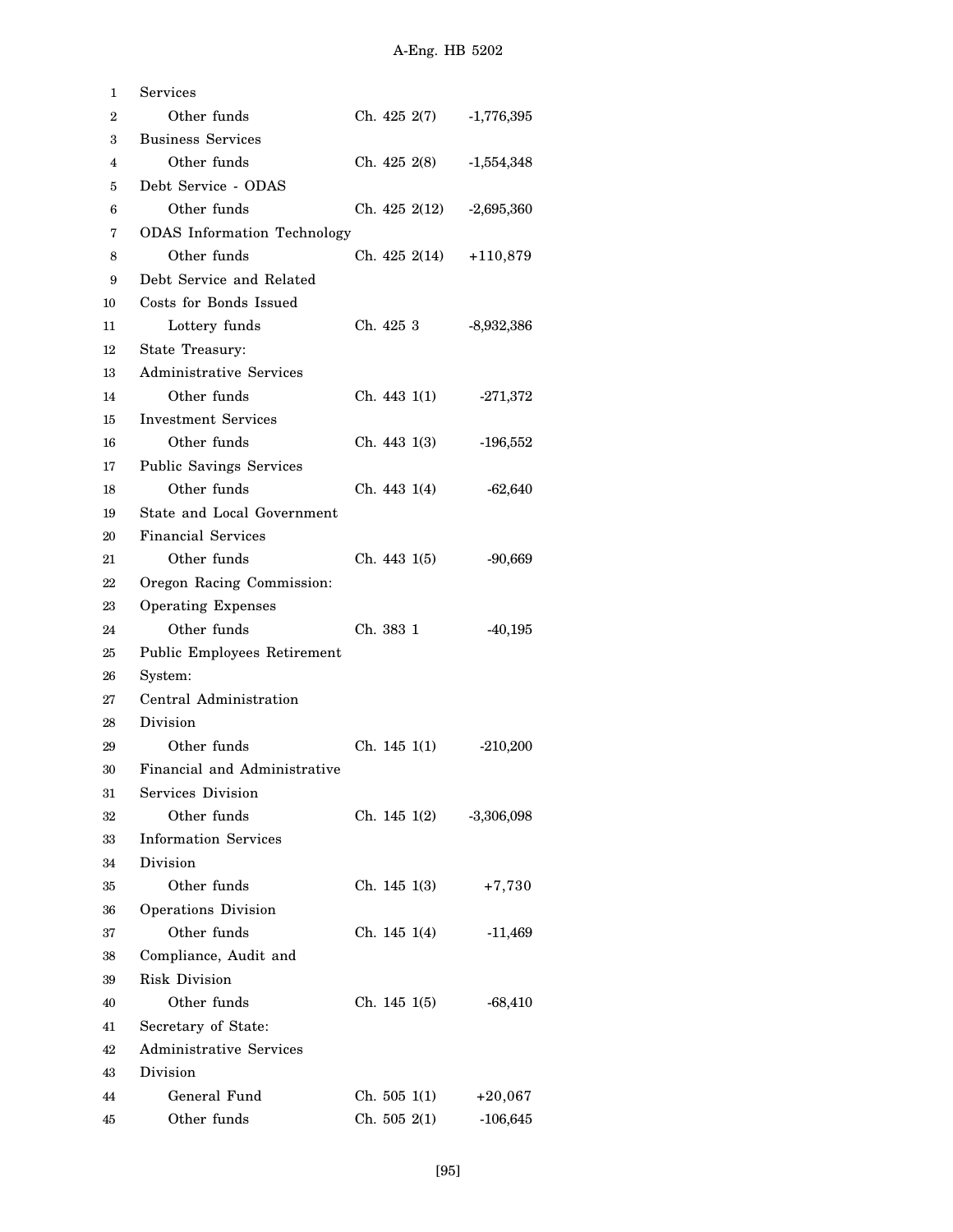| 1            | Elections Division            |               |              |
|--------------|-------------------------------|---------------|--------------|
| $\mathbf{2}$ | General Fund                  | Ch. 5051(2)   | $-211,220$   |
| 3            | Other funds                   | Ch. 505 2(2)  | -34          |
| 4            | Federal funds                 | Ch. 505 3     | $-6,971$     |
| 5            | Archives Division             |               |              |
| 6            | Other funds                   | Ch. 5052(4)   | $-164,264$   |
| 7            | Audits Division               |               |              |
| 8            | Other funds                   | Ch. 5052(3)   | $-126,229$   |
| 9            | Corporation Division          |               |              |
| 10           | Other funds                   | Ch. 5052(5)   | $-155,311$   |
| 11           | Oregon Liquor Control         |               |              |
| 12           | Commission:                   |               |              |
| 13           | Administrative Expenses       |               |              |
| 14           | Other funds                   | Ch. 640 1(1)  | $-514,975$   |
| 15           | Marijuana Regulation          |               |              |
| 16           | - Recreational                |               |              |
| 17           | Other funds                   | Ch. 6401(2)   | $-39,720$    |
| 18           | Marijuana Regulation          |               |              |
| 19           | - Medical                     |               |              |
| 20           | Other funds                   | Ch. 640 1(3)  | $-3,722$     |
| 21           | Department of Revenue:        |               |              |
| 22           | Administration                |               |              |
| 23           | General Fund                  | Ch. 441 1(1)  | $-1,197,563$ |
| 24           | Other funds                   | Ch. 441 2(1)  | $-325,197$   |
| 25           | Property Tax Division         |               |              |
| 26           | General Fund                  | Ch. 441 1(2)  | -117,395     |
| 27           | Other funds                   | Ch. 441 2(2)  | $-5,616$     |
| 28           | Personal Tax and              |               |              |
| 29           | Compliance Division           |               |              |
| 30           | General Fund                  | Ch. 441 1(3)  | -419,665     |
| $^{31}$      | Other funds                   | Ch. 441 2(3)  | $-14,434$    |
| 32           | <b>Business Division</b>      |               |              |
| 33           | General Fund                  | Ch. 441 1(4)  | $-158,912$   |
| 34           | Other funds                   | Ch. 4412(4)   | $-58,963$    |
| 35           | <b>Information Technology</b> |               |              |
| 36           | Services Division             |               |              |
| 37           | General Fund                  | Ch. 441 1(6)  | $+40,422$    |
| 38           | Other funds                   | Ch. 441 2(7)  | $+10,298$    |
| 39           | Debt Service                  |               |              |
| 40           | General Fund                  | Ch. 441 1(7)  | -789,000     |
| 41           | Other funds                   | Ch. 441 2(10) | $+790,000$   |
| 42           | <b>Collections Division</b>   |               |              |
| 43           | General Fund                  | Ch. 441 1(5)  | $-69,688$    |
| 44           | Other funds                   | Ch. 441 2(5)  | $-40,049$    |
| 45           | Marijuana Division            |               |              |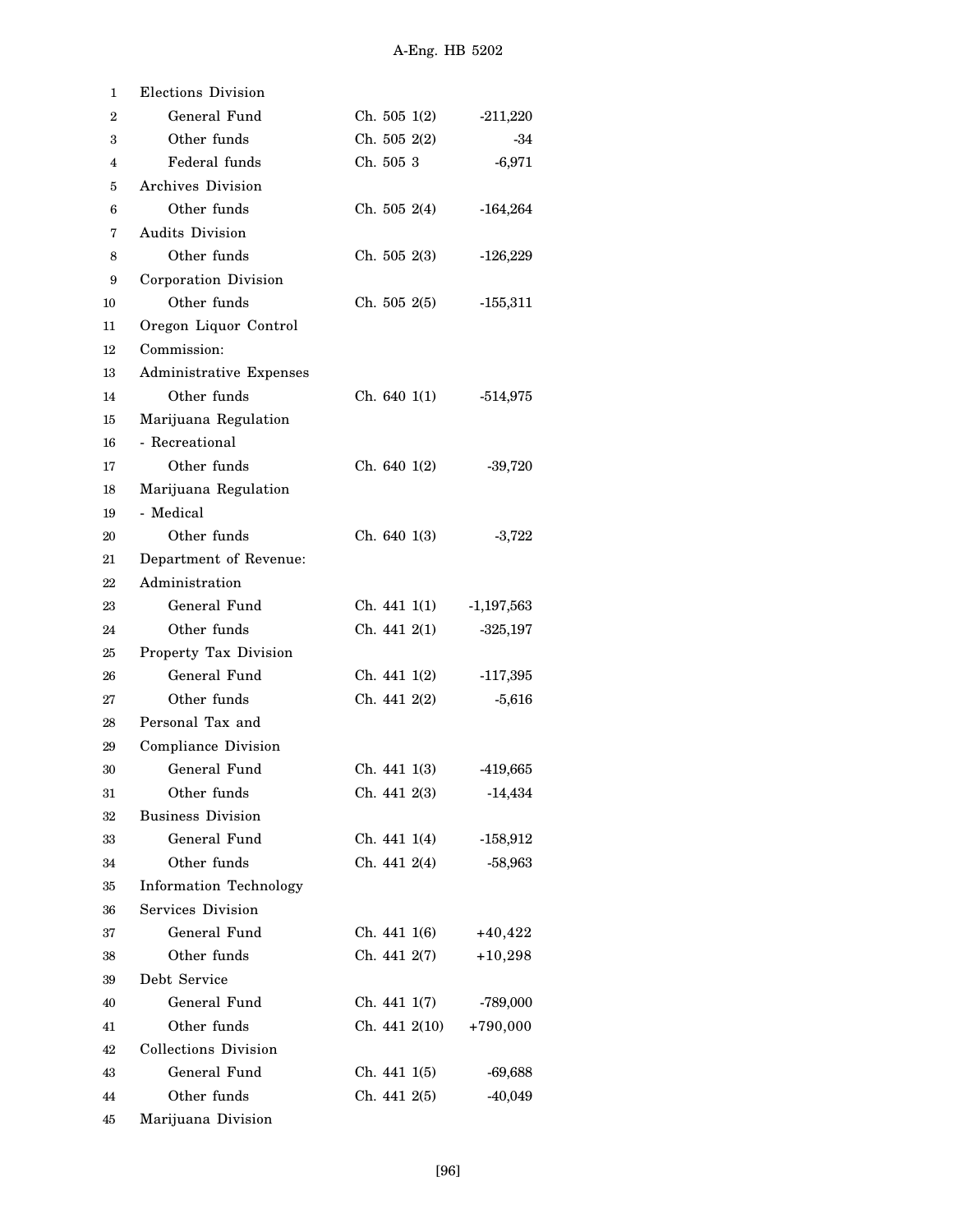| 1                | Other funds                         | Ch. 441 2(8) | $-22,802$    |
|------------------|-------------------------------------|--------------|--------------|
| $\boldsymbol{2}$ | Corporate Division                  |              |              |
| 3                | Other funds                         | Ch. 441 2(6) | $-20,201$    |
| 4                | Senior Property Tax                 |              |              |
| 5                | Deferral Program                    |              |              |
| 6                | Other funds                         | Ch. 441 2(9) | $-9,469$     |
| 7                | <b>Employment Relations</b>         |              |              |
| 8                | Board:                              |              |              |
| 9                | <b>Operating Expenses</b>           |              |              |
| 10               | General Fund                        | Ch. 166 1    | $-77,831$    |
| 11               | Assessments of Agencies             |              |              |
| 12               | Other funds                         | Ch. 166 3    | $-51,846$    |
| 13               | Office of the Governor:             |              |              |
| 14               | <b>Operating Expenses</b>           |              |              |
| 15               | General Fund                        | Ch. 434 1    | -476,684     |
| 16               | Other funds                         | Ch. 434 4    | $-92,512$    |
| 17               | Regional Solutions                  |              |              |
| 18               | Lottery funds                       | Ch. 434 3    | $-72,430$    |
| 19               | Oregon Government Ethics            |              |              |
| 20               | Commission:                         |              |              |
| 21               | <b>Operating Expenses</b>           |              |              |
| 22               | Other funds                         | Ch. 288 1    | $-92,004$    |
| 23               | State Library:                      |              |              |
| 24               | Operating Expenses                  |              |              |
| 25               | General Fund                        | Ch. 308 1    | $-70,697$    |
| 26               | <b>Operating Expenses</b>           |              |              |
| 27               | - Non-Assessments                   |              |              |
| 28               | Other funds                         | Ch. 308 2    | $-96,767$    |
| 29               | <b>Operating Expenses</b>           |              |              |
| $30\,$           | Assessments                         |              |              |
| 31               | Other funds                         | Ch. 308 3    | $-120,049$   |
| 32               |                                     |              |              |
| 33               |                                     |              |              |
| $34\,$           | (2) CONSUMER AND BUSINESS SERVICES. |              |              |
| 35               |                                     |              |              |
|                  |                                     |              |              |
| 36               |                                     | 2021         |              |
| 37               |                                     | Oregon Laws  |              |
| 38               |                                     |              |              |
| 39               |                                     | Chapter/     |              |
| 40               | Agency/Program/Funds                | Section      | Adjustment   |
| 41               |                                     |              |              |
| 42               | Oregon Board of Accountancy:        |              |              |
| 43               | <b>Operating Expenses</b>           |              |              |
| 44               | Other funds                         | Ch. 377 1    | $-$ \$88,512 |
| 45               | State Board of Tax                  |              |              |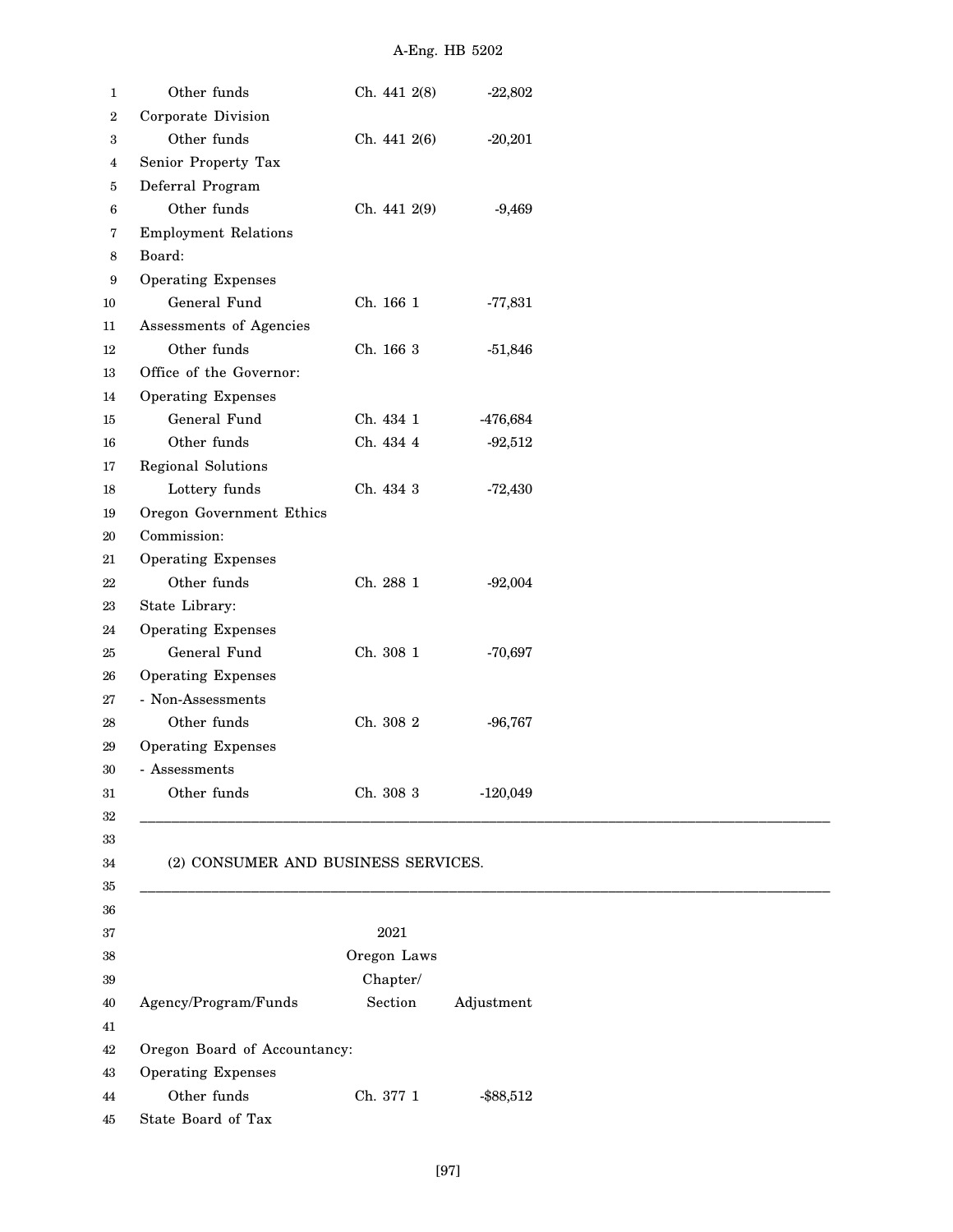| 1              | <b>Practitioners:</b>           |           |            |
|----------------|---------------------------------|-----------|------------|
| $\overline{2}$ | <b>Operating Expenses</b>       |           |            |
| 3              | Other funds                     | Ch. 348 1 | $-69,152$  |
| 4              | <b>Construction Contractors</b> |           |            |
| 5              | Board:                          |           |            |
| 6              | <b>Operating Expenses</b>       |           |            |
| 7              | Other funds                     | Ch. 347 1 | $-186,817$ |
| 8              | Mental Health Regulatory        |           |            |
| 9              | Agency                          |           |            |
| 10             | Oregon Board of Licensed        |           |            |
| 11             | Professional Counselors         |           |            |
| 12             | and Therapists:                 |           |            |
| 13             | Other funds                     | Ch. 437 1 | $-94,751$  |
| 14             | Oregon Board of Psychology:     |           |            |
| 15             | Other funds                     | Ch. 437-2 | $-50,980$  |
| 16             | State Board of Chiropractic     |           |            |
| 17             | Examiners:                      |           |            |
| 18             | <b>Operating Expenses</b>       |           |            |
| 19             | Other funds                     | Ch. 346 1 | $-79,230$  |
| 20             | State Board of Licensed         |           |            |
| 21             | Social Workers:                 |           |            |
| 22             | <b>Operating Expenses</b>       |           |            |
| 23             | Other funds                     | Ch. 440 1 | $-86,002$  |
| 24             | Oregon Board of Dentistry:      |           |            |
| 25             | <b>Operating Expenses</b>       |           |            |
| 26             | Other funds                     | Ch. 287 1 | $-23,039$  |
| 27             | Health-Related Licensing        |           |            |
| 28             | Boards:                         |           |            |
| 29             | State Mortuary and Cemetery     |           |            |
| 30             | Board                           |           |            |
| 31             | Other funds                     | Ch. 504 1 | $-54,881$  |
| 32             | Oregon Board of Naturopathic    |           |            |
| 33             | Medicine                        |           |            |
| 34             | Other funds                     | Ch. 504 2 | $-31,572$  |
| 35             | Occupational Therapy            |           |            |
| 36             | Licensing Board                 |           |            |
| 37             | Other funds                     | Ch. 504 3 | $-14,198$  |
| 38             | Board of Medical Imaging        |           |            |
| 39             | Other funds                     | Ch. 504 4 | $-30,351$  |
| 40             | <b>State Board of Examiners</b> |           |            |
| 41             | for Speech-Language             |           |            |
| 42             | Pathology and Audiology         |           |            |
| 43             | Other funds                     | Ch. 504 5 | $-26,641$  |
| 44             | Oregon State Veterinary         |           |            |
| 45             | Medical Examining Board         |           |            |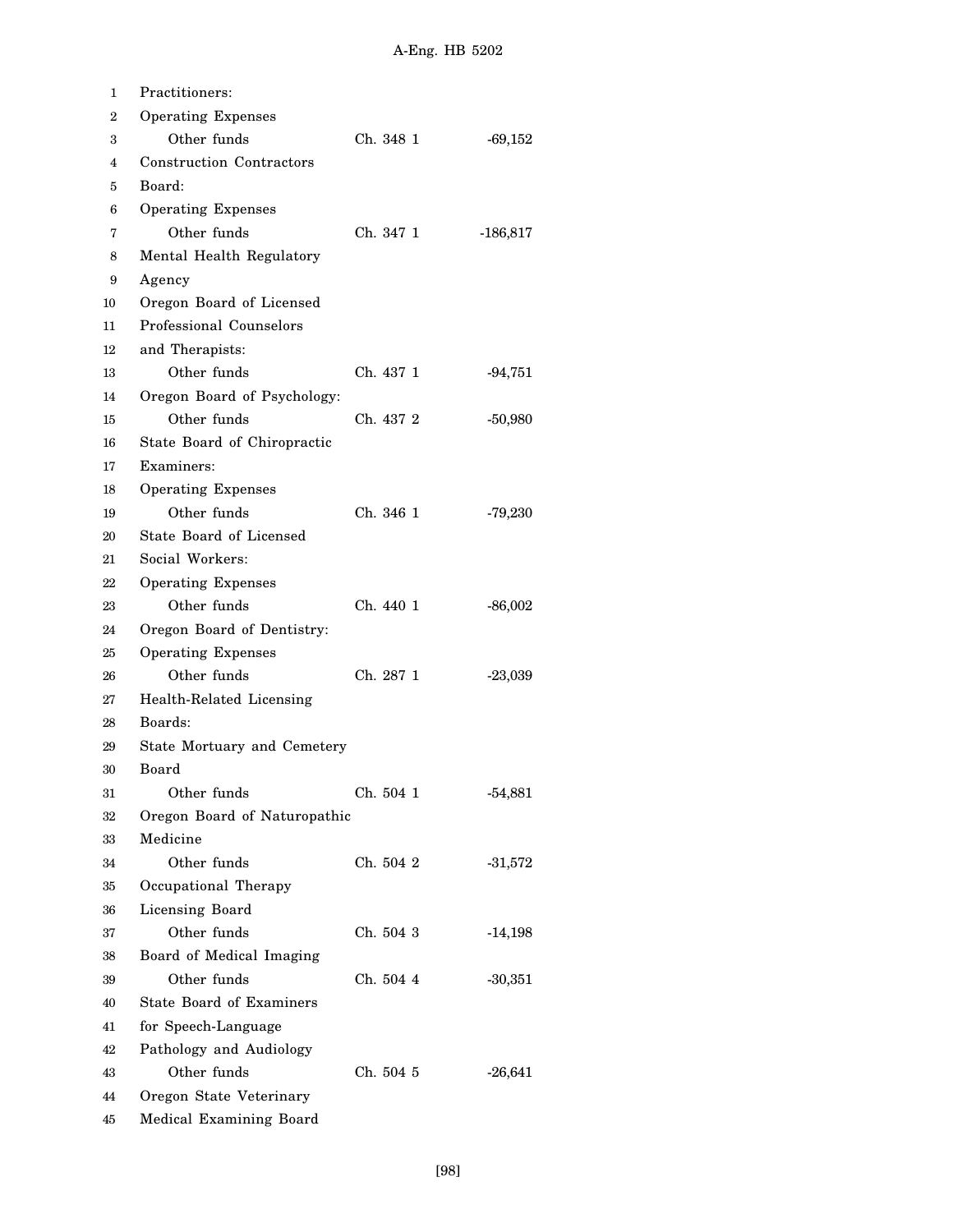| 1  | Other funds                    | Ch. 504 6    | $-31,762$  |  |  |
|----|--------------------------------|--------------|------------|--|--|
| 2  | Bureau of Labor and            |              |            |  |  |
| 3  | Industries:                    |              |            |  |  |
| 4  | <b>Operating Expenses</b>      |              |            |  |  |
| 5  | General Fund                   | Ch. 558 1    | $-159,929$ |  |  |
| 6  | Other funds                    | Ch. 558 2    | $-114,658$ |  |  |
| 7  | Federal funds                  | Ch. 558 4    | $-14,786$  |  |  |
| 8  | Wage Security Fund             |              |            |  |  |
| 9  | Administration                 |              |            |  |  |
| 10 | Other funds                    | Ch. 5583(1)  | $-27,629$  |  |  |
| 11 | Public Utility Commission:     |              |            |  |  |
| 12 | Utility Program                |              |            |  |  |
| 13 | Other funds                    | Ch. 382 1(1) | $-215,242$ |  |  |
| 14 | <b>Residential Service</b>     |              |            |  |  |
| 15 | Protection Fund                |              |            |  |  |
| 16 | Other funds                    | Ch. 3821(2)  | $-13,440$  |  |  |
| 17 | Administration                 |              |            |  |  |
| 18 | Other funds                    | Ch. 382 1(3) | $-142,891$ |  |  |
| 19 | Oregon Board of Maritime       |              |            |  |  |
| 20 | Pilots                         |              |            |  |  |
| 21 | Other funds                    | Ch. 382 1(4) | $-11,713$  |  |  |
| 22 | Department of Consumer and     |              |            |  |  |
| 23 | <b>Business Services:</b>      |              |            |  |  |
| 24 | Workers' Compensation          |              |            |  |  |
| 25 | Board                          |              |            |  |  |
| 26 | Other funds                    | Ch. 503 1(1) | $-107,415$ |  |  |
| 27 | Workers' Compensation          |              |            |  |  |
| 28 | Division                       |              |            |  |  |
| 29 | Other funds                    | Ch. 503 1(2) | -432,712   |  |  |
| 30 | Oregon OSHA                    |              |            |  |  |
| 31 | Other funds                    | Ch. 5031(3)  | $-503,718$ |  |  |
| 32 | Central Services Division      |              |            |  |  |
| 33 | Other funds                    | Ch. 5031(5)  | $-329,020$ |  |  |
| 34 | Division of Financial          |              |            |  |  |
| 35 | Regulation                     |              |            |  |  |
| 36 | Other funds                    | Ch. 503 1(6) | -408,386   |  |  |
| 37 | Federal funds                  | Ch. 503 2(5) | -157       |  |  |
| 38 | <b>Building Codes Division</b> |              |            |  |  |
| 39 | Other funds                    | Ch. 503 1(7) | $-256,616$ |  |  |
| 40 | Health Insurance Exchange      |              |            |  |  |
| 41 | - Marketplace Division         |              |            |  |  |
| 42 | Other funds                    | Ch. 503 1(4) | $-54,625$  |  |  |
| 43 | Real Estate Agency:            |              |            |  |  |
| 44 | <b>Operating Expenses</b>      |              |            |  |  |
| 45 | Other funds                    | Ch. 311 1    | $-66,208$  |  |  |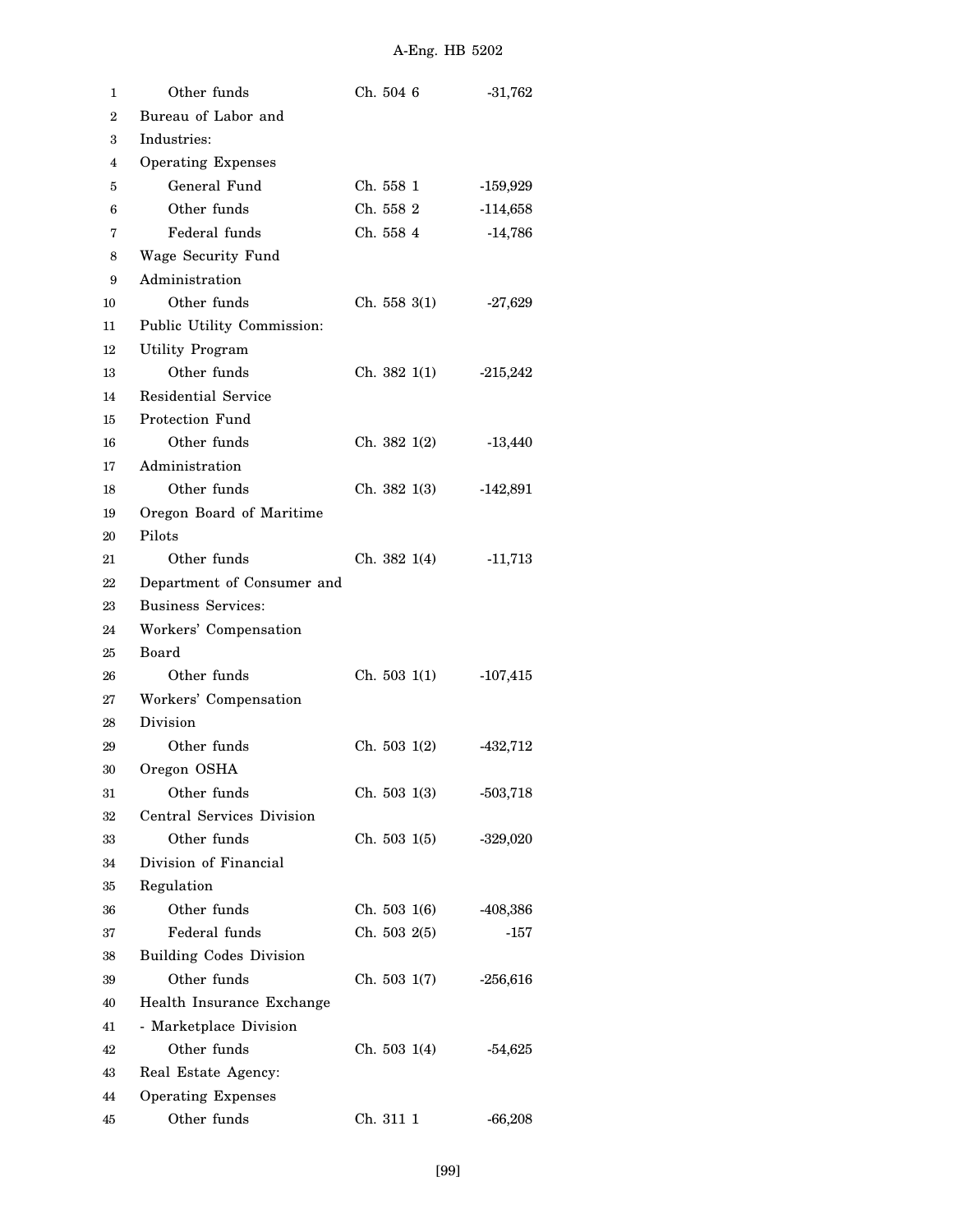| 1      | Oregon State Board of       |                   |               |
|--------|-----------------------------|-------------------|---------------|
| 2      | Nursing:                    |                   |               |
| 3      | <b>Operating Expenses</b>   |                   |               |
| 4      | Other funds                 | Ch. 310 1         | $-123,016$    |
| 5      | Oregon Medical Board:       |                   |               |
| 6      | <b>Operating Expenses</b>   |                   |               |
| 7      | Other funds                 | Ch. 309 1         | $-84,573$     |
| 8      | State Board of Pharmacy:    |                   |               |
| 9      | <b>Operating Expenses</b>   |                   |               |
| 10     | Other funds                 | Ch. 168 1         | $-65,797$     |
| 11     |                             |                   |               |
| $12\,$ |                             |                   |               |
| 13     | (3) ECONOMIC DEVELOPMENT.   |                   |               |
| 14     |                             |                   |               |
| 15     |                             |                   |               |
| 16     |                             | 2021              |               |
| 17     |                             | Oregon Laws       |               |
| 18     |                             | Chapter/          |               |
| 19     | Agency/Program/Funds        | Section           | Adjustment    |
| 20     |                             |                   |               |
| 21     | Oregon Business Development |                   |               |
| 22     | Department:                 |                   |               |
| 23     | Oregon Arts Commission      |                   |               |
| 24     | General Fund                | Ch. 5601(1)       | $-$16,035$    |
| 25     | Business, Innovation and    |                   |               |
| 26     | Trade                       |                   |               |
| 27     | General Fund                | Ch. $560 \; 1(2)$ | -782          |
| 28     | Other funds                 | Ch. $560\ 2(1)$   | $-65,118$     |
| 29     | Lottery funds               | Ch. 560 3(1)      | $-136,172$    |
| 30     | Debt Service                |                   |               |
| 31     | General Fund                | Ch. 560 1(3)      | $-2,503,158$  |
| $32\,$ | Infrastructure              |                   |               |
| 33     | Other funds                 | Ch. 560 2(2)      | $-78,567$     |
| 34     | Lottery funds               | Ch. 560 3(5)      | $-14,229$     |
| 35     | Federal funds               | Ch. 560 4(2)      | $-1,674$      |
| 36     | Operations                  |                   |               |
| 37     | Other funds                 | Ch. 560 2(3)      | $-1,015$      |
| $38\,$ | Lottery funds               | Ch. 560 3(2)      | $-105,280$    |
| 39     | Arts and Cultural Trust     |                   |               |
| 40     | Other funds                 | Ch. $560\,2(4)$   | $-11,817$     |
| 41     | Lottery Bond Debt Service   |                   |               |
| 42     | Lottery funds               | Ch. 560 3(4)      | $-10,895,472$ |
| 43     | Housing and Community       |                   |               |
| 44     | Services Department:        |                   |               |
| 45     | <b>Operating Expenses</b>   |                   |               |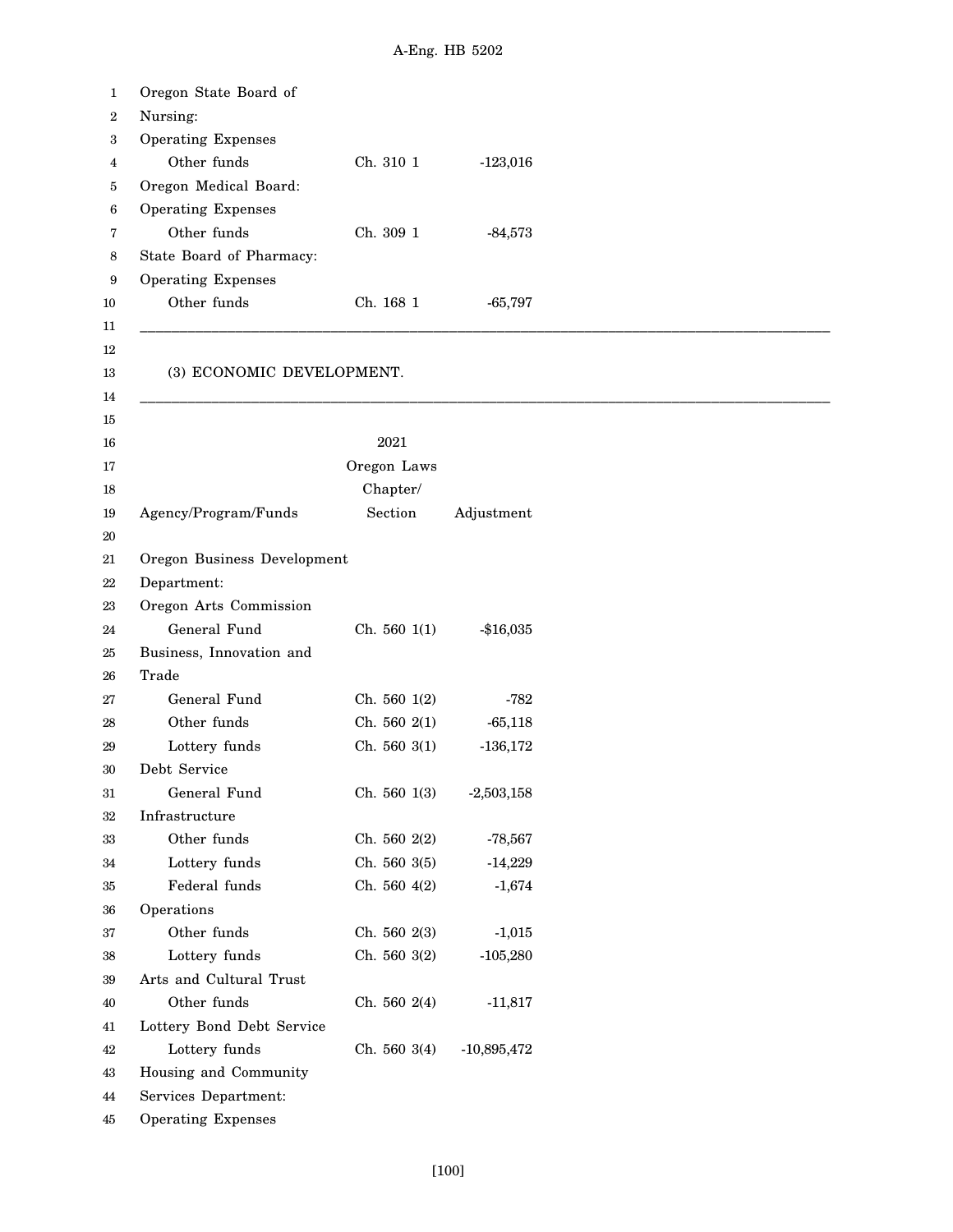| 1                | General Fund                  | Ch. 556 1    | $-3,465$     |
|------------------|-------------------------------|--------------|--------------|
| $\boldsymbol{2}$ | Other funds                   | Ch. 556 2    | $-793,556$   |
| 3                | Federal funds                 | Ch. 556 4    | $-79,166$    |
| 4                | Debt Service                  |              |              |
| $\bf 5$          | General Fund                  | Ch. 556 5    | $-2,321,470$ |
| 6                | Other funds                   | Ch. 556 6    | $+33,240$    |
| 7                | Lottery funds                 | Ch. 556 3    | $-7,234,990$ |
| 8                | Non-limited                   |              |              |
| 9                | Other funds                   | Ch. 556 7(3) | $-7,709$     |
| 10               | Department of Veterans'       |              |              |
| 11               | Affairs:                      |              |              |
| 12               | Services Provided by          |              |              |
| 13               | the Department                |              |              |
| 14               | General Fund                  | Ch. 471 1(1) | $-80,837$    |
| 15               | Lottery funds                 | Ch. 471 2(1) | $-51,774$    |
| 16               | Debt Service                  |              |              |
| 17               | Lottery funds                 | Ch. 471 2(4) | $-690,010$   |
| 18               | Veteran Loans, Oregon         |              |              |
| 19               | Veterans' Homes               |              |              |
| 20               | Other funds                   | Ch. 471 3(1) | $-238,862$   |
| 21               | <b>Employment Department:</b> |              |              |
| 22               | Family and Medical Leave      |              |              |
| 23               | Insurance Program             |              |              |
| 24               | General Fund                  | Ch. 426 1(2) | $-3,991$     |
| 25               | Other funds                   | Ch. 426 2(3) | $-64,681$    |
| 26               | Unemployment Insurance,       |              |              |
| 27               | Shared Services and           |              |              |
| 28               | Workforce Operations,         |              |              |
| 29               | and Workforce and             |              |              |
| 30               | Economic Research             |              |              |
| 31               | Other funds                   | Ch. 426 2(1) | $-838,693$   |
| 32               | Office of Administrative      |              |              |
| 33               | Hearings                      |              |              |
| 34               | Other funds                   | Ch. 426 2(2) | $-150,666$   |
| 35               | Modernization Initiative      |              |              |
| 36               | Other funds                   | Ch. 426 2(4) | $-243,749$   |
| 37               | Operating Budget              |              |              |
| 38               | Federal funds                 | Ch. 426 5    | $-1,444,089$ |
| 39               |                               |              |              |
| 40               |                               |              |              |
| 41               | (4) EDUCATION.                |              |              |
| 42               |                               |              |              |
| 43               |                               |              |              |
| 44               |                               | 2021         |              |
| 45               |                               | Oregon Laws  |              |
|                  |                               |              |              |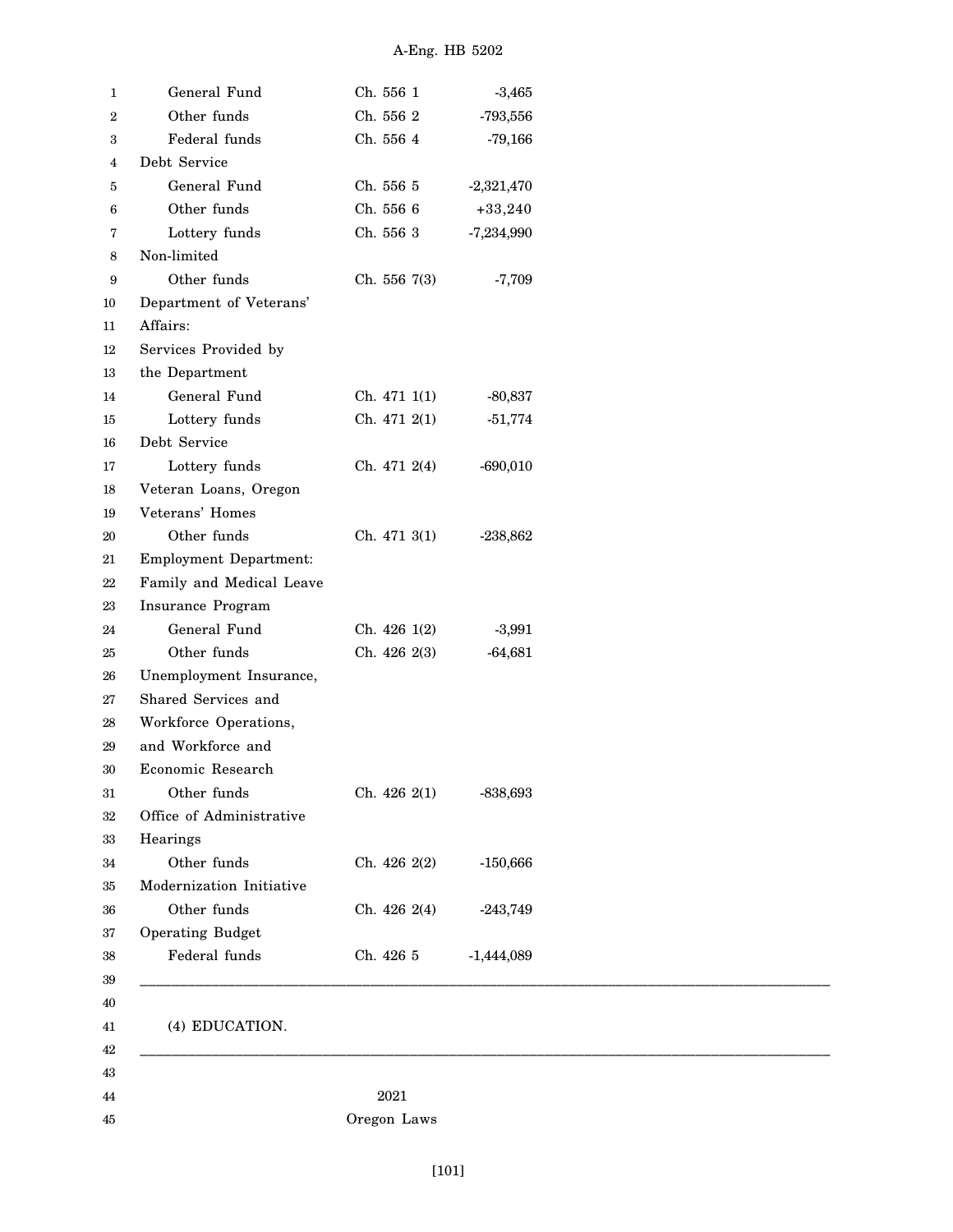| 1  |                                | Chapter/     |               |
|----|--------------------------------|--------------|---------------|
| 2  | Agency/Program/Funds           | Section      | Adjustment    |
| 3  |                                |              |               |
| 4  | Teacher Standards and          |              |               |
| 5  | Practices Commission:          |              |               |
| 6  | <b>Operating Expenses</b>      |              |               |
| 7  | Other funds                    | Ch. 641 1    | $-$ \$242,855 |
| 8  | Department of Education:       |              |               |
| 9  | Operations                     |              |               |
| 10 | General Fund                   | Ch. 6031(1)  | $-3,479,423$  |
| 11 | Other funds                    | Ch. 6035(2)  | $-633,614$    |
| 12 | Federal funds                  | Ch. 603 7(1) | $-367,455$    |
| 13 | Article XI-P General           |              |               |
| 14 | <b>Obligation Bonds Debt</b>   |              |               |
| 15 | Service                        |              |               |
| 16 | General Fund                   | Ch. 603 4    | $-1,956,319$  |
| 17 | Higher Education               |              |               |
| 18 | Coordinating Commission:       |              |               |
| 19 | HECC programs and grants       |              |               |
| 20 | General Fund                   | Ch. 6601(1)  | -494,020      |
| 21 | Other funds                    | Ch. 6606(1)  | $-36,918$     |
| 22 | Federal funds                  | Ch. 660 7    | $-59,193$     |
| 23 | Debt Service                   |              |               |
| 24 | <b>Community Colleges</b>      |              |               |
| 25 | General Fund                   | Ch. 660      |               |
| 26 |                                | 1(10)(b)     | $-2,677,692$  |
| 27 | Debt Service                   |              |               |
| 28 | <b>Public Universities</b>     |              |               |
| 29 | General Fund                   | Ch. 660      |               |
| 30 |                                | 1(10)(a)     | $-7,461,057$  |
| 31 | Lottery Debt Service - From    |              |               |
| 32 | <b>Administrative Services</b> |              |               |
| 33 | Economic Development Fund      |              |               |
| 34 | for Public Universities        |              |               |
| 35 | Lottery funds                  | Ch. 660 2    | $-4,654,468$  |
| 36 | Lottery Debt Service           |              |               |
| 37 | - From Administrative          |              |               |
| 38 | Services Economic              |              |               |
| 39 | Development Fund               |              |               |
| 40 | for Community Colleges         |              |               |
| 41 | Lottery funds                  | Ch. 660 3    | $-1,545,583$  |
| 42 | Debt Service - Lottery,        |              |               |
| 43 | general obligation bonds       |              |               |
| 44 | <b>Public Universities</b>     |              |               |
| 45 | Other funds                    | Ch. 6606(3)  | $+1,939,485$  |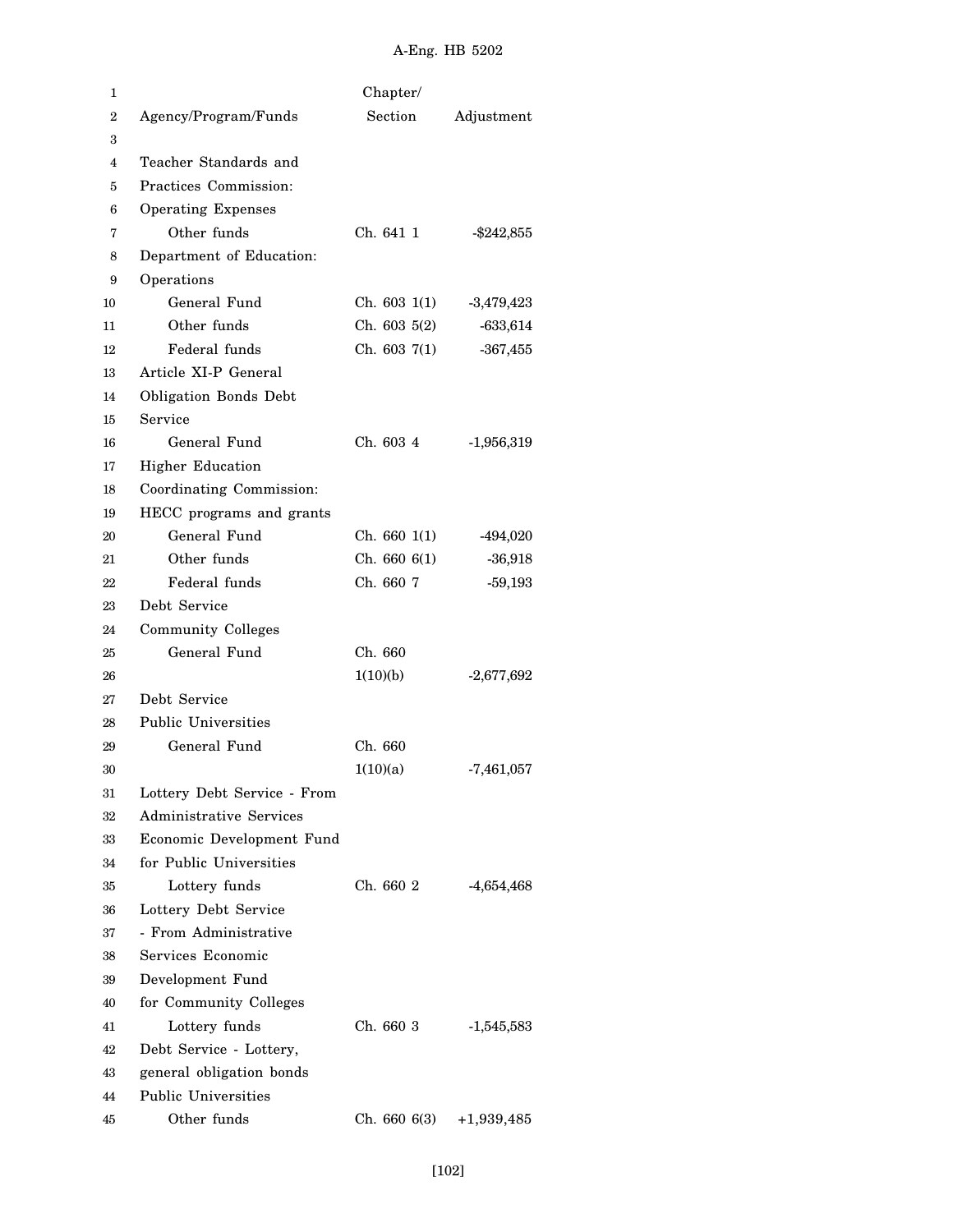| (5) HUMAN SERVICES.<br>2021<br>Oregon Laws<br>Chapter/<br>Section<br>Agency/Program/Funds<br>Adjustment<br>Long Term Care Ombudsman:<br>General Program and Services<br>Provided to Care Facility<br>Residents<br>General Fund<br>Ch. 469 1(1)<br>$- $33,561$<br>Public Guardian and<br>Conservator Program<br>General Fund<br>Ch. 469 1(2)<br>$-21,043$<br><b>Operating Expenses</b><br>Other funds<br>Ch. 469 2<br>$-5,302$<br>Commission for the Blind:<br><b>Operating Expenses</b><br>General Fund<br>Ch. 378 1<br>$-33,596$<br>Other funds<br>Ch. 378 2<br>$-11,532$<br>Federal funds<br>Ch. 378 3<br>$-162,344$<br>Psychiatric Security Review<br>Board:<br><b>Operating Expenses</b><br>General Fund<br>Ch. 380 1<br>$-53,732$<br>Department of Human<br>Services:<br>Central Services<br>General Fund<br>Ch. 606 1(1)<br>$-106,286$<br>Other funds<br>Ch. 606 2(1)<br>$-14,795$<br>Federal funds<br>Ch. 606 3(1)<br>$-125,763$<br>State Assessments and<br>Enterprise-Wide Costs<br>General Fund<br>Ch. 606 1(2)<br>$-12,893,756$<br>Other funds<br>Ch. 606 2(2)<br>$-535,624$<br>Federal funds<br>Ch. 606 3(2)<br>$-7,349,430$<br>Self-Sufficiency Programs<br>General Fund<br>Ch. 606 1(3)<br>$-196,634$<br>Other funds<br>Ch. 606 2(3)<br>$-1,357$<br>Federal funds<br>Ch. 606 3(3)<br>$-98,911$ |                           |  |
|--------------------------------------------------------------------------------------------------------------------------------------------------------------------------------------------------------------------------------------------------------------------------------------------------------------------------------------------------------------------------------------------------------------------------------------------------------------------------------------------------------------------------------------------------------------------------------------------------------------------------------------------------------------------------------------------------------------------------------------------------------------------------------------------------------------------------------------------------------------------------------------------------------------------------------------------------------------------------------------------------------------------------------------------------------------------------------------------------------------------------------------------------------------------------------------------------------------------------------------------------------------------------------------------------------------|---------------------------|--|
|                                                                                                                                                                                                                                                                                                                                                                                                                                                                                                                                                                                                                                                                                                                                                                                                                                                                                                                                                                                                                                                                                                                                                                                                                                                                                                              |                           |  |
|                                                                                                                                                                                                                                                                                                                                                                                                                                                                                                                                                                                                                                                                                                                                                                                                                                                                                                                                                                                                                                                                                                                                                                                                                                                                                                              |                           |  |
|                                                                                                                                                                                                                                                                                                                                                                                                                                                                                                                                                                                                                                                                                                                                                                                                                                                                                                                                                                                                                                                                                                                                                                                                                                                                                                              |                           |  |
|                                                                                                                                                                                                                                                                                                                                                                                                                                                                                                                                                                                                                                                                                                                                                                                                                                                                                                                                                                                                                                                                                                                                                                                                                                                                                                              |                           |  |
|                                                                                                                                                                                                                                                                                                                                                                                                                                                                                                                                                                                                                                                                                                                                                                                                                                                                                                                                                                                                                                                                                                                                                                                                                                                                                                              |                           |  |
|                                                                                                                                                                                                                                                                                                                                                                                                                                                                                                                                                                                                                                                                                                                                                                                                                                                                                                                                                                                                                                                                                                                                                                                                                                                                                                              |                           |  |
|                                                                                                                                                                                                                                                                                                                                                                                                                                                                                                                                                                                                                                                                                                                                                                                                                                                                                                                                                                                                                                                                                                                                                                                                                                                                                                              |                           |  |
|                                                                                                                                                                                                                                                                                                                                                                                                                                                                                                                                                                                                                                                                                                                                                                                                                                                                                                                                                                                                                                                                                                                                                                                                                                                                                                              |                           |  |
|                                                                                                                                                                                                                                                                                                                                                                                                                                                                                                                                                                                                                                                                                                                                                                                                                                                                                                                                                                                                                                                                                                                                                                                                                                                                                                              |                           |  |
|                                                                                                                                                                                                                                                                                                                                                                                                                                                                                                                                                                                                                                                                                                                                                                                                                                                                                                                                                                                                                                                                                                                                                                                                                                                                                                              |                           |  |
|                                                                                                                                                                                                                                                                                                                                                                                                                                                                                                                                                                                                                                                                                                                                                                                                                                                                                                                                                                                                                                                                                                                                                                                                                                                                                                              |                           |  |
|                                                                                                                                                                                                                                                                                                                                                                                                                                                                                                                                                                                                                                                                                                                                                                                                                                                                                                                                                                                                                                                                                                                                                                                                                                                                                                              |                           |  |
|                                                                                                                                                                                                                                                                                                                                                                                                                                                                                                                                                                                                                                                                                                                                                                                                                                                                                                                                                                                                                                                                                                                                                                                                                                                                                                              |                           |  |
|                                                                                                                                                                                                                                                                                                                                                                                                                                                                                                                                                                                                                                                                                                                                                                                                                                                                                                                                                                                                                                                                                                                                                                                                                                                                                                              |                           |  |
|                                                                                                                                                                                                                                                                                                                                                                                                                                                                                                                                                                                                                                                                                                                                                                                                                                                                                                                                                                                                                                                                                                                                                                                                                                                                                                              |                           |  |
|                                                                                                                                                                                                                                                                                                                                                                                                                                                                                                                                                                                                                                                                                                                                                                                                                                                                                                                                                                                                                                                                                                                                                                                                                                                                                                              |                           |  |
|                                                                                                                                                                                                                                                                                                                                                                                                                                                                                                                                                                                                                                                                                                                                                                                                                                                                                                                                                                                                                                                                                                                                                                                                                                                                                                              |                           |  |
|                                                                                                                                                                                                                                                                                                                                                                                                                                                                                                                                                                                                                                                                                                                                                                                                                                                                                                                                                                                                                                                                                                                                                                                                                                                                                                              |                           |  |
|                                                                                                                                                                                                                                                                                                                                                                                                                                                                                                                                                                                                                                                                                                                                                                                                                                                                                                                                                                                                                                                                                                                                                                                                                                                                                                              |                           |  |
|                                                                                                                                                                                                                                                                                                                                                                                                                                                                                                                                                                                                                                                                                                                                                                                                                                                                                                                                                                                                                                                                                                                                                                                                                                                                                                              |                           |  |
|                                                                                                                                                                                                                                                                                                                                                                                                                                                                                                                                                                                                                                                                                                                                                                                                                                                                                                                                                                                                                                                                                                                                                                                                                                                                                                              |                           |  |
|                                                                                                                                                                                                                                                                                                                                                                                                                                                                                                                                                                                                                                                                                                                                                                                                                                                                                                                                                                                                                                                                                                                                                                                                                                                                                                              |                           |  |
|                                                                                                                                                                                                                                                                                                                                                                                                                                                                                                                                                                                                                                                                                                                                                                                                                                                                                                                                                                                                                                                                                                                                                                                                                                                                                                              |                           |  |
|                                                                                                                                                                                                                                                                                                                                                                                                                                                                                                                                                                                                                                                                                                                                                                                                                                                                                                                                                                                                                                                                                                                                                                                                                                                                                                              |                           |  |
|                                                                                                                                                                                                                                                                                                                                                                                                                                                                                                                                                                                                                                                                                                                                                                                                                                                                                                                                                                                                                                                                                                                                                                                                                                                                                                              |                           |  |
|                                                                                                                                                                                                                                                                                                                                                                                                                                                                                                                                                                                                                                                                                                                                                                                                                                                                                                                                                                                                                                                                                                                                                                                                                                                                                                              |                           |  |
|                                                                                                                                                                                                                                                                                                                                                                                                                                                                                                                                                                                                                                                                                                                                                                                                                                                                                                                                                                                                                                                                                                                                                                                                                                                                                                              |                           |  |
|                                                                                                                                                                                                                                                                                                                                                                                                                                                                                                                                                                                                                                                                                                                                                                                                                                                                                                                                                                                                                                                                                                                                                                                                                                                                                                              |                           |  |
|                                                                                                                                                                                                                                                                                                                                                                                                                                                                                                                                                                                                                                                                                                                                                                                                                                                                                                                                                                                                                                                                                                                                                                                                                                                                                                              |                           |  |
|                                                                                                                                                                                                                                                                                                                                                                                                                                                                                                                                                                                                                                                                                                                                                                                                                                                                                                                                                                                                                                                                                                                                                                                                                                                                                                              |                           |  |
|                                                                                                                                                                                                                                                                                                                                                                                                                                                                                                                                                                                                                                                                                                                                                                                                                                                                                                                                                                                                                                                                                                                                                                                                                                                                                                              |                           |  |
|                                                                                                                                                                                                                                                                                                                                                                                                                                                                                                                                                                                                                                                                                                                                                                                                                                                                                                                                                                                                                                                                                                                                                                                                                                                                                                              |                           |  |
|                                                                                                                                                                                                                                                                                                                                                                                                                                                                                                                                                                                                                                                                                                                                                                                                                                                                                                                                                                                                                                                                                                                                                                                                                                                                                                              |                           |  |
|                                                                                                                                                                                                                                                                                                                                                                                                                                                                                                                                                                                                                                                                                                                                                                                                                                                                                                                                                                                                                                                                                                                                                                                                                                                                                                              |                           |  |
|                                                                                                                                                                                                                                                                                                                                                                                                                                                                                                                                                                                                                                                                                                                                                                                                                                                                                                                                                                                                                                                                                                                                                                                                                                                                                                              |                           |  |
|                                                                                                                                                                                                                                                                                                                                                                                                                                                                                                                                                                                                                                                                                                                                                                                                                                                                                                                                                                                                                                                                                                                                                                                                                                                                                                              |                           |  |
|                                                                                                                                                                                                                                                                                                                                                                                                                                                                                                                                                                                                                                                                                                                                                                                                                                                                                                                                                                                                                                                                                                                                                                                                                                                                                                              |                           |  |
|                                                                                                                                                                                                                                                                                                                                                                                                                                                                                                                                                                                                                                                                                                                                                                                                                                                                                                                                                                                                                                                                                                                                                                                                                                                                                                              |                           |  |
|                                                                                                                                                                                                                                                                                                                                                                                                                                                                                                                                                                                                                                                                                                                                                                                                                                                                                                                                                                                                                                                                                                                                                                                                                                                                                                              |                           |  |
|                                                                                                                                                                                                                                                                                                                                                                                                                                                                                                                                                                                                                                                                                                                                                                                                                                                                                                                                                                                                                                                                                                                                                                                                                                                                                                              |                           |  |
|                                                                                                                                                                                                                                                                                                                                                                                                                                                                                                                                                                                                                                                                                                                                                                                                                                                                                                                                                                                                                                                                                                                                                                                                                                                                                                              | Vocational Rehabilitation |  |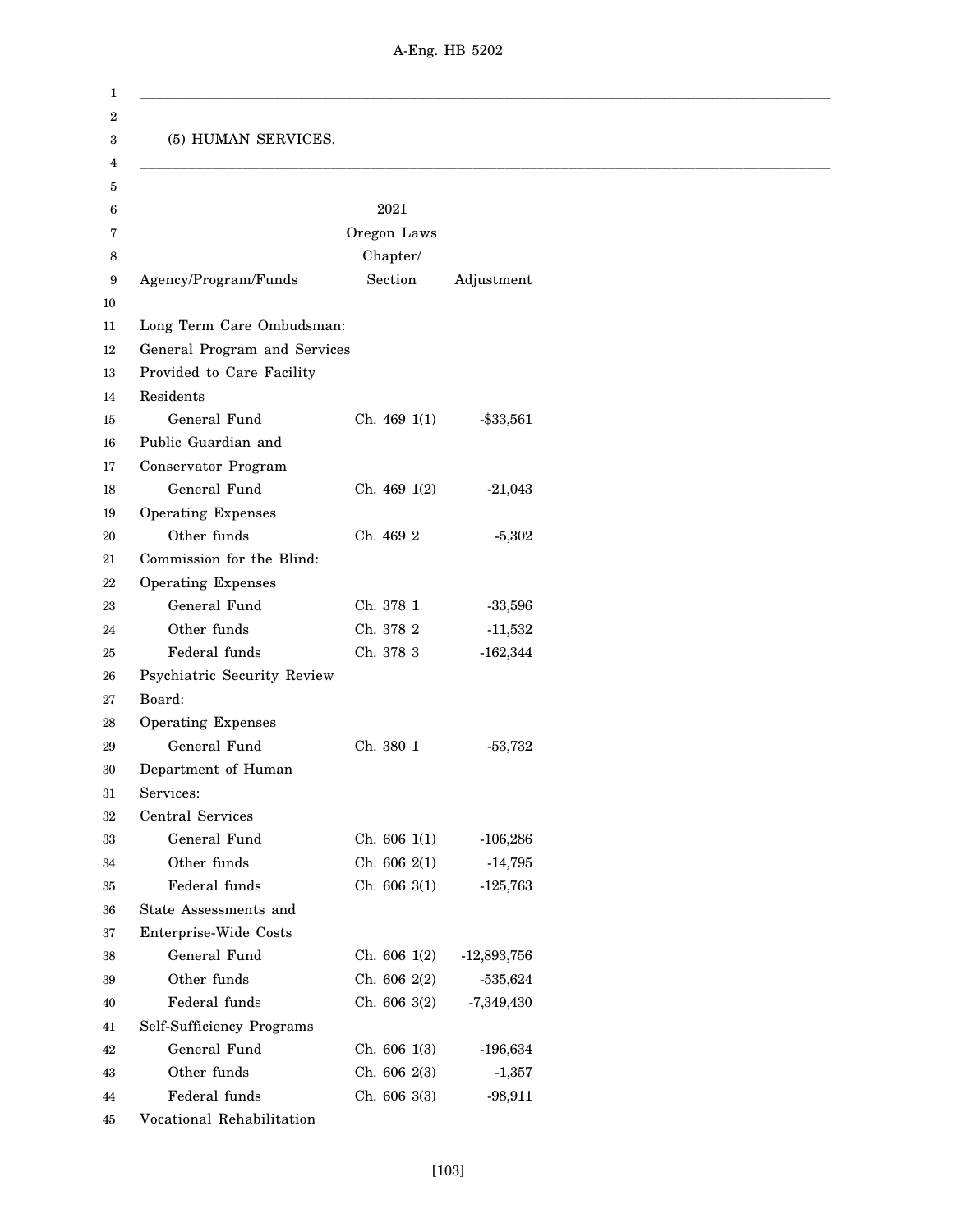| 1      | Services                   |              |               |
|--------|----------------------------|--------------|---------------|
| 2      | General Fund               | Ch. 606 1(4) | $-8,608$      |
| 3      | Other funds                | Ch. 606 2(4) | $-755$        |
| 4      | Federal funds              | Ch. 606 3(4) | $-41,538$     |
| 5      | Child Welfare              |              |               |
| 6      | General Fund               | Ch. 606 1(5) | $-3,722,564$  |
| 7      | Other funds                | Ch. 606 2(5) | $-11,692$     |
| 8      | Federal funds              | Ch. 606 3(5) | $-2,375,227$  |
| 9      | Aging and People With      |              |               |
| 10     | Disabilities Programs      |              |               |
| 11     | General Fund               | Ch. 606 1(6) | $-235,189$    |
| 12     | Other funds                | Ch. 606 2(6) | $-16,108$     |
| 13     | Federal funds              | Ch. 606 3(6) | $-286,767$    |
| 14     | Intellectual/Developmental |              |               |
| 15     | Disabilities Programs      |              |               |
| 16     | General Fund               | Ch. 606 1(7) | $-20,235$     |
| 17     | Other funds                | Ch. 606 2(7) | $-42$         |
| 18     | Federal funds              | Ch. 606 3(7) | $-37,821$     |
| 19     | Debt Service               |              |               |
| 20     | General Fund               | Ch. 606 1(8) | $-1,406,985$  |
| 21     | Other funds                | Ch. 606 2(9) | $+1,112,515$  |
| 22     | <b>Shared Services</b>     |              |               |
| 23     | Other funds                | Ch. 606 2(8) | $-156,595$    |
| 24     | Oregon Health Authority:   |              |               |
| 25     | Health Systems, Health     |              |               |
| 26     | Policy and Analytics, and  |              |               |
| 27     | Public Health              |              |               |
| 28     | General Fund               | Ch. 668 1(1) | $-272,508$    |
| 29     | Other funds                | Ch. 668 2(1) | $-311,188$    |
| 30     | Lottery funds              | Ch. 668 3(1) | $-97$         |
| $31\,$ | Federal funds              | Ch. 668 5(1) | $-311,692$    |
| 32     | Oregon State Hospital      |              |               |
| 33     | General Fund               | Ch. 668 1(2) | $-166,598$    |
| 34     | Other funds                | Ch. 668 2(2) | $-36,811$     |
| 35     | Federal funds              | Ch. 668 5(2) | $-62$         |
| 36     | Central Services, State    |              |               |
| 37     | Assessments and            |              |               |
| 38     | Enterprise-Wide Costs      |              |               |
| 39     | General Fund               | Ch. 668 1(3) | $-12,869,243$ |
| 40     | Other funds                | Ch. 668 2(3) | $-1,981,320$  |
| 41     | Federal funds              | Ch. 668 5(3) | $-3,396,960$  |
| 42     | Shared Administrative      |              |               |
| 43     | Services                   |              |               |
| 44     | Other funds                | Ch. 668 2(4) | $-39,051$     |
| 45     |                            |              |               |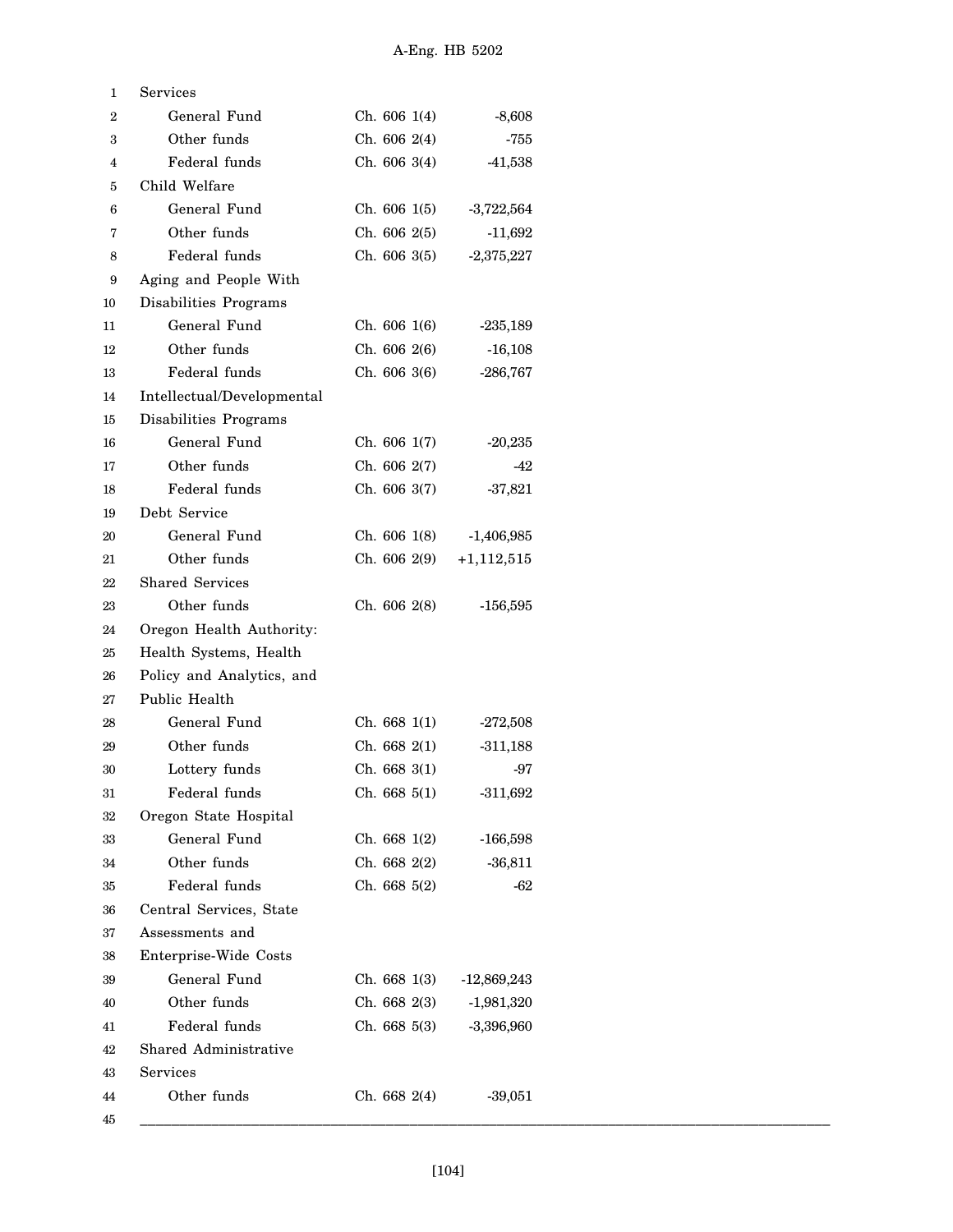| (6) JUDICIAL BRANCH.           |              |              |
|--------------------------------|--------------|--------------|
|                                | 2021         |              |
|                                | Oregon Laws  |              |
|                                | Chapter/     |              |
| Agency/Program/Funds           | Section      | Adjustment   |
|                                |              |              |
| Judicial Fit and Disability    |              |              |
| Commission:                    |              |              |
| Administration                 |              |              |
| General Fund                   | Ch. 167 1(1) | $-$16,357$   |
| Judicial Department:           |              |              |
| Operations                     |              |              |
| General Fund                   | Ch. 557 1(2) | $-2,426,205$ |
| Debt Service                   |              |              |
| General Fund                   | Ch. 557 1(5) | $-5,111,991$ |
| <b>Public Defense Services</b> |              |              |
| Commission:                    |              |              |
| Administrative Services        |              |              |
| General Fund                   | Ch. 444 1(8) | $-190,407$   |
|                                |              |              |
| (7) LEGISLATIVE BRANCH.        |              |              |
|                                |              |              |
|                                | $\,2021$     |              |
|                                | Oregon Laws  |              |
|                                | Chapter/     |              |
| Agency/Program/Funds           | Section      | Adjustment   |
|                                |              |              |
| Legislative Administration     |              |              |
| Committee:                     |              |              |
| General Program                |              |              |
| General Fund                   | Ch. 559 1(1) | $- $204,324$ |
| Debt Service                   |              |              |
| General Fund                   | Ch. 559 1(2) | $-3,308,287$ |
| Other funds                    | Ch. 559 2(2) | $+627,060$   |
| Legislative Assembly:          |              |              |
| Biennial General Fund          |              |              |
| General Fund                   | Ch. 559 6    | $-262,700$   |
| Legislative Counsel            |              |              |
| Committee:                     |              |              |
| <b>Operating Expenses</b>      |              |              |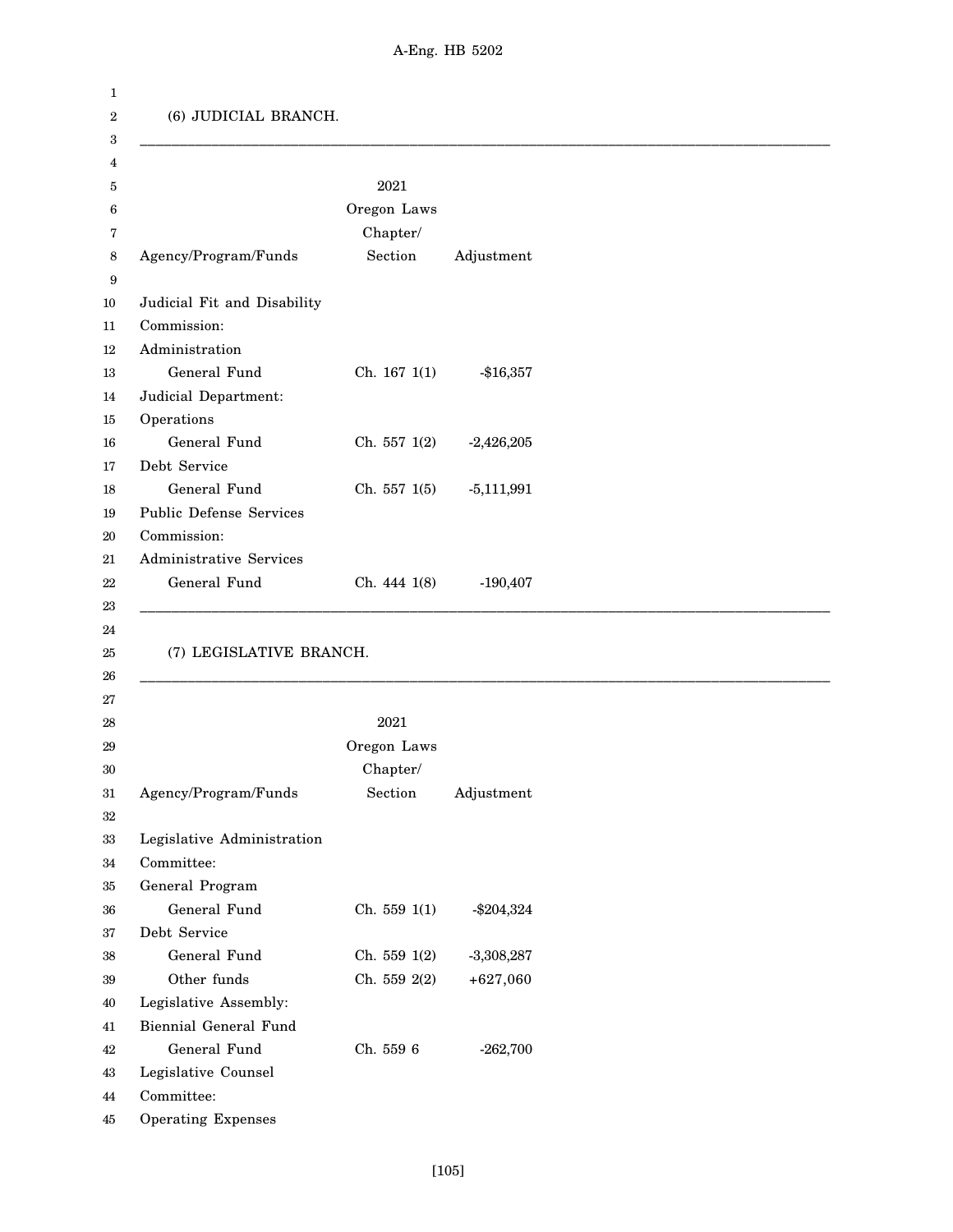| 1                | General Fund                | Ch. 559 11    | $-130,806$ |
|------------------|-----------------------------|---------------|------------|
| $\boldsymbol{2}$ | Legislative Fiscal          |               |            |
| 3                | Officer:                    |               |            |
| 4                | <b>Operating Expenses</b>   |               |            |
| 5                | General Fund                | Ch. 559 14(1) | $-7,562$   |
| 6                | Legislative Revenue         |               |            |
| 7                | Officer:                    |               |            |
| 8                | <b>Operating Expenses</b>   |               |            |
| 9                | General Fund                | Ch. 559 16    | $-5,636$   |
| 10               | Commission on Indian        |               |            |
| 11               | Services:                   |               |            |
| 12               | <b>Operating Expenses</b>   |               |            |
| 13               | General Fund                | Ch. 559 17    | $-28,888$  |
| 14               | Legislative Policy and      |               |            |
| 15               | Research Committee:         |               |            |
| 16               | <b>Operating Expenses</b>   |               |            |
| 17               | General Fund                | Ch. 559 15    | $-35,929$  |
| 18               |                             |               |            |
| 19               |                             |               |            |
| 20               | (8) NATURAL RESOURCES.      |               |            |
| 21               |                             |               |            |
| 22               |                             |               |            |
| 23               |                             | 2021          |            |
| 24               |                             | Oregon Laws   |            |
| 25               |                             | Chapter/      |            |
| $26\,$           | Agency/Program/Funds        | Section       | Adjustment |
| 27               |                             |               |            |
| 28               | State Marine Board:         |               |            |
| 29               | Administration and          |               |            |
| 30               | Education                   |               |            |
| 31               | Other funds                 | Ch. 428 1(1)  | $-$90,157$ |
| 32               | State Department of Energy: |               |            |
| 33               | Operations                  |               |            |
| 34               | Other funds                 | Ch. 423 2     | $-269,199$ |
| 35               | Federal funds               | Ch. 423 4     | $-561$     |
| 36               | State Department of         |               |            |
| 37               | Geology and Mineral         |               |            |
| 38               | Industries:                 |               |            |
| 39               | General Fund                | Ch. 5 1       | $+23,848$  |
| 40               | Geologic Survey             |               |            |
| 41               | Other funds                 | Ch. 52(1)     | $-4,024$   |
| 42               | Mined Land Reclamation      |               |            |
| 43               | Other funds                 | Ch. 5 2(2)    | $-2,670$   |
| 44               | State Parks and Recreation  |               |            |
| 45               | Department:                 |               |            |
|                  |                             |               |            |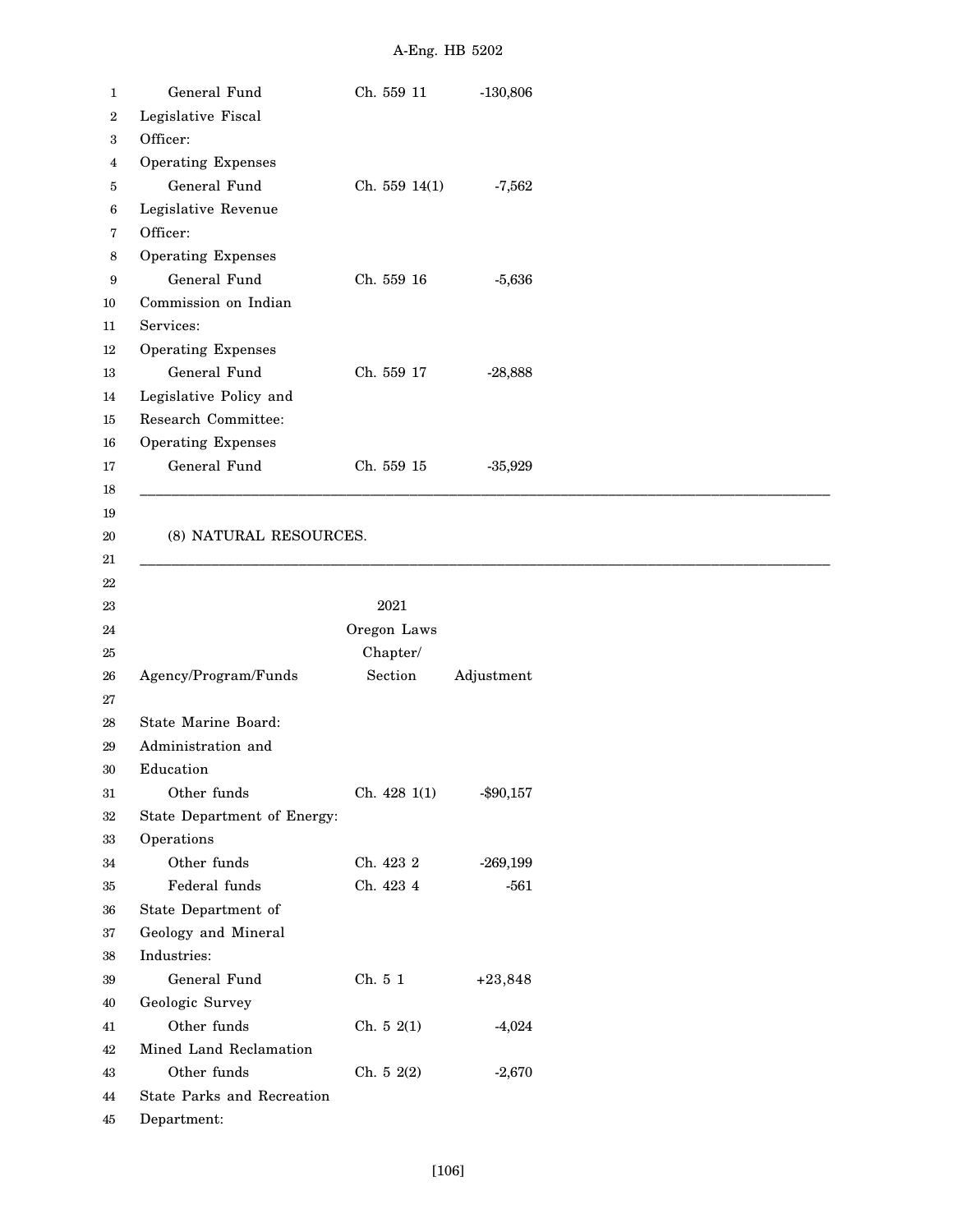| 1              | Director's Office           |                  |              |
|----------------|-----------------------------|------------------|--------------|
| $\overline{2}$ | Other funds                 | Ch. 561 $[2(1)]$ |              |
| 3              |                             | 1(1)             | $-5,297$     |
| 4              | Lottery funds               | Ch. 561 $[3(1)]$ |              |
| 5              |                             | 2(1)             | $-5,045$     |
| 6              | Central Services            |                  |              |
| 7              | Other funds                 | Ch. 561 $[2(2)]$ |              |
| 8              |                             | 1(2)             | $-934,468$   |
| 9              | Lottery funds               | Ch. 561 $[3(2)]$ |              |
| 10             |                             | 2(2)             | -889,953     |
| 11             | Direct Services             |                  |              |
| 12             | Other funds                 | Ch. 561 $[2(4)]$ |              |
| 13             |                             | 1(4)             | $-169,981$   |
| 14             | Lottery funds               | Ch. 561 [3(4)]   |              |
| 15             |                             | 2(4)             | $-161,884$   |
| 16             | Debt Service                |                  |              |
| 17             | Lottery funds               | Ch. 561 $[4]$ 3  | $-864,620$   |
| 18             | Land Use Board of Appeals:  |                  |              |
| 19             | General Fund                | Ch. 439 1        | $+20,325$    |
| 20             | Water Resources Department: |                  |              |
| 21             | Administrative Services     |                  |              |
| 22             | General Fund                | Ch. 6651(1)      | $-312,386$   |
| 23             | Other funds                 | Ch. 6653(1)      | $-3,416$     |
| 24             | <b>Field Services</b>       |                  |              |
| 25             | General Fund                | Ch. 665 1(2)     | $-53,394$    |
| 26             | Other funds                 | Ch. 6653(2)      | $-18,248$    |
| 27             | Water Rights and            |                  |              |
| 28             | Adjudications               |                  |              |
| 29             | General Fund                | Ch. 665 1(3)     | $-14,033$    |
| 30             | Other funds                 | Ch. 6653(3)      | $-23,674$    |
| 31             | <b>Technical Services</b>   |                  |              |
| 32             | General Fund                | Ch. 665 1(4)     | $-12,335$    |
| 33             | Other funds                 | Ch. 665 3(4)     | $-11,108$    |
| 34             | Director's Office           |                  |              |
| 35             | General Fund                | Ch. 665 1(5)     | $-49,829$    |
| 36             | Debt Service                |                  |              |
| 37             | Lottery funds               | Ch. 665 2        | $-7,485,210$ |
| 38             | Oregon Watershed            |                  |              |
| 39             | Enhancement Board:          |                  |              |
| 40             | Operating Expenses,         |                  |              |
| 41             | Activities and Projects     |                  |              |
| 42             | Lottery funds               | Ch. 680 5        | $-81,602$    |
| 43             | Department of State Lands:  |                  |              |
| 44             | Common School Fund Programs |                  |              |
| 45             | Other funds                 | Ch. 607 1(1)     | $-781,005$   |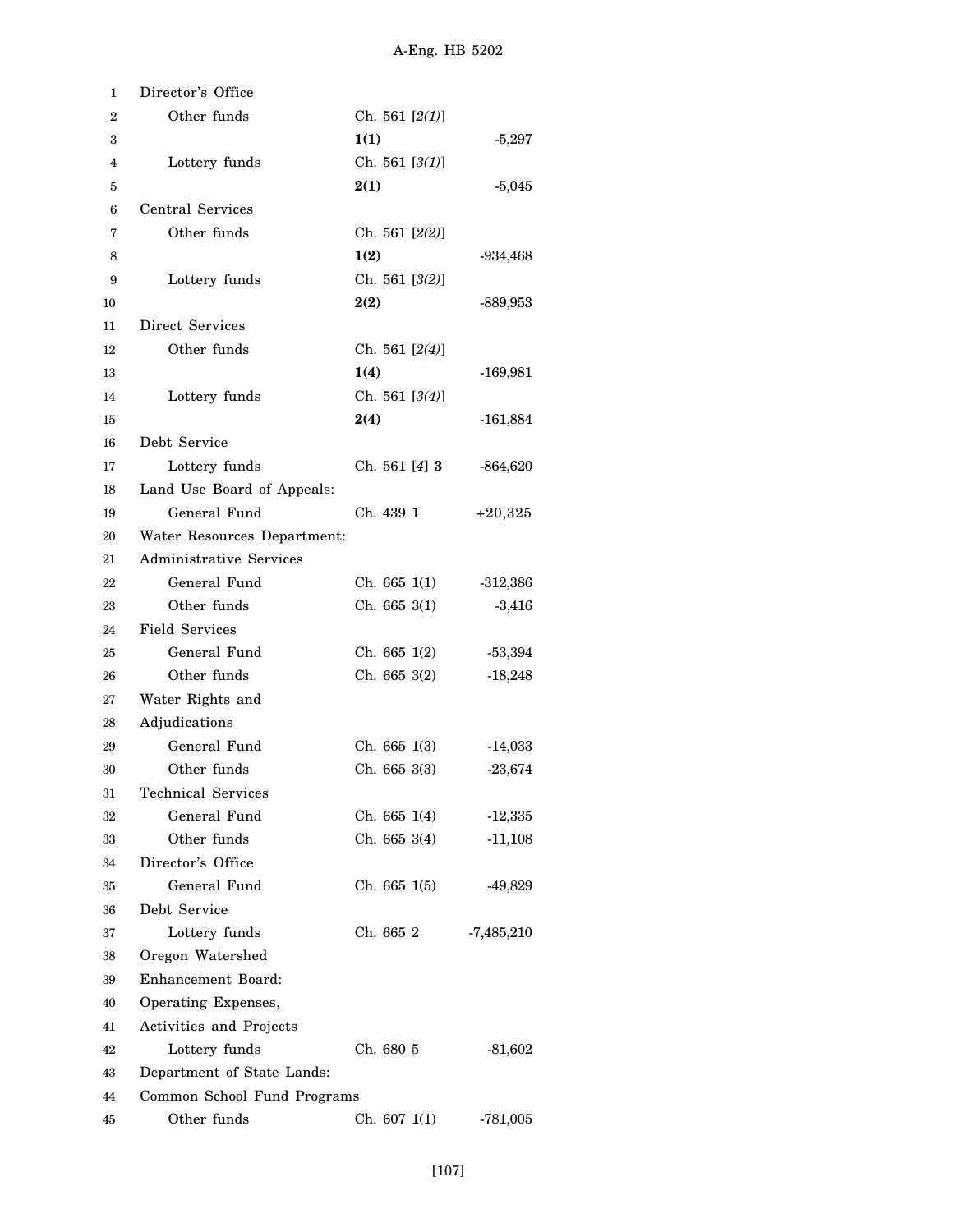| 1                | South Slough National       |                 |              |
|------------------|-----------------------------|-----------------|--------------|
| $\boldsymbol{2}$ | Estuarine Research          |                 |              |
| 3                | Reserve Operations          |                 |              |
| 4                | Other funds                 | Ch. 6071(3)     | -453         |
| 5                | State Department of         |                 |              |
| 6                | Agriculture:                |                 |              |
| 7                | Administrative and          |                 |              |
| 8                | <b>Support Services</b>     |                 |              |
| 9                | General Fund                | Ch. 6001(1)     | $-10,120$    |
| 10               | Other funds                 | Ch. 6002(1)     | $-32,221$    |
| 11               | Food Safety                 |                 |              |
| 12               | General Fund                | Ch. 6001(2)     | $-99,522$    |
| 13               | Other funds                 | Ch. 6002(2)     | $-201,523$   |
| 14               | Federal funds               | Ch. 6004(2)     | $-5,700$     |
| 15               | Natural Resources           |                 |              |
| 16               | General Fund                | Ch. 6001(3)     | $-50,185$    |
| 17               | Other funds                 | Ch. 600 2(3)    | $-188,772$   |
| 18               | Federal funds               | Ch. 6004(3)     | $-28,785$    |
| 19               | Market Access               |                 |              |
| 20               | General Fund                | Ch. 6001(4)     | $-39,189$    |
| 21               | Other funds                 | Ch. $600\;2(4)$ | $-154,513$   |
| 22               | Federal funds               | Ch. 6004(4)     | $-24,874$    |
| 23               | Parks and Natural           |                 |              |
| 24               | Resources Fund              |                 |              |
| 25               | Lottery funds               | Ch. 600 3       | $-75,930$    |
| 26               | Department of Environmental |                 |              |
| 27               | Quality:                    |                 |              |
| 28               | Air Quality                 |                 |              |
| 29               | General Fund                | Ch. 6731(1)     | $-21,043$    |
| 30               | Other funds                 | Ch. 6732(1)     | $-363,227$   |
| 31               | Federal funds               | Ch. 673 5(1)    | $-3,361$     |
| 32               | Water Quality               |                 |              |
| 33               | General Fund                | Ch. 673 1(2)    | $-25,425$    |
| 34               | Other funds                 | Ch. 673 2(2)    | $-98,503$    |
| 35               | Federal funds               | Ch. 673 5(2)    | $-287,782$   |
| 36               | Land Quality                |                 |              |
| 37               | Other funds                 | Ch. 673 2(3)    | $-400, 443$  |
| 38               | Federal funds               | Ch. 673 5(3)    | $-3,685$     |
| 39               | Agency Management           |                 |              |
| 40               | Other funds                 | Ch. 673 2(4)    | $-1,250,464$ |
| 41               | Parks and Natural           |                 |              |
| 42               | Resources Fund              |                 |              |
| 43               | Lottery funds               | Ch. 673 3       | $-6,402$     |
| 44               | State Department of         |                 |              |
| 45               | Fish and Wildlife:          |                 |              |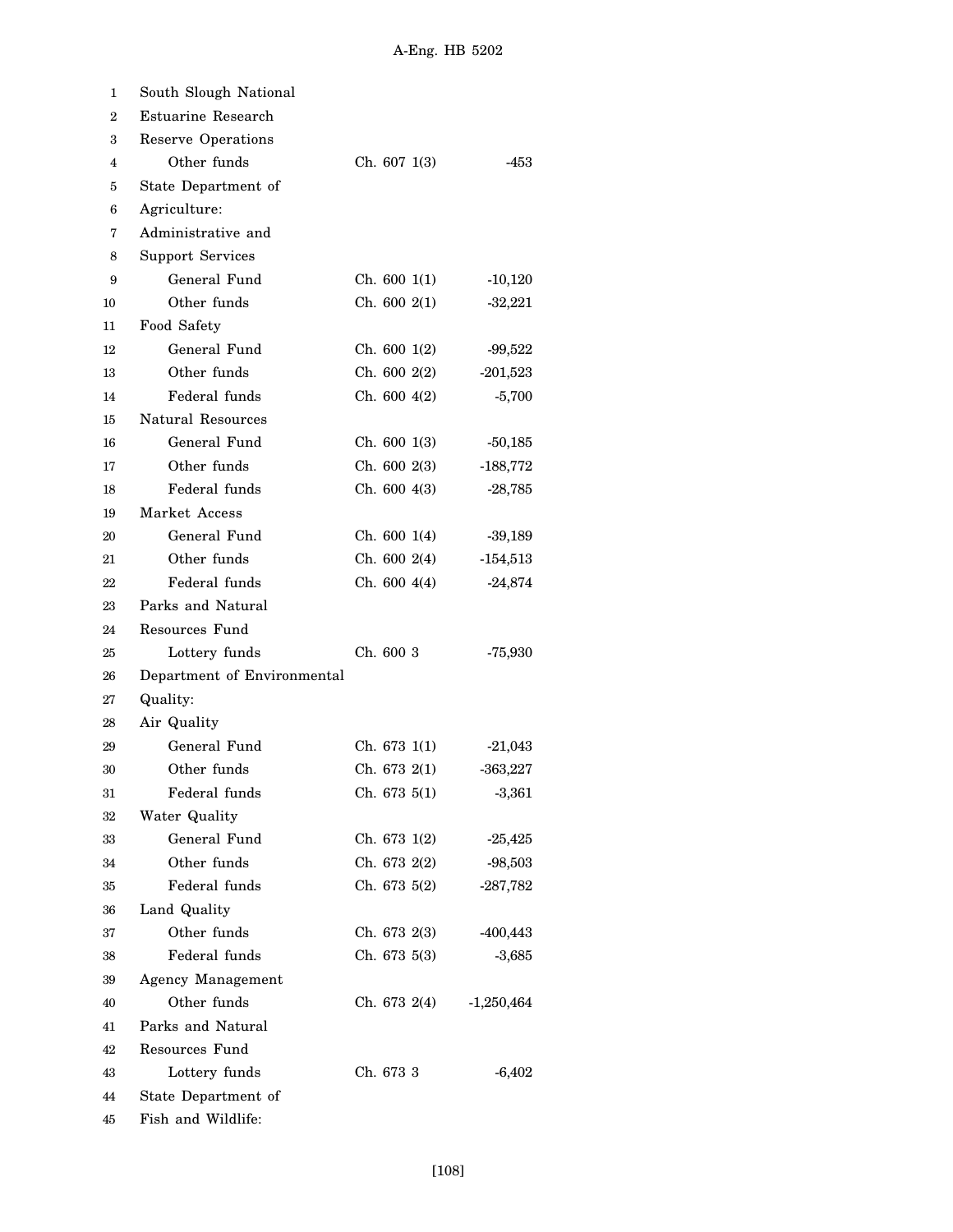| 1              | <b>Fish Division</b>              |                 |              |
|----------------|-----------------------------------|-----------------|--------------|
| $\overline{2}$ | General Fund                      | Ch. 6791(1)     | -69          |
| 3              | Other funds                       | Ch. 6792(1)     | $-446,546$   |
| 4              | Lottery funds                     | Ch. 6793(1)     | -30          |
| 5              | Federal funds                     | Ch. 679 4(1)    | $-121$       |
| 6              | Wildlife Division                 |                 |              |
| 7              | General Fund                      | Ch. 6791(2)     | $-349$       |
| 8              | Other funds                       | Ch. 679 $2(2)$  | $-255,794$   |
| 9              | Lottery funds                     | Ch. 679 3(2)    | -58          |
| 10             | Federal funds                     | Ch. 6794(2)     | $-1,843$     |
| 11             | <b>Administrative Services</b>    |                 |              |
| 12             | Division                          |                 |              |
| 13             | General Fund                      | Ch. 679 1(3)    | $-41,537$    |
| 14             | Other funds                       | Ch. 679 2(3)    | $-2,078,639$ |
| 15             | <b>State Forestry Department:</b> |                 |              |
| 16             | Agency Administration             |                 |              |
| 17             | Other funds                       | Ch. 6052(1)     | $-1,559,761$ |
| 18             | Federal funds                     | Ch. 605 4(1)    | $-1,138$     |
| 19             | Fire Protection                   |                 |              |
| 20             | General Fund                      | Ch. 6051(2)     | $-699,452$   |
| 21             | Other funds                       | Ch. $605\;2(2)$ | $-100,353$   |
| 22             | Federal funds                     | Ch. 6054(2)     | $-62,451$    |
| 23             | <b>Private Forests</b>            |                 |              |
| 24             | General Fund                      | Ch. 6051(4)     | $-167,457$   |
| 25             | Other funds                       | Ch. 6052(5)     | $-15,136$    |
| 26             | Federal funds                     | Ch. 6054(5)     | $-11,788$    |
| 27             | Debt Service                      |                 |              |
| 28             | General Fund                      | Ch. 6051(5)     | $-2,059$     |
| 29             | Other funds                       | Ch. 605 2(7)    | $+2,060$     |
| 30             | <b>State Forests</b>              |                 |              |
| 31             | Other funds                       | Ch. 605 2(3)    | $-107,181$   |
| 32             | Federal funds                     | Ch. 605 4(3)    | $-875$       |
| 33             | <b>Federal Forest Restoration</b> |                 |              |
| 34             | General Fund                      | Ch. 605 1(3)    | $-18,249$    |
| 35             | <b>Equipment Pool</b>             |                 |              |
| 36             | Other funds                       | Ch. 605 2(8)    | $-29,419$    |
| 37             | Facilities Maintenance            |                 |              |
| 38             | and Management                    |                 |              |
| 39             | Other funds                       | Ch. 605 2(9)    | $-1,785$     |
| 40             | Department of Land                |                 |              |
| 41             | Conservation and Development:     |                 |              |
| 42             | Planning Program                  |                 |              |
| 43             | General Fund                      | Ch. 4381(1)     | $-170,597$   |
| 44             | Other funds                       | Ch. 438 2       | $-2,493$     |
| 45             | Federal funds                     | Ch. 438 3       | $-48,580$    |
|                |                                   |                 |              |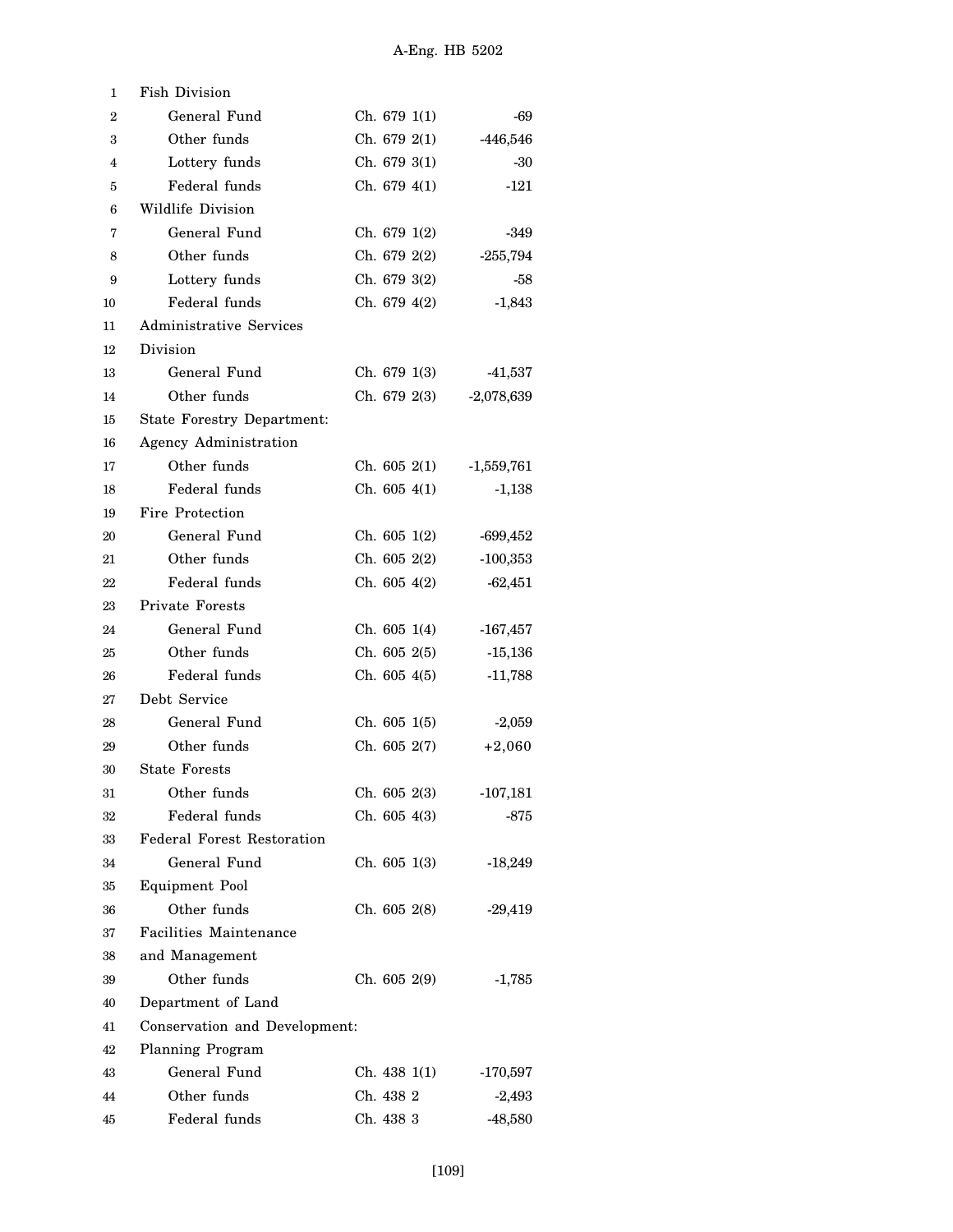| Columbia River Gorge                                |              |              |
|-----------------------------------------------------|--------------|--------------|
| Commission:                                         |              |              |
| <b>Operating Expenses</b>                           |              |              |
| General Fund                                        | Ch. 432 1    | $-1,251$     |
|                                                     |              |              |
| (9) PUBLIC SAFETY.                                  |              |              |
|                                                     |              |              |
|                                                     | 2021         |              |
|                                                     | Oregon Laws  |              |
|                                                     | Chapter/     |              |
| Agency/Program/Funds                                | Section      | Adjustment   |
|                                                     |              |              |
| State Board of Parole and                           |              |              |
| Post-Prison Supervision:<br>General Fund            | Ch. 429 1    |              |
| Department of State Police:                         |              | -\$133,859   |
| Patrol Services, Criminal                           |              |              |
|                                                     |              |              |
| Investigations, Gaming<br>Enforcement and Office of |              |              |
| the State Fire Marshal                              |              |              |
| General Fund                                        | Ch. 470 1(1) | $-1,764,766$ |
| Other funds                                         | Ch. 470 2(1) | $-604,732$   |
| Federal funds                                       | Ch. 470 3(1) | $-17,855$    |
| Fish and Wildlife                                   |              |              |
| Enforcement                                         |              |              |
| General Fund                                        | Ch. 470 1(2) | $-180,468$   |
| Other funds                                         | Ch. 470 2(2) | $-240,393$   |
| Federal funds                                       | Ch. 470 3(2) | $-2,319$     |
| Forensic Services and                               |              |              |
| Chief Medical Examiner                              |              |              |
| General Fund                                        | Ch. 470 1(3) | $-174,006$   |
| Other funds                                         | Ch. 470 2(3) | $-434$       |
| Federal funds                                       | Ch. 470 3(3) | $-812$       |
| Administrative Services,                            |              |              |
| Agency Support and Criminal                         |              |              |
| Justice Information Services                        |              |              |
| General Fund                                        | Ch. 470 1(4) | -483,686     |
| Other funds                                         | Ch. 470 2(4) | $-68,454$    |
| Federal funds                                       | Ch. 470 3(4) | $-19,753$    |
| Department of Corrections:                          |              |              |
| Operations and Health                               |              |              |
| Services                                            |              |              |
| Other funds                                         | Ch. 468 2(1) | $-463,297$   |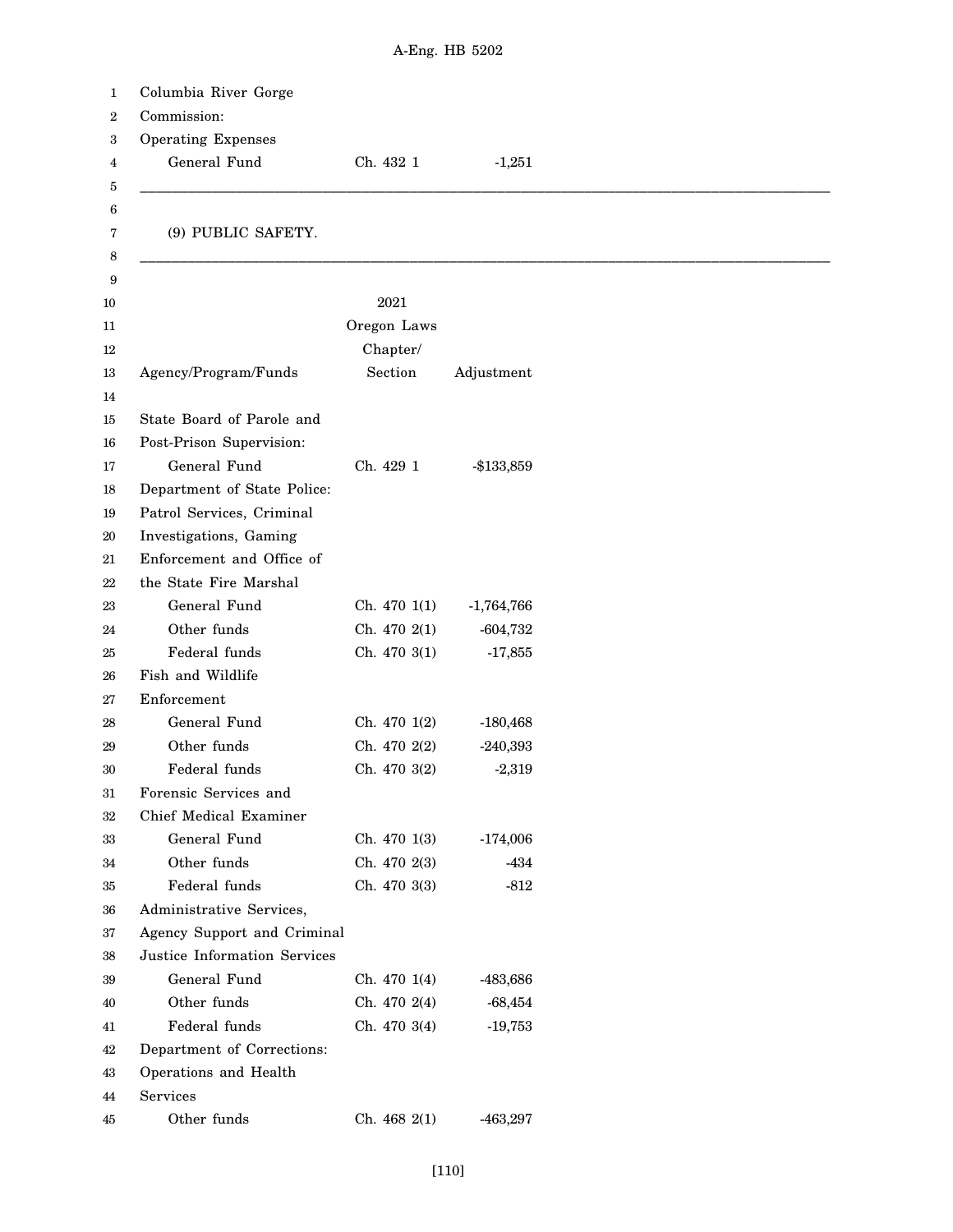| 1              | Central Administration      |              |               |  |
|----------------|-----------------------------|--------------|---------------|--|
| $\overline{2}$ | and Administrative Services |              |               |  |
| з              | General Fund                | Ch. 468 1(2) | $-11,413,687$ |  |
| 4              | Other funds                 | Ch. 468 2(2) | $-280,760$    |  |
| 5              | Debt Service                |              |               |  |
| 6              | General Fund                | Ch. 468 1(5) | $-1,344,623$  |  |
| 7              | Oregon Criminal Justice     |              |               |  |
| 8              | Commission:                 |              |               |  |
| 9              | General Fund                | Ch. 379 1    | $-117,953$    |  |
| 10             | Other funds                 | Ch. 379 3    | -531          |  |
| 11             | Federal funds               | Ch. 379 4    | $-133$        |  |
| 12             | District Attorneys          |              |               |  |
| 13             | and Deputies:               |              |               |  |
| 14             | Department of Justice       |              |               |  |
| 15             | for District Attorneys      |              |               |  |
| 16             | General Fund                | Ch. 433 1    | $-223,358$    |  |
| 17             | Department of Justice:      |              |               |  |
| 18             | Office of the Attorney      |              |               |  |
| 19             | General and Administration  |              |               |  |
| 20             | General Fund                | Ch. 427 1(1) | $-2,553$      |  |
| 21             | Other funds                 | Ch. 427 2(1) | $-166,372$    |  |
| 22             | Appellate Division          |              |               |  |
| 23             | General Fund                | Ch. 427 1(2) | $-22,375$     |  |
| 24             | Other funds                 | Ch. 427 2(2) | $-62,550$     |  |
| 25             | Criminal Justice Division   |              |               |  |
| 26             | General Fund                | Ch. 427 1(3) | $-67,301$     |  |
| 27             | Other funds                 | Ch. 427 2(4) | $-112,150$    |  |
| 28             | Federal funds               | Ch. 4273(2)  | $-304$        |  |
| 29             | Crime Victim and Survivor   |              |               |  |
| 30             | Services Division           |              |               |  |
| 31             | General Fund                | Ch. 427 1(4) | $-25,051$     |  |
| 32             | Other funds                 | Ch. 427 2(5) | $-81,464$     |  |
| 33             | Federal funds               | Ch. 427 3(3) | $-50,134$     |  |
| 34             | Defense of Criminal         |              |               |  |
| 35             | Convictions                 |              |               |  |
| 36             | General Fund                | Ch. 427 1(5) | $-1,906,462$  |  |
| 37             | Division of Child Support   |              |               |  |
| 38             | General Fund                | Ch. 427 1(6) | $-294,558$    |  |
| 39             | Other funds                 | Ch. 427 2(8) | $-155,495$    |  |
| 40             | Federal funds               | Ch. 427 3(4) | $-811,203$    |  |
| 41             | Civil Enforcement Division  |              |               |  |
| 42             | Other funds                 | Ch. 427 2(3) | $-1,058,659$  |  |
| 43             | Federal funds               | Ch. 427 3(1) | $-25,480$     |  |
| 44             | General Counsel Division    |              |               |  |
| 45             | Other funds                 | Ch. 427 2(6) | $-242,529$    |  |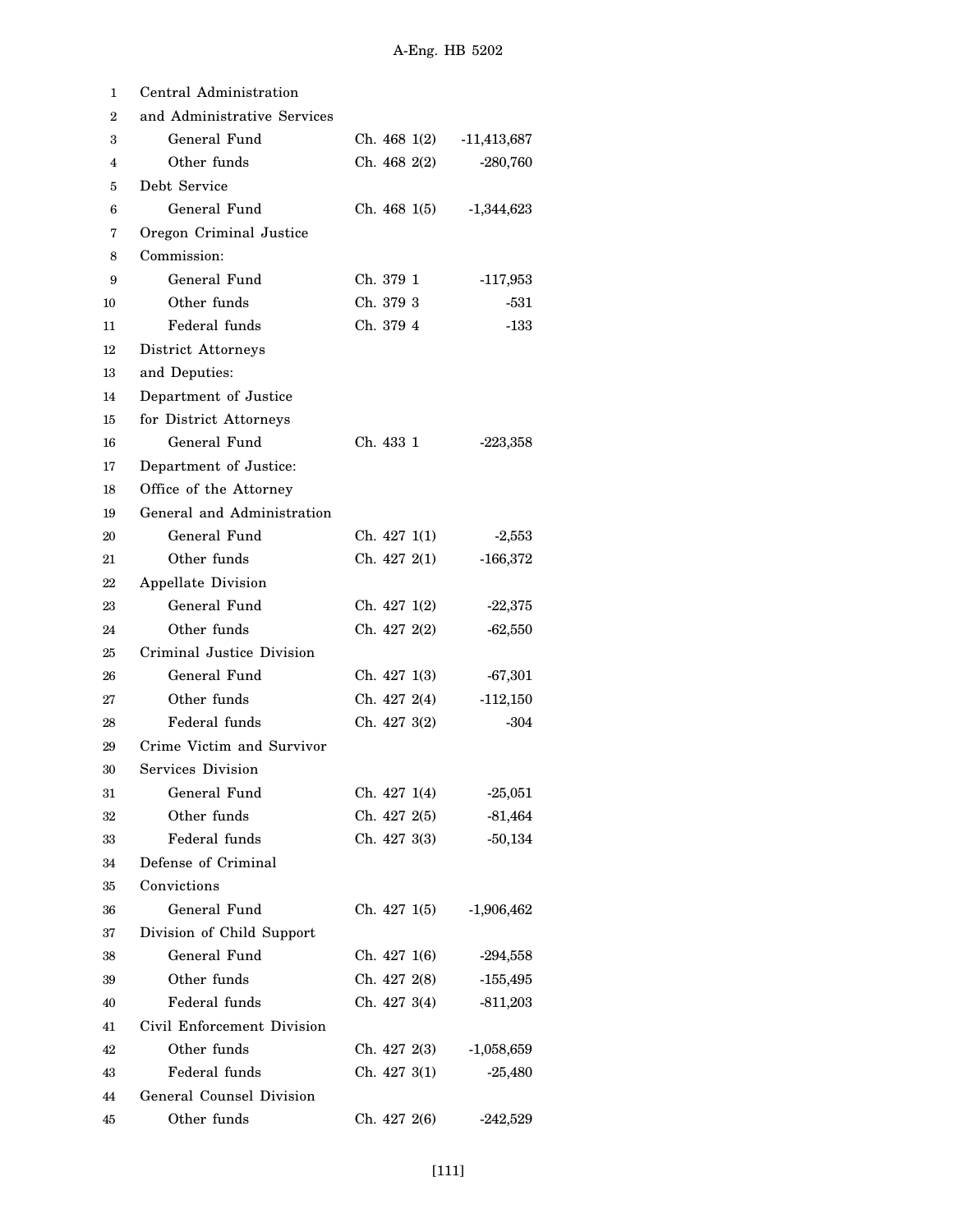| 1  | Trial Division              |                  |                |
|----|-----------------------------|------------------|----------------|
| 2  | Other funds                 | Ch. 427 2(7)     | $-272,137$     |
| 3  | Oregon Military Department: |                  |                |
| 4  | Administration              |                  |                |
| 5  | General Fund                | Ch. 662 1(1)     | $-419,147$     |
| 6  | Other funds                 | Ch. 662 2(1)     | $-3,320$       |
| 7  | Operations                  |                  |                |
| 8  | General Fund                | Ch. 662 1(2)     | $-152,755$     |
| 9  | Other funds                 | Ch. 662 2(2)     | $-10,541$      |
| 10 | Federal funds               | Ch. 662 $[3(1)]$ |                |
| 11 |                             | 3(2)             | $-679,018$     |
| 12 | <b>Emergency Management</b> |                  |                |
| 13 | General Fund                | Ch. 662 1(3)     | $-446,105$     |
| 14 | Other funds                 | Ch. 662 2(3)     | $-117,652$     |
| 15 | Federal funds               | Ch. 662 [3(2)]   |                |
| 16 |                             | 3(3)             | $-10,391$      |
| 17 | Community Support           |                  |                |
| 18 | General Fund                | Ch. 662 1(4)     | $-5,875$       |
| 19 | Other funds                 | Ch. 662 2(4)     | $-13,787$      |
| 20 | Federal funds               | Ch. 662 [3(3)]   |                |
| 21 |                             | 3(4)             | $-37,944$      |
| 22 | Debt Service                |                  |                |
| 23 | General Fund                | Ch. 662 1(5)     | $-270,250$     |
| 24 | Department of Public        |                  |                |
| 25 | Safety Standards and        |                  |                |
| 26 | Training:                   |                  |                |
| 27 | Operations                  |                  |                |
| 28 | Other funds                 | Ch. 381 2(1)     | $-410,560$     |
| 29 | Federal funds               | Ch. 381 3        | $-2,797$       |
| 30 | Oregon Youth Authority:     |                  |                |
| 31 | <b>Facility Programs</b>    |                  |                |
| 32 | General Fund                | Ch. 430 1(1)     | $-155,820$     |
| 33 | <b>Community Programs</b>   |                  |                |
| 34 | General Fund                | Ch. 430 1(2)     | $-159,342$     |
| 35 | Federal funds               | Ch. 430 3(1)     | $-32,267$      |
| 36 | Program Support             |                  |                |
| 37 | General Fund                | Ch. 430 1(3)     | $-2,788,587$   |
| 38 | Federal funds               | Ch. 430 3(2)     | $-97,549$      |
| 39 | Debt Service                |                  |                |
| 40 | General Fund                | Ch. 430 1(6)     | $-4,808,726$   |
| 41 | [Other funds                | Ch. 4302(4)      | $+1,137,980$ ] |
|    |                             |                  |                |

45

\_\_\_\_\_\_\_\_\_\_\_\_\_\_\_\_\_\_\_\_\_\_\_\_\_\_\_\_\_\_\_\_\_\_\_\_\_\_\_\_\_\_\_\_\_\_\_\_\_\_\_\_\_\_\_\_\_\_\_\_\_\_\_\_\_\_\_\_\_\_\_\_\_\_\_\_\_\_\_\_\_\_\_\_\_\_\_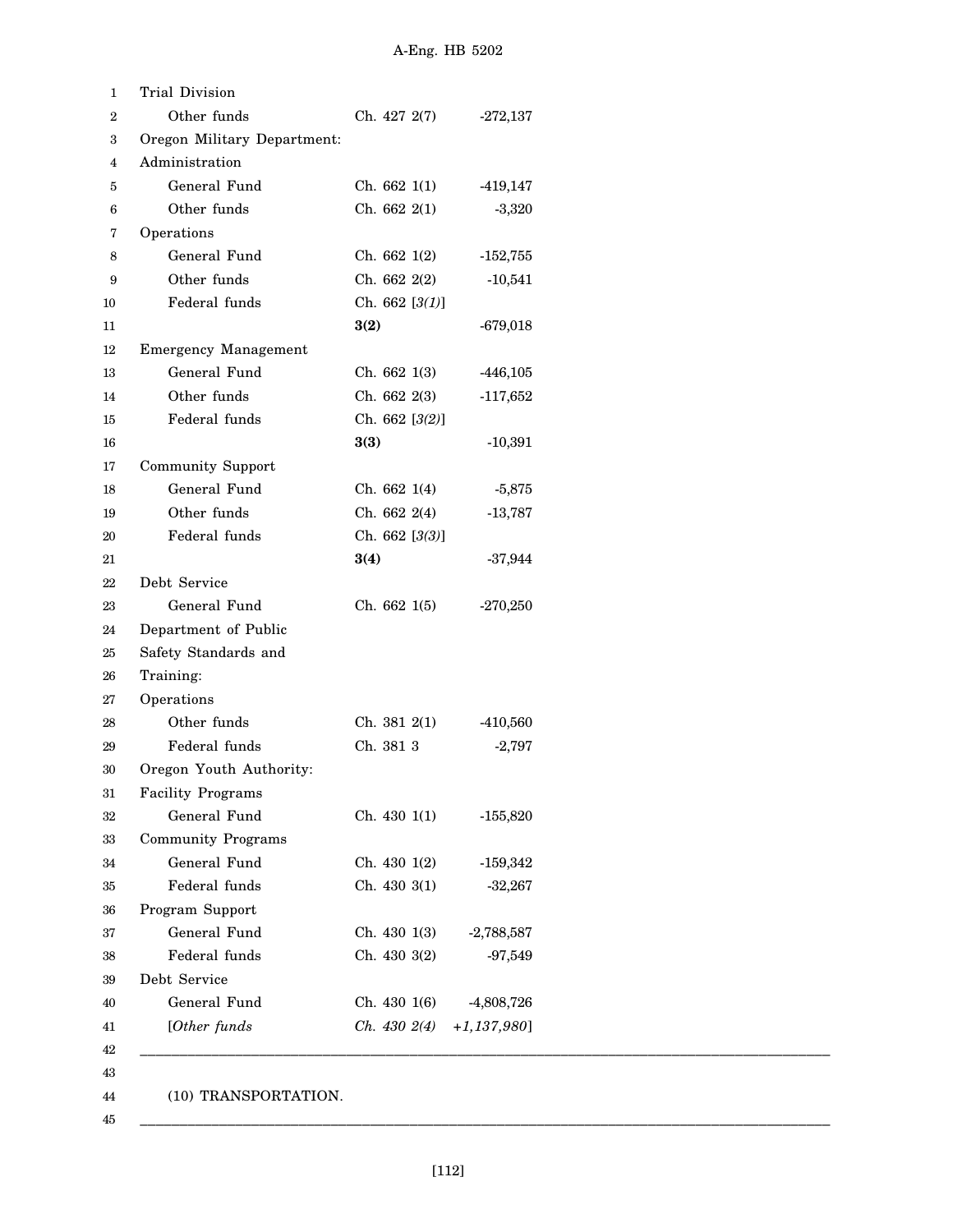| 1            |                             |               |              |
|--------------|-----------------------------|---------------|--------------|
| $\mathbf{2}$ |                             | 2021          |              |
| 3            |                             | Oregon Laws   |              |
| 4            |                             | Chapter/      |              |
| 5            | Agency/Program/Funds        | Section       | Adjustment   |
| 6            |                             |               |              |
| 7            | Oregon Department of        |               |              |
| 8            | Aviation:                   |               |              |
| 9            | Operations                  |               |              |
| 10           | Other funds                 | Ch. 6021(1)   | $-$ \$31,667 |
| 11           | Department of               |               |              |
| 12           | Transportation:             |               |              |
| 13           | Debt Service                |               |              |
| 14           | General Fund                | Ch. 442 1     | -547         |
| 15           | Other funds                 | Ch. 442 2(18) | $+550$       |
| 16           | Lottery funds               | Ch. 442 4     | $-3,539,712$ |
| 17           | Maintenance and Emergency   |               |              |
| 18           | Relief Program              |               |              |
| 19           | Other funds                 | Ch. 442 2(2)  | $-4,932,261$ |
| 20           | <b>Preservation Program</b> |               |              |
| 21           | Other funds                 | Ch. 442 2(3)  | -998         |
| 22           | Bridge Program              |               |              |
| 23           | Other funds                 | Ch. 442 2(4)  | $-3,137$     |
| 24           | Operations Program          |               |              |
| 25           | Other funds                 | Ch. 442 2(5)  | $-20,692$    |
| 26           | Modernization Program       |               |              |
| 27           | Other funds                 | Ch. 442 2(6)  | $-40,581$    |
| 28           | Special Programs            |               |              |
| 29           | Other funds                 | Ch. 442 2(7)  | $-664,181$   |
| 30           | Local Government Program    |               |              |
| 31           | Other funds                 | Ch. 442 2(8)  | -807         |
| 32           | Driver and Motor Vehicle    |               |              |
| 33           | Services                    |               |              |
| 34           | Other funds                 | Ch. 442 2(9)  | $-367,454$   |
| 35           | Commerce and Compliance     |               |              |
| 36           | Other funds                 | Ch. 442 2(10) | $-16,288$    |
| 37           | Policy, Data and Analysis   |               |              |
| 38           | Other funds                 | Ch. 442 2(11) | $-19,610$    |
| 39           | Federal funds               | Ch. 442 3(3)  | -326         |
| 40           | Public Transit              |               |              |
| 41           | Other funds                 | Ch. 442 2(12) | -197         |
| 42           | Rail                        |               |              |
| 43           | Other funds                 | Ch. 442 2(13) | $-60,120$    |
| 44           | Federal funds               | Ch. 442 3(5)  | $-72,556$    |
| 45           | Transportation Safety       |               |              |